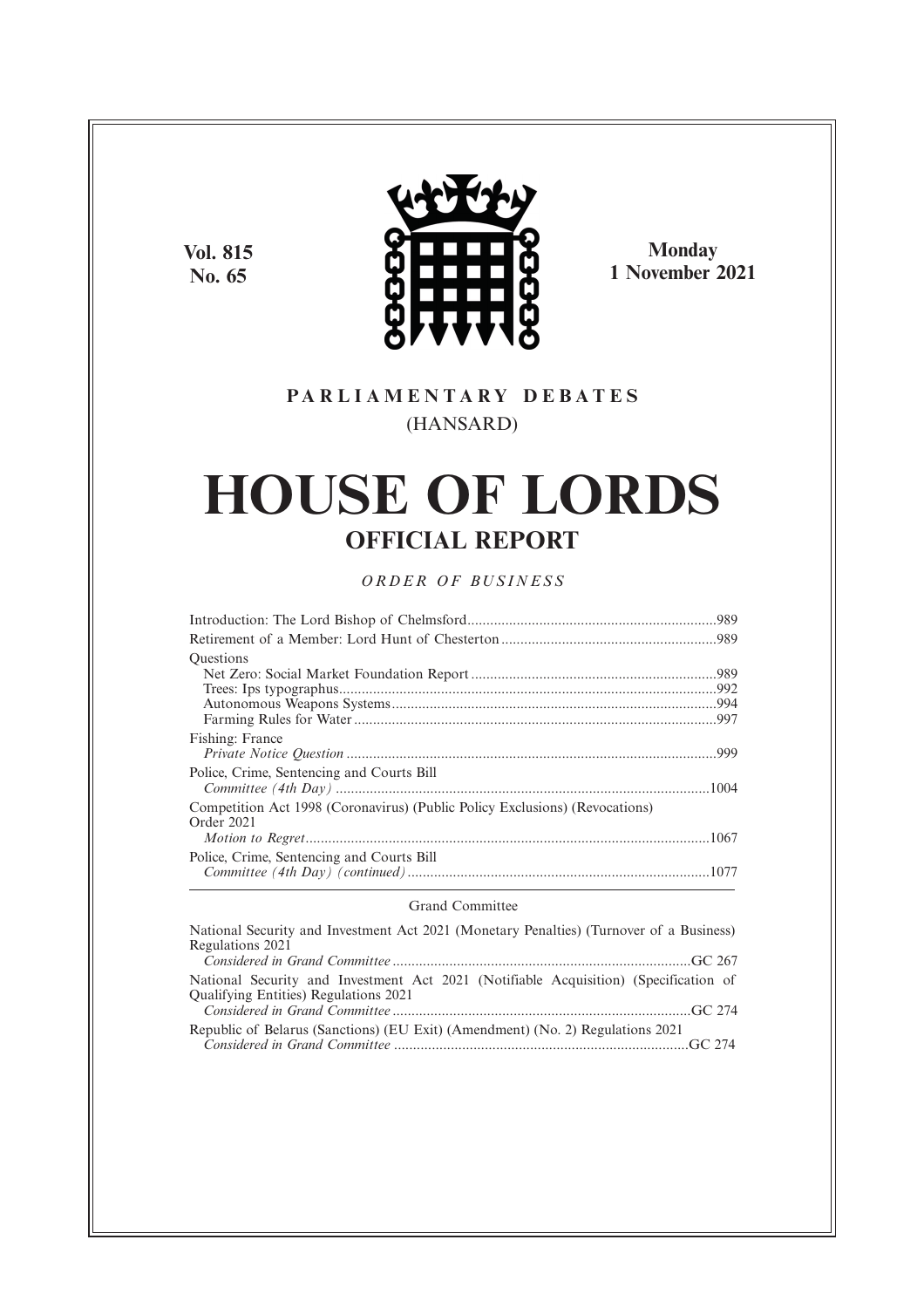Lords wishing to be supplied with these Daily Reports should give notice to this effect to the Printed Paper Office.

No proofs of Daily Reports are provided. Corrections for the bound volume which Lords wish to suggest to the report of their speeches should be clearly indicated in a copy of the Daily Report, which, with the column numbers concerned shown on the front cover, should be sent to the Editor of Debates, House of Lords, within 14 days of the date of the Daily Report.

> *This issue of the Official Report is also available on the Internet at* https://hansard.parliament.uk/lords/2021-11-01

The abbreviation [V] after a Member's name indicates that they contributed by video call.

The following abbreviations are used to show a Member's party affiliation:

| <b>Abbreviation</b> | <b>Party/Group</b>                 |
|---------------------|------------------------------------|
| <b>CB</b>           | Cross Bench                        |
| Con                 | Conservative                       |
| <b>DUP</b>          | Democratic Unionist Party          |
| GP                  | Green Party                        |
| Ind Lab             | Independent Labour                 |
| Ind SD              | <b>Independent Social Democrat</b> |
| Ind UU              | Independent Ulster Unionist        |
| Lab                 | Labour                             |
| Lab Co-op           | Labour and Co-operative Party      |
| LD                  | Liberal Democrat                   |
| Non-afl             | Non-affiliated                     |
| PC.                 | Plaid Cymru                        |
| <b>UKIP</b>         | UK Independence Party              |
| UUP                 | <b>Ulster Unionist Party</b>       |

No party affiliation is given for Members serving the House in a formal capacity or for the Lords spiritual. © Parliamentary Copyright House of Lords 2021,

> *this publication may be reproduced under the terms of the Open Parliament licence, which is published at www.parliament.uk/site-information/copyright/.*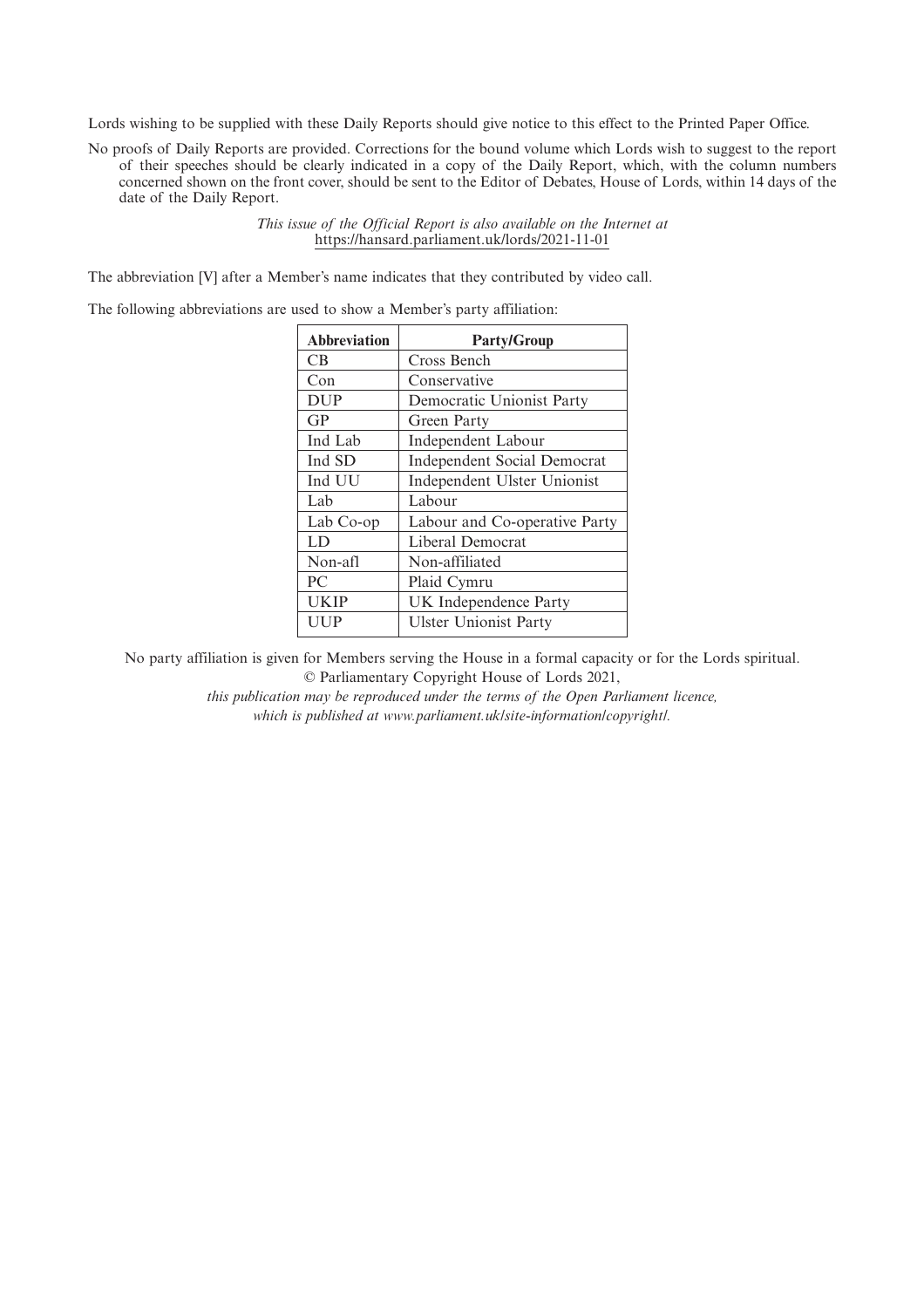*Monday 1 November 2021*

*2.30 pm*

*Prayers—read by the Lord Bishop of London.*

# **Introduction: The Lord Bishop of Chelmsford**

*2.36 pm*

*Gulnar Eleanor, Lord Bishop of Chelmsford, was introduced and took the oath, supported by the Bishop of Ely and the Bishop of London, and signed an undertaking to abide by the Code of Conduct.*

# **Retirement of a Member: Lord Hunt of Chesterton** *Announcement*

*2.40 pm*

**The Lord Speaker (Lord McFall of Alcluith):** My Lords, I should like to notify the House of the retirement, with effect from Saturday 30 October, of the noble Lord, Lord Hunt of Chesterton, pursuant to Section 1 of the House of Lords Reform Act 2014. On behalf of the House, I thank the noble Lord for his much-valued service to the House.

# **Arrangement of Business**

*Announcement*

#### *2.40 pm*

**The Lord Speaker (Lord McFall of Alcluith):** My Lords, before we start Oral Questions, I would like to take this opportunity to highlight the fact that, as I wrote to you last week, the Covid infection rates are rising across Parliament. Noble Lords will know that Covid is a very serious disease and in my view our behaviours in this place should be reflective of the current situation. In order to keep one another safe, and to keep staff safe, I would like to emphasise how important it is that we all wear face coverings in the Chamber, in committees and when moving around the Estate. The staff of the House are now required to wear face coverings and in my view it would be courteous if Members did the same. I would also like to remind Members of the importance of regular testing; testing services are available in the Bishops' Bar.

# **Net Zero: Social Market Foundation Report** *Question*

*2.41 pm*

#### *Asked by Baroness Scott of Needham Market*

To ask Her Majesty's Government what assessment they have made of the report from the Social Market Foundation *Zeroing in: Net Zero disruption and opportunity at a local level*, published on 14 September.

**The Minister of State, Home Office and Department forLevellingUp,Housing&Communities(LordGreenhalgh) (Con):** My Lords, the Government welcome the report and its conclusions. The net-zero transition will bring many challenges at the local level, but it will also create vital opportunities to level up. The Government are already doing many of the things that the report recommends. The net-zero strategy sets out our approach to maximising the opportunities that exist and how local and devolved administrations can contribute and benefit from the transition.

**Baroness Scott of Needham Market (LD):** The report highlights some of the challenges that will be faced by rural areas in the transition to net zero. Does the Minister accept that solutions tailored to urban areas may very well not be appropriate in the countryside? Can he consider the recommendation that there should be a bespoke net-zero approach to rural areas to ensure that they do not get left behind?

**Lord Greenhalgh (Con):** My Lords, the Government are absolutely committed to rural areas not being left behind and take the point that they are essentially very different from urban areas. However, we do not consider that we should have a separate rural strategy but consider it to be part of all our activities.

**Baroness Warwick of Undercliffe (Lab):** My Lords, I declare my interest as chair of the National Housing Federation. I know from talking to housing associations over the last few months how determined and ambitious they are to make homes greener and warmer for residents and to tackle climate change, but it cannot be done alone. They are already planning to invest £70 billion in future-proofing, but our new estimates, produced by Savills, show that it will cost an extra £36 billion to reach full decarbonisation by 2050. I welcome the additional £800 million announced last week, together with the heat and buildings strategy—a great step forward—but neither addresses the long-term funding gap to 2050. Can the Government work with the sector to bridge this gap and to achieve the country's net-zero ambitions?

**Lord Greenhalgh (Con):** My Lords, we recognise that there are considerable challenges in decarbonising our homes. I made a commitment that we will work together to help housing associations address those challenges.

**Lord Flight (Con):** My Lords, by how much is it estimated that the cost of energy will increase for identified UK user groups as the result of achieving net zero?

**Lord Greenhalgh (Con):** Price and bill impact will depend on electricity market developments and consumption patterns. Policies that improve energy efficiency of homes will reduce bills and benefit fuel-poor households. My noble friend will be pleased to know that we expect wholesale prices under a renewable-based electricity system to be lower than our current one, which is based on fossil fuels.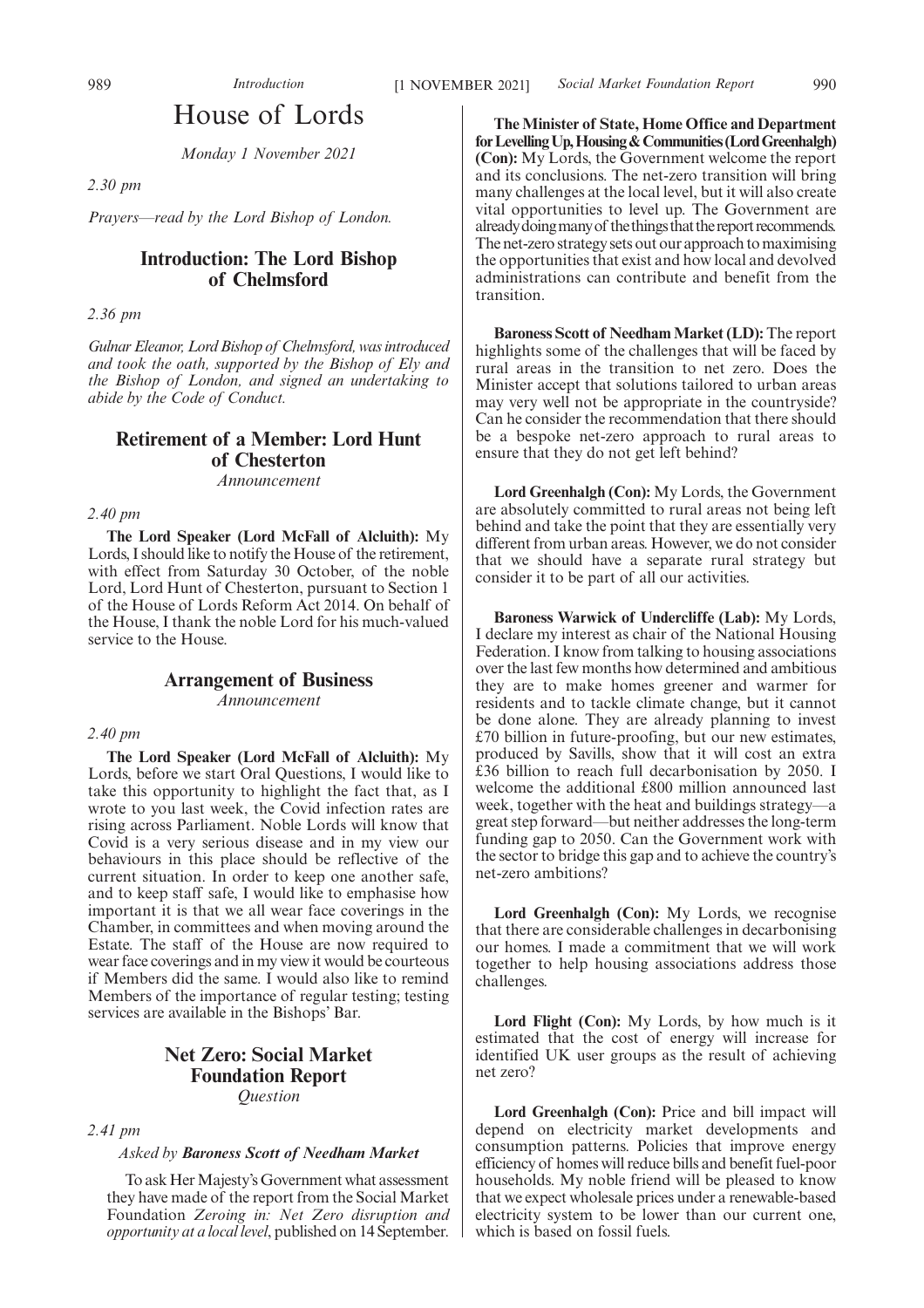991 *Social Market Foundation Report Trees: Ips typographus* [LORDS] 992

**Lord Kennedy of Southwark (Lab Co-op):** My Lords, I refer the House to my interests, as set out in the register. I will follow up on the Question of the noble Baroness, Lady Scott of Needham Market. Rural areas, communities and local authorities face a range of problems, such as a reliance on private cars, a lack of charging points and distance from the decarbonisation of industrial clusters. Does the noble Lord agree that the specific, unique issues of the countryside need addressing to ensure that no one is left behind? If he does—he said that the Government do not plan to have a separate strategy—what is he doing to meet this challenge?

**Lord Greenhalgh (Con):**The Government are providing many mechanisms to support rural areas. I point to the community energy projects, through the rural community energy fund, which is a £10 million fund to support community-run projects in England that benefit the transition to net zero. Net zero is half the story; adaptation to the consequences of climate change is equally important, and the Government are committing £2.8 billion in a six-year capital investment plan to reduce flood and coastal erosion risk.

**Baroness Tyler of Enfield (LD):** My Lords, local authorities are critical to achieving the Government's net-zero target, but will struggle to do so without sufficient resources. Some 95% of local authorities have said that funding is a barrier to them tackling climate change. The Climate Change Committee recommended increased resourcing for local government as a priority. Can the Minister say whether and when the Government intend to give local authorities new capital-raising and revenue-raising powers to support the transition to net zero, as recommended in the SMF report?

**Lord Greenhalgh (Con):** My Lords, I point out that the Government have committed £1.2 billion for local action on climate change. There are currently no plans to devolve additional tax-raising powers, but the Treasury will keep this under review.

**Lord Berkeley (Lab):** My Lords, this follows the questions of my noble friend Lord Kennedy and the noble Baroness, Lady Scott of Needham Market, on the report that is the subject of this Question. Does the Minister agree that there is an enormous difference in the levelling-up agenda because there are problems in the north, particularly the north-east, where 90% of new-build houses are still heated by gas? Where is the policy to convert this to something more meaningful and at lower cost, whether electricity or hydrogen, and what are the Government doing about it? This will be a serious problem. London seems all right, but the rest of the country is going to suffer serious extra costs as a result.

**Lord Greenhalgh (Con):** My Lords, it is right that it is easier for London to hit the target of net zero by 2050, given its starting point. But levelling up is about improving living standards and unleashing enterprise and growth across all parts of the UK, and spreading opportunity. It is important to see how the £4.8 billion levelling-up fund is allocated to deal with the noble Lord's point, but we also need to leverage private sector funding. Our estimates are that the fund will leverage substantial private sector income to achieve the green revolution that we all want.

**The Lord Speaker (Lord McFall of Alcluith):** My Lords, all supplementary questions have been asked and we now move to the next Question.

# **Trees: Ips typographus** *Question*

*2.48 pm*

### *Asked by Lord Colgrain*

To ask Her Majesty's Government what assessment they have made of the impact of the arrival of the tree beetle *Ips typographus* in spruce trees in the southeast of England on the timber industry in the United Kingdom; and what steps they are taking to prevent further damage.

**TheParliamentaryUnder-Secretaryof State,Department for Environment, Food and Rural Affairs (Lord Benyon) (Con):**My Lords, swift action is being taken to eradicate Ips typographus on 13 sites in the south-east*.* Infested trees are being removed, a surveillance programme is in place and emergency legislation has been introduced to reduce the risk of spread. Both Norway and Sitka spruce are susceptible species, but the pest has been detected on only Norway spruce in the outbreak area. The commercial standing value of Norway spruce in this area is estimated at £16 million.

Lord Colgrain (Con): My Lords, I refer to my interests in the register. I am grateful to my noble friend the Minister for his reply and to the officials from Defra and the Forestry Commission, who are being so effective in endeavouring to contain the current infestations to prevent a further catastrophe that could prove comparable to Dutch elm disease and ash Chalara. Given that this beetle is airborne and has been blown in from Europe, does he not agree that establishing a cordon sanitaire is fated to be ineffectual? Thus, does he not further agree that instruction should be given to ensure that spruce trees are not planted as part of Her Majesty's green canopy, and that the same should be true of the Government's own new tree-planting initiatives?

**Lord Benyon (Con):** We are grateful, in turn, to my noble friend for his speedy resolution of a particular problem where he lives. He is right that this is a containment problem. We have an area that goes as far as Greater London and takes in parts of East Sussex and West Sussex, all of Kent and parts of Surrey. We are working hard to remove every spruce tree in that area. We are working with landowners, using aerial assets to identify where spruce trees exist so that we can create that cordon sanitaire, which will prevent this beetle from spreading over from the continent and thereby further into the United Kingdom. I will get back to him on the Queen's canopy. That is a very important issue. I think we are using only native species.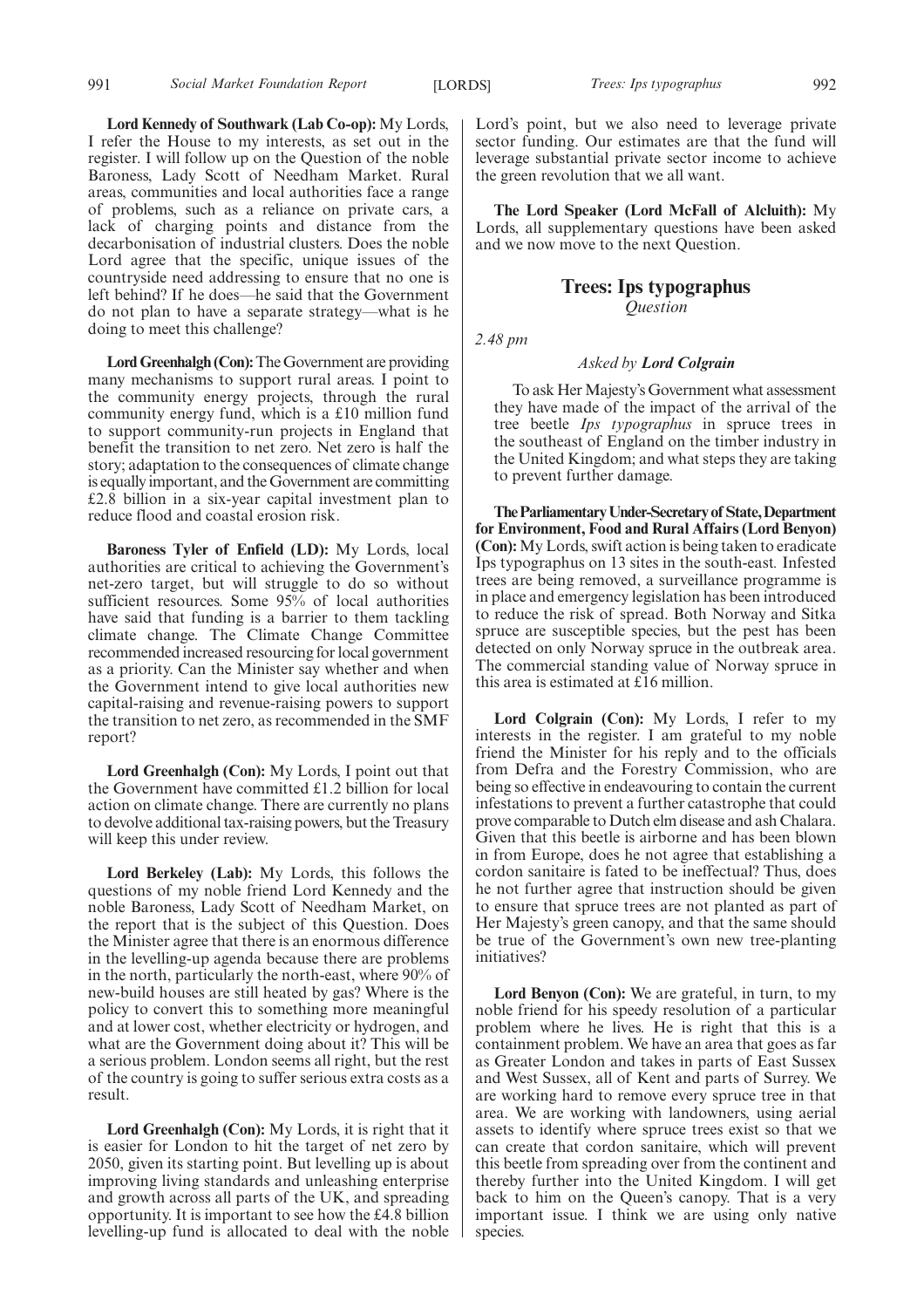**Baroness Bakewell of Hardington Mandeville (LD):** My Lords, the eight-toothed spruce bark beetle is only 4.2 millimetres to 5.5 millimetres long and therefore very difficult to spot and identify. How can the Government be absolutely sure that it is not more widespread than the demarcated areas to the south and east of London?

**Lord Benyon (Con):** I am very happy for the noble Baroness to have a detailed briefing on the measures we are taking, but we have an extensive trapping system, using pheromone traps to attract the beetle. We are counting it in infected sites and working in the containment area and beyond to make sure that it is not spreading. The phytosanitary measures we have put in to retain diseased timber in that region are also very important.

**Lord Carrington (CB):** My Lords, the emergence of this dreadful disease affecting spruce underlines the need to encourage the development of pesticides if we are serious about combating these new diseases, particularly if biosecurity measures are not effective. Please will the Minister confirm that the Government will support research and development in this sector and resist attempts to introduce further disincentivising and unnecessary restrictions?

**Lord Benyon (Con):** The noble Lord is aware that this is a very difficult area to get right. The beetle in question affects only mature spruce trees. It is very hard to use an insecticide on mature trees that would, first, be effective with the beetle, and secondly, not be further damaging to other species. It is part of the ongoing discussion with the Forestry Commission and its scientific experts.

**Lord Jones of Cheltenham (LD) [V]:** My Lords, for more than 200 years trapped trees, pheromone traps, which the Minister mentioned, treated trapped trees, standing trapped trees and lure-baited fallen wood have been used to capture and reduce numbers of this beetle. Does the Minister consider this a more environmentally sound way of dealing with the beetle than spraying with insecticides? What research is being carried out to discover whether these tried and tested techniques are no longer working?

**Lord Benyon (Con):** We constantly ask ourselves whether we are getting this right. As things stand, the pheromone traps are very effective in identifying the range and quantity of beetles as they move around the country, but we have this matter constantly under review.

**Baroness Jones of Whitchurch (Lab):** My Lords, can the Minister say what impact the restrictions put on the movement of spruce trees around the south-east of England as a result of the discovery of this pest are likely to have on the availability of spruce Christmas trees this year? Does this mean that another traditional feature of Christmas is likely to be hit by shortages?

**Lord Benyon (Con):** In a word: no. The beetle does not affect trees under three metres. Some Christmas trees are higher than three metres, so I qualify what I say, but it is not expected to have any effect on Christmas or Christmas trees.

# **Autonomous Weapons Systems** *Question*

*2.55 pm*

### *Asked by Lord Clement-Jones*

To ask Her Majesty's Government what assessment they have made of the calls made at the August meeting of the Group of Governmental Experts on Lethal Autonomous Weapons Systems at the Convention on Certain Conventional Weapons for a legally-binding instrument, including both prohibitions and positive obligations, to regulate autonomous weapons systems.

**The Minister of State, Ministry of Defence (Baroness Goldie) (Con):** My Lords, the UK is an active participant in United Nations discussions on lethal autonomous weapons systems, working with partners to build norms to ensure safe and responsible use of autonomy. The UK and our partners are unconvinced by the calls for a further binding instrument. International humanitarian law provides a robust principle-based framework for the regulation of weapons deployment and use. A focus on effects is most effective in dealing with complex systems in conflict.

**Lord Clement-Jones (LD):** My Lords, the Minister's reply is pretty disappointing. It puts the Government, despite statements in the integrated review, at odds with nearly 70 countries and thousands of scientists in their unwillingness to rule out lethal autonomous weapons. Will the Minister commit to rethinking government policy in terms of giving our representatives at the next meeting of the Convention on Certain Conventional Weapons on 2 December a mandate to go ahead with negotiations for a legally binding instrument, which, after all, has been called for by the UN Secretary-General?

**Baroness Goldie (Con):** I am sorry that the noble Lord is disappointed, because I know the extent of his interest in this issue. I have tried to facilitate engagement with the department to enable him to better understand what the department is doing and why we take the views that we do. He will be aware that international consensus on a definition of laws has so far proved impossible. At this time, the UK believes that it is actually more important to understand the characteristics of systems with autonomy that would or would not enable them to be used in compliance with IHL, using this to set our potential norms of use and positive obligations.

**Lord West of Spithead (Lab):** My Lords, nations are sleepwalking to disaster. Engineers are already making autonomous drones the size of my hand that have cameras that act completely autonomously. They can, for example, have facial recognition and carry a small shaped charge, and will kill a person that that facial recognition shows. Once you release them, you release them and off they go. The firms producing these are talking in terms of, "Yes, if we had several thousands of these, gosh how wonderful, because we could kill a great chunk of a city without damaging it at all and get rid of the people there." I find this quite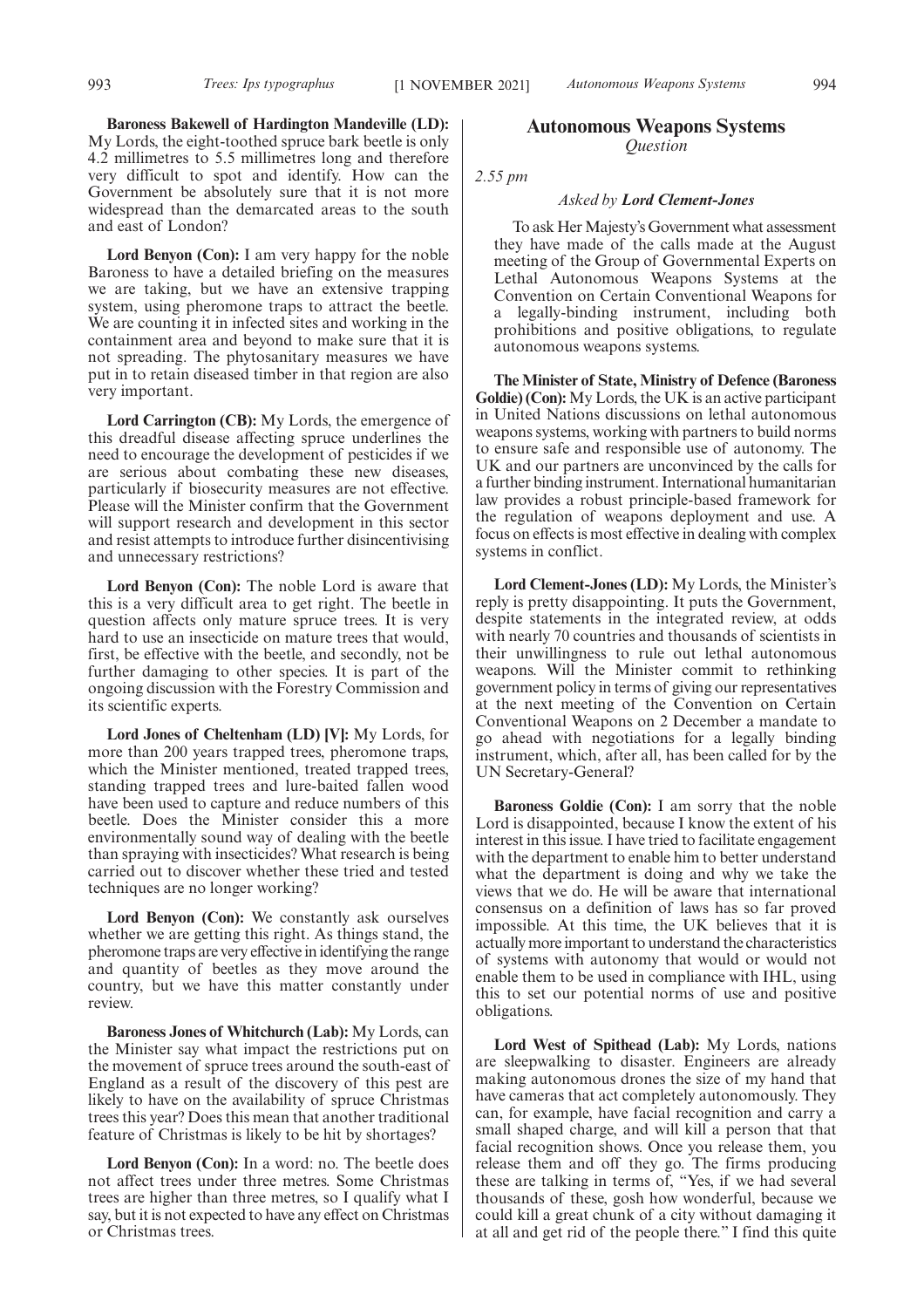995 *Autonomous Weapons Systems Autonomous Weapons Systems* [LORDS] 996

#### [LORD WEST OF SPITHEAD]

horrifying. Also, these things are AI: they learn; therefore, they will learn how to kill even more than they have been programmed to. This is extremely dangerous. Do the Government agree completely that, wherever there is a kill-chain that ends up with a dead human being, there should be a human somewhere in that kill-chain to make that decision, rather than a robot?

**Baroness Goldie (Con):** All weapon systems, whether with autonomous functions or not, must fully comply with the principle-based international humanitarian law framework. A robust application of that framework, I would suggest, is the best way of ensuring the lawful and ethical use of force in all circumstances. That applies to all states that might be developing autonomy in their weapons systems.

**Lord Lancaster of Kimbolton (Con):** Can my noble friend the Minister confirm that the UK has agreed not to develop autonomous weapons? Of course, we run the risk sometimes of confusing autonomous weapons with automated weapons, where there will be a human being in that decision-making cycle. While some are concerned about the UK's definition of autonomous weapons, I think it is quite far-sighted because it will take into account future developments. Perhaps my noble friend could offer some clarity as to where in that chain, from targeting to operating that weapon, there will be human intervention.

**Baroness Goldie (Con):** I thank my noble friend for acknowledging the difficulties that accompany definitions and prescriptive attempts to define. UK Armed Forces do not use systems that employ lethal force without context-appropriate human involvement. This is an important area; it is clearly an area of evolving policy and it is an area where we are absolutely clear that the best way forward is to continue our international engagement with the group of governmental experts.

Lord Coaker (Lab): Artificial intelligence is clearly an increasing part of the modern way of warfare but, as we have just heard from the noble Lord, Lord Lancaster, and my noble friend Lord West, it brings with it enormous moral challenges. I think what the House wants to hear is for the Minister to say unequivocally, and as a matter of principle, that there will always be human oversight when it comes to the use of artificial intelligence; in particular, that human oversight is involved whenever there is any decision about the lethal use of force.

**Baroness Goldie (Con):** It is not possible to transfer accountability to a machine. Human responsibility for the use of a system to achieve an effect cannot be removed, irrespective of the level of autonomy in that system or the use of enabling technologies such as AI.

**Baroness Smith of Newnham (LD):** My Lords, I have been listening closely to the Minister and I am still not quite sure whether she has said that the Government will unequivocally state that no autonomous drone or other AI could take a life, and that every

decision would have to have human engagement. Can she confirm that that is the case? I declare an interest as an officer of the APPG on Drones and Modern Conflict.

**Baroness Goldie (Con):** I simply repeat to the noble Baroness what I said to my noble friend Lord Lancaster: that UK Armed Forces do not use systems that employ lethal force without context-appropriate human involvement.

**Lord Browne of Ladyton (Lab):** My Lords, the *National AI Strategy* was published in September and promises were made that, before the end of the year, "details of the approaches the Ministry of Defence will use when

adopting and using AI"

will be published. However, on 22 October the AI strategy for NATO, which presumably we agreed to, was published and it emphasised the principles of lawfulness, responsibility and accountability. Does the Minister not agree that it is now time for the UK to publicly reaffirm our commitment to ethical AI, including international law and human rights, and to tell our public and the international community that our Government are ready, as our Governments always have been, to show global leadership on these issues, particularly on lethal autonomous weapons?

**Baroness Goldie (Con):** The noble Lord is quite correct that the department has said that it will publish a defence AI strategy. When I was told it would be in the autumn, I pointed out that the autumn had pretty well come and gone. I am reassured that significant work has been done on the strategy and we can expect publication in early course. It will set out our vision to be the most effective, efficient, trusted and influential defence organisation of our size, and have principled components to it. I would not wish to pre-empt what the strategy will say, but I would hope that it will serve to answer many of the noble Lord's questions.

**Lord Holmes of Richmond (Con):** My Lords, I declare my technology interests as set out in the register. Does my noble friend agree that, whether in safety or security, the public good or economic growth, the UK has a unique opportunity for the development and deployment of ethical AI? Further, does she agree that we urgently need public debate and engagement if we are to achieve, not just in defence but across all potential applications, optimum outcomes?

**Baroness Goldie (Con):** I say to my noble friend, building on what I have already indicated to the Chamber, that AI and autonomy clearly have the potential to transform all aspects of defence, from the back office to the front line. They are a strategic priority for defence and we take that evolution of policy seriously. As I indicated to the noble Lord, Lord Browne of Ladyton, more will be disclosed when we publish our defence strategy in early course.

**The Lord Speaker (Lord McFall of Alcluith):** My Lords, all supplementary questions have been asked and we now move to the next Question.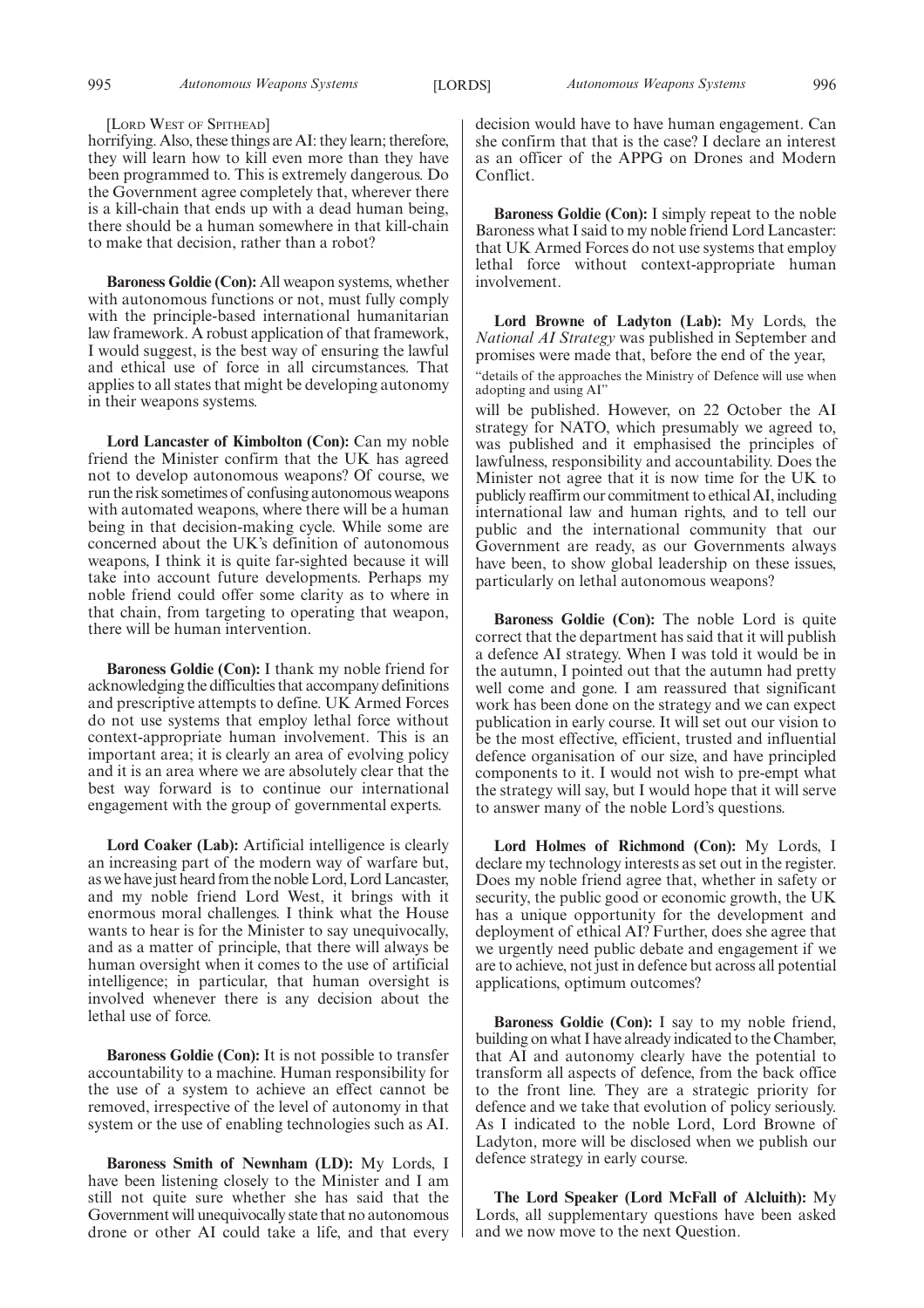# **Farming Rules for Water** *Question*

*3.04 pm*

# *Asked by Lord Carrington*

To ask Her Majesty's Government what assessment they have made of the application of the Farming Rules for Water on the use of organic forms of nitrogen in (1) the autumn, and (2) the spring; and in particular, the implications of using organic manure, slurries and biowastes on ammonia and phosphate levels at different points of the year.

**Lord Carrington (CB):** My Lords, I beg leave to ask the Question standing in my name on the Order Paper and, at the same time, declare my interests as a farmer.

**TheParliamentaryUnder-Secretaryof State,Department for Environment, Food and Rural Affairs (Lord Benyon) (Con):** My Lords, some agricultural activities can be harmful to the water environment, which is why it is essential that farmers follow the farming rules for water and apply only the nutrients needed to feed their crops. Cropping patterns change from year to year, so the amount of nutrients needed will vary. Provided farmers follow the rules and related best practice, manures may be used safely at any time.

**Lord Carrington (CB):**My Lords, I thank the Minister for his response. However, while his response is welcome, key areas of uncertainty remain. There is a reluctance by the Environment Agency to discuss the interpretation of rule 1. Farmers need to know what compliance with rule 1 means in practice: what soil and what the crop need is, when it can be satisfied and how pollution risk is judged. Farmers are struggling to make sense of the Environment Agency's regulatory position statement. Please can the Minister either instruct the Environment Agency to retract the RPS or provide far greater clarity to farmers?

**Lord Benyon (Con):** I am sure the noble Lord will agree that there is a problem here, with watercourses and rivers affected by a variety of different pollutants, some of them from farmland. The *Code of Good Agricultural Practice*, going back to 1985, was the basis of the rule that now applies. We understand that it is challenging for farmers and are working closely to achieve clarity. The Minister for Agriculture, my friend Victoria Prentis, has set up a working group with the NFU, the Environment Agency and others. It is seeking to iron out these problems urgently so that, from next year, farmers will be much clearer on how to apply the rule.

**Lord Colgrain (Con):** Have the Government considered using a risk-based approach to the autumn application of organic material? This would allow continued application of such organic material in the autumn on arable land where the risk to water is considered low, rather than the current blanket ban. It would also assist to reduce the requirement for artificial fertilisers and the environmental costs associated with their manufacture.

**Lord Benyon (Con):** I will discuss my noble friend's suggestion with the Farming Minister. Life is quite complicated for farmers at the moment. If we start trying to map the country in terms of how we allow different levels of manures to be applied, there may be a further problem—but I take his point, which is well made.

**Baroness Bakewell of Hardington Mandeville (LD):** My Lords, the National Pig Association has warned that the Environment Agency's long-awaited statement on the farming rules for water could have significant impacts on pig and arable producers. Many pig producers will not be able to comply with some of the conditions, such as preventing application on sandy or shallow soil. Discussions have taken place between the EA and the NPA, providing clarity that will resolve the issue for only some producers and for only this growing season. There is concern that the majority of producers will still not be able to use the RPS. Would the Minister care to comment?

**Lord Benyon (Con):** I would. The noble Baroness makes an important point in relation to some pig farmers, but we want to make sure we are cleaning up our rivers. That means working with farmers to find a sensible system of rules that apply long-established good farming practice so that manures are applied only to crops that will take up those nutrients and none will leach through into catchments or river courses.

**Lord Randall of Uxbridge (Con):** My Lords, I declare my interest as a member of the advisory board of River Action. Does my noble friend agree that we have a serious problem in our rivers, and that pollution from farming is part of it? You have only to look at the River Wye and what has happened there. While we need to help farmers to comply, is there not a real urgency about cleaning up our rivers?

**Lord Benyon (Con):** My noble friend is absolutely right. We should see the fact that only a very small percentage of our rivers are fully functioning ecological systems as something of a national disgrace. We have spent many hours debating the Environment Bill here and are moving to a much better place—but we can do much more, working with the farming community and recognising that it is only part of the problem and that there are other polluters as well. We want to make sure that we are abiding by our commitments to get our rivers in good ecological state in a very short space of time.

**Baroness Hayman of Ullock (Lab):** Clearly, sorting out pollution in our rivers is absolutely critical. As the Minister said, we have talked about this time and again on the Agriculture Act and the Environment Bill. My understanding is that a statutory review of the regulations was undertaken by Defra at the turn of the year and was due to report last April, but we have not seen this yet. Can the Minister explain the delay and when we are likely to see it? He mentioned the working group. Is this something that the working group will look at and report on?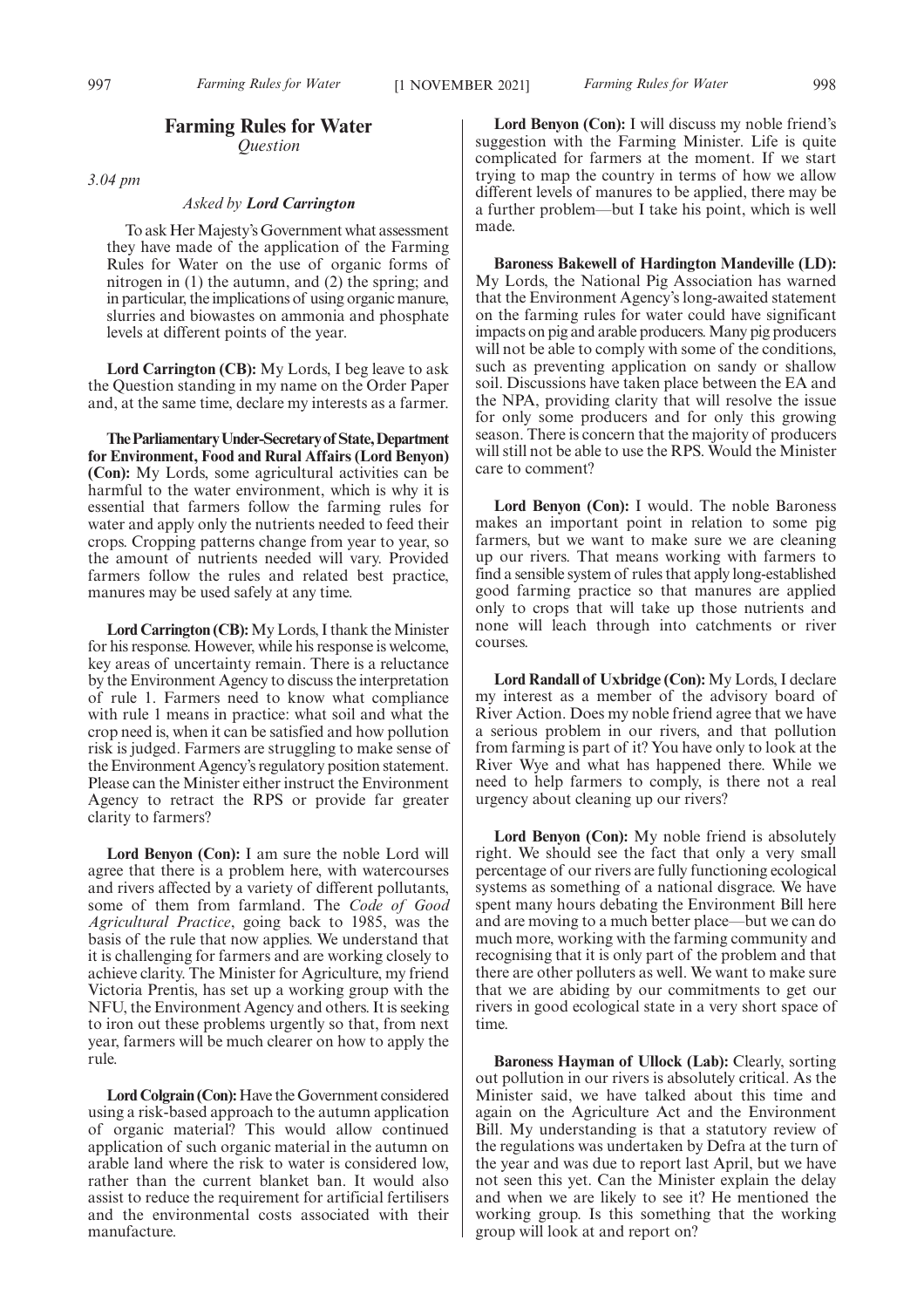**Lord Benyon (Con):** The noble Baroness is perhaps referring to the amount of money the Government had said they would put into the transition scheme to assist farmers in changing their system to invest in better slurry systems. After consultation with the farmers, it has been decided to do that in a different way. We have the incentive fund, which is there for farmers to access, but they have said that they want the money spent on environmental measures to be looked at much more holistically across the whole farm, and that is what we are doing.

**Baroness McIntosh of Pickering (Con):** My Lords, does my noble friend not agree that the real emergency is giving farmers, particularly organic and livestock producers, clear and simple rules to follow? Is it not true that we simply do not know what the safe level of nutrients in the soil should be, so there should be no change to the rules or the regulatory policy statements until we have the science on which to base them?

**Lord Benyon (Con):** We do have a lot of science on this. If we were to indulge in many years of further scientific investigation, it would be too late for certain rivers, which—I am using strong words here—will be ecologically dead if we do not take action. The rules are there and they have been set out in the code for good agricultural practice since 1985. We are working with farmers to make sure that we apply them proportionately and to assist them in changing their businesses to deal with what is a very real and present problem.

**Baroness Jones of Moulsecoomb (GP):** When will the Government be as tough on water and sewerage companies as they are on farmers? They seem to be very firm on the rules for farmers, yet last week, in a vote in the other place, they were quite happy to turn a blind eye to the sewage discharges of water companies that have been going on for 30 years. When will the Government be tough on water companies and their sewage discharges?

**Lord Benyon (Con):** If I may say so, I think the noble Baroness is being unkind to the Environment Bill. It sets out many measures that will stop the current releases, which have been going on for decades, even centuries. We have probably one of the most advanced pieces of environmental legislation anywhere in the world. Is it enough? No, because we have to work across a great many other areas, including dealing with the problem from farming and other polluters.

# **Fishing: France** *Private Notice Question*

#### *3.12 pm*

#### *Asked by The Lord Bishop of St Albans*

To ask Her Majesty's Government what steps they are taking to reassure the UK fishing industry following the seizure of a UK vessel by the French authorities.

**TheParliamentaryUnder-Secretaryof State,Department for Environment, Food and Rural Affairs (Lord Benyon) (Con):** My Lords, I cannot comment on the specifics of this case, given that legal proceedings are under way. More broadly, however, we are disappointed at the French Government's recent actions, culminating in threats that were issued on Wednesday. We have raised our concerns with the French Government and the Commission. The Government have been clear that, if these actions were to be taken, they would put the EU in breach of the TCA. Our approach to licensing has been reasonable and fully in line with the TCA.

**The Lord Bishop of St Albans:** I thank the Minister for his reply and congratulate our Prime Minister on his robust approach to supporting the UK fishing industry. Fishing businesses are rightly concerned that further escalation would damage them economically. Should the situation escalate and tighter custom controls and checks be enforced, what contingency financial support will the Government consider for the UK fishing industry until a permanent solution can be found?

**Lord Benyon (Con):** The Government have sought to support the fishing industry through the difficult period of transition and are currently pushing roughly £100 million out of the door to support it, including, where possible, by moving it to sustainable systems of fishing. What we have here is a triangular issue between the UK, the Commission and the Channel Islands. It is a complex situation. We are sticking to the rules and we are absolutely clear about what we want to achieve to support our fishermen, and to deal with a problem that the EU has to reflect on as well.

**Lord West of Spithead (Lab):** My Lords, for some 450 years the Royal Navy Fishery Protection Squadron looked after our fishermen in UK waters and on the high seas, and generally did so keeping well below the political radar, without great spats between nations. The squadron is now down to three or four ships. Does the Minister believe that is sufficient to do the job asked of it? I do not and if he agrees, what does he think should be done about that?

Lord Benyon (Con): I am lucky to have been out with the Fishery Protection Squadron when I was at Defra. It is the oldest squadron in the Royal Navy, and I have huge admiration for the job that the Royal Navy has done. However, it is only part of our measures to protect our fisheries, which include using aerial assets and satellite information. If the noble Lord were to go to the ops room of the Marine Management Organisation in Newcastle, he would see a real-time policing operation using state-of-the-art data collection, which is also very important to resolving this issue.

**Lord Purvis of Tweed (LD):** My Lords, on 17 August Jacob Rees-Mogg was interviewed about the consequences of Brexit and the Government's TCA with the EU for the fishing communities. The interviewer said:

"The fishermen are angry, really angry, and if you drove from your constituency an hour and a half, two hours, south-west to Brixham market—I recommend you don't at the moment—they really are jolly angry about the way it's worked out."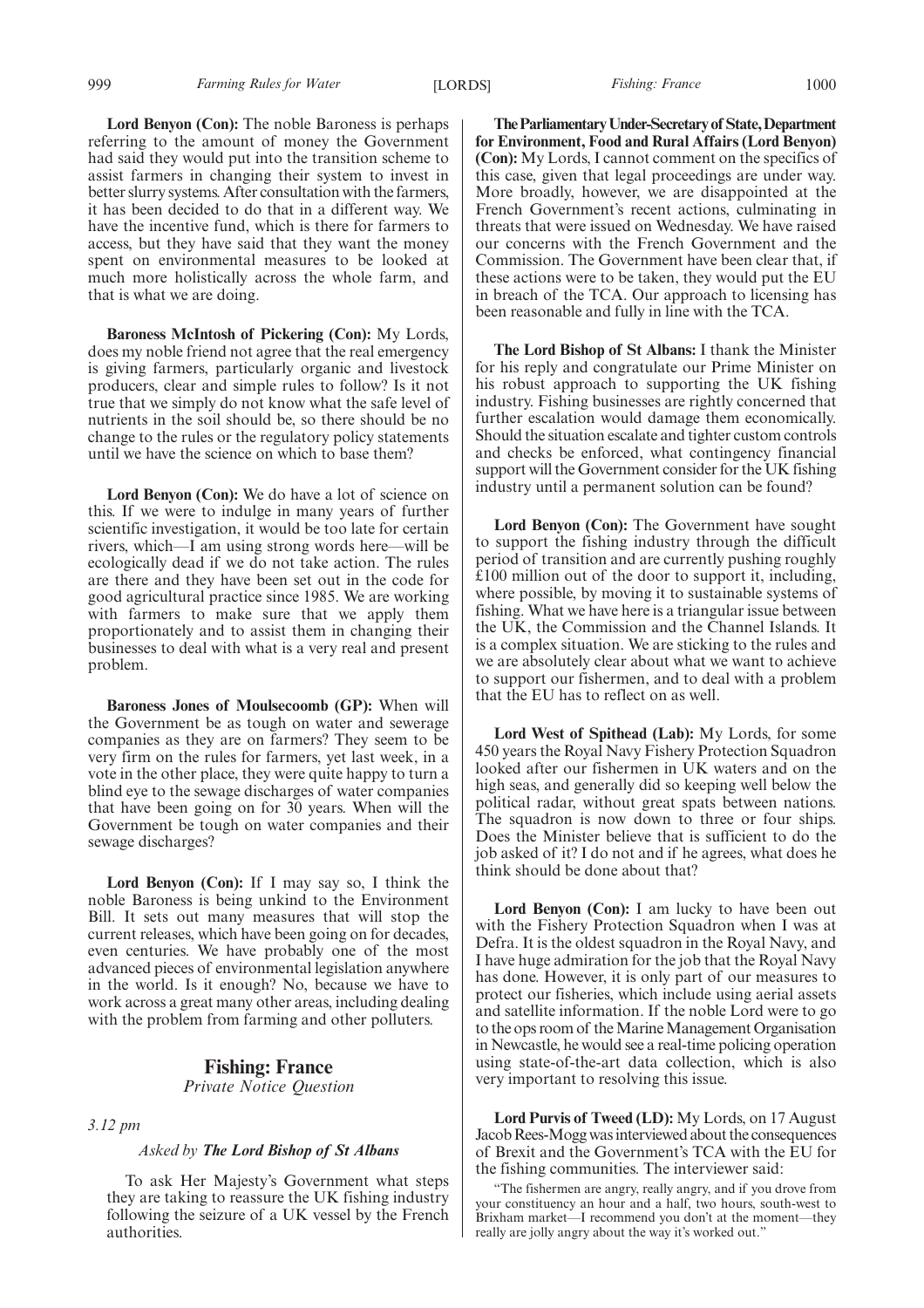The interviewer was a certain Nigel Farage. Fishing communities north, south, east and west have already felt let down because of the Government's negotiated deal with the EU.

Last week the Minister said that the Government were seeking urgent clarification from Marine Scotland regarding whether or not fishing vessels had the appropriate licences to be fishing within those waters. Can he update the House on where the fault may lie: with Marine Scotland, the UK Government, the European Commission or the French Government?

Lord Benyon (Con): As I said, this matter could involve a judicial process and I do not want to prejudice that. It is being dealt through very close working between my department, the Marine Management Organisation and Marine Scotland. Discussions are ongoing—indeed, they are happening today—with the commission to try to resolve this issue.

**Viscount Hailsham (Con):** My Lords, I am sure my noble friend would agree that it is essential to have harmonious relations with the French Government. Given that criteria are available for judging whether licences should be issued, is it not sensible to contemplate appointing an arbitrator to consider individual cases where there is a dispute and determine whether the criteria are met?

**Lord Benyon (Con):** I am grateful to my noble friend. Licences for UK waters are issued on the basis of five reference years, and a French vessel has to prove that it has fished at least one day a year in four of those five years. On the basis of that, I think I am right in saying that we have issued 98% of all licences applied for by French vessels to fish in our territorial waters. So, I am clear that we are doing our bit to stand by the terms of what has been agreed with the EU. It is for them to resolve the allegations they have made and the circumstances of this particular dispute.

**Lord Hannay of Chiswick (CB):** My Lords, does the Minister appreciate that the House would be in a better position to understand the facts of this extremely complex matter if only the Government had reported to this House and its committees what was going on—this issue has been brewing for several months now—and will he remedy that? Does he agree that this is a moment when it would be good if both Governments could put away their megaphones and do a bit of real diplomacy?

**Lord Benyon (Con):** It is actually longer than that. I hate to disagree with the noble Lord, who knows so much about these matters, but I can remember a dispute in the Baie de Seine long before Brexit, so this has been a disputed area of fisheries. However, I can tell him that we are in the business not of escalating this dispute but of resolving it for the benefit of the fishing industry and the sustainable harvesting of marine benefits. There is no desire for this to be escalated any more. It is for the European Commission, as part of the TCA process, to address the accusations and threats made by the French Government.

**Lord Grocott (Lab):** My Lords, on the issue of escalating—

### **Baroness Hayman of Ullock (Lab):** My Lords—

**Baroness Bloomfield of Hinton Waldrist (Con):** We should hear from the Front Bench; there will be time for another question afterwards.

**Baroness Hayman of Ullock (Lab):** My Lords, it is appalling how much this has escalated over the weekend. What conversations, if any, has Defra had with the noble Lord, Lord Frost, to urge him to help to resolve the situation? Exactly what urgent talks are taking place with Defra's French counterparts to de-escalate the situation so that British and French fishers can get on with their jobs safely? Licences were mentioned; was the Minister saying that because of the judicial process he cannot clarify whether the trawler had the correct fishing licence? We need to know this and whether it was included on the list of licences given to the French. If not, why not? Is it not possible for the Government to publish the list to put an end to confusion?

**Lord Benyon (Con):** On the vessel that has been seized, I cannot give the noble Baroness that assurance at the moment, but I can promise that we are working closely to find out some rather complex details that lie behind it. I can assure her that we are talking regularly across government and directly with the Commission. Madame Girardin, who is the French Minister, has the number of my ministerial colleague, Victoria Prentis, on speed dial. We will continue to talk to the Commission, which is the responsible body, to resolve this.

**Lord Forsyth of Drumlean (Con):** My Lords, will my noble friend join me and the right reverend Prelate the Bishop of St Albans in congratulating the Prime Minister on his robust stance in the interests of British fishermen? As for those in this House who seem to think that the fault lies on our side, might he reflect on the remarks by the French Prime Minister that somehow Brussels should punish us for following the democratic wishes of the British people? Will he urge the European Union to stand up for democracy and against this kind of blackmail?

**Lord Benyon (Con):** The Commission has a duty to abide by the trade and co-operation agreement and discussions are now taking place on that. I hope that all sides of the House have been disappointed by some of the rhetoric that has been coming our way. I am pleased that the Prime Minister had a thorough and open conversation with President Macron in Rome, and those conversations will no doubt continue in Glasgow.

**Lord Wallace of Saltaire (LD):**My Lords, the Minister referred to the triangular relationship between Great Britain, the Channel Islands and France. Can he explain that relationship to us? Do the Channel Islands issue their licences entirely autonomously? Can they be overridden by the UK? How is the process co-ordinated between the Crown dependencies and Her Majesty's Government?

**Lord Benyon (Con):** Your Lordships will grumble if I go on too long and into too much detail but, broadly speaking, to give the noble Lord an example, Jersey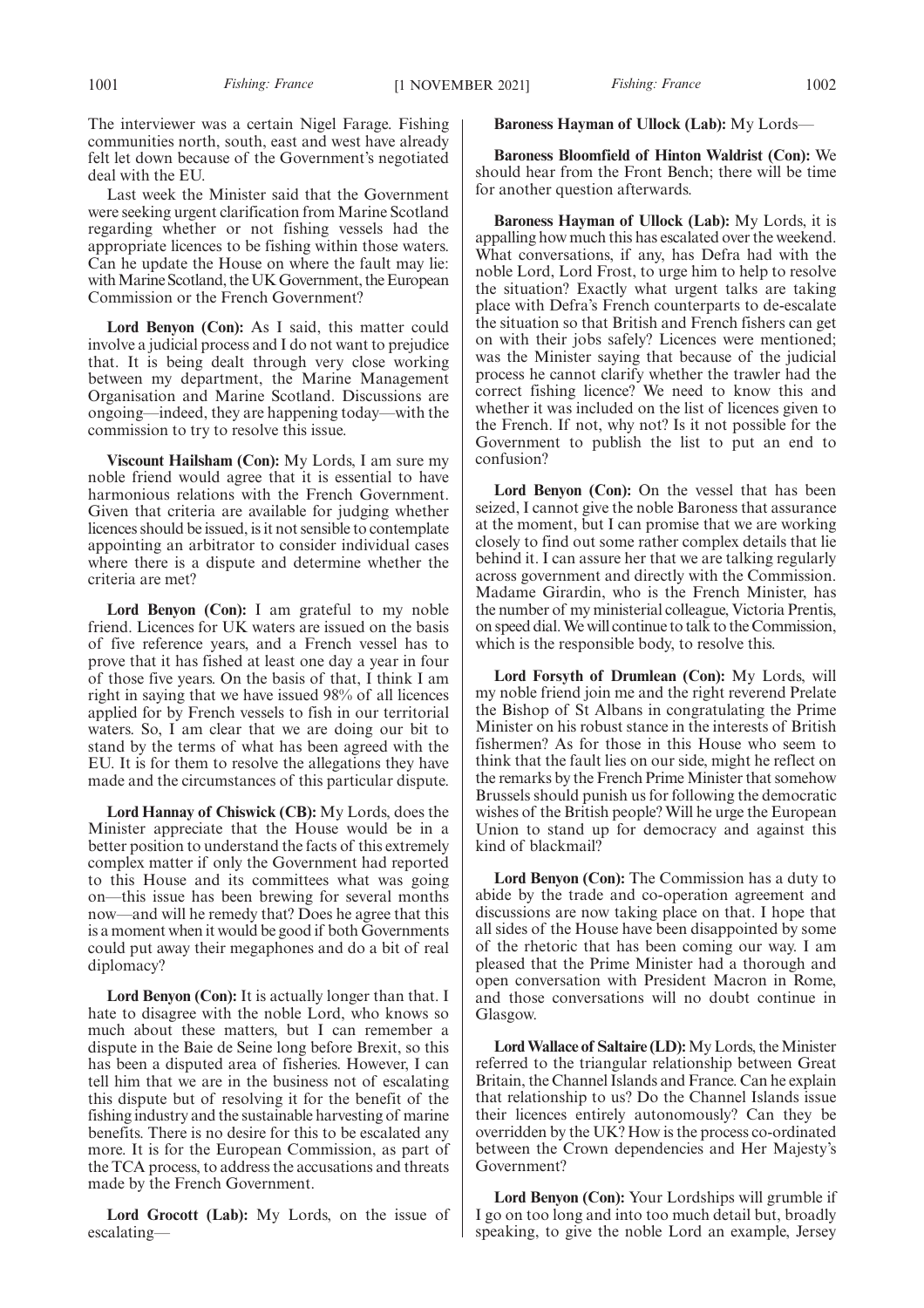#### [LORD BENYON]

has issued licences to 113 French vessels for access to Jersey waters, with 166 applications for non-vessel monitoring system vessels—the smaller ones—and further applications are being considered. That is done directly with them and the Marine Management Organisation is very much part of that conversation. There are other Channel Islands which also issue licences to French vessels.

**Lord Grocott (Lab):** My Lords, I think we can probably understand that the Minister does not want to publicly escalate the issue, but none the less there were comments, reportedly from the French Government, that Britain should be punished for leaving the European Union. Perhaps diplomatically, in private and gently, he could point out to his French counterparts that no punishment from the European Union now could compare with the damage to our coastal communities that was caused during our membership of the European Union and the common fisheries policy.

**Lord Benyon (Con):** I have been quite surprised by the attack line on this from members of the Scottish National Party in the other place. They seem to want to revert to the common fisheries policy and to find blame somewhere on our shores, which the facts—in response to the disappointing threats from certain people in France—have highlighted.

**Lord Cormack (Con):** My Lords, having heard the right reverend Prelate's supplementary question, I cannot wait for the sermon. Would it not be sensible, in an attempt to defuse this to a degree, for Victoria Prentis to use her speed dial, sit down with her opposite number and try to come to a sensible conclusion? This is being escalated out of all proportion.

**Lord Benyon (Con):** It is actually for the European Union to resolve this—it is the other party. If any member state of the European Union were to try to breach the terms of the trade and co-operation agreement, that would be a matter for the European Union and its legal offices to address.

**Baroness Smith of Newnham (LD):** My Lords, the Minister has talked about a judicial proceeding, and the Foreign Secretary has talked about taking legal action. Will the Minister tell us which courts he envisages using?

**Lord Benyon (Con):** I was referring to a vessel that has been seized, against which there are allegations of fishing illegally. I do not want to comment on that, because that could be the basis of a judicial process. There is, in parallel, a mechanism within the TCA to resolve these sorts of disputes. But we hope we can deal with it as friends and neighbours rather than going to law.

**Lord Newby (LD):** My Lords, I wonder whether the Minister could have another go.

**Lord Benyon (Con):** I am sorry, I missed that.

Lord Newby (LD): My noble friend asked the Minister which court, and I am afraid I missed the answer in the noble Lord's reply.

**Lord Benyon (Con):** I was explaining that the vessel that has been seized may be the subject of a judicial process, which I would not want to prejudice. It is in a port in France. There are other mechanisms for resolving trade disputes within the TCA, which I am sure the noble Lord is aware of.

**Lord Dobbs (Con):** My noble friend mentioned a judicial process. Since when did the French presidential election become a judicial process?

**Lord Benyon (Con):** I am sure my noble friend will understand if I do not get involved in impending elections in any other country.

# **Police, Crime, Sentencing and Courts Bill** *Committee (4th Day)*

*3.29 pm*

#### *Amendment 106*

# *Moved by Lord Moylan*

**106:** After Clause 42, insert the following new Clause—

"Retention by the police of personal data relating to non-criminal conduct perceived to be motivated by hostility

- (1) The processing of relevant data by a police authority in accordance with Article 6(1) of the GDPR and section 35 of the Data Protection Act 2018 is not lawful unless it is undertaken in accordance with regulations made by statutory instrument under this section.
- (2) In this section, "relevant data" means personal data relating to a data subject which is based in whole or in part on the perception by another person that the conduct of the data subject was motivated wholly or partially by hostility or prejudice towards any group of people sharing a characteristic and where the conduct in question is unlikely to constitute a criminal offence.
- (3) In this section, "a police authority" means—
	- (a) a person specified or described in paragraphs 5 to 20 of Schedule 7 to the Data Protection Act 2018;
	- (b) a person acting under the authority of such a person.
- (4) Subsection (1) does not apply in respect of the processing of information—
	- (a) pursuant to an ongoing criminal investigation;
	- (b) for the purposes of the internal administrative functions of the police authority.
- (5) Regulations under this section must—
	- (a) identify different categories of personal data and processing of the personal data in question;
	- (b) include provisions by reference to each of the various categories of processing and personal data as to—
	- (i) the person or persons whose authority is required for the processing of the personal data;
	- (ii) the notifying of the data subject of the processing of the personal data;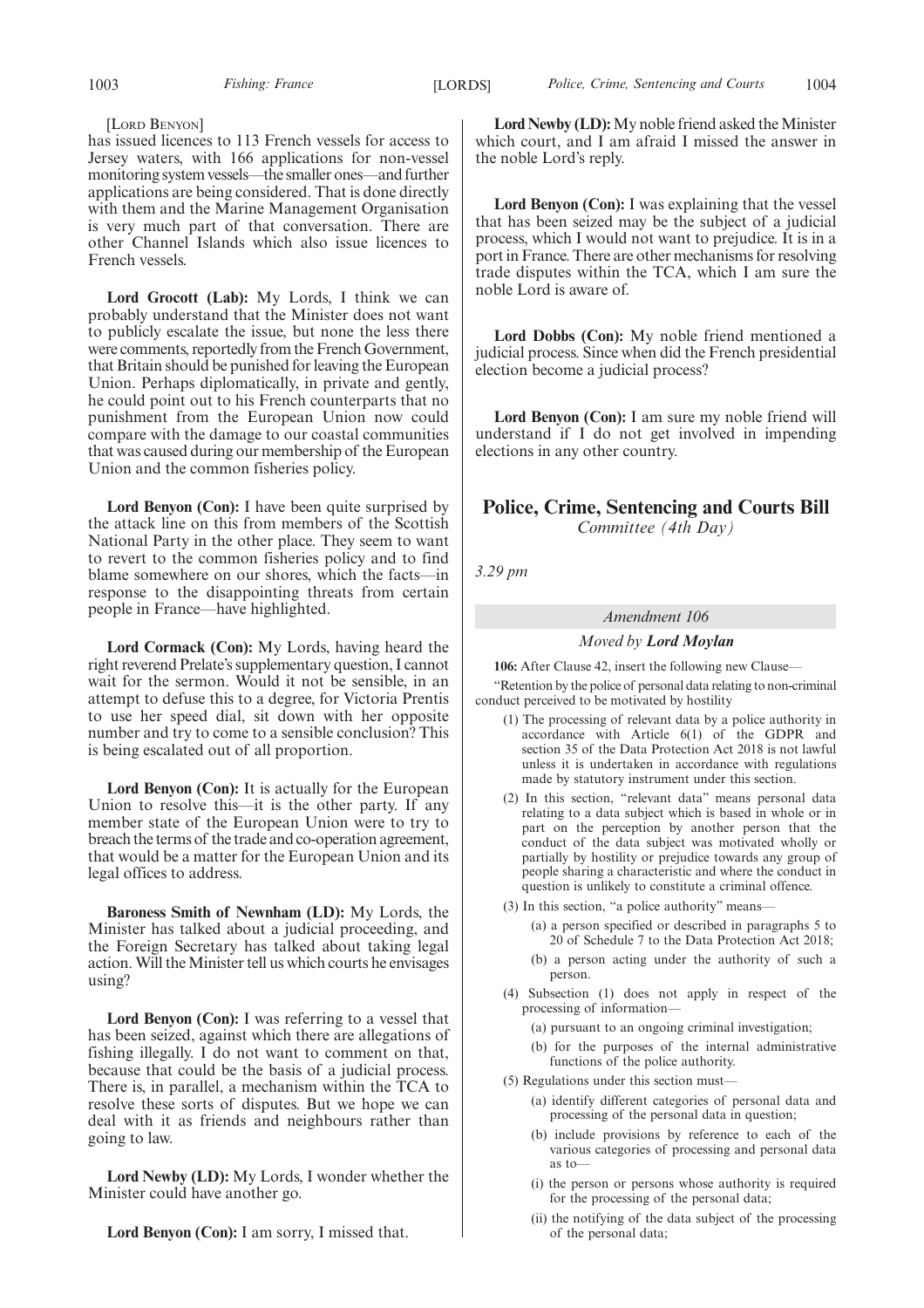- (iii) the period for which the personal data can be retained (including provision for the granting of authority for extending that period);
- (iv) the disclosure of the personal data to third parties;
- (c) have particular regard to the importance of the right to freedom of expression and the extent to which that right is adversely affected by the processing of relevant data by any police authority.
- (6) A statutory instrument containing regulations under this section may not be made unless a draft of the instrument has been laid before, and approved by resolution of, each House of Parliament.
- (7) In section 113B of the Police Act 1997, after subsection (3) insert—
	- "(3A) An enhanced criminal record certificate must not give the details of a relevant matter to the extent that doing so would result in the disclosure of relevant data as defined at subsection (2) of section (Retention by the police of personal data relating to non-criminal conduct perceived to be motivated by hostility) of the Police, Crime, Sentencing and Courts Act 2021.'
- (8) In this section—
	- (a) the terms "personal data", "data subject", "processing" and "the GDPR" have the same meanings as under section 3 of the Data Protection Act 2018;
	- (b) the term "characteristic" includes but is not limited to any protected characteristics under section 4 of the Equality Act 2010."

**Lord Moylan (Con):** My Lords, I rise to speak to Amendments 106, 326 and 330 in my name. In doing so, I have been requested to offer the apologies of the noble Lord, Lord Macdonald of River Glaven, who wished very much to speak on this amendment and whose name is on the list of supporters, but he was not able to be here because of professional obligations.

Amendments 326 and 330 are essentially minor consequential amendments; the meat, if you like, of the debate on these amendments is in Amendment 106. These amendments concern non-crime hate incidents. They are a subject of controversy and much debated, but I hope to persuade your Lordships' House that this amendment is largely not controversial because it is essentially procedural in character and does not change current practice for recording those crimes.

With so many distinguished lawyers having indicated that they wish to speak in this debate, I hesitate to start by giving a brief summary of the legal background, but I shall do so tentatively and subject to their correction. A hate crime is a crime—it may, in principle, be any crime—that is conjoined with a motivation, on the part of the perpetrator, of hatred towards a particular or specified group. That hatred needs to be perceived either by the victim or by one of a number of other groups of people acting reasonably—for example, a witness, such as a police constable or whatever. It is an alloy, if you like, of a crime and a motivation.

But what happens if one part of that alloy is missing—if there is evidence of a motivation of hate but there is actually no crime or no action that constitutes a crime or meets the threshold for bringing a prosecution? That is the essence of the non-crime hate incident: a hate incident that occurs without being conjoined with a crime. Such non-crime hate incidents are often recorded by the police, and, if the perpetrator is known,

they are recorded against their name, so to speak: they go to a record in the name of that person. At the moment, all this happens under guidance issued by the College of Policing. This guidance is quite extensive and elaborate, if you choose to look it up, but it has no statutory force or democratic supervision, and it is inconsistently applied between police forces.

I think that most noble Lords would agree that this is not a satisfactory position. The bulk of this amendment—all of it, apart from one subsection that I will come to shortly—effectively obliges the Home Secretary to issue guidance within six months of the passage of the Bill and to take account of certain matters in doing so, one of which is the human right to freedom of expression. It does not tell her what the guidance that she issues should contain or prevent her from adopting the existing guidance wholesale, should she wish to do so, but it brings the whole matter under political oversight for the first time. Because it is proposed that this should be done through a statutory instrument made under the affirmative procedure, it brings it to the attention, and makes it available for the comment, of both Houses of Parliament. So democratic accountability will be brought to this process for the first time, and I think that that can only be widely welcomed by Members of this House.

This amendment does not explicitly affect police practice in relation to any current police investigation. It does not apply to any police action in relation to hatred expressed towards an individual as opposed to that motivated by hatred of a group. Cases of stalking and things of that character directed at an individual would not be caught by the amendment.

That deals with the bulk of the amendment—all the parts of it—except subsection (7) of the proposed new clause. I am going to come to that separately because it is slightly different. Subsection (7) prohibits the police from including this data, if they have recorded it, when responding to requests for an enhanced criminal record check. As I say, it has a slightly different character to the rest of the amendment, but it addresses what I—and many others—perceive as an injustice.

Other noble Lords may speak later, giving instances of that injustice by referring to particular cases. I would like to address what I regard as the principle of the injustice. If you are accused of a crime, you have the opportunity to state your case and protest your innocence in an open court in front of an impartial judge and a jury. That is not the case if you have a non-crime hate incident recorded against your name. There is no process that those who believe themselves to be innocent of that allegation can pursue to clear their name apart from judicial review which, as we know, is an expensive and arduous process and not available to most people.

This can attach a stigma to a person's name that will potentially last for the rest of their life. They will be stigmatised for many years for not committing a crime. That seems to be a real and serious injustice, but it is not merely abstract and, as other noble Lords may explain, particular cases illustrate it. Given that this is a largely procedural amendment that adds democratic accountability to a process, I hope it will find support on all sides of the Committee and, indeed, from the Government. I beg to move.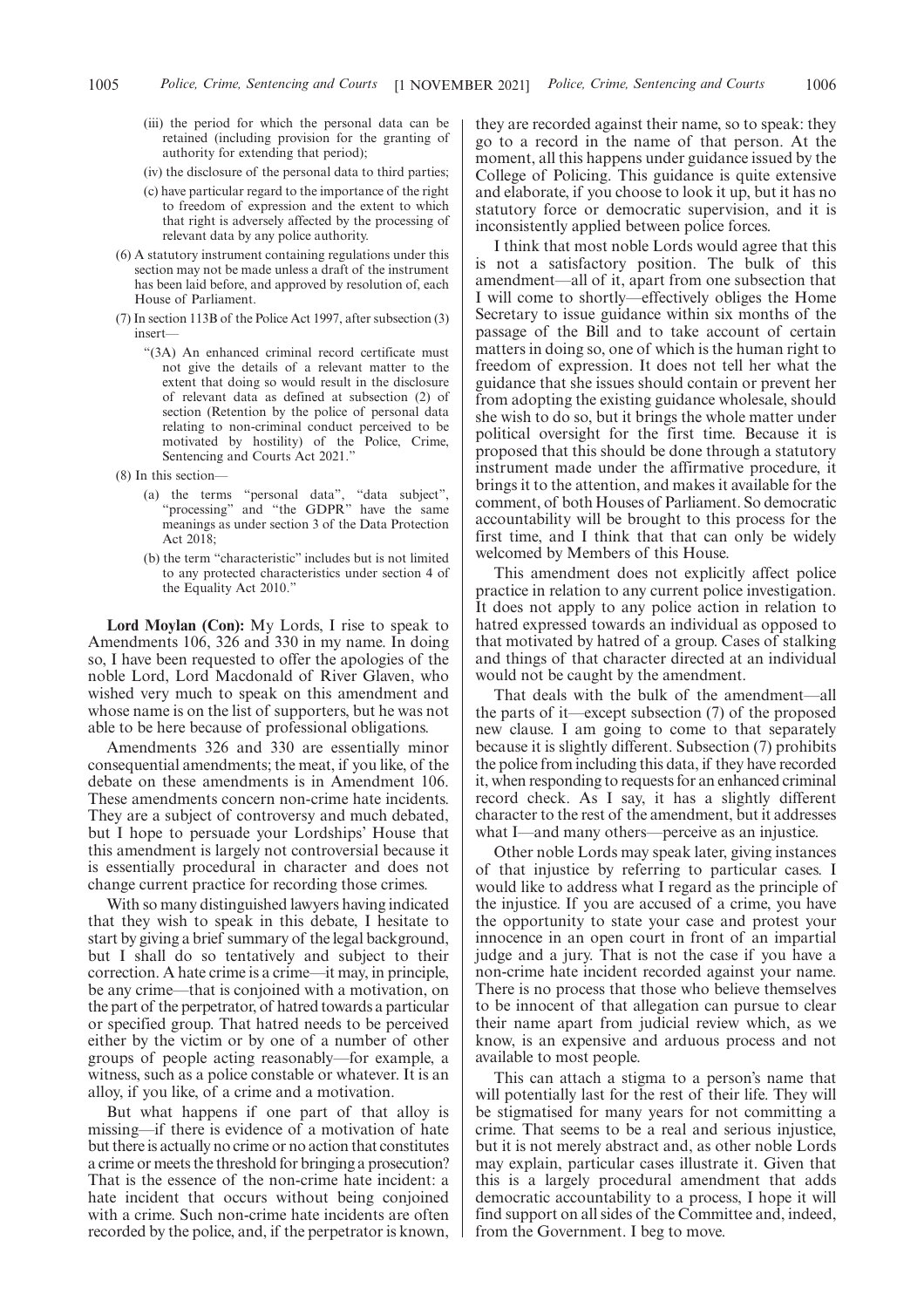**Lord Sandhurst (Con):** My Lords, it is a privilege to follow and support my noble friend Lord Moylan. If this speech is a little bit longer than I originally intended, it is to cover some of the ground that I understand would have been covered by the noble Lord, Lord Macdonald of River Glaven.

Making non-crime hate records has real-life consequences for an individual that are too important to be left unregulated. As we have heard, non-crime hate records are kept when no crime has been committed but the police decide that they have grounds for concern about how that person might behave in the future. Once such a record is made, it can remain for ever, without review. It will be disclosed in an enhanced criminal record request. It does not take George Orwell to show where that can lead. I suggest Sir Robert Peel would have been astonished.

I turn to the real-life case of Harry Miller of Lincolnshire. In 2018 and 2019, he posted tweets about transgender issues on Twitter. He holds gendercritical views but denies being prejudiced against transgender people. To quote from the judgment in the subsequent judicial review:

"He regards himself as taking part in the ongoing debate about reform of the law".

Mrs B, a transgender woman, read the tweets and regarded them as transphobic. She reported them to Humberside Police, which recorded this as a non-crime hate incident. She was the only person to complain. A police officer visited Mr Miller at work to speak to him—in his workplace—about these tweets and left Mr Miller with the impression that he might be prosecuted if he continued such tweeting. In a subsequent press statement, an assistant chief constable raised the possibility of criminal proceedings if matters escalated. Imagine what that felt like for Mr Miller. He, however, applied for judicial review.

Mr Justice Julian Knowles, in a very fine and lengthy judgment, found that the police's action towards Mr Miller disproportionately interfered with his right of freedom of expression. He reminded us that free speech is an essential component of democracy and of these words in the unpublished introduction to *Animal Farm*:

"If liberty means anything at all, it means the right to tell people what they do not want to hear."

#### As the judge stressed, true free speech includes

"the irritating, the contentious, the eccentric, the heretical, the unwelcome and the provocative."

On the facts, the judge concluded that the tweets were lawful and there was not the slightest risk that Mr Miller would commit a criminal offence by continuing to tweet. That is the judgment in the High Court. Further, he said the police visit to the place of work, coupled with the subsequent press statement, combined to create a disproportionate interference with Mr Miller's right of freedom of expression. He found that this had a potential chilling effect.

Therefore, the police should not continue to record non-criminal speech without proper oversight—that is what we ask. There must be clear criteria applied by all police forces uniformly. At present, the College of Policing lays down guidelines, but they are no more than guidelines: a police force is free, in principle, to depart from the guidelines. Indeed, the current guidelines state that:

"The recording system for local recording of non-crime hate incidents varies according to local force policy.'

That is not acceptable. These records, by definition, are of a non-crime; they are subject to no time limits; and the guidelines do not provide for mandatory periodic review, whether after one year, five years or 20 years. This is too important to be left to varying and uncertain police practice. Policy and practice in this field cannot properly be left to the wide discretion of different police forces. It should be for the Secretary of State, answerable to Parliament, to decide when, if at all, and in what circumstances and how such records may be made and kept.

A person's reputation is of inestimable value. If a confidential record is made that he or she has spoken or behaved in a way that someone else has perceived to be motivated by hostility but which does not amount to a crime, that individual becomes a marked man or woman when a request is made by a current or prospective employer for an enhanced Disclosure and Barring Service check. As matters stand, that mark or stain can remain for ever, so what is at stake is very serious. This amendment will ensure that regulations set a definitive framework to ensure fairness; to ensure a consistent and fair process of selecting and recording personal data, identifying the different categories of personal data and its processing, identifying the persons whose authority is required for such processing, ensuring they are of suitable rank, the notification of the individual who is the data subject, how long the data may be retained and with what reviews. If someone is to be denied employment, we must be confident that the basis for this is sound and properly managed.

We have heard from my noble friend that the provisions will not apply to the processing of information pursuant to ongoing criminal investigation, nor for the purposes of administrative functions of the police authority. There will be no interference with operational policing. These amendments are needed to ensure that freedom of speech and opinion is not subjected, as the European court has said, to the heckler's veto, and to create a proper balance between public safety, freedom of speech and protection of reputation.

## *3.45 pm*

**Lord Pannick (CB):** My Lords, I have added my name to these amendments. It is a great pleasure to follow the noble Lords, Lord Moylan and Lord Sandhurst. In the light of their comprehensive description of the purpose of these amendments, I can be brief.

Much of the data with which the amendments are concerned relates to freedom of expression. Views are expressed or opinions are stated which offend or annoy other people but do not constitute criminal offences. The views or opinions may relate to religion, transgender issues, Brexit or a whole range of other sensitive and controversial questions. Sadly, many people have lost the willingness to discuss and debate; to say, "I disagree with what you say but I will defend your right to say it." In today's world a more typical reaction to opinions with which you disagree is to take offence, to demand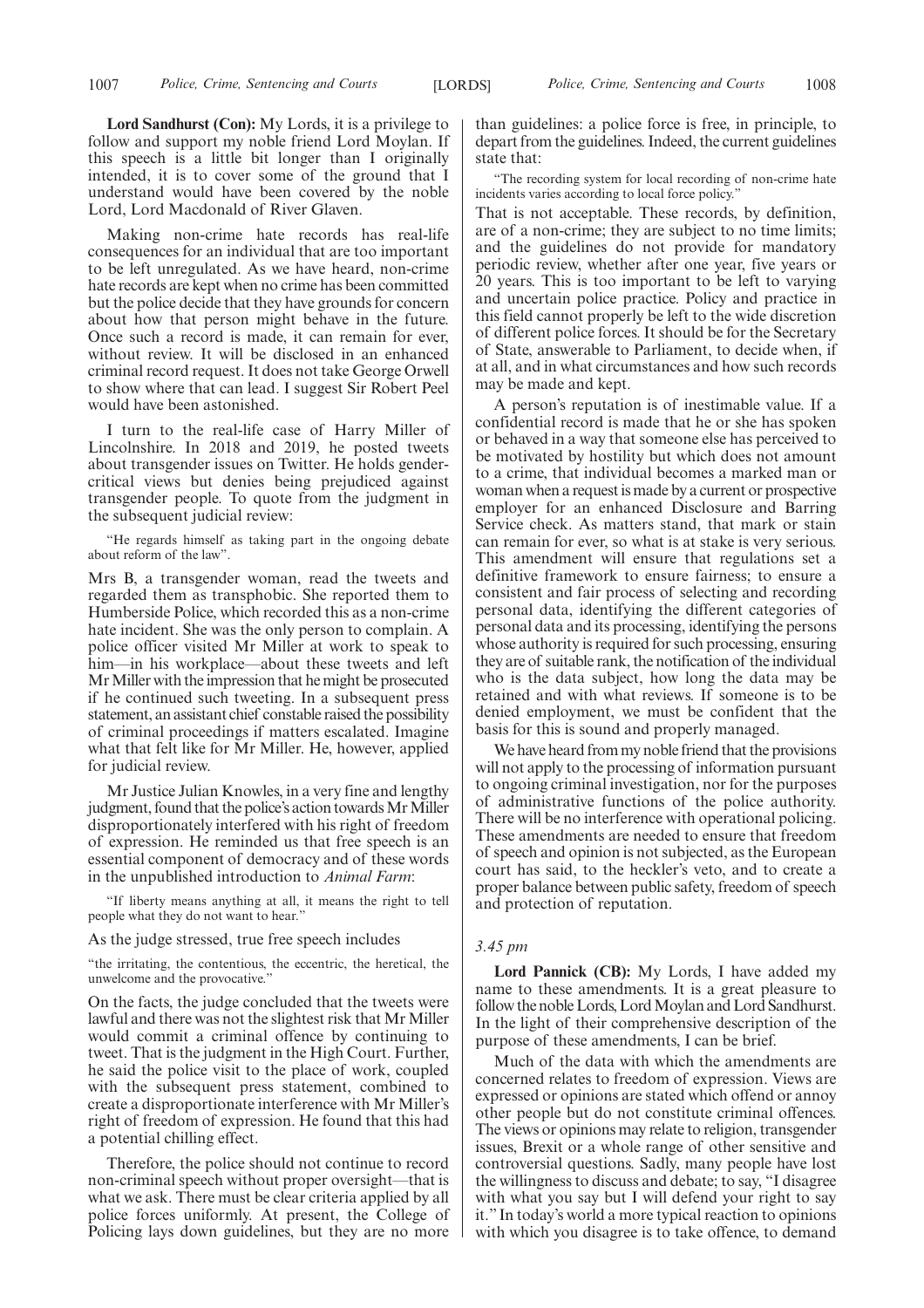a safe space, or to complain that your identity has been challenged or that your truth has been denied. Even though no crime has been committed, the police are asked to record the grievance and to retain the data.

I agree with the noble Lords that for the police to have an unregulated power—that is what it is—to retain and use data about such exercises of free speech deters the vigorous debate and discussion on which a free society thrives. It may be appropriate, in some circumstances, for such data to be retained and to be used. None of us is disputing that. But that should be according to law, authorised by Parliament and not just by the discretion of police authorities which choose to apply, or not to apply, guidance from the College of Policing.

I hope that the Minister will consider these amendments constructively and that she will be able to give them the Government's support, whether in a revised version or otherwise, on Report.

**Viscount Hailsham (Con):** My Lords, I strongly support the proposed new clause and I will give it all the support I can. The arguments put forward by my noble friends are, frankly, unarguable against.

There are three propositions that I think are affronted by this notification of non-crime hate incidents. The first is the chilling effect on free speech. The noble Lord, Lord Pannick, illustrated that very clearly. One has to be assured of the right to express one's views without the risk of having this notification made against one.

Secondly, one has to recognise that these are very long-standing notifications, which can have a seriously prejudicial impact on individuals. That is thoroughly undesirable, especially as the individual has no right of appeal or an effective way of challenging. Judicial review, for most people, is not an effective way of challenging.

Thirdly, there is the point made by all noble Lords who have spoken so far. There is no statutory guidance; it is local police policy which influences the way these notifications are made. That is inherently unjust, having regard to the impact that this could have.

Finally, I welcome very much that the regulations are to be made by the affirmative procedure. However, as I have said in this House and elsewhere on many occasions, while that is a good thing in the sense that the comments made by your Lordships and those in the other place can be heeded, we do not have the power to amend the statutory instrument. I have long argued that this House and Parliament in general should have the power to amend the contents of statutory instruments. This is a good example of where that would be beneficial.

**Baroness Fox of Buckley (Non-Afl):** My Lords, I enthusiastically endorse these amendments and thank the noble Lords, Lord Moylan, Lord Pannick, Lord Macdonald and Lord Sandhurst, for raising this crucial issue. The issue of non-crime incidents has been of concern to a number of us for some years and it is good that it is getting some parliamentary attention at last. I particularly credit those organisations and publications that have persistently raised it in the public realm and whose research informed my remarks, especially the Free Speech Union, of which I am on the advisory council, the anti-racist campaign Don't Divide Us, and Spiked online.

Too many avoid the issue because it is rather tricky and contentious. One of the reasons it is difficult to raise is because nobody wants to look as though they are being soft on hate incidents. However, I am concerned that this in itself has led to a degree of chilling self-censorship and allowed some confusion to arise about what is and is not a crime when the police are involved.

When the public hear the phrases "hate", "hate crime" or "hate incident", they instinctively think of, for example, someone being beaten up because of their skin colour or being harassed in the street because they are gay, and they are appalled and shocked. We assume the worst kind of bigotry and our instinct is that something must be done. However, it is not so clear cut. According to the hate crime operational guidance issued by the College of Policing, hate crime is often an entirely subjective category, based on the perception of the alleged victim; I will come back to this.

What is extraordinary about the guidance on hate crime is what the police consider to be successfully tackling hate crime. The guidance says:

"Targets that see success as reducing hate crime are not appropriate".

That completely befuddled me. The guidance says instead that the measure of success for the police is "to increase the opportunities for victims to report".

I fear that, in this act of enthusiasm to get more people to report hate, the police have muddied any clear distinction between what is criminal and what is not.

The focus on reporting initiatives led earlier this year to rainbow-coloured hate crime police cars patrolling local areas, with the aim of giving communities the confidence to come forward and report hate crime. However well-meaning, such awareness-raising initiatives often encourage people to come forward and report things that are not crimes at all. In fact, earlier this year, a police digital ad van trawled around the Wirral, warning that

"being offensive is an offence".

Actually, being offensive is not a criminal offence. After a backlash, local police clarified that this was an error. Why did the police get it so wrong in terms of what is a crime?

This is not an isolated incident. A few years ago, Greater Glasgow Police tweeted an ominous warning:

"Think before you post or you may receive a visit from us this weekend."

This was posted alongside a graphic that warned social media users to consider whether their treats were true, hurtful, unkind, necessary and then, right at the end, illegal. Then there was the South Yorkshire Police Hate Hurts campaign, which asked people to report any "offensive or insulting" social media posts to police officers. None of these is a crime and, in relation to a Bill named the Police, Crime, Sentencing and Courts Bill, it is a concern if the police do not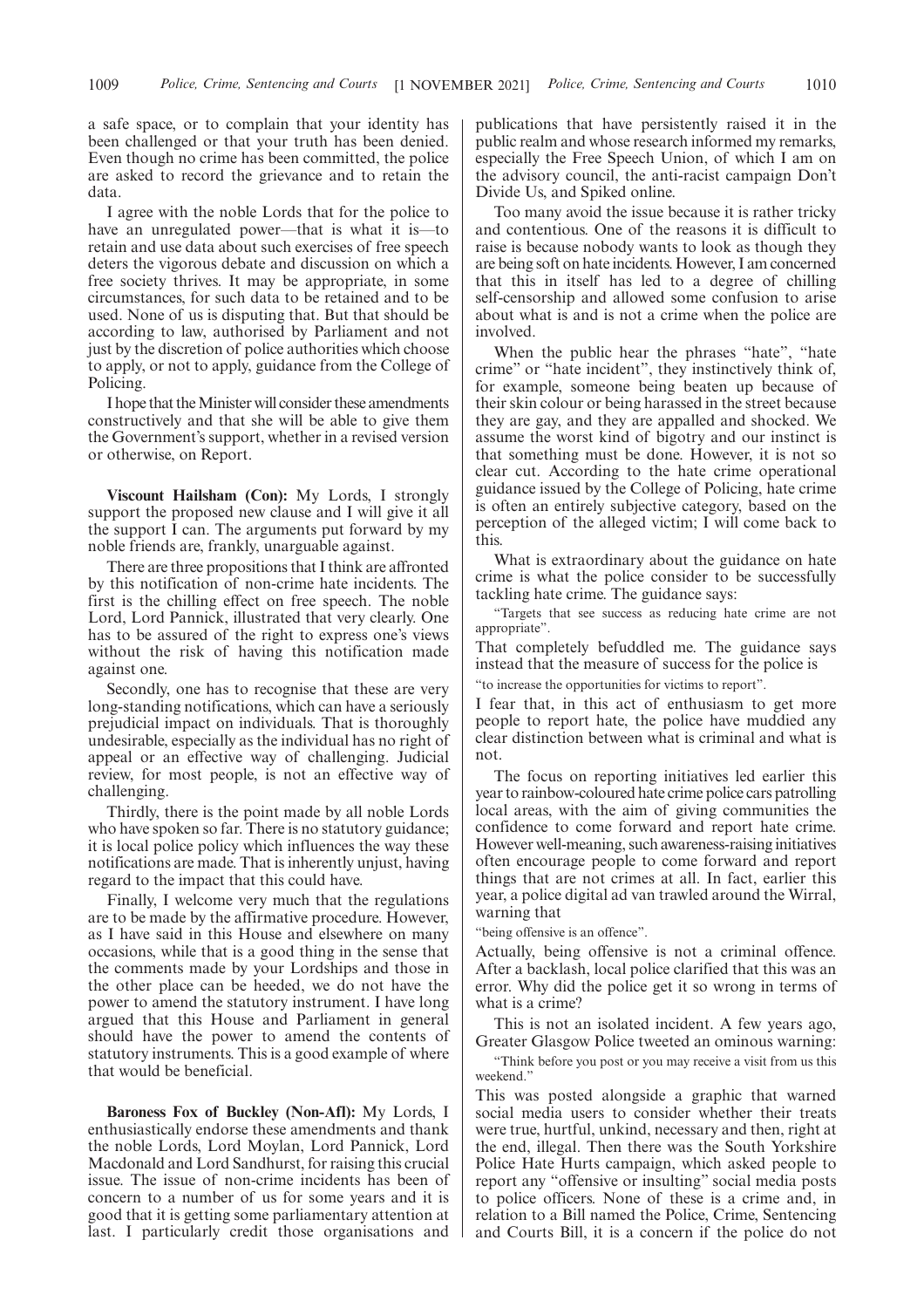[BARONESS FOX OF BUCKLEY]

know what is or is not a hate crime, so much so that Cheshire Constabulary recently admitted to conflating crime and non-crime in its hate crime statistics.

This amendment can potentially start unpicking this muddle, because the source of the confusion about what is or is not a crime lies in the creation of the category of non-crime hate incident. As we have heard, this category was established by the College of Policing and its guidance encourages police officers to overreach and police non-crimes. It is worth telling noble Lords how this is posed in the guidance. The NCHI guidance states:

"Where it is established that a criminal offence has not taken place, but the victim or any other person perceives that the incident was motivated wholly or partially by hostility, it should be recorded and flagged as a non-crime hate incident.'

Note the use of the word "victim" to describe the reporter or accuser, when no evidence exists that any crime has been perpetrated against him or her. The victim has to claim only that some action or speech was

"motivated wholly or partially by hostility".

"Hostility" itself is a vague and subjective term. The guidance continues:

"The victim does not have to justify or provide evidence of their belief, and police officers or staff should not directly challenge this perception.

Furthermore, any other person's perception can be the basis for this, which is even further removed from any real incident, let alone crime.

Finally, the guidance notes:

"Police officers may also identify a non-crime hate incident, even where the victim or others do not."

#### Why? It is because:

"Victims … may not be aware that they are a victim of a non-crime hate incident, even though this is clear to others."

I find this a kind of dystopian, Orwellian, nightmare world. Imagine untangling your way through that; your name, unknown to you, can appear on a database intended for recording details of criminal offences and be subject to checks by vetting officers when you apply for jobs, as we have heard from noble Lords.

I hope noble Lords can see the dangers here. The subjective nature of the NCHI guidelines creates a real possibility of abuse of the system by people acting in bad faith. The NCHI guidance means that unfounded, spurious and malicious reports can be filed and never tested, let alone the fact that this data gathering distracts the police from pursuing real criminals. I was contacted by one person ahead of this debate, who said, "I had a visit from the police because a member of staff offended another member of staff, who works for me. No crime was reported. The police spoke to me for 40 minutes. In the meantime, the 200 pallets that I reported stolen the week before did not generate a phone call or visit." Then there is the chilling effect of NCHIs on free speech, as other noble Lords have vividly spelled out. NCHIs can act as a threat, a kind of surveillance of free speech, by people who say it will eventually lead to crime. Anyone who is following the fate of gendercritical feminists, who are constantly accused of hate by a particular brand of trans activist, will understand just how damaging that is to free speech.

This Government tell us all the time that they are keen to oppose cancel culture. I fear that these NCHIs inadvertently contribute to that censorious climate of denunciation and the toxic climate of hate, which we are all keen to combat. I therefore urge the Government to consider these amendments carefully and remove this contradictory anomaly, which, I fear, brings the police and criminal law into disrepute.

**Baroness Jones of Moulsecoomb (GP):** My Lords, I was not going to speak on this, because there are much bigger issues coming up later, but I had seen this in a reverse way. It is not completely clear, if you do not have a QC's training or legal training of any sort, whether this amendment is trying to help or hinder the collection and retention of data.

To me, this seems like a good opportunity to talk about misogyny and other abusive behaviour that falls short of a criminal offence but none the less should be recorded on a person's police record. The biggest benefit of retaining that data is that it might help in the future investigation of criminal offences. For example, if someone is a notorious misogynist but it has never reached the threshold of criminality, this will help the police's line of inquiry if said person is later a suspect in a violent attack against a woman. As we all know, the justice system is biased very strongly against women committing crimes.

What I did agree with from all those offering support for the amendment is that proper oversight is absolutely necessary. There should be some regulation about this, because some of the anecdotes mentioned seem ridiculous. I still have not decided whether I support this; it would depend on how it dealt with proper oversight.

#### *4 pm*

**Lord Cashman (Non-Afl):** My Lords, I was not going to speak to this amendment, but like the noble Baroness who spoke before me, having listened I am so minded. I will study the amendment very carefully, but a balance has to be struck. That is always most difficult on issues of human rights and freedom of speech.

We have to deal with the reality that hate speech, whether intended as hate speech or not, can often incite physical acts of violence. During the pandemic we have seen not only homophobia—as a gay man I have a particular interest in that, but my interest is in all physical hate crimes—but an enormous rise in physical hate crimes, some of them reported as happening on the crowded Underground or in domestic situations, because people are in much closer quarters than they would otherwise be.

My reason for speaking is to add a note of caution about how we proceed. I will study the amendment in detail, as I said, but we must respect that speech that could be defined as hate speech, or perhaps is not, can often encourage individuals to take actions against people who they feel should not be within their communities or do not belong.

**Baroness Noakes (Con):** My Lords, I support my noble friend Lord Moylan's amendments in this group. Somehow, we have ended up in a position where freedom of speech—a precious part of our way of life—has been seriously constrained by something the police have invented themselves around perceptions of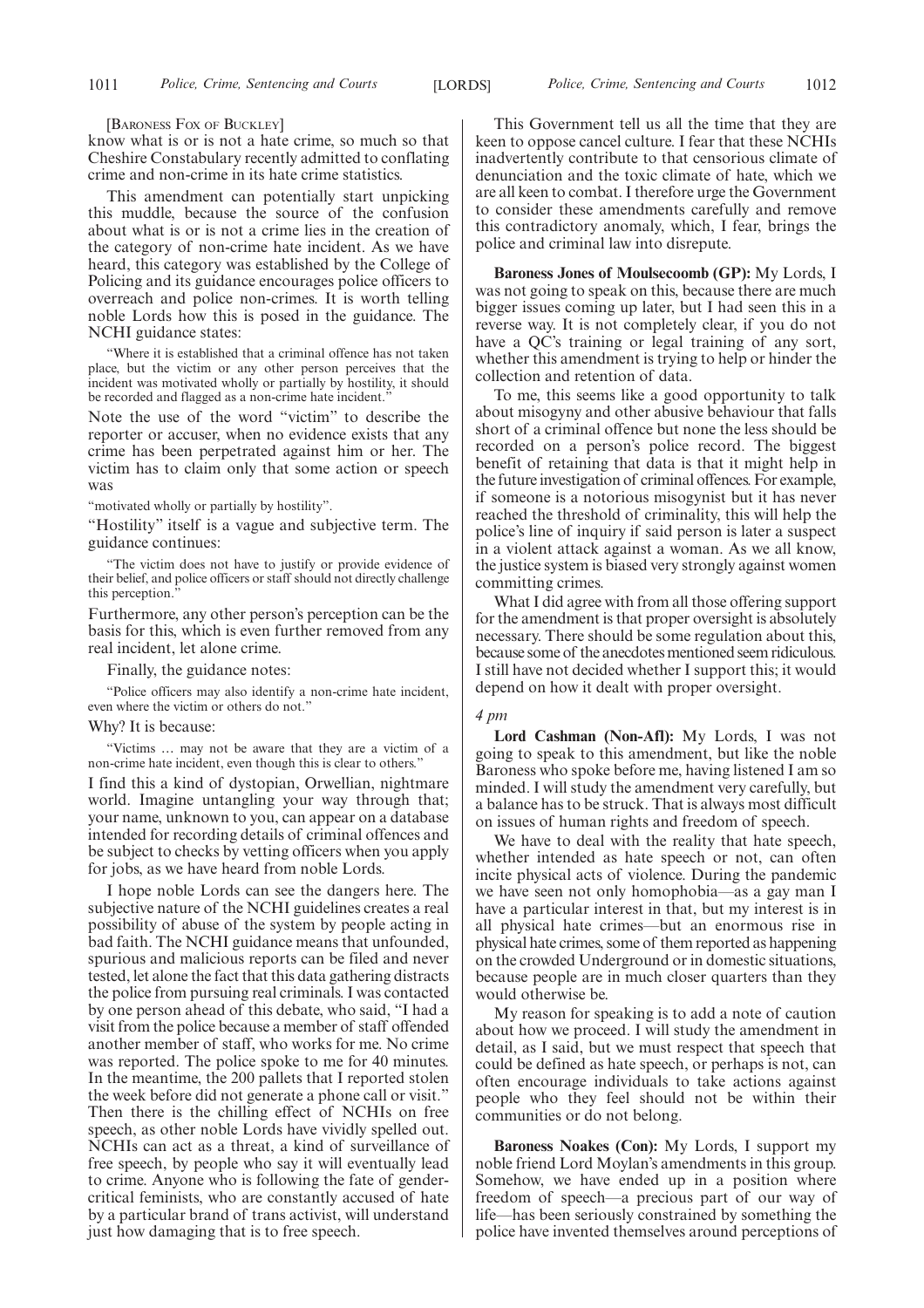hostility. I find it incomprehensible that the Government have allowed the police to carve out this territory unchecked. Why has the College of Policing—a wholly unaccountable body—been allowed to invent a wholly new form of recording of behaviour that, by definition, is not criminal? Can my noble friend the Minister explain how we got here?

The recording of non-crime hate incidents is not trivial. It drains police resources from the other things they should be doing: reducing knife crime; actually solving crimes rather than recording them; or making women feel safe on our streets—just a few of the things that ordinary people think are more important. As we have heard, those who have non-crime hate incidents recorded against them are often completely unaware that it has happened, which, if nothing else, is a denial of justice. The information can be kept indefinitely and, most chillingly, can be reported to third parties under the Disclosure and Barring Service. This means that the police have created for themselves the ability to wreck people's careers.

We live in a society where the expression of views that others disagree with is becoming dangerous. The case of Dr Kathleen Stock is the latest example of this. Disagreement is too often and too rapidly equated with hate or hostility. The mere existence of non-crime hate reporting fuels this intolerance. The police are actively encouraging non-crime hate reporting by giving a platform to people who claim to be offended by the views of others. It is a cancer in our society that we should eliminate before it becomes dangerously pervasive.

Amendment 106 is a complex amendment and I pay tribute to my noble friend Lord Moylan for his clear introduction of it. I hope that my noble friend the Minister will not hide behind a critique of the amendment but engage positively with the substance of the issues that my noble friend and others have raised.

**Baroness Butler-Sloss (CB):** Having listened with great interest to what the noble Baroness, Lady Fox, read out as to the current guidance given by the College of Policing, and given the balance referred to by the noble Lord, Lord Cashman, it seems that the very first thing is that the guidance should be scrapped. It should not be waiting for the conclusion of this rather long-winded Bill. Somebody should be getting in touch with the college and either telling those there not to give any guidance at all or getting the Government to tell them in the meantime the sort of guidance that could go forward pending this excellent amendment, which I support.

**Lord Forsyth of Drumlean (Con):** My Lords, I did not participate in Second Reading on the Bill, but I did get some correspondence that explained to me what was going on, and I just could not believe it. I am not going to repeat the arguments which were so eloquently put by the noble Baroness, Lady Fox, and the supporters of the amendment but I could not believe it. As an employer, I am required to do criminal record checks and if I got a response that said someone was guilty of hate crime, I am afraid their application would go straight in the bin. Yet we discover that people can be put on such a list without their knowledge, as my noble friend Lady Noakes said, and that their name will stay there indefinitely. That of course does not apply to people who have actually been convicted of crimes, so they are in the worst of all positions.

Then there is the arbitrary nature of this recording, so I wondered how big a problem this is. I am told that there have been 119,934 of these incidents recorded by 34 police forces and that 2,130 of them were done by children. It is extraordinary that this could be happening and is part of a wider concern where our free speech is being undermined. I went on Twitter; I think I lasted about three months. I have spent 40 years offending and upsetting people with the things that I said. So far as I know, I am not on a list as having committed a hate crime.

However, the essence of our democracy is that there should be free speech and that our police should be in the business of finding out what the evidence is, not turning into the people who conclude and are, in effect, prosecutors. I will not detain the House but among the examples given was someone who expressed the view that trans women should not have access to women-only spaces. Well, I believe that; is it a hate crime? Am I not allowed to say that? The fact that someone could be put on such a list indefinitely offends against our democracy.

I am sure my noble friend the Minister will have a brief, because all Ministers always do. I am sure she will have her brief from the Home Office—I worked in the Home Office for a while—and it will say that the amendment is not perfectly drafted and that some provision elsewhere could cover it, and all the rest. I hope she will throw that away and give an undertaking not only to bring forward a government amendment but, this very day, to get on to the College of Policing and end this absolute outrage.

**Baroness Chakrabarti (Lab):** My Lords, I think I am probably quite woke, and proud to be so; none the less, I support the broad thrust of the amendment from the noble Lord, Lord Moylan, subject to a couple of caveats. The first caveat is a slightly light-hearted one. As a serial offender, I gently say to noble Lords and friends across the Committee that the overuse of adjectives named for great writers does not always help the cause of human rights. We have all done it: "Dickensian" for socioeconomic rights and "Orwellian" or even "Kafkaesque" for civil liberties. "Chilling" is similar. In fact, an online wit once said of my overuse of these terms: "That Chakrabarti woman finds everything chilling. She sees refrigerators everywhere." That is just a gentle point about the way we frame this.

I support the broad thrust of this, but the problem is not just about allegations of hate. It is about soft information, as it is sometimes called, or allegations that are not capable of sustaining a criminal charge and should not sit on databases for years and years, or indefinitely. This problem has been growing for many years with the rise of the database state and the potential to hold all sorts of data, even if it never matures into a charge. That is dangerous.

In my previous role as director of Liberty, I saw many cases of this kind. Not all involved free speech. I remember one woman who had allowed her small children to play in the park while she went to a kiosk,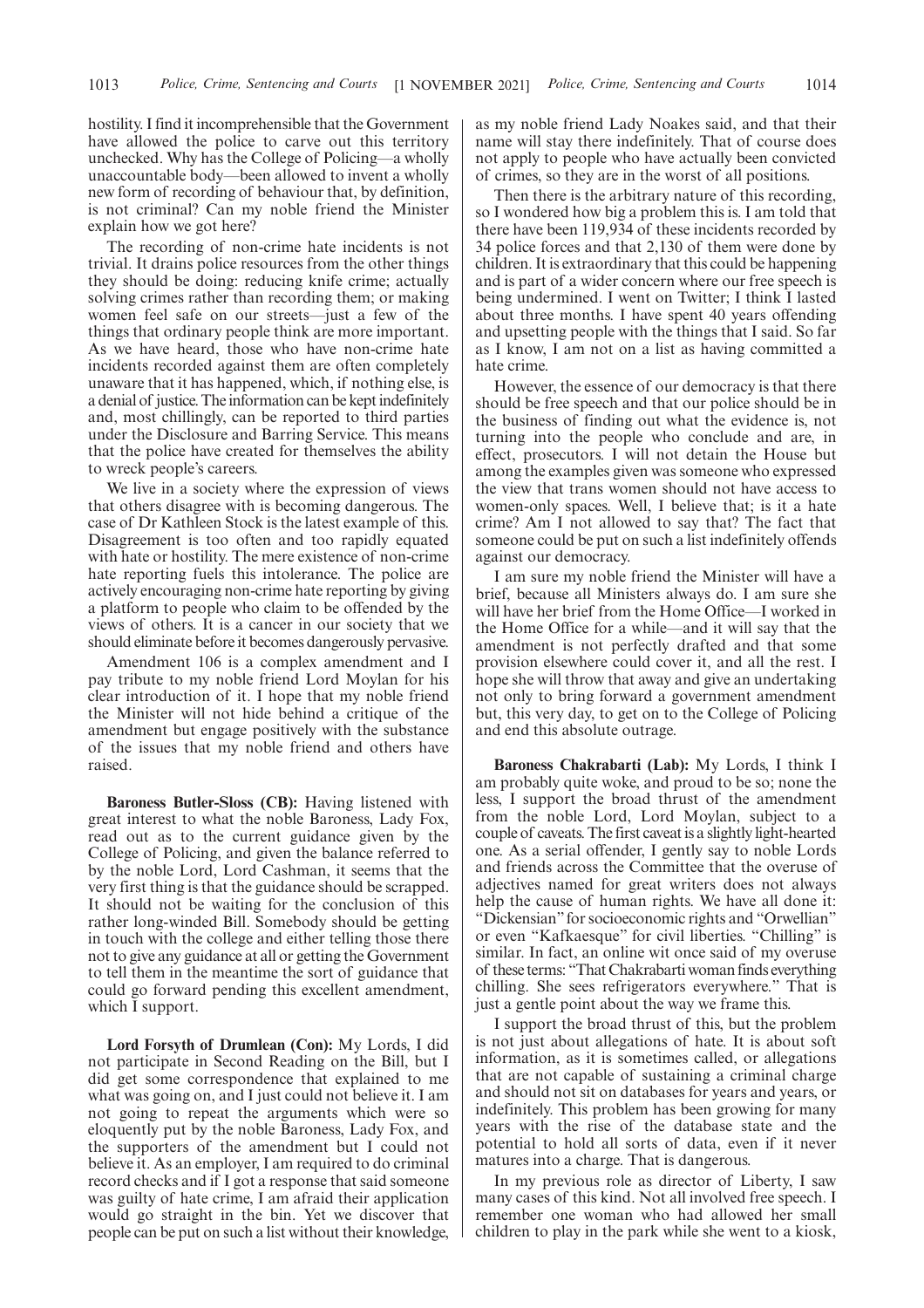#### [BARONESS CHAKRABARTI]

and people thought they were unattended. She was cautioned by the police because she was at the borderline, they thought, of neglect, but there was no question of pursuing a charge. None the less, this data sat around for years and was hugely detrimental to her when she sought to work in positions of care.

This is not just about the glorious culture wars that have got everyone to their feet today. It is not about your views on trans inclusion or not, but about whether so-called soft information or police intelligence that never matures into a charge should sit unregulated, off the statute book, as a matter of police discretion and administration. Whatever our views on the free speech point, we surely have to agree with procedural point that the noble Lord, Lord Moylan, was right to make clear.

I remind noble Lords that free speech is a two-way street. It is not just about the woke and so-called cancel culture; it is also about protesters who feel that they attend demonstrations and sit on police databases for many years just because they have been caught on CCTV. We in your Lordships' House would do a great service to the nation if, whenever we consider these so-called culture wars that centre around identity politics and in particular free speech, we remember that it is a two-way street. It is people on either side of very contentious arguments who sometimes want to "cancel" each other, and we should remember that.

My final point is a substantive one about the way I urge the Minister to take this forward. Given that the concern is about not just hate incidents but all soft information that may be held indefinitely, can the Minister's response today—or on Report, with, I hope, substantive government safeguards—be comprehensive and address not just non-crime hate incidents but all soft intelligence and all police data about individuals that could be to their detriment going forward, whether it touches on free speech rights or other rights such as Article 8 rights to privacy and autonomy? Can this soft information that has been held administratively by the police be on the statute book and brought under proper regulation and control?

**Lord Judge (CB):** My Lords, the issue is very simple. We surely have to decide whether hate crime and non-hate crime, and all their different manifestations, should be left to police guidance, or whether the issue is far more important than that and should be brought under the process of Parliament—legislative control and legislative process. To me, the answer is perfectly clear: the latter.

# *4.15 pm*

**Lord Dobbs (Con):** My Lords, like the noble and learned Lord, I shall attempt to be very brief indeed. My understanding of the law is that it should bring about a degree of certainty in society and a degree of reconciliation. I fear that the Bill as it stands does neither: in fact, it does the opposite. It has the perverse impact of making division and intolerance more likely because it points the finger of accusation at people who have done no wrong. As such, it seems to me to be an intrusion too far. The perverse consequence of trying to stamp out hate plays into the hands of the oversensitive and the intolerant, and actually gives strength to those who want to damage others by making outlandish or, indeed, even malicious accusations.

Two weeks ago, we stood in this House paying tribute to Sir David Amess. The Chamber was filled with voices of alarm that social media and everything else had fuelled intolerance and injustice. These provisions might well be misused to pour petrol on those flames. The test of innocent until proven guilty is turned on its head: that is unacceptable. When officialdom is given the power to police the thoughts of the people, it crosses a dangerous line. I have said enough; I said I would be brief, but I am following in the footsteps of some very powerful speeches. I wholeheartedly support these amendments, and I hope that the Government and the Minister are in listening mode.

**Baroness Meyer (Con):** My Lords, I want to make a point about something that is not directly related, but which I found quite odd. A few weeks ago, I was arrested for speeding. It was the first time in 40 years that I had actually done anything wrong while driving. Interestingly, the notice I received clearly said that the fact that I had no other points on my licence was irrelevant because that would be unfair to others. I do not understand how, if you have been a good guy and have never done anything wrong, that cannot be a positive factor, yet in this Bill we are accusing people and putting them immediately in the negative, even though there is no serious proof. I therefore support the amendment.

**Lord Marks of Henley-on-Thames (LD):** My Lords, on behalf of these Benches, I too support these amendments, for all the reasons given by the noble Lords who tabled them. Of course, the principal amendment seeks regulations and lacks specificity. It does not seek to define all the circumstances for retaining, recording, using or disclosing personal data relating to hate crimes or non-criminal hate incidents or otherwise. That is sensible, and it is now for the Government to accept the principles that underly this amendment and come forward with proposals. Of course, I accept the caution which the noble Viscount, Lord Hailsham, brings to the question of regulations that are unamendable; nevertheless, this is a complex area that needs a complex response.

The principles engaged are important. As the noble Lord, Lord Moylan, pointed out, this amendment is not concerned with established hate crime or in any sense with defending hate crime. It starts from the principle that personal data deserves protection from the arbitrary retention, use and disclosure by the police, enforcement agencies and authorities generally, and the converse principle that disclosure should be subject to the rule of law and to principles of accountability—points made by many in this debate, and briefly but eloquently by the noble and learned Lord, Lord Judge, a few moments ago.

The conduct with which these amendments are concerned is not provably, still less proved, criminal—a point made by many. They seek to control the arbitrary retention, use and disclosure of personal information, based on a subjective perception of a citizen's motivation,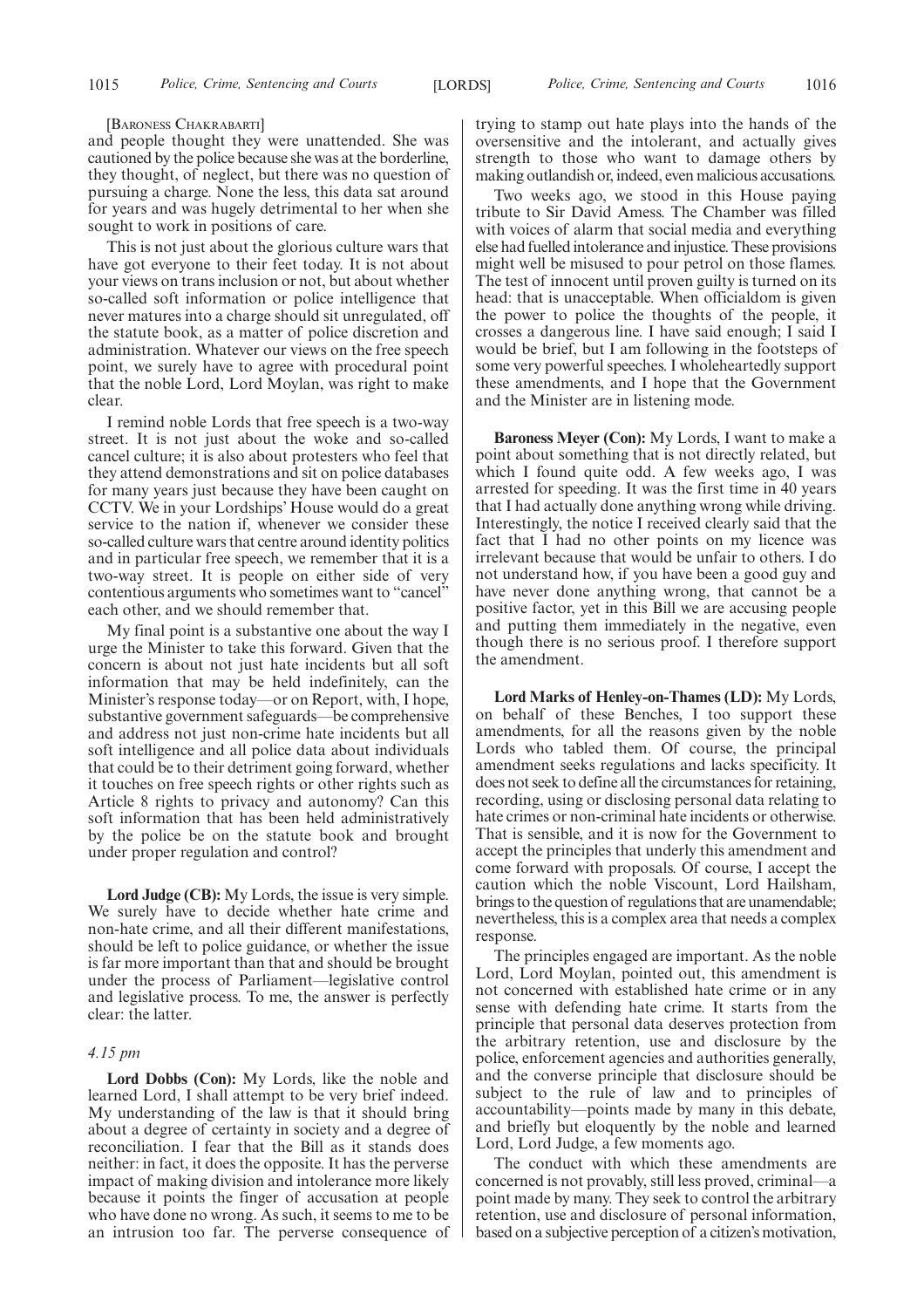in the absence of solid evidence or proof. It is subjective, one notes, because it is often based on the subjective view of another citizen—no better informed, necessarily, than the citizen about whom the information is then held.

The noble Lord, Lord Moylan, spoke on the basis that subsection (7) was in a different category from the rest of the clause. I prefer the way that the noble Lord, Lord Sandhurst, put it, when he set out the principles that underlay the whole of this amendment. It is not often that I find myself agreeing with almost everybody in the House, including, at one and the same time, the noble Lord, Lord Forsyth of Drumlean, and the noble Baroness, Lady Chakrabarti—but I do. Even on this occasion, although I understand the hesitations voiced by the noble Baroness, Lady Jones of Moulsecoomb, she and the noble Lord, Lord Cashman, accepted the need for regulation in this area.

The amendment is directed at achieving sensible limitations on the retention, use and disclosure of data to others. This is an area where the Government ought to act and that has become controversial, with the emergence of guidelines that are, frankly, offensive to justice and parliamentary democracy. I therefore invite the Minister—I believe that I speak for the House in doing so—to return to the House with proposals that accept the principles that we have enunciated and will give rise to amendment of the Bill, to its vast improvement.

**Lord Ponsonby of Shulbrede (Lab):** My Lords, as the noble Lord, Lord Marks, said, it is unusual to have such unanimity across the House in Committee on something that is superficially a very complex matter. I agree with two noble Lords in particular. The noble and learned Lord, Lord Judge, was very succinct: he said that the information that the police retain should be subject to parliamentary or government control and not to police guidance. I also agree with the noble Lord, Lord Marks, in being cautious about regulation and having a full role for Parliament in any rules that are introduced.

I am sure that this is a very complex matter. I have just been wondering whether, in my role as a sitting magistrate in London, I would see this information. I obviously routinely see the police national computer— PNC—list, which includes convictions, cautions and bail conditions. If we go ahead and have a "bad character"application for a trial, additional information may be disclosed to us—to do with allegations of, say, a domestic abuse nature.

I was also thinking about my role sitting as a magistrate in family court, where I routinely see allegations that have not been substantiated in any court but have been recorded over many years in social services reports. I think that it is right that I see those allegations when we as a court are making decisions about the way that children should be treated in the context of a family court.

I give those two examples, which are different to what noble Lords have spoken about, to acknowledge the complexity of the situation with which we are dealing. I am sympathetic to the points that have been made by noble Lords, but I am also sympathetic to the Government addressing this with an open mind. I will listen with great interest to what the noble Baroness says about whether they propose bringing back any amendments at a later stage of the Bill.

**The Minister of State, Home Office (Baroness Williams of Trafford) (Con):** My Lords, I thank all noble Lords who have spoken in this debate, which has been very constructive. I thank my noble friend Lord Moylan for tabling the amendments. I applaud the noble Lord, Lord Cashman, for promoting the need for balance, and the noble Lord, Lord Ponsonby, for his concluding words.

I say at the outset that the Government do not disagree with my noble friend's view that people should not be inhibited from saying what they think, provided that it does not transgress the legal framework that this Parliament has put in place. Noble Lords would all be concerned if the activities of the police were—even if inadvertently and quite possibly for the best of motives—having an adverse effect on particular individuals who had committed no crime. If that possibility were having a chilling effect, as the noble Lord, Lord Pannick, said, or causing people to temper their quite lawful remarks, that would be a most unsatisfactory state of affairs.

That is my starting point. I will try to set out some of the background to the issues raised by the amendments that are before noble Lords. My noble friend Lady Noakes asked: how have we got here? It is a key legacy of the Macpherson inquiry, set up to consider the issues surrounding the murder of Stephen Lawrence, and is intended to give the police the means to understand tensions within communities before they escalate to serious harm.

As the name implies, the data pertains to incidents that are not crimes. It can include location data to know where repeat incidents of apparent tension and hostility might occur—for example, outside a place of worship. In this respect, the data is vital for helping the police build intelligence to understand where they must target resources to prevent serious crimes that may later occur. The importance of such intelligence has been illustrated where its use could have prevented real harm. The tragic case of Fiona Pilkington and her daughter, subjected to persistent hate and abuse and where the police failed to draw the links to repeated incidents of harassment, is a prime example.

Of course, non-crime hate incidents may also include the collection of personal data. Some of these records will include an accusation of hate crime that has been made against a person but was not proven. I know there has been concern that such data might appear in enhanced criminal record checks, which are required for jobs such as working with children and vulnerable adults, and that a person could be inappropriately disadvantaged for expressing a sentiment that is in no way criminal.

Precisely to guard against that possibility, the disclosure of non-conviction data in such checks is covered by statutory guidance issued by the Home Office to chief officers of police. This makes it clear that the police should disclose such information only after careful consideration and when it is proportionate and relevant to the job in question. Data of this kind can be disclosed only on the say-so of a senior officer, who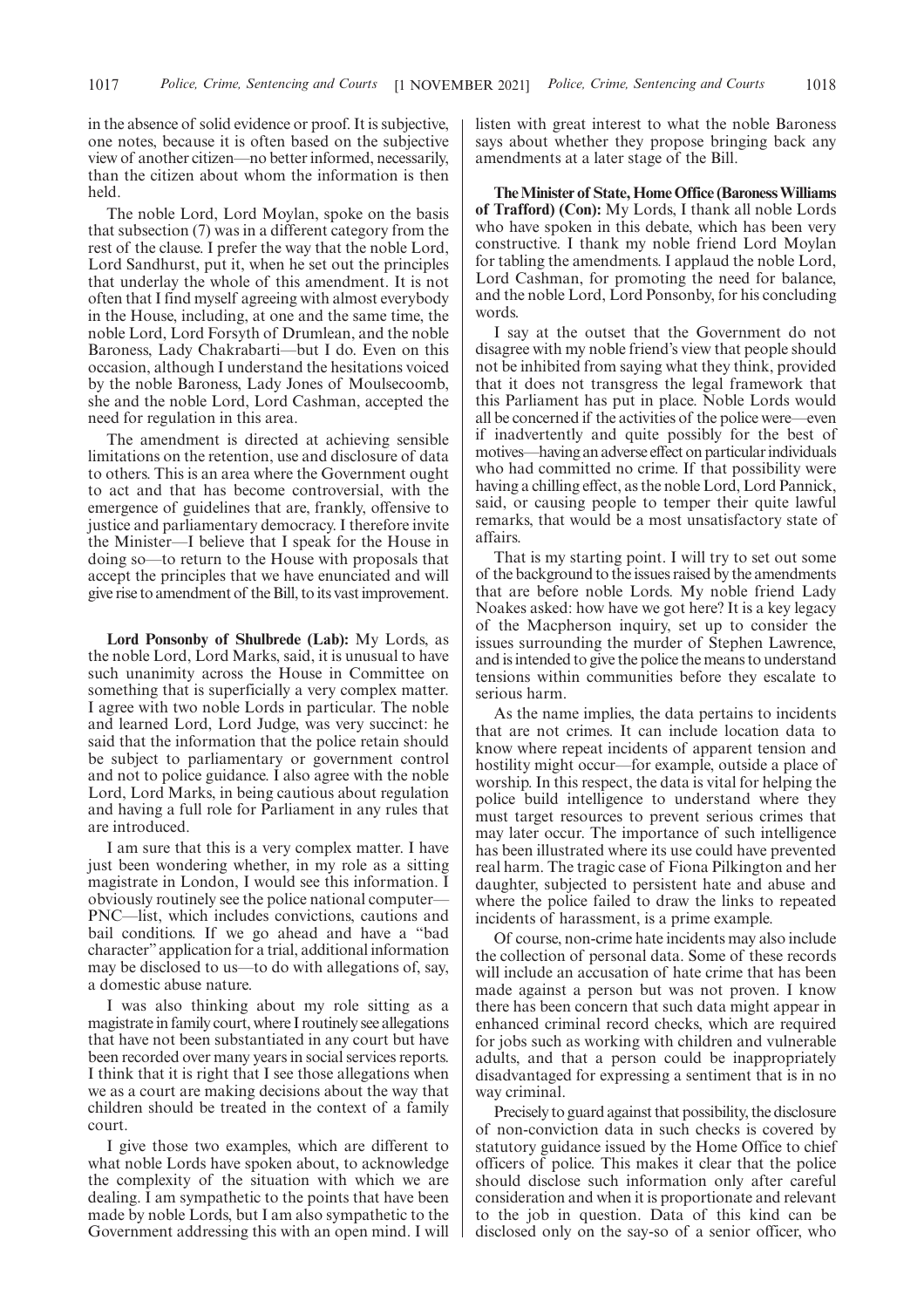[BARONESS WILLIAMS OF TRAFFORD]

should also consider whether the individual concerned should be given the opportunity to make the case that the information is not shared. Individuals also have the right to request an independent monitor to carry out a review of whether information is relevant to the role for which they are applying.

In practice, it is rare for the police to disclose non-conviction information of any kind: only 0.1% of enhanced certificates included such information in 2019-20. However, I fully understand that the public are concerned with how the collection of non-crime hate incident data might infringe fundamental liberties, particularly free expression, and may harm a person's future prospects. However, I do not think that it is as simple as saying that the issue could be resolved through the introduction of more stringent regulations governing the processing and disclosure of data. We need to avoid unintended consequences through any reform of this practice. First, we need to ensure that we do not tie the hands of police in collecting the non-personal location data that I describe, and which can be vital in building an understanding of hotspots where serious harm might occur; this takes us back to the point made by the noble Lord, Lord Cashman, about balance.

Secondly, it is important to remember that the process of determining whether a crime has occurred is not always linear or simple. While the law on hate crime is clear, the process of determining whether an offence was committed may not be. The use of non-crime incident recording can exist in the grey space between the police making initial inquiries and making records such as this, and a decision to take no further action due to lack of evidence, or where a suspect cannot be identified. Non-crime hate incident records often form part of the normal record-keeping of early criminal investigations.

### *4.30 pm*

The data recorded may prove material to establishing a pattern of conduct when an investigation is reopened, or where further criminal complaints are made. Simply put, suggesting a clear dividing line between work to tackle crime on the one hand, and this form of data collection on the other, is not entirely accurate. The data is part and parcel of crime prevention. It must, however, be fair and proportionate to the harm that it is seeking to avoid. The public must also have faith that it does no more than strictly necessary to tackle this harm and preserves free speech. I set this out to make it clear that this is not a simple issue, as the noble Lord, Lord Ponsonby, said, nor one that can be solved just by the stroke of a pen.

However, as I said at the start of my remarks, the Government have considerable sympathy with the intention behind my noble friend's amendment. Earlier this year my right honourable friend the Home Secretary wrote to the then acting chief executive officer of the College of Policing, and to the relevant lead in the National Police Chiefs' Council, to ask them to explore further and consider whether there are realistic and credible options for reforming non-crime hate incident recording to improve personal data protections for those connected with incidents which do not lead to a criminal charge. That is to address the question raised by the noble and learned Baroness, Lady Butler-Sloss, and to agree with my noble friend Lord Forsyth of Drumlean. I am happy to say that the College of Policing has given this issue serious consideration and come up with some suggestions which the Government are now considering. The college has also pointed out that there is ongoing litigation which is very pertinent to this issue. Accordingly, it would not be appropriate for me to set out a definitive position on what happens next. To all noble Lords, I say wait and see. We will need to see how the litigation pans out and to engage in ongoing dialogue with the College of Policing.

**Lord Forsyth of Drumlean (Con):** My Lords, I am not a lawyer, but can the Minister explain why she thinks that this is a matter for the College of Policing and not for Parliament and the Government?

**Baroness Williams of Trafford (Con):** I am simply pointing out that the Home Secretary has been in touch with the College of Policing to see if this issue can be improved and reformed further. I was saying, "Let's count nothing in and nothing out." I hope that my noble friends Lord Moylan and Lord Forsyth of Drumlean will take comfort in my right honourable friend the Home Secretary having identified a problem for which she is seeking a solution.

There will be more to be said in the coming months, but I hope that for now I have said enough to reassure my noble friend Lord Moylan and that he will see fit to withdraw his amendment.

**Baroness Noakes (Con):** My Lords, my noble friend invited the House to wait and see. Can she give us some idea of how long that wait might be?

**Baroness Williams of Trafford (Con):** I can certainly promise my noble friend and noble Lords who have been involved in the debate this afternoon that I will go back and see if I can put a timeframe on it.

**Lord Moylan (Con):** My Lords, when I tabled these amendments, I had no idea that they would find universal approbation in all parts of the House or attract the support of so many distinguished legal figures. It is quite humbling to look at the list and see my noble friends Lord Sandhurst and Lord Hailsham, the noble Lord, Lord Pannick, the noble and learned Lord, Lord Judge, and the noble and learned Baroness, Lady Butler-Sloss—all highly distinguished figures in one department of the law or another. Indeed, I may have missed some speakers whose careers I am not equally familiar with. They are all united on two fairly straightforward points: first, that the operation of the current system of recording can cause genuine harm, unjustly, to particular individuals; and secondly, that this process should be subject to statutory and parliamentary supervision. Really, that is the essence of the entire case for supporting these amendments.

There were many speeches, for which I am grateful. I do not have time to thank everybody but it was an excellent debate, with speeches made by many people who, like myself, do not have any pretensions to legal expertise, such as the noble Baroness, Lady Fox of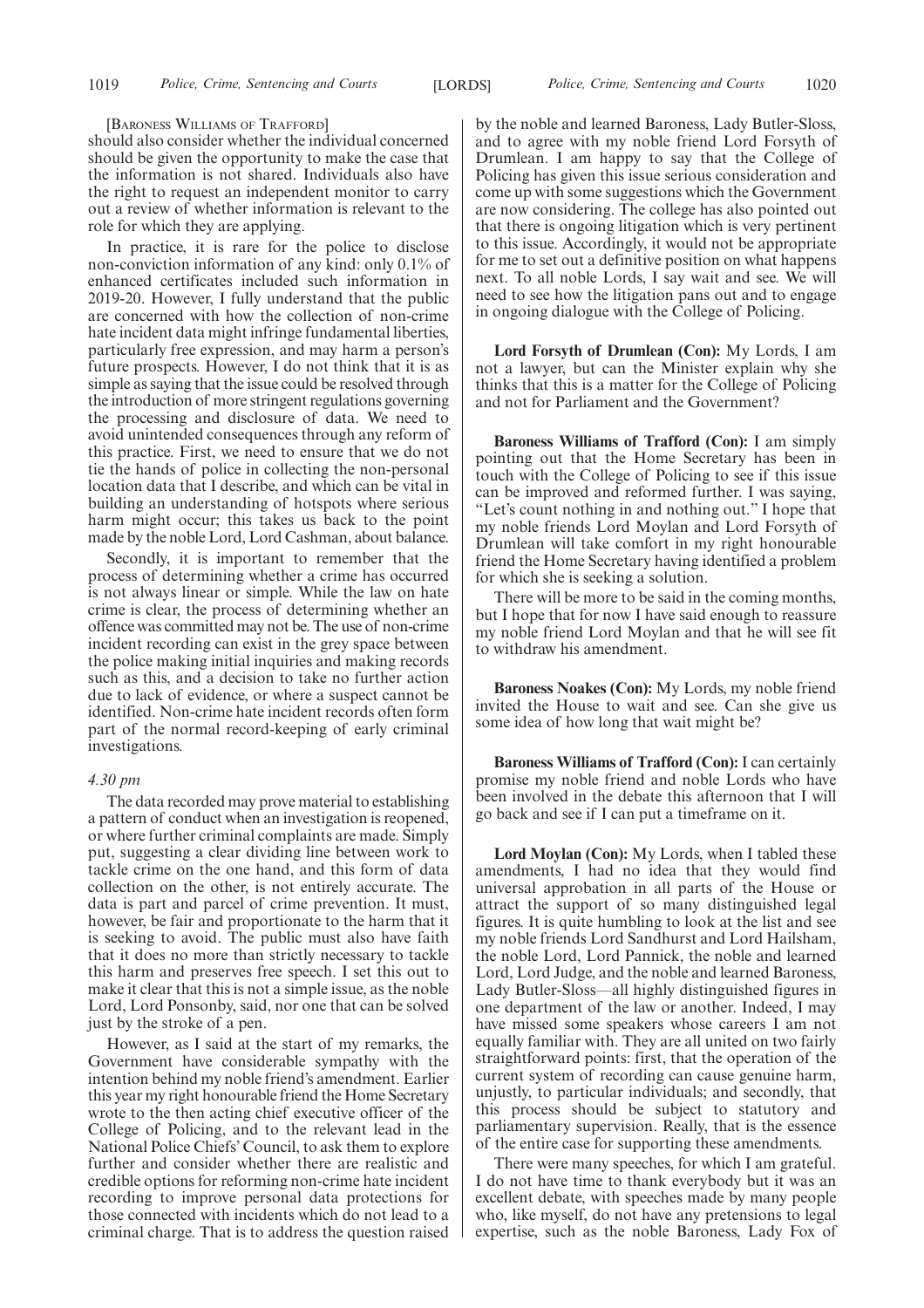Buckley, my noble friends Lady Noakes, Lord Forsyth of Drumlean and Lord Dobbs, the noble Baroness, Lady Chakrabarti—

### **Noble Lords:** Oh!

**Lord Moylan (Con):** Did I make a mistake there? Sorry. I am very grateful to everyone who has spoken.

I particularly draw attention to the remarks made by the noble Baroness, Lady Jones of Moulsecoomb, and the noble Lord, Lord Cashman. They both made a very important point, which is that it can be useful to the police in preventing crime in the future to have access to this information and, in certain cases, to retain it. I do not pretend that the drafting of the regulations envisaged by these amendments is going to be simple. It will have to take account of the important points that they made. But these amendments do not prejudge the weight to be given to those various factors when the Government come to draw up the guidance envisaged. I am very sympathetic to the points they made.

I would like to give everybody a gold star for their speeches, except possibly my noble friend on the Front Bench, who sadly struggled; it is a matter of bitter regret to me that goes to my heart. My noble friend Lord Forsyth of Drumlean put his finger on this: she struggled to explain, and did not really even attempt to explain, why these provisions should not be the subject of statutory supervision. She gave an example of harassment of an individual as to why this information should be retained. In my explanation of the amendment, I tried to point out that it would not affect harassment of individuals in individual cases. But if she feels that is not sufficiently clear in the amendment, I would be happy to accept further amendments from the Government that would make it abundantly clear. I hope that deals with one of the points she made.

My noble friend also said—and this is always an argument for doing nothing—that we must beware of unintended consequences of more stringent regulation. We have not asked for more stringent regulation or indeed for less stringent regulation; we have simply asked for proper regulation by properly constituted bodies. We are leaving it very much in the hands of the Home Office and my noble friend to come forward with something that they think appropriate.

I am very encouraged—if I can give some consolation to my noble friend—by her remark that her colleague the Home Secretary recognises that there is a problem and that some indication of some possibility of action was implied by that. Taking heart from that comment, I beg leave to withdraw the amendment.

*Amendment 106 withdrawn.*

*Amendment 106A not moved.*

# *Schedule 3: Extraction of information from electronic devices: authorised persons*

### *Amendments 108 and 109*

#### *Moved by Baroness Williams of Trafford*

**108:** Schedule 3, page 202, line 6, at end insert—

"An officer of the department of the Secretary of State for Business, Energy and Industrial Strategy."

Member's explanatory statement

This amendment provides for an officer of the department of the Secretary of State for Business, Energy and Industrial Strategy to be an authorised person for the purposes of Clause 36.

**109:** Schedule 3, page 202, line 18, at end insert—

"The Police Investigations and Review Commissioner.

- A person designated by the Police Investigations and Review Commissioner under paragraph 7B(1) of Schedule 4 to the Police, Public Order and Criminal Justice (Scotland) Act 2006 (asp 10).
- An officer appointed by the Police Ombudsman for Northern Ireland under section 56(1) or (1A) of the Police (Northern Ireland) Act 1998."

Member's explanatory statement

This amendment provides for the Police Investigations and Review Commissioner in Scotland, persons designated by the Commissioner in Scotland and persons appointed by the Police Ombudsman for Northern Ireland to be authorised persons for the purposes of Clause 36.

*Amendments 108 and 109 agreed.*

*Schedule 3, as amended, agreed.*

#### *Clause 43: Pre-charge bail*

*Clause 43 agreed.*

# *Amendment 110*

#### *Moved by The Lord Bishop of Gloucester*

**110:** After Clause 43, insert the following new Clause— "Bail and primary carers

- (1) Section 4 of the Bail Act 1976 is amended as follows.
- (2) After subsection (9), insert—
	- "(10) Where a court determines whether to grant bail in criminal proceedings to a person to whom this section applies who is a primary carer for a child or pregnant, the court must—
	- (a) consider the impact of not granting bail on the child or unborn child; and
	- (b) presume (subject to victim impact or other relevant considerations) that it is in the best interests of the child or unborn child for bail to be granted.
	- (11) In this section—
	- (a) "child" means a person under the age of 18, and
	- (b) "primary carer" means a person who has primary or substantial care responsibilities for a child.""

Member's explanatory statement

This Clause reflects the requirement for judge to consider the impact of not granting bail on a child when determining, in criminal proceedings, whether to grant bail to a primary carer of a dependent child.

**The Lord Bishop of Gloucester:** My Lords, I am pleased to move this amendment, which has the support of the noble and learned Lord, Lord Falconer, the noble Lord, Lord Dubs, and the noble Baroness, Lady Massey. I am grateful for the knowledge and wisdom they will bring to the debate. I declare an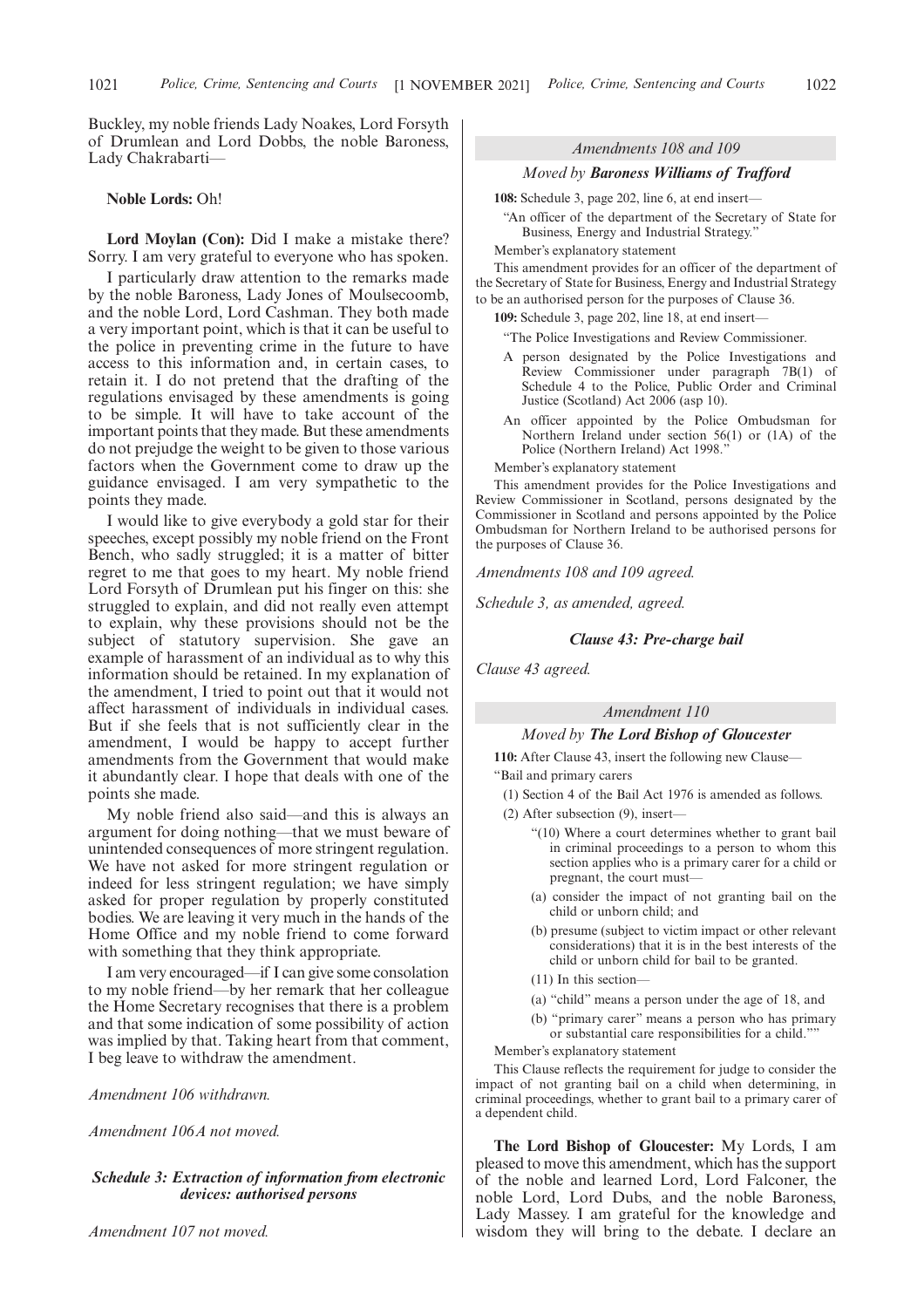[THE LORD BISHOP OF GLOUCESTER]

interest as Anglican Bishop for Her Majesty's Prisons in England and Wales and president of the Nelson Trust.

The sentencing of a primary carer can have a serious detrimental impact on the rights of a child and their life chances, yet the fact that they are a primary carer is not consistently considered by the court making the sentencing decision. Amendment 110 would require judges to consider the impact on a child of the decision of not granting bail when determining in criminal proceedings whether to grant bail to a primary carer of that dependent child. Amendments 215 to 217 aim to address inconsistencies in sentencing by requiring judges and magistrates to give due regard to the impact of a sentence on any dependent children and their welfare when sentencing a primary carer. The intention of Amendment 218 is to gather the relevant data about the number of prisoners who are primary carers and the number of children who have a primary carer in custody. Given that there are five amendments here, I hope noble Lords will bear with me.

I know other noble Lords will cover in greater detail the recommendation of the Joint Committee on Human Rights that the rights of children whose primary carer is in prison be upheld. In the vast majority of cases, the primary carer is the mother, and this will be my point of reference today. However, I acknowledge that for some children the primary carer may be someone else. My starting point with these amendments is not that primary carers—mothers in the most part should never be given a custodial sentence. It is instead that we must find a way for the least harm to be caused as a consequence of sentencing. Custodial sentences for mothers punish children, including the unborn, and that is not justice.

I believe not only that every person is created precious and with unique potential but that we are created as people of relationships and that perfect wholeness and harmony—shalom—is about everything in a perfect interdependent relationship: humanity and all creation; of course, I would add, rooted in God. If we want a criminal justice system which is about justice, safety, transformation and the flourishing of individuals, communities and society, we have to attend to the whole picture of relationships—the whole system, and indeed, the long term. If we are to strengthen family ties, reduce reoffending and disrupt intergenerational cycles of abuse, trauma and offending, there must be consideration of where and how a mother serves her sentence.

So often prison is not able to meet the rehabilitative needs of the people who are sent there and will also not be about enabling the better safety of the public or strengthening communities and society. Many women are often in prison for only a few weeks. The majority of women are there for less than six months and, according to the Prison Reform Trust:

"72% of women who entered prison under sentence in 2020 have committed a non-violent offence."

Alternative community-based provision must be available, well funded and trusted by those making sentencing decisions.

# *4.45 pm*

Last month, the Lord Speaker graciously allowed me to host an event here in the River Room. The most powerful speaker at that event was a young mother who shared her lived experience of addiction, domestic violence and a point-of-arrest diversion programme facilitated by the Nelson Trust through Avon and Somerset Police. I am grateful to have further opportunities to speak about the need for diversion later in Committee, so in this debate I will simply repeat Chloe's powerful testimony of restoration. She said: "I now have my family back. I see my daughters every day. They stay overnight with me and together we are making happy memories. I am the happy, confident, healthy mum I always wanted to be and now I am one year sober."

Some 95% of children have to leave their home when their mother goes to prison. Parental imprisonment is recognised as an adverse childhood experience that could have a substantial negative impact on children's long-term health and well-being as well as their educational attainment. It can also seriously affect their life expectancy and the likelihood of going to prison themselves. According to Dr Shona Minson,

"children suffer short, medium, and long term and lifelong harms from being deprived of their parent by imprisonment."

So often, these children—and the impact on their lives—lurk in the shadows unseen and the light needs to be shone there if we are to see the full picture and the consequences of our failing to uphold the right of the child within our criminal justice system. We also need to recognise that the impact on these children may not remain hidden in the long term. The intergenerational impact of imprisonment is well documented. Reportedly, 65% of boys with a convicted parent go on to offend themselves and children of prisoners have twice the risk of antisocial behaviour compared with their peers.

Three weeks ago, I visited Adelaide House, the female approved premises in Liverpool. One of the women there recalled how her mother was in and out of prison. She said: "I was passed from pillar to post, which resulted in my becoming dependent on drugs at the age of 13, just to get me through the day. This has been ongoing throughout my adult life. Looking back, I recognise that my mother had mental health issues and dependencies and received no support." Holistic, trauma-informed support, including parenting education, is available in community interventions such as those provided by women's centres, which is where the money needs to be channelled.

I have said before in this House that even if someone is utterly callous and cares little about the offender and their family, the financial aspects alone make no sense at all. The report, *Counting the Cost of Maternal Imprisonment*, published by Crest Advisory last week, states:

"Our research shows that interventions with children affected by maternal imprisonment were costing the taxpayer as much as £265,008 per family when the cost of the mother's custodial sentence is taken into consideration."

We must be better at seeing the whole picture, and considering the child's rights here is the ultimate early intervention.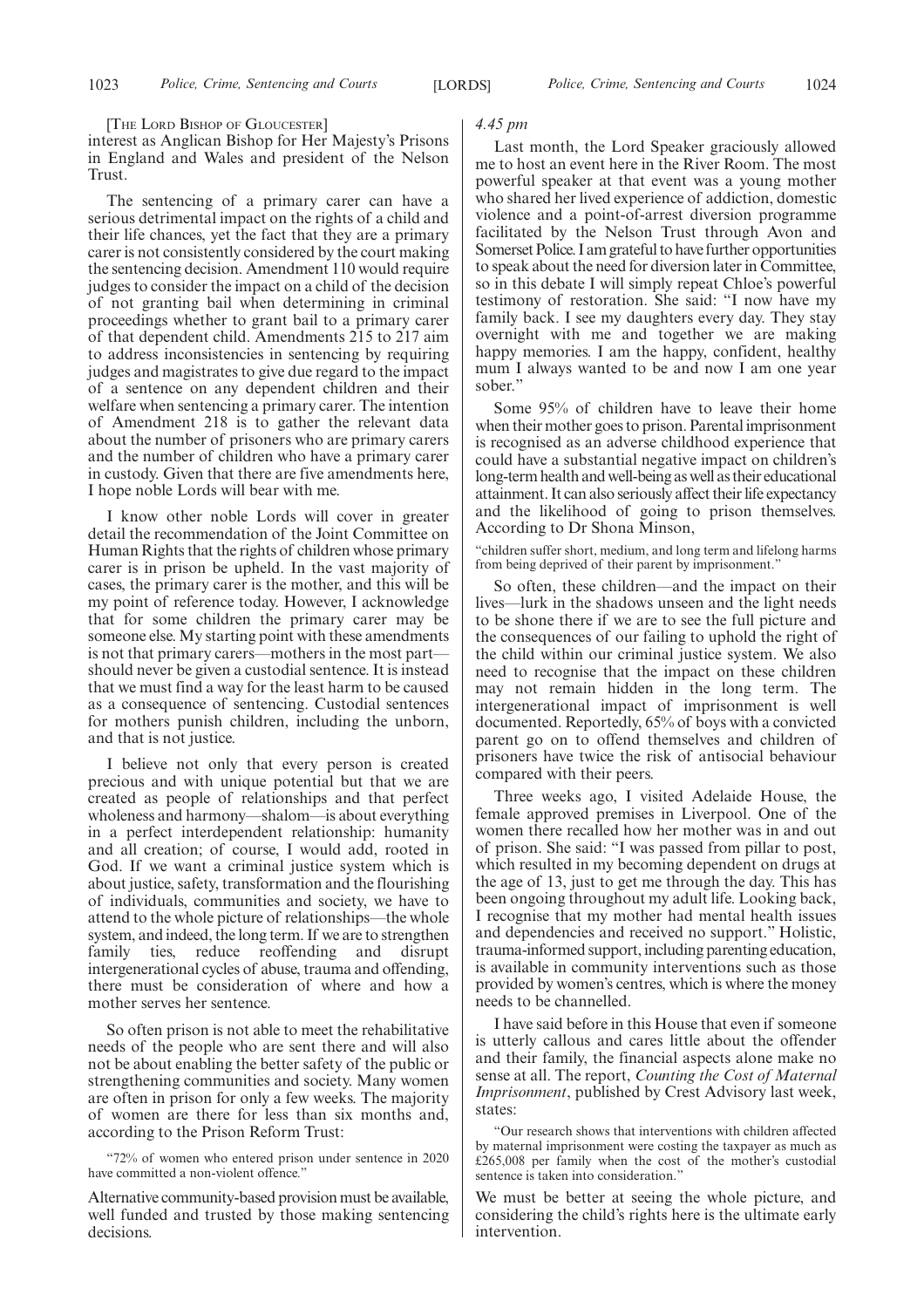Sarah Beresford's 2018 report for the Prison Reform Trust and Families Outside found:

"Every aspect of a child's life is disrupted when a mother goes to prison".

The report recommended introducing child impact assessments to ensure that children are listened to at every stage of their mother's journey—arrest, court, imprisonment or community sentence, and on releaseand that they are meaningfully and appropriately involved in decision-making about their care and any support needs they may have.

At this point, I want to mention the unborn child too. I am sure many noble Lords will be aware of the upsetting report published in September regarding the death of Baby A in HMP Bronzefield. The mother had not been sentenced; she was on remand. It is a tragic case and of course a complex one, but I stand with organisations such as Birth Companions, Level Up and Women in Prison in calling for an end to the imprisonment of pregnant women in all but the most exceptional circumstances. Through these amendments, we hope that sentencing judges will consider the real impact on the unborn child of imprisoning their mother.

In all this, I want to keep focused on the big picture, and communities and societies as a whole. That is surely vital if we are to keep victims of crime clearly in our view too. From the review by the noble Lord, Lord Farmer, into the importance of strengthening female offenders'family and other relationships, published in 2019, we know that family ties are a factor in reducing reoffending, with benefits for society as a whole.

The Government's own female offender strategy, published in 2018, acknowledged that:

"Custody results in significant disruptions to family life"

and that many women

"could be more successfully supported in the community, where reoffending outcomes are better."

Indeed, it recognised

"the negative impacts on families of imprisoned mothers and the heightened risk of intergenerational offending"

and committed to rolling out the "Safeguarding Children When Sentencing Mothers" training material developed by the aforementioned Dr Minson, saying:

"This training raises awareness of the diverse implications of maternal imprisonment for children."

So we can see that attempts have been made to reduce the impact on children, but they are not applied consistently. The Joint Committee on Human Rights found that, despite the Sentencing Council strengthening its guidance to judges and magistrates, evidence to the inquiry clearly indicated that the guidance was not being satisfactorily adhered to, and questions remain about whether these steps go fast or far enough to guarantee children's rights.

We need to know the full picture but at present that is distinctly lacking. Joining up social services, whose primary responsibility is the welfare of the child, needs data. In 2019 Crest Advisory estimated that 17,000 children per year are affected by maternal imprisonment, but that is just an estimate. The Government do not know the true figure. In response to my Written Question in December last year inquiring how many women in prison are pregnant or are mothers with primary caring responsibilities, I was told:

"Pregnancy data is collected locally by individual prisons, to ensure the appropriate support can be provided to women in our care. Currently, there is no central collection of this data."

So there is local data but no national picture. If we do not know where those pregnant mothers are, how can we adequately support them? I am aware of the argument that prisoners may not wish to disclose that they are parents for fear of social services' involvement, but there must be a solution to this. I am heartened that in the same reply to my Written Question the Government said they were

"considering how to monitor and publish this information".

I would be grateful for an update from the Minister in that regard.

In summing up, I reiterate that my view is not that primary carers should never be sentenced to a custodial sentence, but the Government must use the timely opportunity provided by this Bill to consider the big picture and ensure that the rights of children and the impact on their lives are brought to the fore. Doing that would of course also enable the Government to make progress on their own ambitions to radically reduce the number of women in prison, included in their female offender strategy and their national concordat on women in the criminal justice system as well as in the recommendations of the Farmer review on women. I ask noble Lords to support these amendments, and I beg to move.

**Lord Falconer of Thoroton (Lab):** My Lords, it is a pleasure and a privilege to follow the right reverend Prelate. My name comes after hers on this amendment, and I strongly support what she has said. This is a very important set of amendments and I really hope the Government will take the opportunity that they give. The right reverend Prelate is not saying that those who have primary caring responsibility, or where an unborn child is involved, would get a free pass in relation to the sentencing regime or the bail regime. She is saying, with these carefully thought-out amendments, that there have to be proper arrangements for the courts to take these matters into account and recognise that they are a significant factor in many cases in determining a sentence.

If I could just take the Committee through these amendments, Amendment 110 says that where a court is considering whether to grant bail to somebody—that is, somebody who is not convicted of any criminal offence—they should have regard to the impact of not granting bail on a child for whom the defendant is the primary carer, or an unborn child, and that the court should presume, subject to victim impact or other relevant considerations, that it is in the best interests of the child or unborn child for bail to be granted. The right reverend Prelate is saying, "Weight the scales in favour of granting bail where there is a child for whom the defendant is the primary carer, or there is an unborn child." That is sensible and should be the approach anyway.

Coming to the right reverend Prelate's four other amendments, Amendment 215, which comes after Clause 131, says that the court should be under an obligation, through pre-sentencing inquiries, to discover whether the defendant is a primary carer for a child. That is obviously sensible, and no court would want to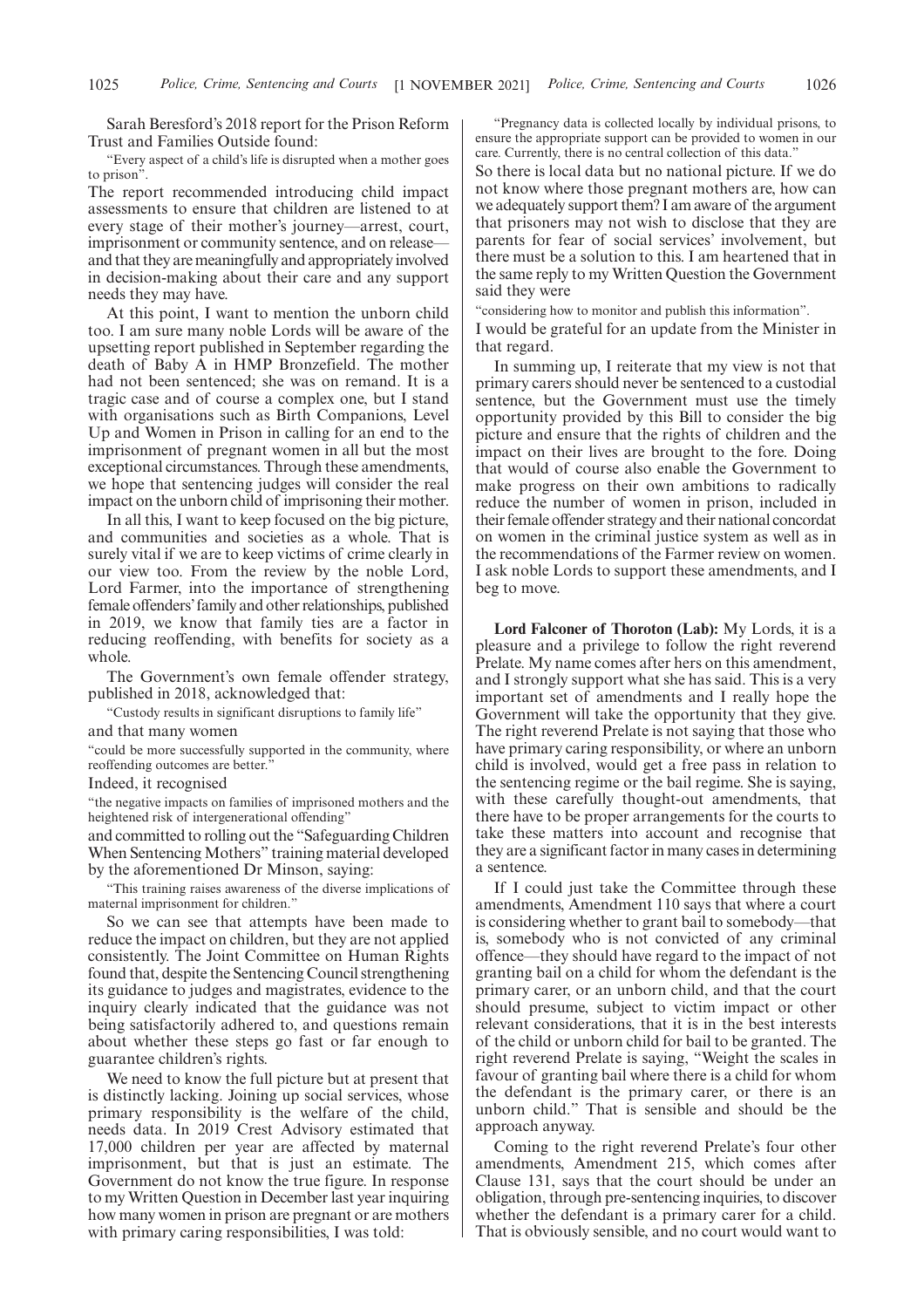#### [LORD FALCONER OF THOROTON]

be in ignorance of that should it be sentencing somebody who is a primary carer. Amendment 216 says that where the defendant is a primary carer, the court must give reasons as to how it has dealt with the issue of primary caring. Again, that seems to be common sense. Amendment 217 says that where a court is considering imposing a custodial sentence on a primary carer or a pregnant woman, it must consider the impact of a custodial sentence on the child or unborn child and presume it will be detrimental to them. Amendment 218 would make sure that proper data is collected so that the criminal justice system is aware of the extent to which primary carers are imprisoned.

These amendments would mean that the interests of the child of which the defendant is the primary carer, or an unborn child, have to be explicitly considered and they are a weight—in many cases, a very considerable weight—in the scales. If we put these amendments into the Bail Act 1976 or the Sentencing Act 2020, which is where the right reverend Prelate is proposing they go, it will have an impact on sentencing. It is not enough, and it is a complacent view, as the Human Rights Committee found, to say, "Don't worry; the judge has already taken it into account, it is referred to in the sentencing guidelines." The evidence before the Human Rights Committee is that that was not the case. Put it into the Sentencing Act, as these amendments propose, and we will find that it then becomes a much harder thing for a court to avoid; it should be thinking of the rights of the child of which the defendant is the primary carer, or an unborn child. This is a significant opportunity for the Committee to make this Bill better, and I strongly support the right reverend Prelate.

**Baroness Massey of Darwen (Lab):** My Lords, the amendments in this group are about ensuring the best interests and welfare of the child. We must remember that children are those under 18, not just little ones. The arguments have been admirably set out by the right reverend Prelate the Bishop of Gloucester and my noble and learned friend Lord Falconer. It is an honour to follow them both.

#### *5 pm*

I simply wish to emphasise some of the points from their arguments. Like my noble friend Lord Dubs, I am a member of the Joint Committee on Human Rights, which has considered this aspect of the Bill very carefully. Over many years, the committee has supported the rights and best interests of the child, as set out in the UN Convention on the Rights of the Child, ratified by the UK in 1992. The Joint Committee on Human Rights, in its report *The Right to Family Life: Children whose Mothers Are in Prison*, recalls that the JCHR has produced a number of reports on the right to family life, which is one of the articles of the UN convention.

It is clear that sentencing a person to prison affects not only their life but their family. Children should not suffer when a primary carer, so often a mother, is sent to prison. The committee also pointed out that children's voices are not heard or listened to when their mother or primary carer is sentenced, despite case law and guidelines that should ensure that their best interests and welfare are considered. The Government have promised "an ambitious programme of sentencing reform".

I hope the Minister tells us that the impact on children will be at the forefront of that reform.

I am also a Member of the Parliamentary Assembly of the Council of Europe and I am working on a report focused on taking the voice of the child into account in matters which concern them—an issue relevant to this Bill and one that requires more attention when legislating for child welfare and the well-being of families. It is sad that the Government do not have adequate data on the number of mothers in prison who have dependent children or on how many children are separated from their mothers by their imprisonment. Could the Minister clarify this?

When the JCHR took evidence in 2019 for the report *The Right to Family Life: Children whose Mothers Are in Prison*, we heard from a girl who was 15 when her mother was sentenced to prison. She told us that she wanted the judge to reconsider her and her brother when their mother was sentenced. Our committee considered there to be a lack of awareness in the criminal courts of the impact on children of sentencing their mother—if only they had considered this case, and that the voice of the child is important. The welfare of children whose parents are sentenced must be put on a statutory footing.

The Youth Justice Board points out that a specific children's rights impact assessment has not been published on this Bill, as has been said before. An assessment of this kind would surely help to highlight the unique position of children in society and to influence relevant clauses of the Bill. The Youth Justice Board's full vision for a youth justice system is one that treats children with respect and care. Such a system would prioritise the best interests of children and recognise their needs, capacities and potential. It would promote children's strength and capacities and would lead to safer communities and fewer victims. It would encourage children's active participation in resolving problems and promote social inclusion.

An emphasis on a child-first approach would not only benefit children but contribute to social awareness. The Government speak of levelling up; instead, a lack of respect for children and their potential for building a better society is detrimental to this achievement and shows the negative side of a justice system that should treat people fairly and build on the positive, rather than the negative.

The Joint Committee on Human Rights made it clear in 2019 that, when the criminal court sentences a parent with a dependent child or children, Article 8 of the European Convention on Human Rights, on the right to respect for private and family life, is affected. Can we imagine the impact of this on a child? How must they view our justice system? How will it affect their growing up? The Joint Committee on Human Rights, in its first report on this Bill, concluded that the best interests of the children are not being sufficiently prioritised as a consideration when a parent is sentenced.

These amendments seek to require sentencing judges to consider the welfare of children when sentencing their primary carer. The new clauses reflect what should happen, but sadly often does not, in order to respect the rights of the child or consider their views when a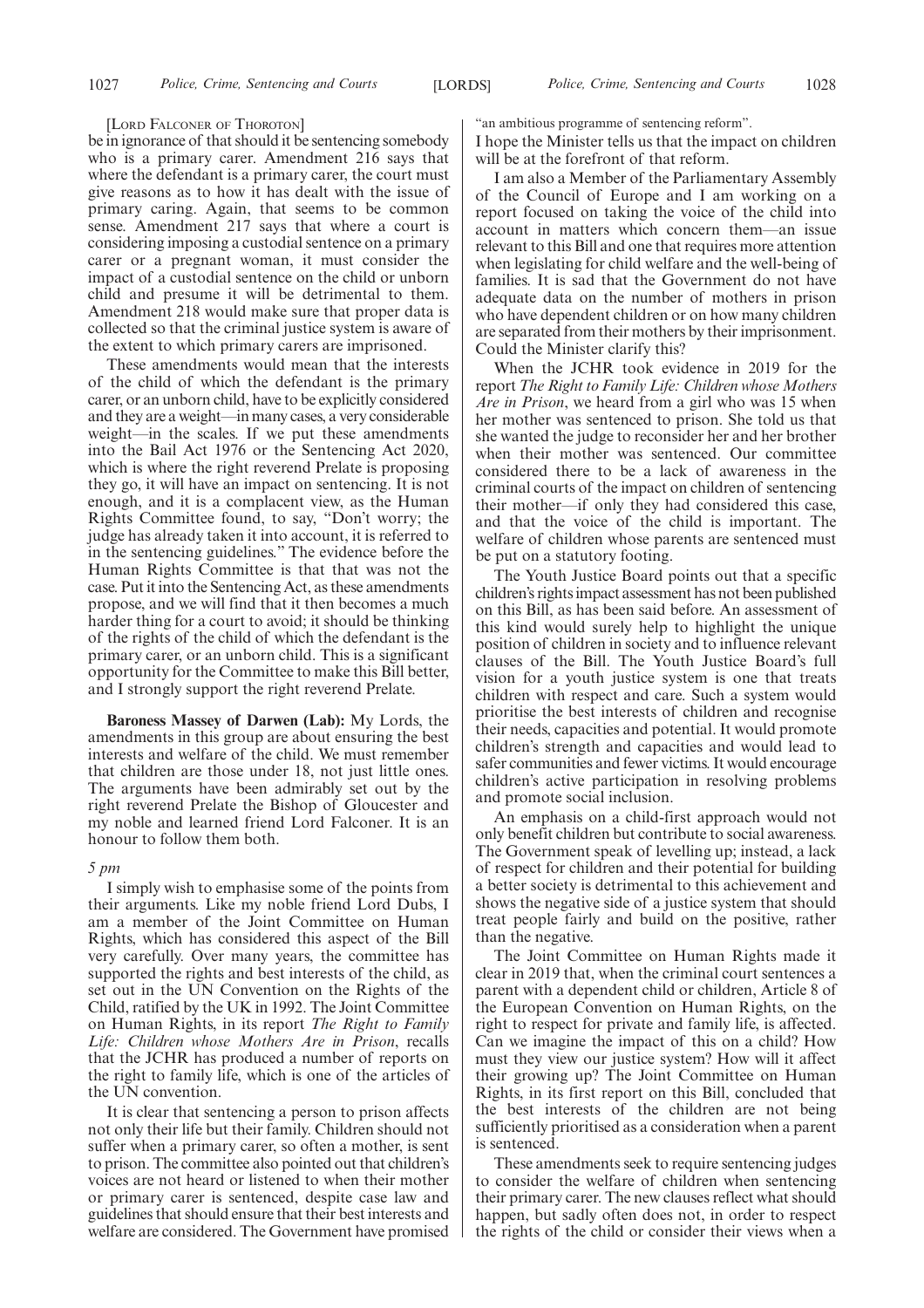primary carer is sentenced. The JCHR hopes that inclusion in statute will help ensure that the rights of these children will not be neglected in future.

This Bill is an opportunity the ensure that the best interests of the child are upheld when sentencing a primary carer and therefore influencing the well-being of the family. I strongly support these amendments.

**Viscount Hailsham (Con):** My Lords, I have a brief point to make. I find a great deal of attraction in the thinking behind the new clause. It has great force and has been eloquently moved. But the question I ask myself is: if one is going to extend these provisions to the primary carer of children, what about others for whom the primary carer is in charge? What about the vulnerable, the educationally challenged, the disabled and the aged? Once you begin to accept that the interests of the primary carer for children should be addressed in the way contemplated by the new clause, there is a lot to be said for widening its scope so that it applies to primary carers across the spectrum.

**Lord Thomas of Cwmgiedd (CB):** My Lords, I rise very briefly to support the principle of these amendments. I warmly welcome what the Government are trying to do to roll back the use of prison for women. Everyone accepts that sending a woman to prison is generally something to be avoided at all costs. We need alternative provision as quickly as possible. However, we all know that this will take time. We have to deal with the situation in the interim.

In considering these amendments, I am acutely conscious of the burden that legislation is placing on the judiciary. One has only to read the Sentencing Code to realise what Parliament is actually doing to the judiciary in terms of complexity. However, what is important about the role of Parliament is to set out the principles. If I might try to answer the question raised by the noble Viscount, it is the interests of the child that we need to put at the heart of sentencing. We have put other interests there, but we need clearly to specify that one of the factors judges must take into account, whether on bail or in sentencing, is the interests of the child. Extensive work has been done in Wales and elsewhere: modern research shows that imprisoning a mother has a very serious effect.

**Viscount Hailsham (Con):** I entirely accept what the noble and learned Lord is saying, but I am not sure I see the distinction in principle between having regard to the interests of a child—I accept that that is a very important consideration—and having regard to a vulnerable old person, or a person with serious educational disabilities. It seems to me that all of them are equally worthy of consideration in statute if you go down this particular road.

**Lord Thomas of Cwmgiedd (CB):** If I might attempt to answer the noble Viscount's question, paramount importance is given to the interests of the child because evidence has shown that, where there is abuse of children and where mothers are imprisoned, you pass on criminality to a new generation. That is the distinguishing factor. I therefore very much hope that we can look at these amendments for the principle. I am possibly not as keen as others on the detail, for the reasons I have given, but we need to show that one of the fundamental principles of sentencing is to take into account, through the interests of the carer, the interests of the child.

**Lord Carlile of Berriew (CB):** My Lords, I agree entirely with my noble and learned friend who has just spoken that there is a principle here that needs to be considered rather than the granularity of these amendments. Indeed, I would say to the noble Viscount that, although we should try to achieve the protection of all people who are vulnerable, you cannot do everything at once. It is the whole of the life of the child in front of them that is affected if a parent is in prison.

The right reverend Prelate moved these amendments eloquently. I will say, very respectfully, that I think she omitted one or two key elements. These may lead one to the conclusion that we do not need quite complicated amendments but can achieve her aims, which I share, by a simpler method that is more evolutionary in its process. I might perhaps raise a couple of specifics. First, the information that the right reverend Prelate referred to is sometimes simply not before the court. That is because legal aid does not now provide solicitors with the earning potential—and it is not a high earning potential—to go out and investigate the reality of a child's position. This means that the necessary information may not get in front of the court at all.

I had a conversation some time ago with somebody who was working as a manager of excluded primary school children in one of the London boroughs. She told me that she often rang the solicitors for 11 year-olds right at the top of the primary sector, or sometimes when they had just moved from the primary sector, to ask if they were aware of certain aspects of the child's life—and they had no idea. They do not have the resources to make those inquiries. Furthermore, when cases come before the court, it is nowadays very rare in the Crown Court for a solicitor to be there instructing counsel in such cases, and, in the nature of the profession and the fees payable, counsel may have received the brief only the night before, and it may be a very junior counsel. These are the practical issues that judges encounter all the time.

I want also to say something about judges; I have a family interest in this, which I will not go into in great detail, despite the urgings of my noble and learned friend Lord Garnier. It is this: judges should be given credit for understanding the problems that the right reverend Prelate raised; she perhaps did not quite get there. Judges, many of whom are mothers themselves, hear these cases and understand perfectly well. They do not need a statute to tell them that it is not in the interests of a child for that child's mother to be sent to prison .They do everything they can—on the basis of the information they are given, which may give rise to the real problem—to ensure that, if at all possible, a woman who has primary caring responsibility for a child is not sent to prison.

**Lord Falconer of Thoroton (Lab):** I apologise for interrupting. The right reverend Prelate's Amendment 215 says: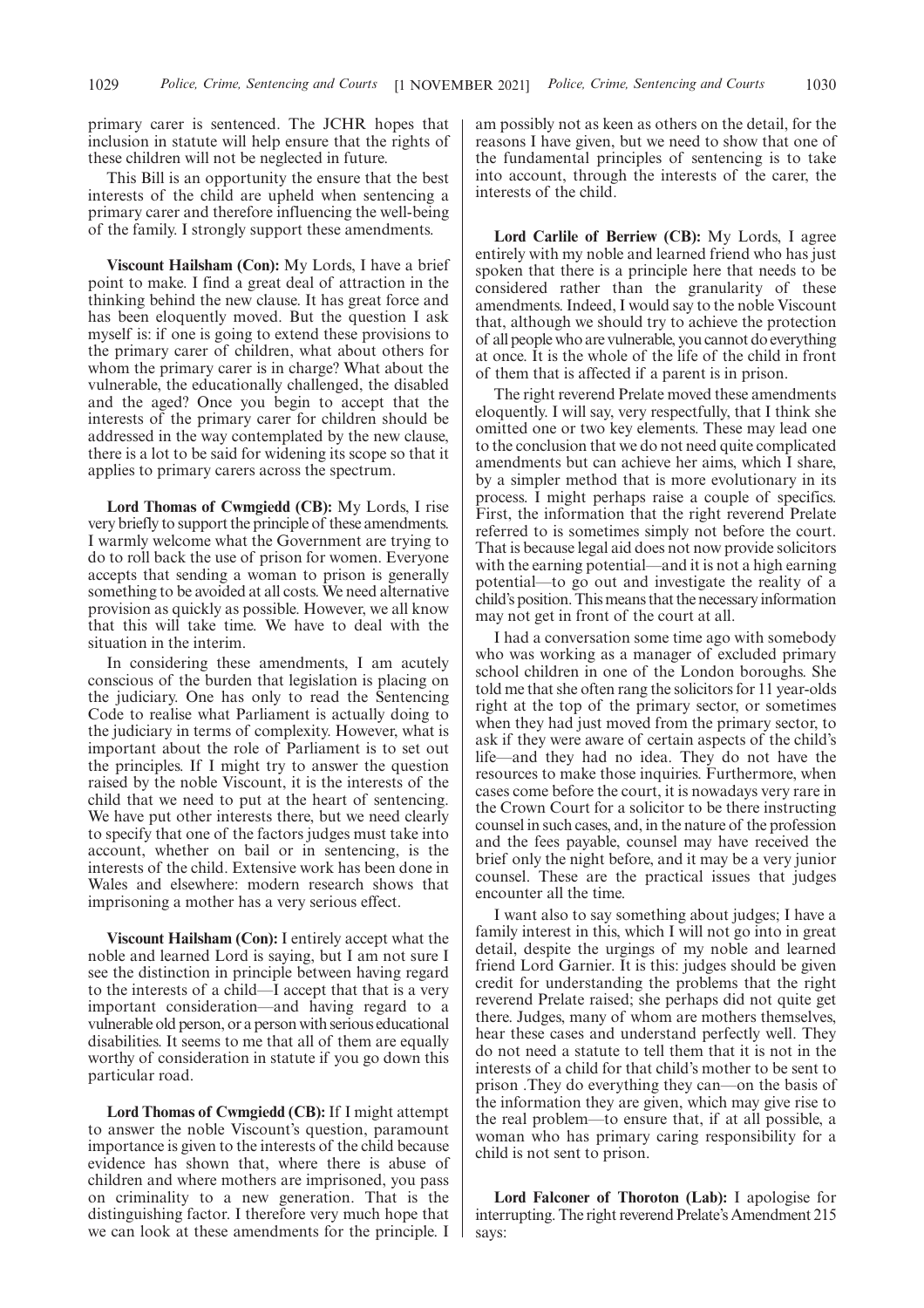[LORD FALCONER OF THOROTON]

"A court must make inquiries to establish whether the offender is a primary carer for a child",

and, if those inquiries suggest that the defendant is a primary carer, then, according to the amendment, the court has to direct a pre-sentence report on the circumstances of the child. Does the noble Lord object to that burden on the courts?

**Lord Carlile of Berriew (CB):** I do not object to that burden on the courts, but I am surprised that it has to be placed upon the court. My view is that that sort of report should be part of the process when a young mother, for example, appears before the court. Mechanisms already exist that can ensure that such information is given. I am saying that we can achieve the same purpose more simply—for example, by the use of the Sentencing Council, if it is asked to concentrate on these issues.

I simply add this. The last statistics I have seen for women in prison, for 2020, show that 3.4% of prisoners are women. This is the lowest percentage it has ever been, and it is continuing to fall because the courts absolutely understand what those who tabled these worthy amendments are saying.

When the Minister replies, I hope he may be able to provide reassurance that the ends of these amendments will be achieved but in a more flexible way that can evolve over time, rather than by slightly clunky statutory provisions that, in my view, should not be necessary. Do we really need an Act of Parliament to ensure that courts give proper account to the paramount interests of children, which my noble and learned friend referred to a few moments ago?

# *5.15 pm*

**Lord Bradley (Lab):** My Lords, I rise to make a short contribution to fully and strongly support the amendments. I declare my interests in the register, particularly as a trustee and vice-chair of the Prison Reform Trust. I first compliment the opening address by the right reverend Prelate the Bishop of Gloucester and fully associate myself with the arguments she made in opening this debate.

I will briefly give some background to these amendments. Following the publication in 2009 of my independent report to government on mental health, learning disabilities and the criminal justice system, a programme to establish liaison and diversion services across the country was commenced. This has continued to this day, supported by all Governments, with 100% geographical coverage of the country now achieved.

These services are based in police stations and courts and are made up of multidisciplinary teams comprising mental health nurses, learning disability nurses, speech and language therapists and other disciplines working together with drug and alcohol staff to assess the needs of the arrested person to determine whether it is appropriate to divert them away from the criminal justice system, depending on the nature of the offence, or to help and support the police in determining whether they should be charged. If they are charged, this assessment information passes through to the courts and, in partnership with the court staff and probation staff, they try to ensure that a more comprehensive picture of the often complex needs of the individual is available in the magistrates' courts and the Crown Court at first appearance.

However, one crucial piece of information that is not necessarily available—for a variety of reasons that we have already heard in this debate—is whether the offender, most often when it is a woman offender, is a primary carer. In January 2021, I asked a Parliamentary Written Question about

"how many children were taken into care because their mother was given a custodial sentence in each of the last five years".

Extraordinarily, the answer was that the data requested is not something that Her Majesty's Prison and Probation Service records. It went on to say:

"In practice, it is Local Authorities overseen by the Ministry for Housing, Communities and Local Government … who are responsible for delivering operational support to families on child safeguarding, including for children affected by parental imprisonment."

It further stated that the Ministry of Justice

"acknowledges that parental separation due to imprisonment disproportionately affects women. Individual women's prisons"

I have visited all of them over the recent past-

"collect information on caring responsibilities at the point of reception"

into prison.

There are many problems with this reply, but it essentially confirms the siloing of the information on primary carers away from the criminal justice system, and that first knowledge of such caring responsibilities is at prison reception. That is simply too late, as the damage to the family is already in train; we know that about a third of women in the prison population are on remand, and that, on 2019 figures, 33% of women remanded by magistrates' courts and 40% by Crown Courts, did not receive a custodial sentence. We also know that about 50% of women were sentenced as we have already heard this evening, to fewer than six months in prison. Surely, therefore, as this group of amendments makes clear, by collecting this information on whether the offender is a primary carerpredominantly women, but also sometimes men—and ensuring that the judiciary properly considers this information and the best interests of the child, the damage to the family that remand and short custodial sentences inflict can be mitigated against.

Each of these five amendments contributes to this outcome, particularly pre-sentence reports, but it is important to stress that it is essential that pre-sentence reports are available to the court for all offenders, as this is a primary means through which sentencers can be informed of dependent children. This is clearly not the case at the moment, but sentencing legislation directs that sentencers must obtain a pre-sentence report for all cases unless they deem it to be unnecessary and are transparent in that decision.

As the charity Women in Prison identified in its supplementary evidence to the Justice Select Committee, the evidence from Her Majesty's Prison and Probation Service showed that there was a decline in pre-sentence report volumes over the past decade. For example:

"In 2010, pre-sentence reports were received for 62% of all court disposals reducing to 53% in 2018. Therefore, almost half (47%) of sentences which result in a custodial or community order have no new PSR prepared to inform the sentence."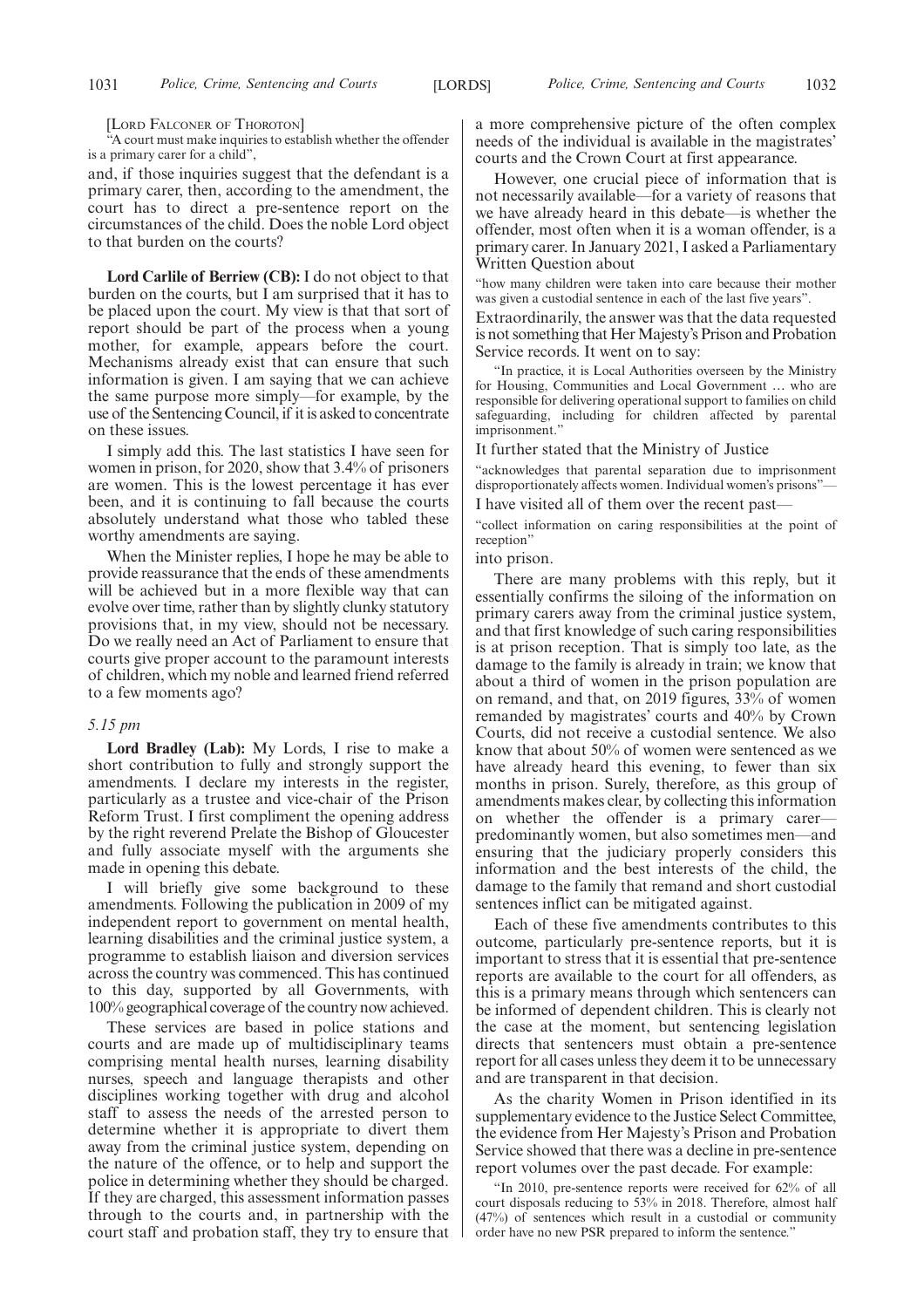#### Furthermore:

"There is a lack of data to disaggregate these figures according to gender and in answer to a parliamentary question in 2019, the Government could not say how many women in England and Wales had been imprisoned without a PSR."

This is totally unacceptable. I hope that the new focus on this issue by the reconstituted national probation service will quickly achieve better results.

As a committed member of the Government's advisory board on female offenders, I am pleased that the agreed strategy, which we have heard something about already today, includes strongly advocating for effective community sentences with continued investment in local women's centres, as recommended by my noble friend Lady Corston in her groundbreaking report some years ago. Such an approach would help to ensure the successful completion of the community sentences and, crucially, would also ensure that children are not unnecessarily taken into care, that the primary carer does not lose their home or their employment, and that family responsibilities and commitments are protected.

I believe that the role of the liaison and diversion services can play a real part in helping to collect this information about primary carers, with agreed protocols on information sharing and confidentiality. Its timely presentation at first appearance in the courts will facilitate the reduction in the use of remand, the better use of bail and an increase in the use of community sentences, with the interests of the child and the role of the primary carer transparently considered by the judiciary. I therefore ask the Minister if he would clearly explain the Government's position regarding primary carers and their children, and I urge the Minister to accept these invaluable amendments.

**Lord Garnier (Con):** My Lords, it is a great pleasure to follow my fellow trustee of the Prison Reform Trust, the noble Lord, Lord Bradley. The whole House could agree with everything that he said. I thank the right reverend Prelate for introducing these amendments because, again, I do not think that they are, in their thrust, controversial at all.

I have stopped being a sentencer. I was a Crown Court recorder from 1998 until 2015, with a short gap when I was a Minister, and it became an increasingly difficult part of my judicial life. With the greatest respect to the noble and learned Lord, Lord Thomas, I suspect that he may once have been a recorder, but he spent most of his judicial life as a High Court judge, a Court of Appeal judge and the Lord Chief Justice. Essentially, when you get to that great height within the judicial system, you are dealing with life sentences and trying to work out the tariff that a murderer should get. You are not dealing with what a woman, probably in her late teens or early twenties, with a child should receive for her 10th offence of shoplifting unless, of course, it came to the Court of Appeal Criminal Division. I have absolutely no doubt that the noble and learned Lord will have dealt with those sorts of cases on appeal with the attention, intellectual rigour and humanity that we would all have expected of him.

It may only be the noble Lord, Lord Carlile, and possibly the noble and learned Lord, Lord Falconer, who, like me, have sentenced what I might call "ordinary" criminals in the Crown Court. The noble Lord, Lord Carlile, is of course too modest to mention that his wife, Judge Levitt, now deals with these matters on a daily basis in the Crown Court. But one of the things that recorders and amateur judges like me, who perhaps do four or five weeks in a Crown Court during the course of a year, have to cope with is the sad people—be they men, women, young teenagers or adults—who come before us for repeated low-level but very annoying criminal offences, such as shoplifting in order to fund a drug habit and so forth.

The one thing that we were determined to do—I do not think that this is controversial—is not send people to prison when it would cause more damage than benefit, both to them, as individual defendants, and their children. Remarkably, the older teenagers and young people in their early twenties who had not just one but two or three children were our daily bread and butter, and we were anxious not to send them to prison if we could possibly help it because of the effect that it would have on their children.

I hugely thank two people, one of whom is in this Chamber, for their influence on my coming to understand the difficulties of sentencing and putting people in custody, particularly women. One was James Jones, the former Bishop of Liverpool, who was the right reverend Prelate's predecessor but one—perhaps her immediate predecessor. The other is the noble Lord, Lord Ramsbotham, who, for me, is the source of information about the prison system. If you read his book about it, and the opening chapter, which concentrates on Holloway—now shut, thank God—you will begin to understand just a bit of the difficulties that amateur sentencers, magistrates and Crown Court recorders, but also the equivalent of Judge Levitt, have to cope with, day in, day out. These are anxious decisions about what to do with women and children whose offences are sufficient to cross the threshold for custody but, if they are sentenced to prison, what collateral damage does that cause to others?

#### *5.30 pm*

My noble friend Lord Hailsham is entirely right: when we think about this, we should of course think about others, such as those with learning difficulties or physical disabilities. However, the right reverend Prelate's amendments and new clauses are about women, so let us think about them. Everything that she said in her introduction and that others have said in their remarks today is utterly uncontroversial. If you sit in a Crown Court in inner London, Manchester, Leeds, Bristol, Leicester or wherever it may be, the concerns that the right reverend Prelate and others have expressed are the very thoughts and concerns that we as sentencers have as we see a young woman with a child in the dock.

What do we do, in practical terms? The most important amendment that the right reverend Prelate has advanced is Amendment 218 on data collection in relation to primary carers. I am not an altogether—how shall I say it?—besotted fan of this Government, but there is one Minister in this House who deals with this subject in whom I have absolute trust: my noble friend Lord Wolfson of Tredegar, who is on the Front Bench today. I asked him an Oral Question some little while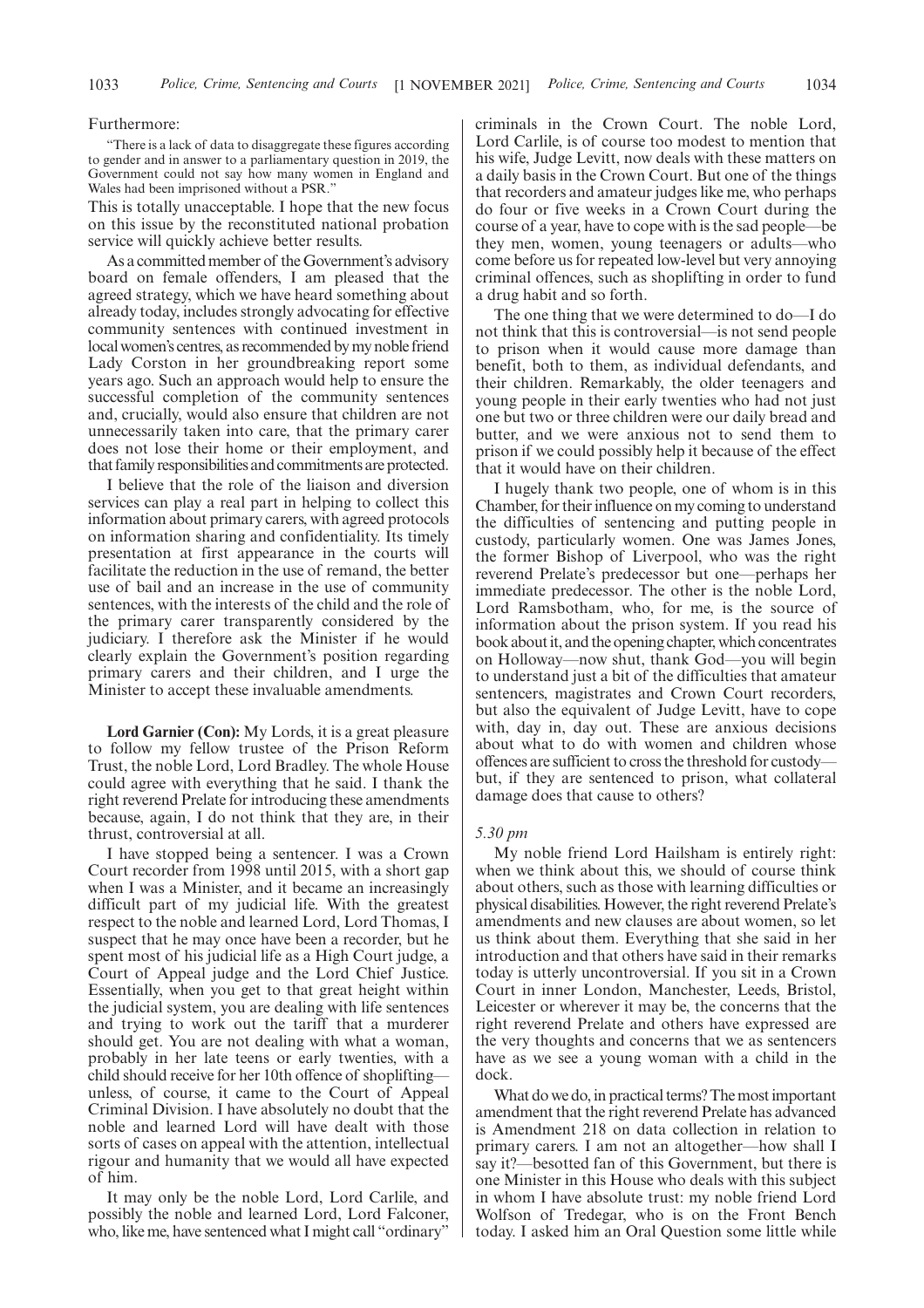#### [LORD GARNIER]

ago, shortly after he became a Minister and came into this House. He agreed with me that there was insufficient data collection in relation to the matters referred to in Amendment 218.

Because this Minister is on this Front Bench, I have absolutely no doubt that the Government know precisely what we are concerned about and I truly believe that the Minister shares our concerns. We need to encourage him to go back to his Secretary of State and officials in the department to say that this data needs collecting, because without it we cannot make proper or humane policy. Without it, we cannot inform our sentencers, either through the Sentencing Council guidelines, as the noble Lord, Lord Carlile, said, or in any other way, on how best to deal with women in particular and carers of children generally when they are before the courts.

As I said, when we sentenced these people, we all had these things in mind. We all anxiously studied the probation reports. We all worried that, in sentencing a mother or father with a child—a single parent—to custody, we were creating a form of orphanage, placing this child in public care. We know that the state is not as good a parent as the natural parent. If I may say so to the right reverend Prelate, I do not think we need legislation on this, but we need information and we need that to be available to judges, sentencers and, more importantly, Ministers, who can direct their officials to produce the humane solution that all of us require. I have absolutely no doubt that my noble friend the Minister is the person to do that for us.

**Baroness Jolly (LD):** My Lords, for two minutes, I want to throw a pebble into what seems like calm water. I totally support everything that the right reverend Prelate the Bishop of Gloucester has said. However, we need to ask ourselves: what is a child? If somebody talks to me socially and says, "Do you have any children?", I say, "Yes, I have two." They are grown-up men who flew the nest a long time ago.

However, adults with a learning disability are sometimes cared for by their parents, if they have chosen that the child should not go into care. Their family unit is mum and dad, who are in their 70s or 80s, and somebody with a learning difficulty who might be in their 50s. That is not what we think of as a nuclear family, but we still have to care for the child of those elderly parents, and when one parent dies there are all sorts of problems. Mencap has done a lot of work on this and I have worked with it on it. We really need to be careful about how we legislate for adults who have the mental capacity of a child.

**Lord Marks of Henley-on-Thames (LD):** My Lords, I am extremely grateful to the right reverend Prelate for not just these amendments but the care and time she gives to compassionate consideration of the criminal justice system generally. I am also grateful to the other authors of this group of amendments. We on these Benches fully support them.

In this House, we have repeatedly stressed the special needs of women in prison and the effect of custody on women and their children. I entirely take the point made by my noble friend Lady Jolly and the noble

Viscount, Lord Hailsham, that there are others who are cared for who need our concern. In terms of legislation, we have achieved no more than lip service. These amendments would put that right by imposing real duties on courts and judges to gather the necessary information and consider the effect of custody on children in making bail and sentencing decisions for their primary carers.

Duties would be imposed on the Government to collect the data necessary to enable informed decisionmaking about the effect of imprisoning primary carers on the lives and futures of their children. I agree with the noble and learned Lord, Lord Garnier, that Amendment 218 on data collection could—and should have gone further than requiring data on the number of prisoners as primary carers and the number and ages of the children affected. For example, it would be helpful to include data as to the arrangements made for looking after those children following the imprisonment of their primary carers. For instance, we should know how many children have to be taken into care, a point made by the noble Lord, Lord Bradley. We can and should consider that further on Report.

Noble Lords have had the benefit of the excellent briefing from the charity Women in Prison. The statistics it has collated tell a grim story. More than 53,000 children each year are affected by their primary carers being sent to prison and 95% of children whose mother is imprisoned are forced to leave home. One sentence encapsulated it all for me: "We've been sentenced," says a mother, "but they've been sentenced with us."

This point was at the heart of the opening speech of the right reverend Prelate the Bishop of Gloucester. Parental imprisonment is for children a well-recognised predictor of mental ill-health, poor educational attainment and employment prospects, and future criminality for the children concerned. It is often said that criminality runs in families. The noble and learned Lord, Lord Thomas, said that in answer to the noble Viscount, Lord Hailsham. The extent to which we fail the children of carers in the criminal justice system tends to make that a self-fulfilling prophecy.

The problem is made worse by the preponderance of short sentences among those passed on women offenders. Some 62% of sentences passed on women are for terms of six months or less, despite all the evidence that such sentences do far more harm than good, that offenders who receive short sentences are generally far more successfully rehabilitated with community sentences than with prison sentences, and that the damage to children of imprisoning their primary carer stems principally from the initial, sudden separation—the loss of home, the loss of parental care, the dramatic changes for children, that follow immediately on parental custody, often without any preparation or warning.

In the Joint Committee on Human Rights 2019 report on children whose mothers are in prison, the committee quoted the 2007 report of the noble Baroness, Lady Corston:

"[t]he effects on the … children every year whose mothers are sent to prison are … nothing short of catastrophic."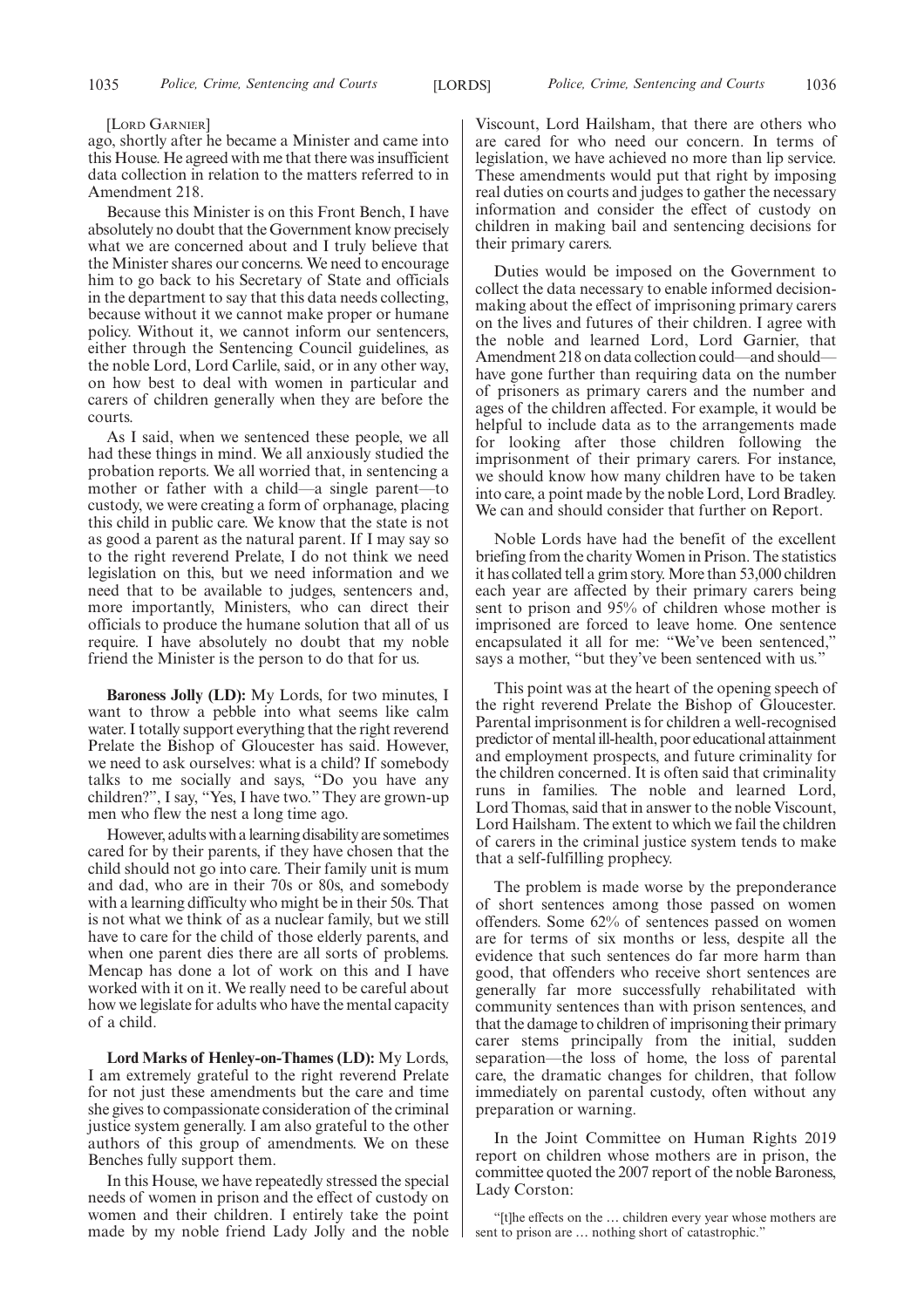The committee cited the evidence of a girl called Georgia of 15, who I think is the girl whose evidence was mentioned by the noble Baroness, Lady Massey of Darwen. She said:

"On the day of her trial, I was at home in the living room, dancing to MTV, and I got a phone call from my brother. He said, 'Mum's gone'. I thought he was joking. I had to ask him about five times. From being the young girl who was dancing in the living room, I automatically took on my mum's role. I did not even have time to adjust to the custodial sentence. It just leaped."

The amendments in this group rightly cover bail—that is Amendment 110—as well as sentencing decisions. The effect upon children of a remand in custody of their primary carer may be even worse than that of a prison sentence. It usually comes at the very beginning of the criminal process, often without any warning at all, and its effect is immediate, devastating, and of uncertain duration. Against that background, it is highly significant, and frankly shaming, that a very high proportion of women remanded in custody—66% of magistrates' remands, a higher figure than that given by the noble Lord, Lord Bradley, and 39% of Crown Court remands—do not ultimately lead to a custodial sentence, largely invalidating the original remand decision. Amendment 110 would make bail more likely for primary carers, which would be a real benefit.

For sentencing courts, the duties proposed in Amendments 215 to 217 would lead to an immediate improvement in sentencing practice, as judges complied with these duties imposed by law in the interests of the children, as the noble and learned Lord, Lord Thomas of Cwmgiedd, stressed, where until now they have been subject only to non-binding sentencing guidelines, a point made by the noble and learned Lord, Lord Falconer of Thoroton. For that reason, I disagree with the point expressed by the noble Lord, Lord Carlile of Berriew, who questioned whether these amendments were necessary at all. I completely agree with the view expressed by the noble and learned Lord, Lord Garnier, that judges and recorders are hugely concerned not to send women who are primary carers for children to prison. But the fact remains that far too many primary carers do get sentenced to prison. I believe that over time, these amendments—because judges and recorders follow the law—would also lead to a general change of culture among the judiciary, and possibly in government as well, preventing courts sending primary carers of children to prison.

Before closing, I will add a word or two about sentencing pregnant women to prison. It is particularly welcome that Amendments 216 and 217 cover the special position of the unborn children of pregnant women facing custody. We have all been appalled by the report last month of Sue McAllister, the Prisons and Probations Ombudsman, into the death of Baby A in September 2019 at HM Prison Bronzefield, and the care of Baby A's mother in the time leading up to and around her baby's birth, when she was left alone in her cell—an account also mentioned by the right reverend Prelate. But it should be remembered that Baby A's mother was described in that report as

"a vulnerable young woman with a complex history who found it difficult to trust people in authority."

That description can be applied to the majority of pregnant women who find themselves in prison and, indeed, to the majority of young women prisoners. We

should take care not to forget that, particularly given that three out of five women in prison have minor children. I urge the Government to respond positively to these amendments.

#### *5.45 pm*

**The Parliamentary Under-Secretary of State, Ministry of Justice (Lord Wolfson of Tredegar) (Con):** My Lords, perhaps I should first begin by apologising to the noble Lord, Lord Marks of Henley-on-Thames, for standing up at the same time as him. I am not sure whether I stood up too quickly or the noble Lord stood up too slowly, but we got there at the same time.

This group of new clauses relates to primary carers in the criminal justice system, and first I thank the right reverend Prelate and noble Lords for tabling these amendments. I know they were proposed in a recent legislative scrutiny report on the Bill by the Joint Committee on Human Rights, and this topic has been an area of interest to the Joint Committee during this and previous Parliaments. As set out during debates on the Bill in the other place, the Government support the principle behind these amendments. I hope, therefore, I will be able to provide to the House the reassurance that the noble Lord, Lord Carlile of Berriew, asked for. I can assure the noble and learned Lord, Lord Falconer of Thoroton, that we do take these points very seriously. More generally, I can assure the noble Baroness, Lady Massey, that when it comes to our sentencing reforms, we do consider the impact on children. However, the reason the Government do not propose to accept these amendments is that they do not consider them to be necessary, for reasons I will seek to explain.

When sentencing or considering the grant of bail to a defendant who is a primary carer of a child or who is pregnant, courts will consider principles established in relevant case law. There is a wealth of case law on this point. We have heard the contribution from the noble and learned Lord, Lord Thomas of Cwmgiedd, and I am reluctant to get into the details of criminal law in his presence. But it can perhaps be conveniently found in a case called R v Petherick in 2012—let me give the reference for *Hansard*: "EWCA Crim 2214".

In that case, a single mother with a boy of 16 months was convicted—she pleaded guilty—of causing death by dangerous driving and driving with excess alcohol. The court set out nine points of specific and clear guidance—nine principles—which had to be taken into account with regard to sentencing. If I may summarise those in a sentence or two with no disrespect to the court, they make clear that the aims of custody have to be balanced against the effect that a sentence can have on others. That is the case both with regard to sentencing and with regard to pretrial detention. When I say, "on others," this point is not limited to children, as a number of contributions to this debate have highlighted—particularly those from my noble friend Lord Hailsham, the noble Baroness, Lady Jolly, and, again, the noble and learned Lord, Lord Thomas. It does have broader application, and the court will obviously want to consider the effect of custody or pretrial detention on others who are dependent on the person who might go to prison. This is a point, therefore, with more general application.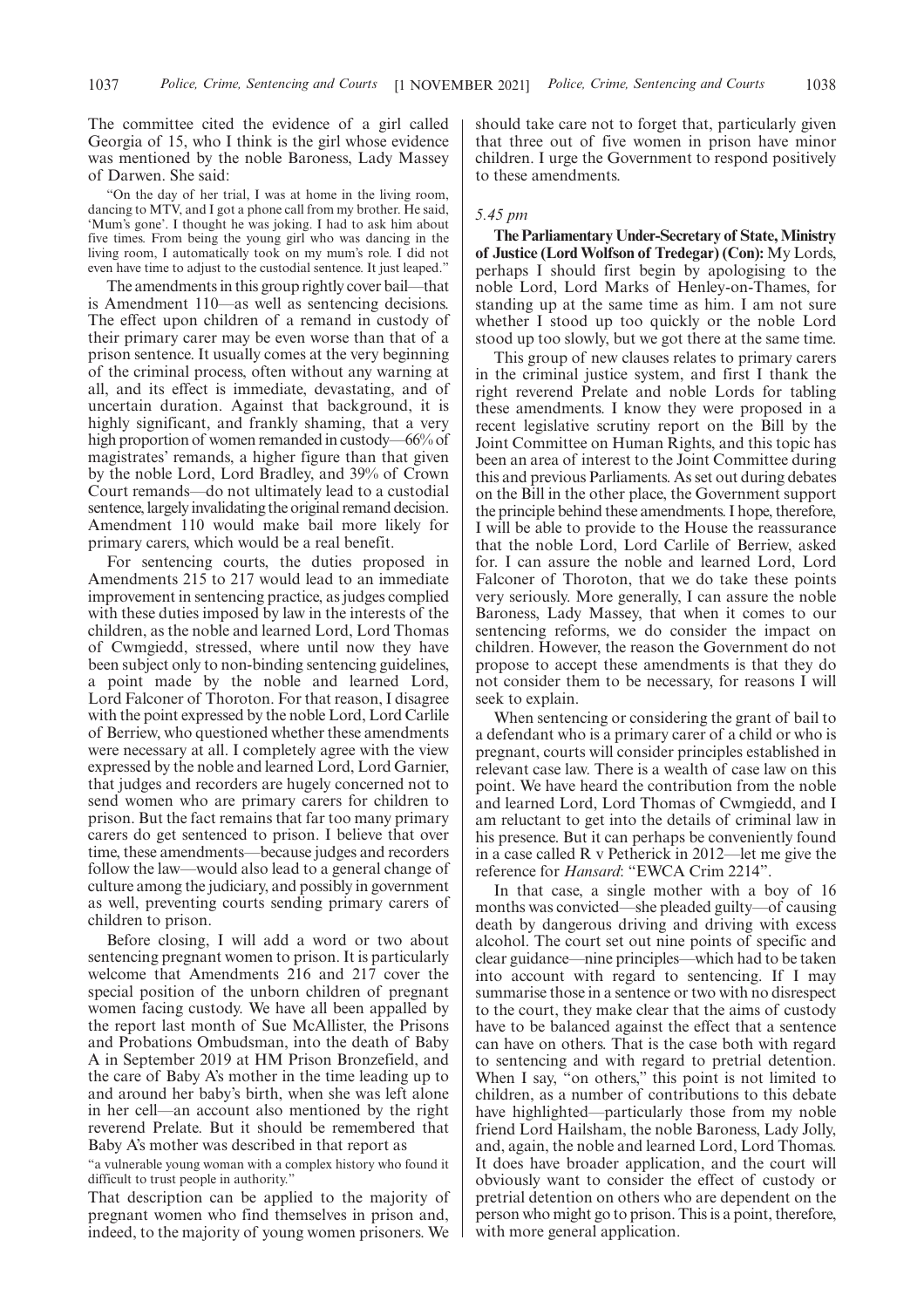#### [LORD WOLFSON OF TREDEGAR]

I have talked about sentencing and remand in custody. When it comes to sentencing, the principles I have just set out, in broad terms, are reflected in detailed sentencing guidelines issued by the independent Sentencing Council. Courts are required by law to follow those guidelines, and the guidelines specify that being a "Sole or primary carer for dependent relatives" is a mitigating factor when sentencing an offender. The effect, therefore, is that the fact that the primary carer is such can tip the scales. What would otherwise have been a proportionate sentence if it was a sentence to custody can, if the person is a primary carer, become disproportionate. It can tip the scales.

As we heard from my noble and learned friend Lord Garnier, to whom I am grateful for his kind words, recorders and judges give—to use his word anxious consideration as to whether a custodial sentence is required. Again, the position in law can be summarised like this: a custodial sentence can be imposed only where the court is satisfied that an offence, or combination of offences, is so serious that neither a fine alone nor a community sentence can be justified. Even where a court is of the opinion that the seriousness of an offence would ordinarily warrant a custodial sentence, it still has discretion to impose a community sentence after taking into account wider considerations. Community sentences are part of the important background to this debate. I think we will come to them later on in the Bill and I look forward to the thorough endorsement of the noble Lord, Lord Marks, of our proposals on community sentences, given what he said in this debate. That is the position with regard to sentencing.

On defendants awaiting trial, there is a general right to bail unless it is necessary for the protection of the public or the delivery of justice that the defendant be remanded in custody. A defendant accused of an imprisonable offence can be refused bail only where there is specific justification for that refusal, as specified in legislation. A number of noble Lords talked about the information which is available to the court about the personal circumstances of the defendant. The bail information report includes information about the direct effects on an individual and any dependants, should they be remanded in custody.

With regard to pre-sentence reports, which were also mentioned, guidance was introduced in 2019 for probation practitioners, in addition to the legislation already in place, which sets out that a request to the court for an adjournment in order to prepare a presentence report is considered mandatory in cases involving primary carers with responsibilities for children or other dependants, and for those at risk of custody. An aide-memoire highlighting key areas for practitioners to consider when assessing the diverse needs of women in the context of offending was also issued in 2019 to assist probation practitioners to prepare those pre-sentence reports on women. We are currently running a pilot in 15 magistrates' courts that specifically targets female offenders, as well as two other cohorts which have specific needs, for fuller written pre-sentence reports.

The noble and learned Lord, Lord Falconer, spoke about the importance of the courts giving reasons why they were refusing bail, for example, or sentencing somebody to custody. That duty is, with respect, unnecessary to impose on courts because they are already required by law to state in open court their reasons for deciding on a sentence. Moreover, where there are dependent children, sentencing guidelines, as I have said, require the courts to consider the impact on them at various points in the sentencing process. That is the effect of Section  $52(1)$  and (2) of the Sentencing Code.

I turn to data, about which the noble Baroness, Lady Massey, my noble and learned friend Lord Garnier and the noble Lord, Lord Bradley, made points. I underline the point again from the Dispatch Box that data is critical. My noble and learned friend was very kind, but the fact is that I am quite keen on data. I am not the only person in the Government who is, but I certainly am.

I assure the noble Baroness, Lady Massey, that we have already committed to improving our work on data collection concerning primary carers in prison. That work is already under way. We already collect information on parental responsibilities but the current questions do not identify dependent children of primary carers using the correct definitions. We are therefore making changes to the questions to enable us to identify prisoners with primary carer responsibilities on their entry to prison, and to enable access to that information centrally—a point made, I think, by the right reverend Prelate.

We are already looking at how we can deliver our commitment to improve national data collection through changes to what is called the basic custody screening tool. That is completed shortly after somebody goes into prison and we want to capture more robust and reliable data on parental responsibilities. Responding to earlier reports from the Joint Committee, the Government have committed to collecting more data centrally and using that to inform policy and improve our services for prisoners with primary caring responsibilities.

**Lord Falconer of Thoroton (Lab):** The first report of the Joint Committee on Human Rights in 2021 details in section 2 the concern expressed by the committee in 2019 that there was no data about carers who were in prison. The Government gave an assurance that they would do something about it in 2019. The committee produced another report in 2020, saying "You're still not collecting that material", and a Minister gave another assurance. In 2021, the committee wrote a third report—this report, containing these suggestions saying that none of the previous assurances has been complied with. Why should we accept the assurances the Minister is now giving in relation to the 2021 report, when all previous assurances given to that committee have not been complied with, as detailed by the committee in its report, and as the Ministry of Justice has not denied?

**Lord Wolfson of Tredegar (Con):** Work still has to be done, of course, but  $\overline{I}$  hope that the noble and learned Lord will accept that we are doing more than we have done before. As I have tried to explain, we have put in place a process to identify what we need to collect and how we are going to do it. One must also take into account—the noble Lord who made this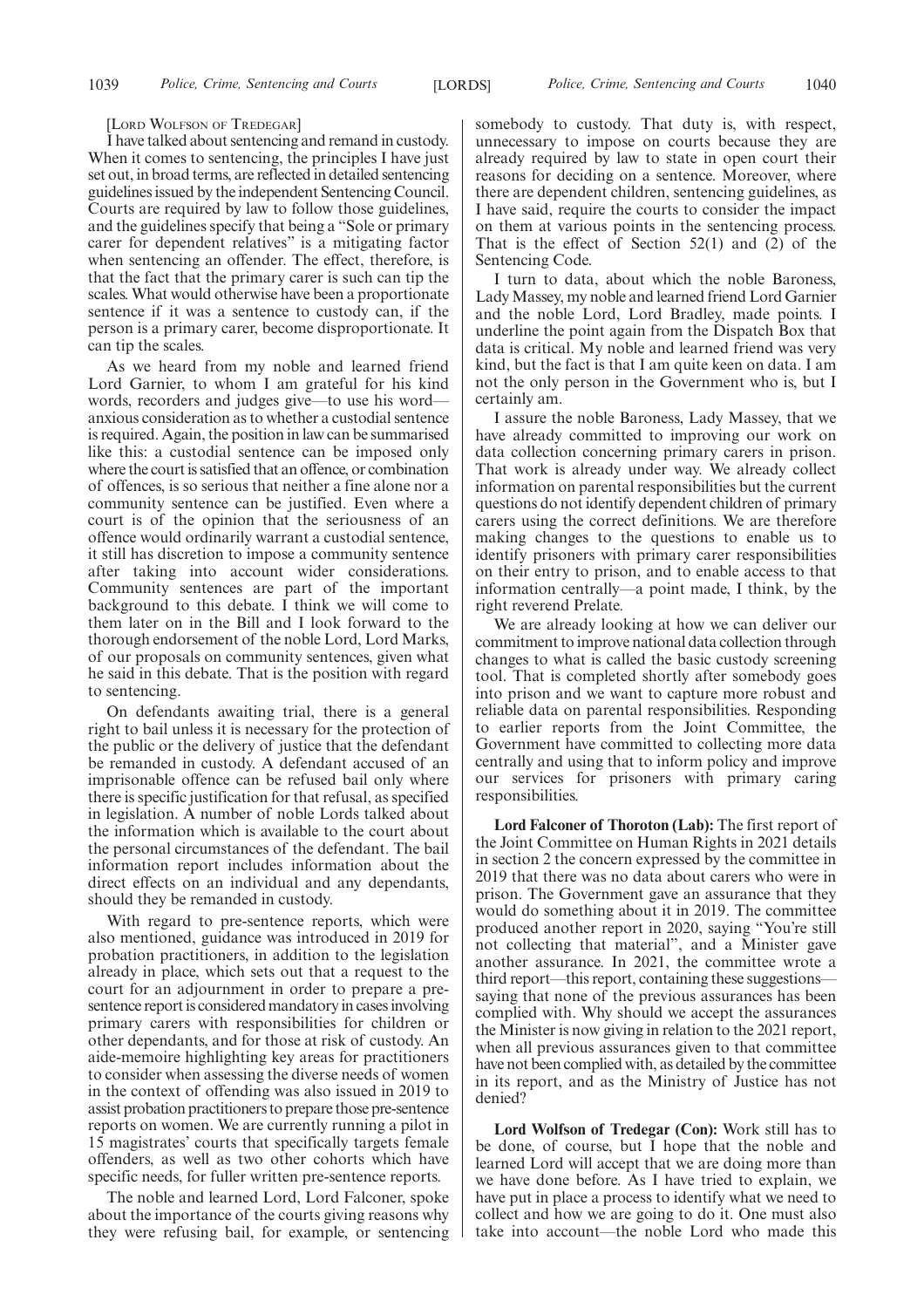point will forgive me for not remembering who did so—that it can be difficult to get this information from people in prison. Some people do not want to provide information about dependent children and others who rely on them. I am not using that as an excuse, but one has to be alive to that point as part of the data collection service. All I can say to the noble and learned Lord is that I have this firmly in my sights. In this part of the criminal justice system, as, I would say, in others, data is really important and I am certainly focused on it.

I was going to make one other point on data, which I hope the noble and learned Lord will be pleased to hear. We will also consider not just the collection of data but what data can be published. It might be that not all data we collect can be published because of confidentiality issues, but we will certainly ensure that we publish what we can.

**Lord Falconer of Thoroton (Lab):** This is a separate point. Amendment 215 would require the court to

"make inquiries to establish whether the offender is a primary carer for a child"

and, if it discovers that the defendant is, to then order a pre-sentence report about the circumstances of that child and the impact. Is the Minister asserting that that provision is currently in the sentencing guidelines?

**Lord Wolfson of Tredegar (Con):** I hope I made that clear earlier; let me go back to my notes. I do not want to mislead the noble and learned Lord. As I understand it, the position is this: guidance was introduced in 2019 for probation practitioners, in addition to the legislation in place, which sets out that a request to the court for an adjournment in order to prepare a presentence report is considered mandatory in cases involving primary carers with responsibility for children or dependants. The noble and learned Lord shakes his head—

**Lord Falconer of Thoroton (Lab):** I am not disputing what the Minister says, but I read him as saying that that position is not reflected in guidance. He is saying something different: that if somebody asks for an adjournment to make inquiries, one has to be granted. That is obviously different from the amendment.

**Lord Wolfson of Tredegar (Con):** I was going to come to the detail of pre-sentence reports a little later. Let me come to that and if the question is still alive, I will give way again.

I think I had completed what I was going to say about data, apart from one point. The right reverend Prelate asked about pregnancy data. In the time I have had available, I have been able to get the following response, but I am obviously happy to continue the conversation. In July this year, we published a national figure—for the first time, as I understand it—for selfdeclared pregnancies in the women's estate and the total number of births that took place during the period in three categories: prisons, transit and hospital. That is found in the *HMPPS Annual Digest*. I do not know whether that has fully answered the question from the right reverend Prelate on specific data. If it has not, I am very happy to continue the discussion.

#### *6 pm*

The noble Lord, Lord Carlile of Berriew, made a point which takes me to pre-sentence reports. He said that the critical thing is the information which the judge has when sentencing. The legislation as it currently stands asks the court to obtain a pre-sentence report in all cases unless the court deems it unnecessary. The Sentencing Act 2020 states that

"the court must obtain and consider a pre-sentence report before forming the opinion unless, in the circumstances of the case, it considers that it is unnecessary to obtain a pre-sentence report."

Therefore, anybody can identify the need for a pre-sentence report, whether it is the court duty officer, defence solicitor, legal adviser, the judge, or the Bench, but obviously, only the judge or the Bench can order one.

However, it may not always be required to get a pre-sentence report. For example, the guidance on pre-sentence reports recommends that where one has been completed within the last six months, that might be presented again with an oral update, to provide information on any change in circumstances and offence analysis. Where a pre-sentence report has been completed within a year, more detailed consideration would be required, given the time that has elapsed. We have committed to pursuing a target of 75% of all disposals receiving a pre-sentence report in the target operating model for the new model of probation. We are very alive to the fact that pre-sentence reports may be all the more important when talking about primary carers or other vulnerable groups.

I should not sit down without underlining a point that was made by the noble Lord, Lord Carlile, that judges at the sharp end should be given credit for understanding the position. It is fair to say—let me choose my words carefully; I do not wish to disrespect former judges—that there has been a revolution, a real sea change, in the judiciary. They really "get it" when it comes to female offenders and primary carers. This is one of the reasons why we have a low percentage of women in prison now which continues to fall. I suggest that it is not unconnected with a more diverse and better-trained judiciary. The judiciary should get a large measure of thanks for its work in this regard.

I conclude by returning to two points made by the right reverend Prelate. First, inconsistency in sentencing was put as a complaint. There must be a balance between sentencing appropriately in each case and sentencing within clear guidelines. There will be a range of sentences, and some inconsistency is not necessarily a bad thing. We do not want to get into a straitjacket of sentencing.

The right reverend Prelate also referred to an event which she hosted recently in the River Room, at which Chloe, a recent offender, spoke. I was at that event. Chloe's speech was incredibly powerful. The right reverend Prelate used the word "Shalom"—meaning peace, because you make whole. It has another meaning which may be relevant in this context: it also means to pay, because when you pay, you complete a transaction. At the heart of this debate is balancing those two things: making the offender whole—rehabilitation—while recognising that there will be some cases where the offender must pay a debt to society that in some cases requires custody.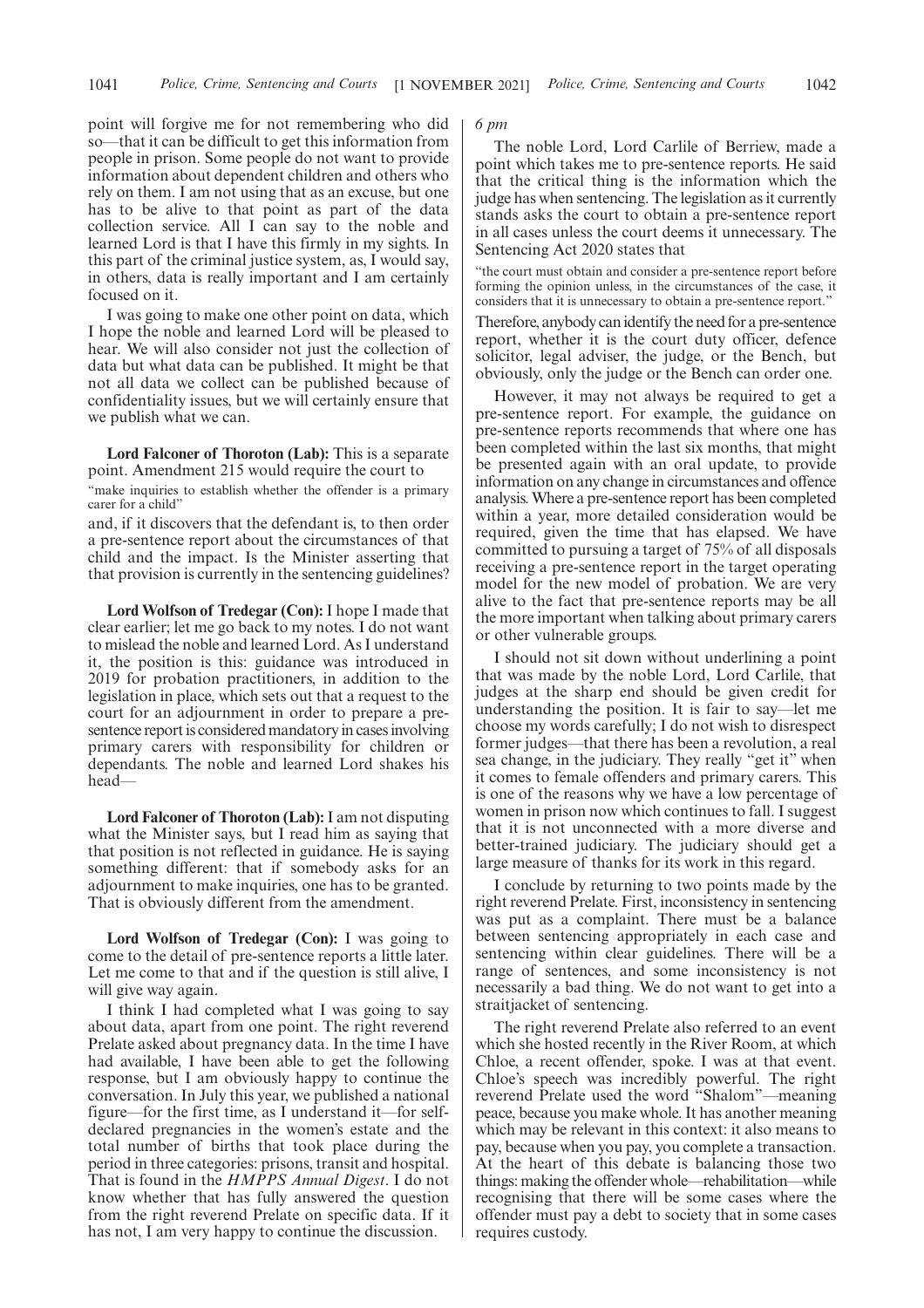[LORD WOLFSON OF TREDEGAR]

For those reasons, I hope that the right reverend Prelate will be persuaded to withdraw the amendment.

**The Lord Bishop of Gloucester:** I am very grateful to all noble Lords who have spoken in this debate this afternoon; it is now getting on for this evening. I am very aware of time and where we are in this group of amendments. There have been some thoughtful contributions and plenty to think about.

We have talked a lot about what is, and about the numbers of women in prison, but we must look at the reality. There might be things which are theoretically there, but we still have so many primary carers in prison, and while the amendment is about primary carers, it is also about the rights of the child. We were in danger in our debate of not keeping the child at the centre. I have heard what people have said about other dependants. I take that on board, but it does not take away from us focusing on children and the long-term intergenerational impact. We could have a good theological discussion later, but I used "Shalom" because we cannot have any of this discussion without looking at the whole picture.

I have respect for all that has been said about judges and I give them credit for what I have heard in the very powerful speeches today. One problem is that there is not always enough information about what else is available. We will be talking about community sentencing another time, but I have had judges and magistrates say to me, "We don't know exactly what is available in this area that could be offered to this person." We must keep this all in the round.

Data has come up again and again, and that is crucial. I am grateful to all those who have talked about its importance. We have been talking about the number of women in prison and what happens at sentencing, but, with due respect, it is not happening. If it were, we would not have the number of women in prison that we have and the number of children who are being adversely impacted by this. We must be careful about the theory, what is happening and why it is happening. Therefore, data is really important.

We talked a lot about pre-sentencing reports. They are crucial, but it is not just about a pre-sentencing report—it is the information it contains. Again, we know that lots of primary carers, particularly mothers, do not always want to say that they are mothers. We must look at why that is. Again, it is that bigger picture—it is not just the PSR but the information it contains.

I do not want to replay all the arguments that we have heard, and I thank noble Lords. There is something I still want to hold on to about the rights of the child, and about inconsistency. I have heard what the Minister has said, yet that issue of inconsistency is really important because of the reality of what we have in our prisons at the moment and the number of children being impacted.

While I am willing to withdraw the amendment at this stage, I hope that there will be further discussion about the rights of children and all that we must do to continue achieving the aims of the *Female Offender Strategy*, which is not where we are in reality. I pay tribute to the noble and learned Lord, Lord Falconer, the noble Lord, Lord Dubs, and the noble Baroness, Lady Massey, for their support. We want further discussion going forward but for now, I beg leave to withdraw the amendment.

*Amendment 110 withdrawn.*

#### *Schedule 4: Pre-charge bail*

# *Amendment 110ZA Moved by Lord Paddick*

**110ZA:** Schedule 4, page 205, line 42, at end insert—

"(1C) The constable must record the reasons for each determination including the assessment of each of the matters the subject of subsection (1B)."

Member's explanatory statement

This amendment, along with Lord Paddick's amendment to page 206 line 18, requires a custody officer to record case-specific reasons why it is necessary and/or proportionate to release a person on bail, including the reason for any conditions attached.

**Lord Paddick (LD):** My Lords, in moving Amendment 110ZA in my name I will speak to my Amendments 110ZB, 110ZC and 110B and to Amendment 110A in the name of my noble friend Lady Harris of Richmond in this group.

We now come to pre-charge bail, also known as police bail, where the police need more time to investigate than the time limits for keeping someone in custody without charge allow. In 2017, in response to concerns that people were being kept on pre-charge bail for too long, particularly journalists under investigation as a result of the phone hacking scandal, the Government used 18 clauses of the Policing and Crime Act to severely curtail the time someone could be held on pre-charge bail.

At the time, briefed by police practitioners, we told the Government that their changes to police bail were unworkable and that they had gone too far the other way. Some 18 clauses of the Policing and Crime Act 2017 are now all but reversed, relegated to Schedule 4 to this Bill. There clearly needs to be a balance between the need for a thorough police investigation, diligently carried out within resource constraints—which, because of the significant cuts in police officer and police support staff numbers since 2010, have been considerable—and the adage that "justice delayed is justice denied". The irony of telling the police to speed up their investigations while at the same time curtailing their ability to do so will not be lost on the Committee.

It must be necessary and proportionate for the police to release a person on bail, including the imposition of any conditions of that bail. I know from my own professional experience that custody officers tend to record something along the lines of "I am releasing this person on bail because it is necessary and proportionate to do so" or "because it is necessary to ensure that the person surrenders to custody"or whatever Section 30A of the Police and Criminal Evidence Act 1984 says may be a reason for releasing a person on bail. This is simply copied and pasted into the custody record. I was sitting here earlier reading that and realising that perhaps, as a police inspector reviewing detention, I might have been guilty of a similar act of simply copying generic paragraphs out of the Police and Criminal Evidence Act 1984.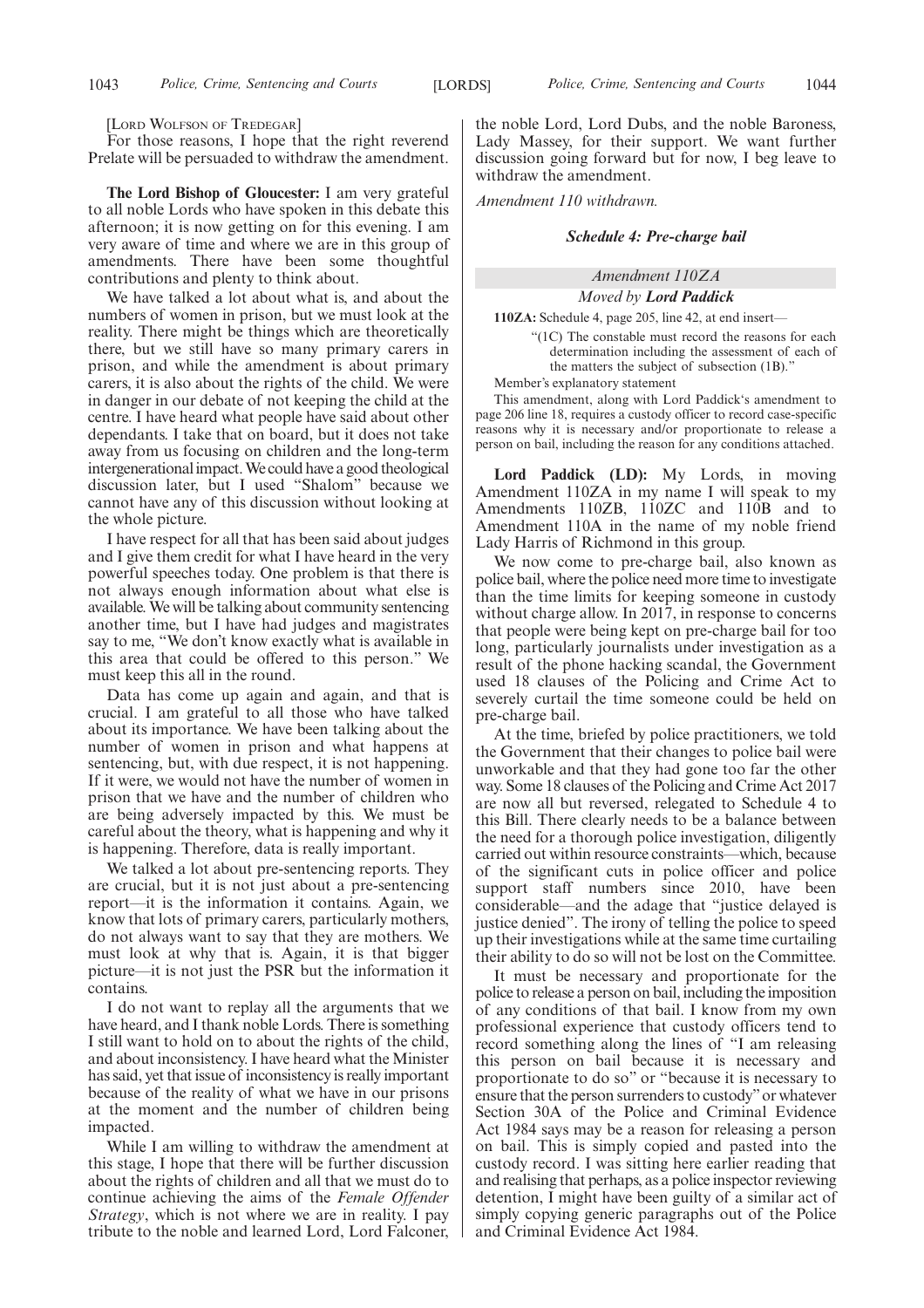This is not sufficient and Amendments 110ZA and 110ZB are designed to address this. The police officer should record the case-specific reasons why it is necessary and proportionate to bail the person and the case-specific reasons for imposing the conditions, if any, attached to the bail—not "to ensure the person surrenders to custody" but why the officer thinks this person is unlikely to surrender to custody; for example, because he has absconded in the past, perhaps. If the factors to be taken into account in paragraph 17 of Part 2 of Schedule 4 are included in the Police and Criminal Evidence Act 1984 in a new Section 30A(1B), so should be the requirement to say what it is about this person that makes release on bail necessary. Later in the Bill, in Clause 132(7), courts remanding children in custody will be required to set out their reasons for doing so in writing. This amendment requires the police to do the same when it comes to police bail decisions.

On Amendment 110ZC, following representations made by the Law Society—from my professional experience I see the merit in some and not others—I agree with it that the if the matter is straightforward, what is called in the legislation a "standard case", a senior police officer should be able to extend bail only to a maximum of six months before the case is referred to a magistrates' court for independent adjudication, rather than the nine months suggested in paragraph 29 of Schedule 4 to the Bill.

### *6.15 pm*

It is essential that these changes and their impact should be carefully monitored and adjusted if necessary. Amendment 110B would require each police force to publish annually the number of people released on pre-charge bail and those released without bail but "'under investigation". This would also enable HMICFRS to quickly and easily assess whether any force was out of alignment with others and where remedial action may be necessary.

My noble friend Lady Harris of Richmond has Amendment 110A in this group. The Police Superintendents' Association quite rightly points out that if someone fails to surrender to police bail or fails to comply with the conditions imposed by the police, there is no sanction against the individual. I support this amendment in principle, although I believe there needs to be something in any amendment about the bail and any conditions imposed having to be necessary, proportionate and reasonable before an offence could be proved. I beg to move.

**Baroness Harris of Richmond (LD) [V]:** My Lords, my Amendment 110A is grouped with my noble friend's amendments, as we have just heard, and is about bail principles. I bring it forward at the suggestion of the Police Superintendents' Association and thank it for its help in doing so. In particular, I thank its president Paul Griffiths, with whom I have worked over a number of years, including on this issue in a previous police Bill; sadly, nothing has changed.

At the heart of every investigation is the requirement on police to collate, review and examine the evidence that is gathered. This should be without prejudice and the police are expected to pursue lines of inquiry that gather the facts, whether the facts support the victim's account or that given by any suspect. For those investigations that require CPS authority, the information presented must allow the full-code test to be applied so that a decision can be made by the CPS as to whether or not the case progresses through the criminal justice system.

To ensure that the investigation is effective and efficient, it should be free from interference from factors that would seek to pervert the course of justice or cause a victim, witness or suspect to provide false evidence to the police, whether under duress or otherwise. The imposition of proportionate, appropriate, legal and necessary pre-charge police bail allows for the protection of the victim, suspect, witnesses and the general public, Correctly applied and checked, police bail is vital in ensuring that the investigation can progress fairly and comprehensively. It should be used only to protect and never to punish. Its imposition should be subject to appropriate review and audit procedures to ensure that the system is fair and maintains public confidence.

Currently, as we have heard, the breach of pre-charge police bail does not constitute a separate offence for the purposes of the PACE custody clock. If a person is arrested for breach of bail, the police will have to use the remaining time on the custody clock which relates to the substantive events for which they were bailed.

The current proposal in the Bill is that the custody clock will pause if a suspect is arrested for breaching police bail. In the majority of cases, the police will not be in a position to make a decision about whether that person on bail is charged for the offence for which they are on bail. The outcome is often release from custody with the same conditions, simply with a reiteration that the bail conditions should not be breached. Currently the police have less time to investigate the offence, and the risks to the investigation remain. The police would ask that any breach be regarded as a separate offence that can be charged on its own merit, if appropriate, using the established rules of evidence for offences.

Imposing pre-charge police bail can be significant in its impact on the human rights and liberty of a suspect and, as such, there must be a process that allows challenge and review. The primary decision-maker should always be the custody sergeant, as they are independent from the investigation. They are also responsible for the welfare and treatment of detainees, and they work on systems that allow for a clear and auditable rationale to be recorded and scrutinised.

The suspect and/or their legal adviser should always have the right to object to conditions, as they do with PACE reviews or extensions, and to have these objections noted on the record with the rationale clearly communicated. They should also have the conditions altered or amended if circumstances change, and that can be done in writing to a custody inspector. The suspect should always have the right to ask the courts to review bail conditions that they feel are inappropriate.

We have previously discussed appropriate authority levels for the time that a suspect remains on police bail. That should reflect the requirements of modernday investigations such as forensic and e-forensic evidence.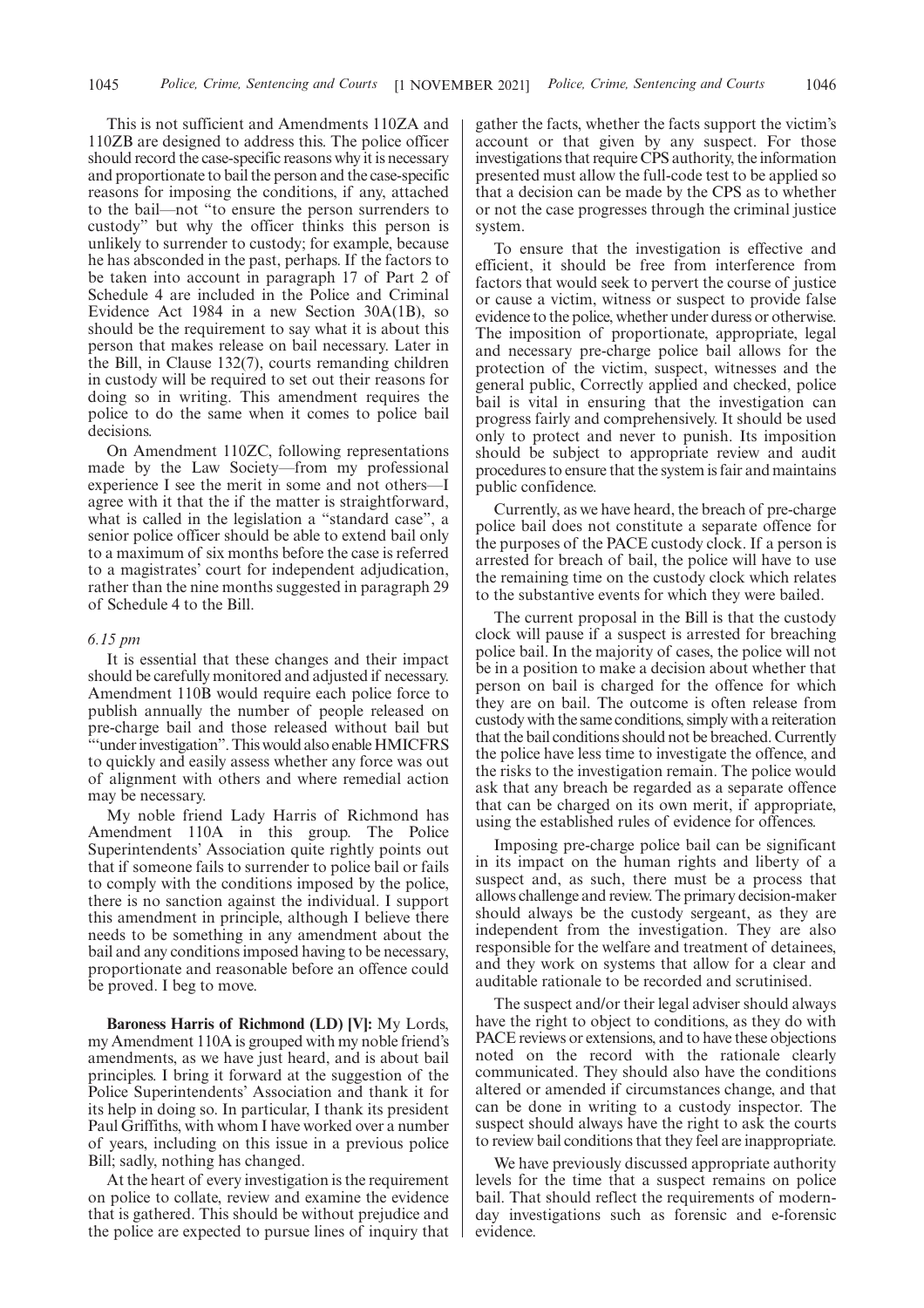[BARONESS HARRIS OF RICHMOND]

I reiterate that pre-charge police bail should be imposed only where it is necessary and proportionate and protects individuals, the public and the investigation. Police should ensure that it is for the minimum time necessary to complete the investigation, that the rationale is clearly communicated to parties as appropriate and that an appeals process is in place—in addition, with a review process to ensure that the investigation is being carried out diligently.

**Lord Ponsonby of Shulbrede (Lab):** My Lords, the two noble Lords who have spoken have fully introduced their amendments. Amendment 110ZC, from the noble Lord, Lord Paddick, would provide that a bail period could be extended only for a period of six months at a time, and not nine, so it would reduce the potential extension period before referral to a magistrates' court.

I remind the Committee that I sit as a magistrate, and I occasionally do those hearings where I am asked to extend pre-charge bail. It is an interesting process for a magistrate because you see far more serious cases than you would in the normal course of events; it is the extremely serious cases where the police are looking for an extra period. They are often computer-based cases, in connection with child pornography-type offences. One common scenario that I see as a magistrate is that the police have made no progress in their investigations. That may be through a lack of resources or through them having other priorities, but, either way, there are often requests to extend the pre-charge bail period, sometimes for a matter of years, where the court or the magistrates making this decision are not given a particularly good reason. I would be interested to hear the Minister's response to that amendment because it would inevitably put further pressure on the police to make progress on any individual case before it was brought to the magistrates' court.

The noble Lord's Amendments 110ZA and 110ZB would require custody officers to record case-specific reasons why bail and bail conditions were necessary and proportionate. I recognise the scenario that the noble Lord gave, of a cut-and-paste approach, and I would be interested in the Minister's response to the points that he made. The final amendment in the name of the noble Lord, Lord Paddick, is Amendment 110B, requiring the police to publish annual statistics on the number of people released under pre-charge bail and the number released under investigation.

The noble Baroness, Lady Harris, spoke to her Amendment 110A, which would create an offence of breaking the conditions of pre-charge bail. It would supplement the powers of arrest available where conditions were broken, and the offence would be a summary offence. The noble Baroness went into some detail, which I thought was persuasive. She quoted the Police Superintendents' Association, which said in evidence to the Commons Committee that

"bail conditions are imposed and then suspects continue to breach those bails. Of course, those bail conditions would be there to protect victims or even the wider public. It could be extremely useful to us for that to be an offence in its own right."—[*Official Report*, Commons, Police, Crime, Sentencing and Courts Bill Committee, 18/5/21; col. 31.]

This matter was raised in the House of Commons, where it was spoken to by my honourable friend Sarah Jones in the context of Kay's law, a well-known domestic abuse case where an abusive partner killed Kay while he was on pre-charge bail. I will not rehearse the speech that Sarah Jones made but it was very powerful.

The Minister's response to the request, which we see here in Amendment 110A by the noble Baroness, Lady Harris, was that she wanted to look at a wider review of civil orders that could potentially be put in place as well as greater data collection, rather than specifically making an additional criminal offence. It is interesting to note that the Centre for Women's Justice came out with a specific proposal whereby a breach of a bail condition triggers the presumption that the police will impose a domestic abuse prevention notice and apply to court for a domestic abuse prevention order. Of course the breach of a DAPO would be a criminal offence, so it would effectively create a "two strikes and you're out" process.

The Minister, Victoria Atkins, whom I have always found very helpful when I have spoken to her about these and related matters, spoke about reviewing a greater array of civil orders, such as a stalking protection order or sexual risk order. It would be helpful if the Minister could say how long that review is likely to take and whether we are going to get any proposals at later stages of the Bill. I acknowledge that there are a number of potential ways of closing this loophole and that the amendment put forward by the noble Baroness, Lady Harris, is a particular proposal and there is a wider context. However, there is an urgency to this issue. There is an opportunity in the Bill to address that lacuna, if I can put it like that, and I look forward to the Minister's response.

### *6.30 pm*

**Lord Sharpe of Epsom (Con):** My Lords, I thank noble Lords for their contributions. These amendments bring us to the issue of the reform of pre-charge bail. The intention of the Government with this set of changes is clear: to create a more effective and proportionate pre-charge bail system through "Kay's law", as referred to by the noble Lord, Lord Ponsonby. Kay's law has been so named after Kay Richardson, who tragically lost her life at the hands of her estranged husband while he was released under investigation rather than on bail. It is clear that we need robust decision-making around the use of pre-charge bail in order to ensure that it is used fairly. This is why we have removed the presumption against bail and introduced the risk factors to be considered by the custody officer.

Let me first address the amendments in the name of the noble Lord, Lord Paddick. Amendments 110ZA and 110ZB relate to record-keeping for bail decisions. I certainly agree that there should be a clear audit trail to evidence how these decisions have been made. I do not, however, consider that it is necessary to legislate for this, given that it is an operational process, but it is our expectation that custody officers are already keeping records of how they came to their decisions as part of best practice within each force. I acknowledge that this may not be done with the consistency we would expect, which is why it would be more appropriate to include provision for this in the national statutory guidance on pre-charge bail, which is to be published by the College of Policing.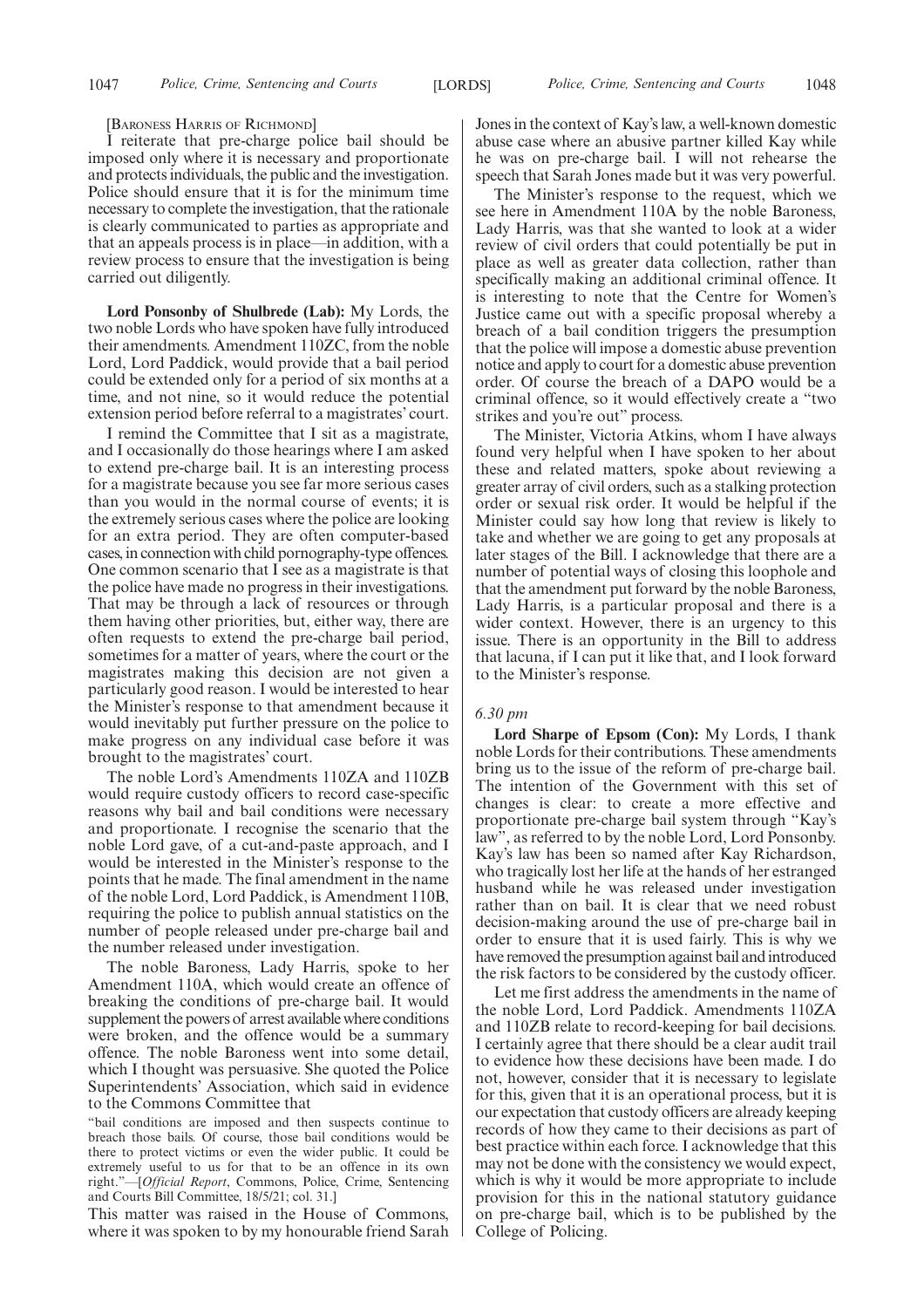Amendment 110ZC is concerned with the timescales for the review of pre-charge bail. Again, I fully recognise that we must provide the correct balance here—the noble Lord, Lord Paddick, referred to balance in his opening remarks—between the rights of those who may have been victims of crime and those who, at this stage, have yet to be charged with an offence. The new timescales provided for in the Bill, which have been subject to public consultation and engagement with law enforcement, charities and victims' services, strike a fair balance and will create a system that works better for all involved. That being the case, the Government are satisfied that nine months rather than six is the appropriate point at which decisions around the extension of pre-charge bail in standard cases should be referred to a magistrates' court. I am grateful to the noble Lord, Lord Ponsonby, for sharing his personal experience on this subject. As he said, it will place further pressure on the police, but on the opposite side, it would potentially clog up the courts if referrals were brought forward. Following our consultation, we believe it is equitable for extensions up to nine months to be made by a senior police officer, and only then should the matter be referred to the courts.

Amendment 110B would require police forces to publish data annually on the number of individuals released on pre-charge bail and those released under investigation. We heard some powerful arguments from my noble friend Lord Wolfson about data in the previous group, and I am about to reiterate some of those, because we agree that accurate data is crucial in order to monitor the impact of these legislative changes and ensure that they are operating as intended. I am pleased to inform the noble Lord that the information he seeks is already collected by forces and published by the Home Office annually through the *Police Powers and Procedures* bulletin. Perhaps to anticipate a subsidiary question, statistics on the number of individuals released on pre-charge bail have been published yearly since 2017-18. The Government have recently amended this collection to include the number of people released under investigation. This information has been collected for 2020-21 and will be published later this year.

One might reasonably ask, since it has been four years since the last round of reforms, why we still do not know how many people are released under investigation. There are 43 forces across England and Wales, as the noble Lord well knows, which use different case management systems and data warehousing. We have been collecting data on the number of individuals on pre-charge bail since 2017, first on a voluntary and now on a mandatory basis, and we have also started collecting more data on pre-charge bail in terms of offence, breach, demographic and so on, and on released under investigation and voluntary attendance. This is voluntary collection at the moment, but we are working with police and systems providers where forces have been unable to provide data to enable reporting with the intention of changing to mandatory collection following the reforms as system updates allow.

Turning to quite a different matter, the noble Baroness, Lady Harris, has tabled Amendment 110A, and I acknowledge her long association with this subject. This would create a new criminal offence of breaching pre-charge bail conditions where a person is arrested elsewhere than at a police station and where there is no reasonable excuse to do so. It is essential that we keep in mind the safety and welfare of victims at this stage of the criminal justice system, as well as balancing this against the risk of criminalisation of individuals who have not been charged with an offence. Noble Lords will be aware that debate around the consequences of breaching these conditions has been ongoing for a number of years. While I understand those concerns, I cannot agree that such a criminal offence would be a proportionate response to this issue. Pre-charge bail is just that: pre-charge. There has been no charge or conviction against the individual as yet. It would therefore be disproportionate to criminalise the individual at this point, particularly where they may face a harsher sentence for the breach than the one carried by the offence for which they were originally arrested. Bail should not be punitive in nature according to the principle of the presumption of innocence.

On top of this, the Government do not currently have an accurate snapshot of the number of individuals who breach their conditions each year—I fear we are back to data again. Without knowing how many people this would affect, such an amendment could well lead to unintended consequences, criminalising a potentially large group of people and tying up the courts system. I stress that there is obviously no desire on the part of the Government to allow suspects to breach their conditions wantonly. Where there has been a breach, police officers will look to consider whether a substantive offence is established, such as intimidation or harassment in the first instance. In certain circumstances, as the noble Lord, Lord Ponsonby, alluded to, there is also the option of a court order, such as a sexual risk order or the new domestic abuse protection order, breach of which is a criminal offence in itself.

The Bill also introduces a three-hour pause on the detention clock where an individual has been arrested for breach of their conditions. This will allow the police further time for progressing the case, either through investigation of the breach or preparing a substantive case for charging. The Government have already made a commitment in the Commons to increase the data collection in this area, which will provide a more detailed understanding of this issue. It is my hope that this may yield a more proportionate, tailored and workable policy solution in the future.

The noble Lord, Lord Ponsonby, referred to Sarah Jones's amendment in the other place and asked about the Minister's consultation. I fear I do not know the answer to that; I will get back to him on when it may be expected to report. She also acknowledged that the collection of data around breaches of conditions to better understand the scale of the problem was part of the problem we have here. I think the Minister's response was welcomed by his colleague Sarah Jones in the other place and she was content to withdraw her amendment. It has been helpful to explore these issues, but in the light of my explanations, I invite the noble Lord to withdraw his amendment.

**Lord Paddick (LD):** My Lords, I thank my noble friend Lady Harris of Richmond for her support and for so clearly and powerfully explaining her Amendment 110A. Arresting somebody for breaching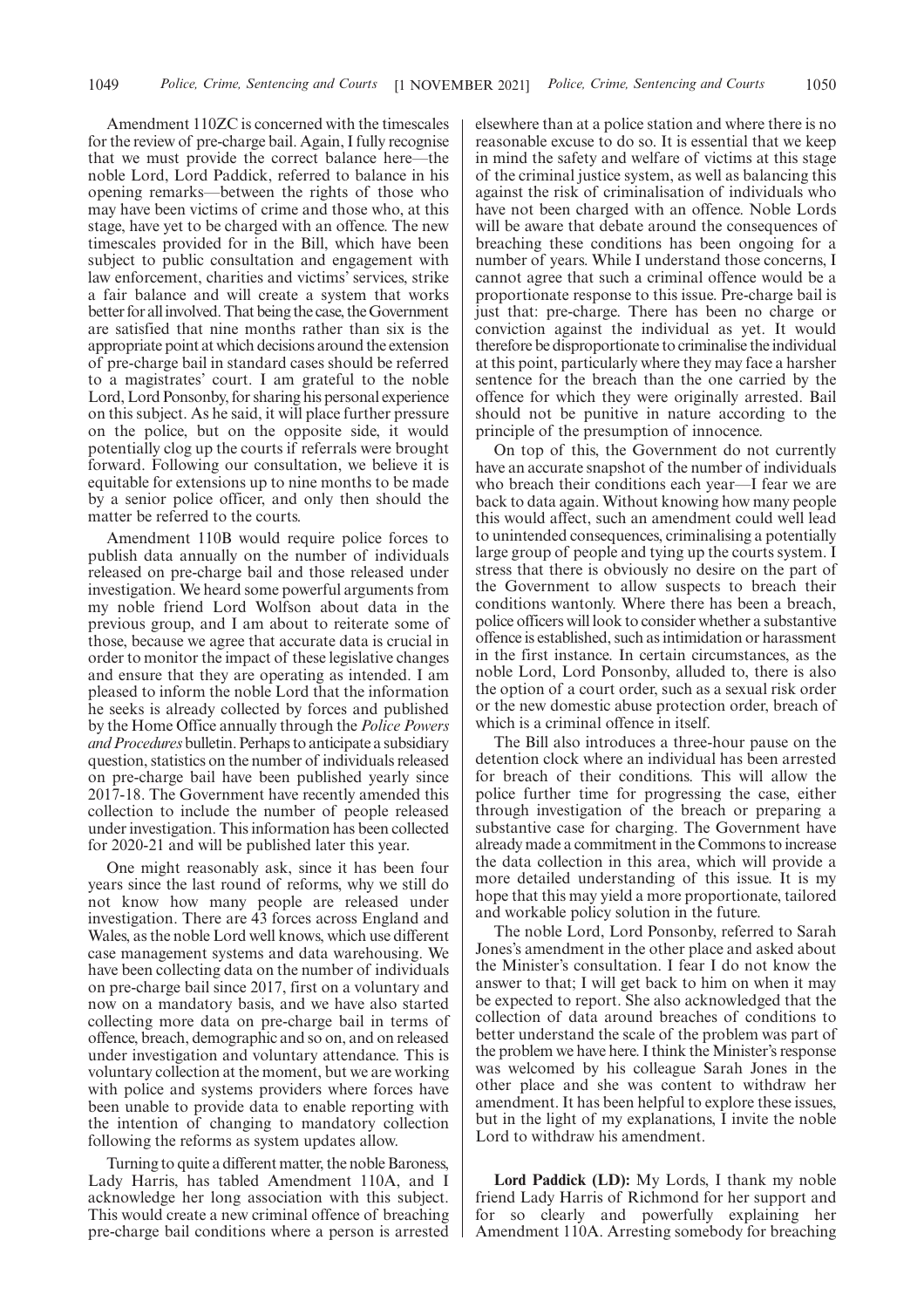#### [LORD PADDICK]

pre-charge bail where the only thing the police can do if somebody has breached the conditions is simply to re-bail them under the same conditions undermines the whole purpose of police bail—there is no sanction at all. The Minister said, "Well, the person has not been convicted of an offence and they could end up being convicted of breaching the bail but not of the original offence." I may have been dreaming, but I seem to remember being at Highbury Corner Magistrates' Court, albeit the stipendiary magistrate concerned was known colloquially as "Shotgun Maclean", and his saying to an arresting officer that, unfortunately, in a not-guilty offensive weapon trial, the officer had failed to prove beyond reasonable doubt that the defendant was guilty of possessing an offensive weapon, but for breaching court bail—in that when they first appeared in court the person was released on court bail to reappear for the not guilty hearing—he would go to prison for three months.

There is the whole argument about this being disproportionate for somebody who is not convicted of a criminal offence if they were convicted of breaching bail, but it happens already when people who are innocent breach court bail. This seems to completely undermine the noble Lord's argument. The point of Kay's law is to stop dangerous people being released under investigation with no conditions attached. Without a sanction for breaching the conditions that are imposed, the conditions have no weight.

I am very grateful to the noble Lord, Lord Ponsonby of Shulbrede. Regarding the sort of cases he referred to, I would expect—particularly if analysis of computers was involved, for example—that these would not be standard cases and that the Crown Prosecution Service would designate them as such, so the six-month or nine-month limit would not apply. I am not sure that the cases he referred to were relevant to the examples I gave.

I accept that the Government have consulted on this, but I would go back to the Law Society, which is on the other side of the argument—including as it does defence solicitors—and feels that nine months in a standard, straightforward case not involving such things as computer analysis would be a long enough extension for a senior officer. However, we will reflect on what the Minister has said and, in the meantime, I beg leave to withdraw my amendment.

*Amendment 110ZA withdrawn.*

*Amendments 110ZB and 110ZC not moved.*

#### *Amendment 110A*

#### *Tabled by Baroness Harris of Richmond*

**110A:** Schedule 4, page 213, line 39, at end insert—

"35A After section 46A (power of arrest for failure to answer to police bail) insert—

#### "**46B Offence of breaking conditions of bail**

(1) If a person who has been released on bail under section 30A(1) breaks any of the conditions of their bail without reasonable excuse they are guilty of an offence.

- (2) A person guilty of an offence under subsection (1) is liable on summary conviction to imprisonment for a term not exceeding three months or to a fine or to both.
- (3) In any proceedings for an offence under subsection (1) a document purporting to be a copy of the notice given to the person under section 30B and to be duly certified to be a true copy of that part of the notice is evidence of the conditions imposed.
- (4) For the purposes of subsection (3) the copy of the notice is duly certified if it is certified by the custody officer who took the decision or a constable designated for the purpose by the officer in charge of the police station from which the person to whom the notice relates was released.""

#### Member's explanatory statement

This amendment would create an offence of breaking conditions of pre-charge bail. It supplements the powers of arrest available where conditions are broken. The offence would be a summary offence.

**Baroness Harris of Richmond (LD) [V]:** My Lords, I am immensely grateful to my noble friend Lord Paddick, who has absolutely perfectly put my case again, and to the Police Superintendents' Association. I will reflect on what the Minister has said but I am really disappointed because we have been here before. However, the Home Office is going to get more data, which is a very good thing. I will put this to the Police Superintendents' Association to see what it has to say, because it has been banging on about this for a very long time. In the meantime, I am not moving my amendment.

*Amendments 110A and 110B not moved.*

*Schedule 4 agreed.*

*Clause 44 agreed.*

#### *Clause 45: Positions of trust*

*Amendment 111 Moved by Lord Beith*

**111:** Clause 45, page 37, line 39, after "sport" insert ", dance, drama, music"

Member's explanatory statement

This is a probing amendment to explore whether there is a potential gap in the law related to other teaching or supervisory positions of trust.

Lord Beith (LD): My Lords, in moving Amendment 111 I will speak to the related Amendment 112. Here, we are being asked to amend the Sexual Offences Act 2003 to import some definitions into it. This presents some problems, to my way of thinking. We are dealing with "Positions of trust" and people who abuse those positions, using them to abuse, exploit or manipulate young people to consent to sex. The clauses before us in this Bill refer to someone who

"coaches, teaches, trains, supervises … on a regular basis, in a sport or a religion".

That immediately prompts the question: why are other activities involving coaching or training on a close oneto-one basis not listed in the way that sport and religion are?

# *6.45 pm*

I am probably happy to remain with the definition of positions of trust which is made by the courts and the public at large, rather than one which names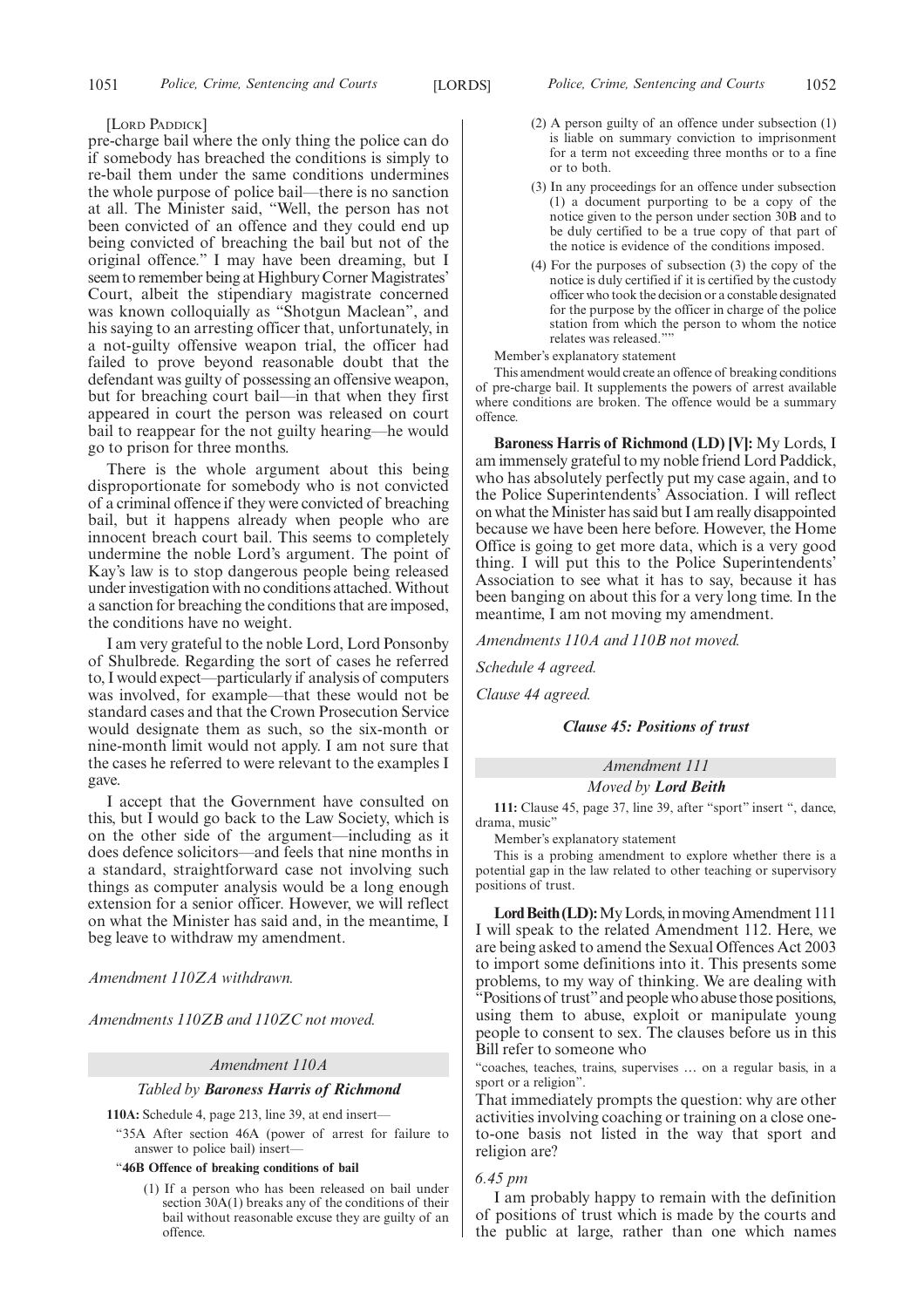particular instances, because I think we all understand what a position of trust is and what the abuse of it is. I recognise, however, that there is a potential gap in the law—which I will come to again in a moment—in cases involving the age group we are talking about, where it can be argued and perhaps even accepted by the victim that there was consent. When we are considering people in positions of trust which they might abuse to engineer sex with a person in this age group, it seems fairly obvious that sport and religion are not the only areas in which that situation will arise. There is music—the violin, piano or guitar teacher explaining to someone precisely how their fingering should be done and how to hold the instrument. There is ballet and dramas.

I must draw the Committee's attention to a recent case—which, I make clear, was dealt with under existing law—involving a ballet instructor who was a principal dancer at the English National Ballet and who was jailed for nine years

"after leaving four students 'haunted and humiliated' when he used his 'fame and prestige' to sexually assault them."

This is precisely what the Bill is trying to address, but it was dealt with under existing law as assault. The victims concerned were

"aged between 16 and 19 at the time, at the English National Ballet and Young Dancers Academy, in west London, where a dance studio was named after'

the person who carried out these assaults.

Ministers may say that other activities can be added by regulation to this legislation. There are regulatory powers included in the Bill. But it makes me wonder what would trigger such a statutory instrument, what criteria would be used by the Government and what evidence they would require to believe that they had to add these other areas, which they have not thought it necessary to include in the Bill. We are dealing, of course, with sexual activity which may otherwise be legal, in that it involves 16 and 17-year-olds and may have been on the basis of consent.

The Ministry of Justice had a review in 2019 and found strong evidence for extending the law to include those individuals who had influence or authority over 16 and 17-year-olds by virtue of the roles and activities they undertake within a sport or religious setting. But the review dealt only with abuse in sport or religion and took evidence or consulted on the basis of only those activities, even though the same situation can arise in individual music teaching, ballet teaching, or rehearsing and training in drama. All of those engaged in all such activities operate in a position of trust which can be abused. So, where is the difference? Ministers may argue that they can attend to these other areas later, but what happens if we get cases in the meantime where there is not available to the prosecution what would be available to them in cases involving sport or religion? I do not understand the logic of that, but I am sure the Minister will explain it to me. He may still have to do quite a bit to convince me we can separate out sport and religion without looking at these other areas.

**Baroness Brinton (LD) [V]:** My Lords, my noble friend Lord Beith is right to lay his Amendments 111 and 112 to the Bill, asking whether to restrict Clause 45 and the Sexual Offences Act 2003 to those listed in positions of trust, currently including sport and religious activities. He has explained why his amendments have specifically added dance, drama and music, and I entirely support his argument. I am afraid that, over the years, there have been too many examples of young people aged between 16 and 19 and even, frankly, in their mid-20s, who have been abused or coercively controlled by people with whom they have been working on various activities. My noble friend cited the example of dance; I am afraid the same is true of the music sector, where a lot of teaching is one to one and supervision has to be taken to some extent on trust. That means the structures of safeguarding and support to ensure that that position of trust is not abused need to be rigorous.

Formal sports activity, for one of my children, started as an after-school club. Some children were then selected by the same school coach for the county team. There were then journeys to county practices and preparations, and competitions across England. There are now too many examples of sexual abuse by gymnastics coaches and staff, which is why the Whyte review was commissioned. Its interim report was published earlier this year and I look forward to seeing the entire report because, frankly, this is a problem in sector after sector, within sport and elsewhere, and I am beginning to wonder whether we need a formal review on each one before action is taken.

But this is not just a sporting issue, or even one just for dance, drama and music. Another activity that is currently excluded is chess. An almost identical process to the gymnastics example that I gave earlier was in evidence at the same school of my children, starting at primary and continuing through 11 to 18 secondary school. It started as an after-school activity and progressed to competitions at county or national level. There was one gatekeeper—the coach—and nobody else. To be clear, I am not aware of any cases of abuse in chess in the UK, but that is not true in other countries, notably the US, where there have been some scandalous cases in Philadelphia, California and Florida, which read almost identically to those that we have seen in gymnastics and other sports in the UK.

The root of the problem, as outlined by the organisation Mandate Now, is:

"The sexual and physical abuse of a child, or neglect, is not a reportable offence in either England, Wales or Scotland despite child sexual abuse being a crime in all jurisdictions. Bullying, emotional or verbal abuse, like sexual abuse currently, can only be addressed by 'guidance' which is unenforceable.

That is why protection for those in a position of trust is absolutely essential. As the noble Baroness, Lady Grey-Thompson, discovered in her excellent review of the duty of care in sport in 2017, if there are no structures to ensure that organisations—in this case, schools and the governing bodies of the activity concerned—can hold their people to account, abuse and coercive control can flourish undetected.

I have a question for the Minister. I am struggling to understand why only one or two activities are being added at a time. As I said earlier, will the Minister say whether it will take a formal independent review of each area of activity before it is understood that anyone in a position of trust with these young people needs to be regulated in the same way?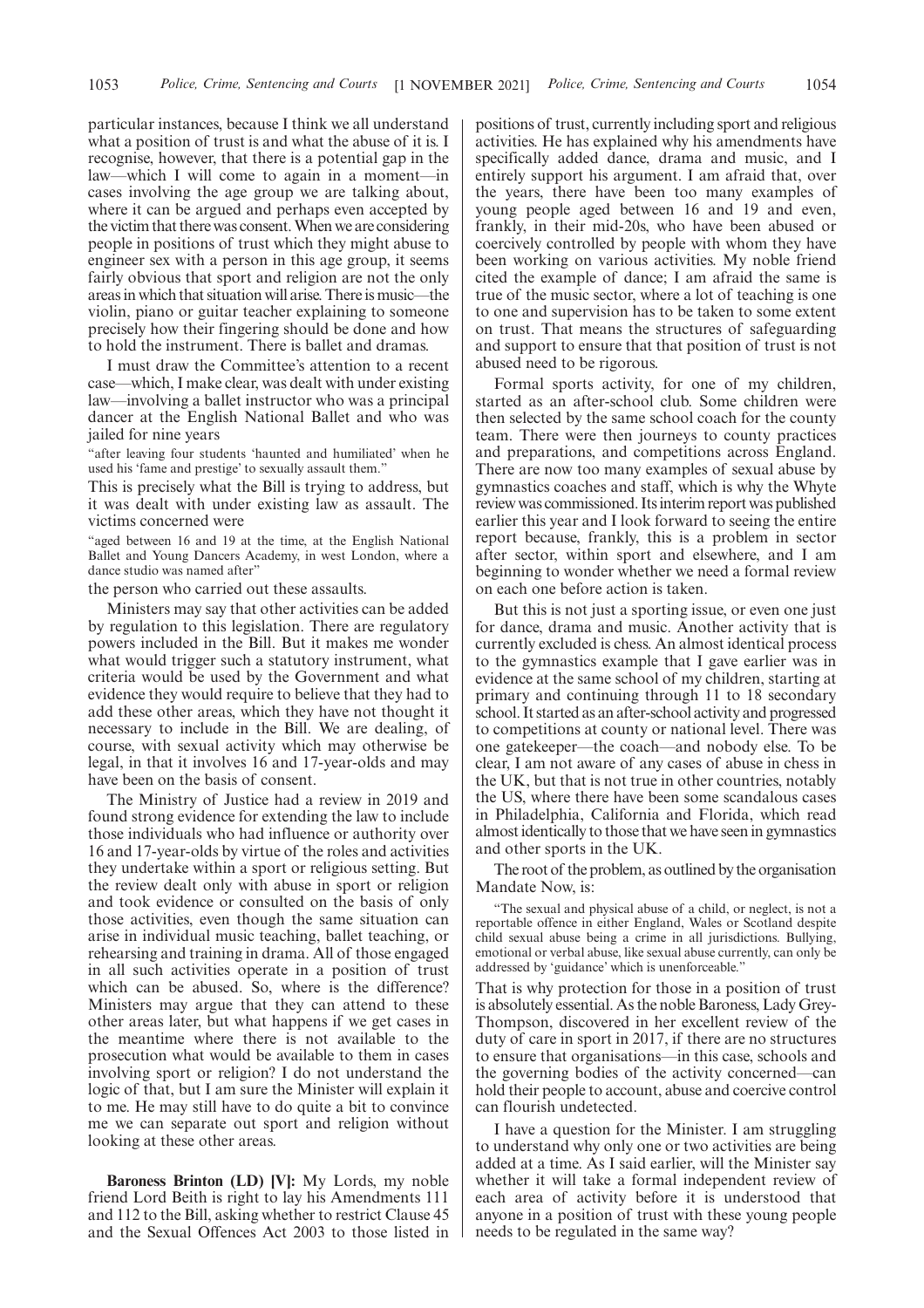**Baroness Jones of Moulsecoomb (GP):** My Lords, this is slightly more complex than one might have thought. I thank the noble Lord, Lord Beith, for laying out the nonsensical way in which at the moment we exclude all the other categories. I do recognise the value of what the Government are trying to achieve in Clause 45: it is important that we stop predators from abusing positions of trust to prey on children and vulnerable people.

I also note, as no doubt the Minister will point us to, that this clause includes a Henry VIII power to add to or remove positions of power from the specified list. I normally loathe Henry VIII powers—I think they are extremely dangerous—but obviously I am weakening on this one.

It is also important not to cast the net of this offence too broadly or to define it too narrowly. I find it much more complex than when I first signed the amendment. There must be a level playing field, and a sports instructor should not be held to a higher standard or treated as a greater offender than, say, a dance tutor, because abuse of children is abuse and that is what we are trying to deal with here. I hope the Minister will work with your Lordships' House to put together an amendment with which we are all happy.

**Earl Attlee (Con):** My Lords, my task in this debate is easy: all I have to do is to support the noble Lord, Lord Beith, and say that I have rarely heard an amendment moved more comprehensively than he just did.

**Lord Paddick (LD):** My Lords, we strongly support my noble friend Lord Beith. He has clearly explained his amendment: persons other than those mentioned in the Bill are in positions of trust. Although there is no evidence of widespread concern about instructors in dance, drama or music abusing their positions of trust, there are examples and fairly recent high-profile cases. My noble friend explains that either we should leave it to the courts to decide whether someone is in a position of trust or a more comprehensive list is required that is not limited, as my noble friend Lady Brinton said, to the examples in the amendments.

I agree with the noble Baroness, Lady Jones of Moulsecoomb, to some extent, although one could imagine that children are more vulnerable in certain scenarios and one-to-one situations than in others. But we support the amendments in the name of my noble friend Lord Beith.

**Lord Ponsonby of Shulbrede (Lab):** My Lords, we too support these amendments, and I too found the introduction from the noble Lord, Lord Beith, to be comprehensive. The brief in front of me asks why some youth activities are included and others are not, which is the point the Minister will have to address when he winds up this brief debate. I will not repeat those points about why certain activities might be included and others might not, and I am sure that everyone who has spoken in this debate wants to achieve the same end, but there are different mechanisms to do that.

I agreed with the noble Baroness, Lady Jones of Moulsecoomb, who, as she said, somewhat unusually found herself in agreement with potentially using Henry VIII powers to amend legislation. While listening to this debate, I remembered the biography of a very famous English composer that I read recently, just a few months ago. He would fall foul of these regulations and would very likely go to jail on the basis of that biography.

I hope this problem is not widespread, but it is something that people are far more alert to these days than they were in the past. It is right that the Government should ensure that the appropriate structures are in place in each of the activities for which young people get support, so that, if things go wrong, the coaches or whoever is involved can be held to account in an appropriate way.

*7 pm*

**Lord Wolfson of Tredegar (Con):** My Lords, I am grateful to have the opportunity to respond to this short but focused debate. I am particularly grateful to the noble Lord, Lord Beith, for the measured way in which he introduced the amendment, which raises difficult issues, as I think all speakers have recognised.

The Government's aim in this area can be briefly stated. I understand there to be relatively little or perhaps no disagreement across the Committee on this point, certainly in the light of what the noble Lord, Lord Ponsonby of Shulbrede, has just said. The aim is this: we seek to protect children from those who might take advantage of their position to sexually abuse them. The provisions we put in the Bill followed detailed review and consideration. We feel they provide the best protection for young people while still balancing—this is a critical point—where possible their right to fully consensual sexual relationships. I must underline that point at the outset, because it is very easy to overlook it.

The positions of trust offences set out in the Sexual Offences Act 2003 were never intended to apply in all scenarios in which a person might have contact with or a supervisory role in respect of somebody aged under 18. If you do that, in effect you raise the age of consent by silence. If we are going to have a debate about the age of consent, let us have one—but let us not have an inadvertent, sub silentio raising of the age of consent by having too wide a category of positions of trust.

I acknowledge that this is a very complex area. With respect, the noble Baroness, Lady Jones, said that this was a first for her because she quite liked a Henry VIII power. I am not sure whether it is a first for me that I am agreeing with her from the Dispatch Box; I think I have done it once before, but if it is not the first time it certainly does not happen too often. But I do agree with her that this is a very complex area, because we are trying to strike the right balance between protecting young people and respecting the right of those aged 16 or over to engage in consensual sexual activity.

Therefore, although it is very tempting to say, "Well, there's been a case here and a case there, let's widen the definitions", we have to act on the available evidence—not anecdote, supposition or a case here or there, but real evidence. The question therefore is, as I think the noble Lord, Lord Beith, put it, if I can summarise his speech in five words, "Why these and not others?" I heard him say that I am unlikely to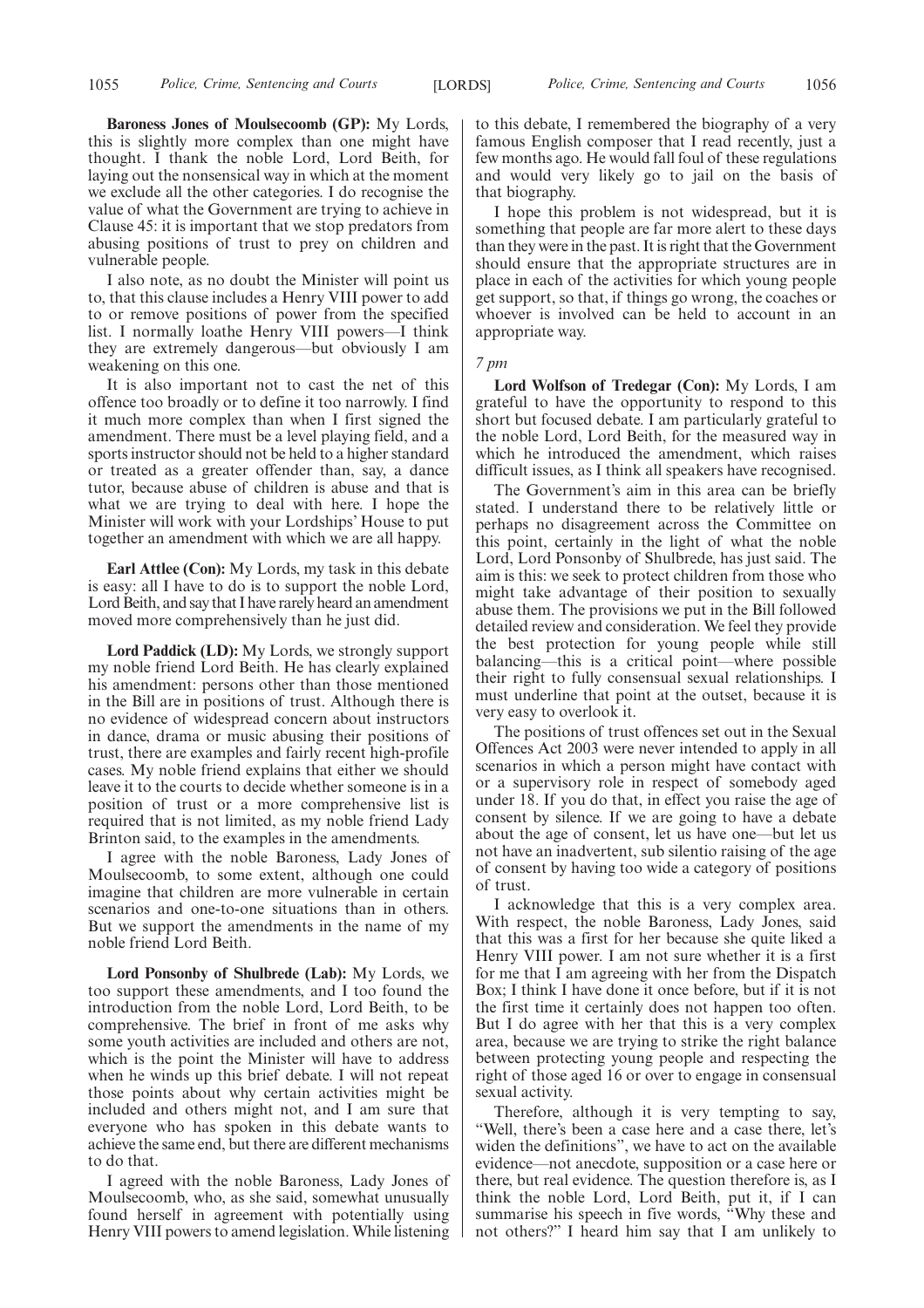persuade him. I remember when judges said that to me. I rarely did persuade them—but let me have a go anyway.

The answer is this: we have looked across the field. We have spoken to a whole load of stakeholders, which I will not read into the record, but the number is vast. We have concluded that those who teach, train, supervise, instruct or coach in a sport or religion are particularly influential over a child's development. That is why they should be captured in the positions of trust provisions. The reason is that those settings allow for roles that involve very high levels of trust, influence, power and authority. Particularly in the case of those involved in a religion, the figures are often also well-established, trusted and respected in the local community. Both sport and religion provide a child—a young person, I should say, as this goes to 18—with a strong sense of belonging, whether to a team, a squad, a community or a faith group. As noble Lords will understand, deep feelings held by the young in respect of those groups can provide unique and special opportunities for predators to exploit or manipulate them.

Another factor that we have taken into account is that when we come to sport as usually understood—for present purposes I do not want to get into the question of whether chess is a sport; that is perhaps for another government department—the physical nature of that activity means that coaches have legitimate reasons physically to touch in perhaps a more general sense than just touching, in other words putting their hands around, moving, manipulating and repositing the body of the young person they are coaching. A sports coach therefore has far more opportunities for physical contact than other roles. This again can be manipulated by abusers.

The amendment focuses on drama and music as further settings. Again, I hope it is clear from what I have said so far that I absolutely understand the motivation for these amendments but, without strong evidence to support their inclusion, I respectfully suggest to the noble Lord that there is no reason to include drama and music and exclude other settings in which adults work with children. I underline the point that it was never the intention that all settings where adults interact with children would be engaged. I suggest that it is dangerous to say, "Because there's been a case here or a case there, we should include them." We heard from the noble Baroness, Lady Brinton, that there had been a case involving chess in the United States. "Does that mean that we include chess here?" I ask rhetorically. I suggest the answer is no.

I will make one point on ballet—I am not sure whether that is a sport, an art form or perhaps both—of which I am obviously fairly ignorant. On the inclusion of dance, I suggest to the noble Lord that our definition of sport in Clause 45 includes types of "physical recreation" engaged in for the purpose of "competition or display". I consider that this definition of sport would include dance. That might deal with the ballet point specifically, although I accept that the noble Lord's point goes wider than just ballet.

I think the noble Lord, Lord Paddick, accepted that, in a number of these cases, there is no hard evidence—but we do have isolated cases. As I hope I have explained, we are seeking to rely on what appears to us to be the available evidence. To pick up the question, "What evidence would make you include new categories?", the only answer I can give is that we are not limiting the nature of the evidence that will make us happy to consider other categories. I do not want to limit or straitjacket the sort of evidence we might look at in advance. If we find that new evidence emerges that might justify legislating further, we will do so. That is why we have put the Henry VIII power into Clause 45, so that we can add further activities if it appears appropriate—I emphasise "appropriate"—in the light of new evidence.

To come back to my main point, what we seek to do is strike this balance between safeguarding young people and, on the other hand, protecting the rights given to them by Parliament to engage in sexual activity on a consensual basis once they have reached the age of 16. I fear I might not have persuaded the noble Lord, Lord Beith, of the correctness of the Government's position, but I hope I have explained it to him. I none the less invite him to consider withdrawing his amendment.

**Baroness Hamwee (LD):** My Lords, before my noble friend responds, I feel very uncomfortable at the proposition that we should wait for examples of problems in specific sectors before there are provisions to deal with them. I think I have said enough, actually.

**Lord Wolfson of Tredegar (Con):** I will reply very briefly to that point. When I say "new evidence", I am not saying that there must be, God forbid, an incident. I am not circumscribing or limiting the nature of new evidence. If there is new evidence without there being an incident, we will look at that as well. I am certainly not saying that we will legislate only when, God forbid, there has been a terrible case. But one has to be careful. If one draws this net too widely, the effect is, sub silentio, to raise the age of consent. That was never the intention behind this provision.

**Baroness Hamwee (LD):** My Lords, may I pursue that? What evidence are we talking about, then? We are all giving examples of where somebody in a position of trust might be by themselves with the person who trusts them. I do not follow what the evidence might be. I keep thinking of examples that have not yet been mentioned. Art lessons is another. I have been in an art lesson where the tutor has helped me to produce what I have ineptly tried to produce on a piece of paper. One could go on. What is "evidence" in this context?

**Lord Wolfson of Tredegar (Con):** The art lesson may be a good example. With respect, there is a huge gulf between the relationship of somebody to their art teacher, if they go to an art group, and the sort of intimacy that a physical sports coach has with somebody or the sort of power, control and sense of authority that a religious leader has over a young person.

I shall give one example of evidence, picking a made-up country from private international law. Let us say that, in Ruritania, there is a huge number of cases of a particular category. It might well then be said, "We can see there is a problem with this category. It has happened in Ruritania. The circumstances are the same as in the UK. You should add that." That is just one example. I do not want to limit the evidence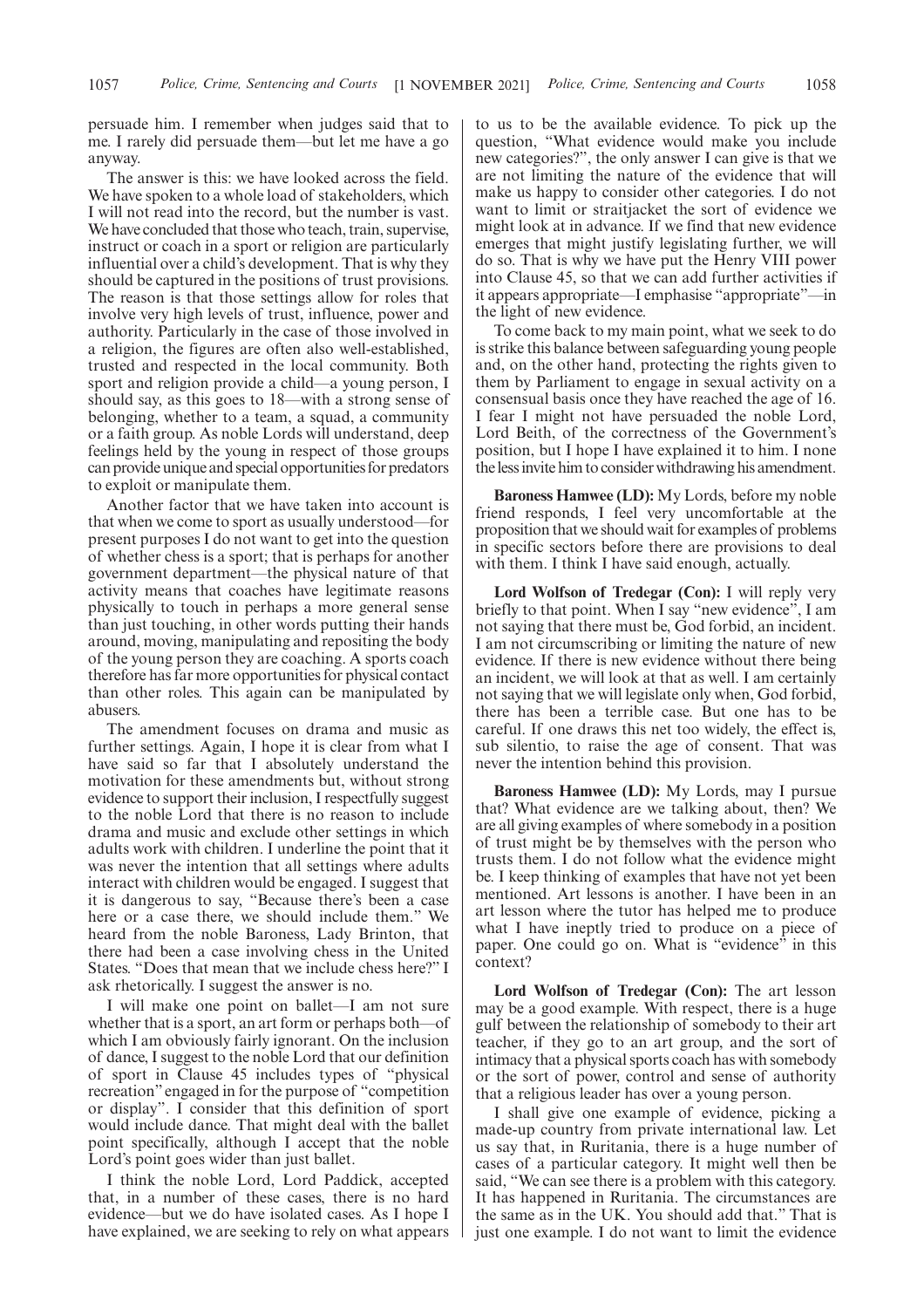#### [LORD WOLFSON OF TREDEGAR]

that we would rely on but, with respect, we cannot say that, because there has been a case in an art class or a case here and a case there, we will include all these categories. We should not include every circumstance in which adults have close contact with under 18 year-olds. I think the noble Lord, Lord Paddick, wants to come in.

**Lord Paddick (LD):** I am grateful to the Minister for explaining the Government's position but I do not understand the argument that we are surreptitiously changing the age of consent. If a 16 or 17 year-old wants to have a sexual relationship with their music teacher, they had better find another music teacher; the solution is quite simple. They should not continue in a professional relationship and have a sexual relationship at the same time.

**Lord Wolfson of Tredegar (Con):** With great respect, the point put to me by the noble Lord, Lord Paddick, shows that if we draw this too widely, we are limiting the ability of a 16 or 17 year-old to have a sexual relationship with that person. This the balance that we want to strike. At the moment, there is nothing to prevent a 17 year-old having a consensual relationship with a person with whom they have a tuition relationship or other kind of relationship. The question is: where do you draw the line? We say the line should be drawn at sport and religion. If you draw it too widely, you impact on that person's ability to have a sexual relationship with other adults.

**Lord Beith (LD):** My Lords, I start by answering one of the Minister's questions: what would constitute evidence? The answer is: the same kind of evidence that was sufficiently persuasive for the Government to include sport and religion in this definition. I would expect it to be on exactly that level, bearing in mind the context, the professional relationship and how it operated.

I start where I agree with the Minister. We are not seeking to change the age of consent in this legislation; it would be the wrong place to attempt such a thing, even if there were strong arguments for doing so. What should determine the position that the law provides in this area should not be the selection of certain sports because there appears to be more or less numerical evidence of abuse; nor should it be an attempt to import some new age of consent; it should be on the same basis, whichever area of activity we are talking about.

The Minister said something very interesting which will cause us to reflect between now and Report. He said that, in the Government's view, dance—or ballet, at any rate—is included. There is a compelling argument for that, which is one of the reasons I was inspired to put down this amendment in the first place. This is a very physical activity during which people who are themselves very skilled at it have to explain—and sometimes demonstrate or assist those they are teaching some quite extraordinarily physical things. That is done by hundreds and thousands of ballet teachers, and has been for many years, with total propriety, but it is a context in which abuse can occur. In that respect, as the Minister obviously realised, it resembles the kind of definition he brought to bear for sport.

I agree also that there is a balance between, on the one hand, defining a position of responsibility and placing responsibilities and limitations on someone who has such a position, and, on the other, interfering with the rights of 16 and 17 year-olds who have reached the age of consent. My noble friend Lord Paddick highlighted the difficulties in achieving that balance when he pointed out that we would hardly welcome a situation in which it was generally accepted as okay for someone in that kind of professional relationship to continue a sexual relationship when attention was drawn to it. We would mostly expect the professional person to believe that they had to end the relationship, even if it were entirely consensual.

#### *7.15 pm*

We also have to recognise a dynamic in the situations that I have described, in which the kind of authority that the Minister attributed to people with a religious position of responsibility also applies to someone who has a powerful teaching role in a very close and physical activity. There is a dynamic. I make what might sound like a flippant point, but it is not entirely flippant: if the Minister has a look at "Strictly Come Dancing" one Saturday night he might begin to understand something of what I am talking about.

The Minister has failed to convince me, and I suspect some others in the House, that you can solve this problem by simply defining two areas where you think there is a particular problem and ignoring all the others. I do not want to load the arts world or the sporting world with a set of conditions that are not proportionate to the problem—or religion, for that matter, where I am an office-holder and would be subject to some of these provisions. I want sensible provisions that afford protection from the abuse of a professional relationship—something achieved quite readily in many contexts because the person concerned is part of an institution that has its own rules; but, in individual tuition, that may not be so.

The Minister has not persuaded us even that he has worked out a good basis for deciding when to use the Henry VIII power to add new responsibilities. At least, he has not given us a very clear picture; in fact, he has tended to imply that there are almost no circumstances in which that power might be used. This is a pretty unsatisfactory situation but the Minister has very sincerely addressed it and, indeed, widened the definition in the course of the debate. So, I think we have more to work on before Report. I beg leave to withdraw the amendment.

*Amendment 111 withdrawn.*

*Amendment 112 not moved.*

*Clause 45 agreed.*

# *Clause 46: Criminal damage to memorials: mode of trial*

*Amendment 113 Moved by Lord Paddick*

**113:** Clause 46, page 38, leave out lines 33 to 39. Member's explanatory statement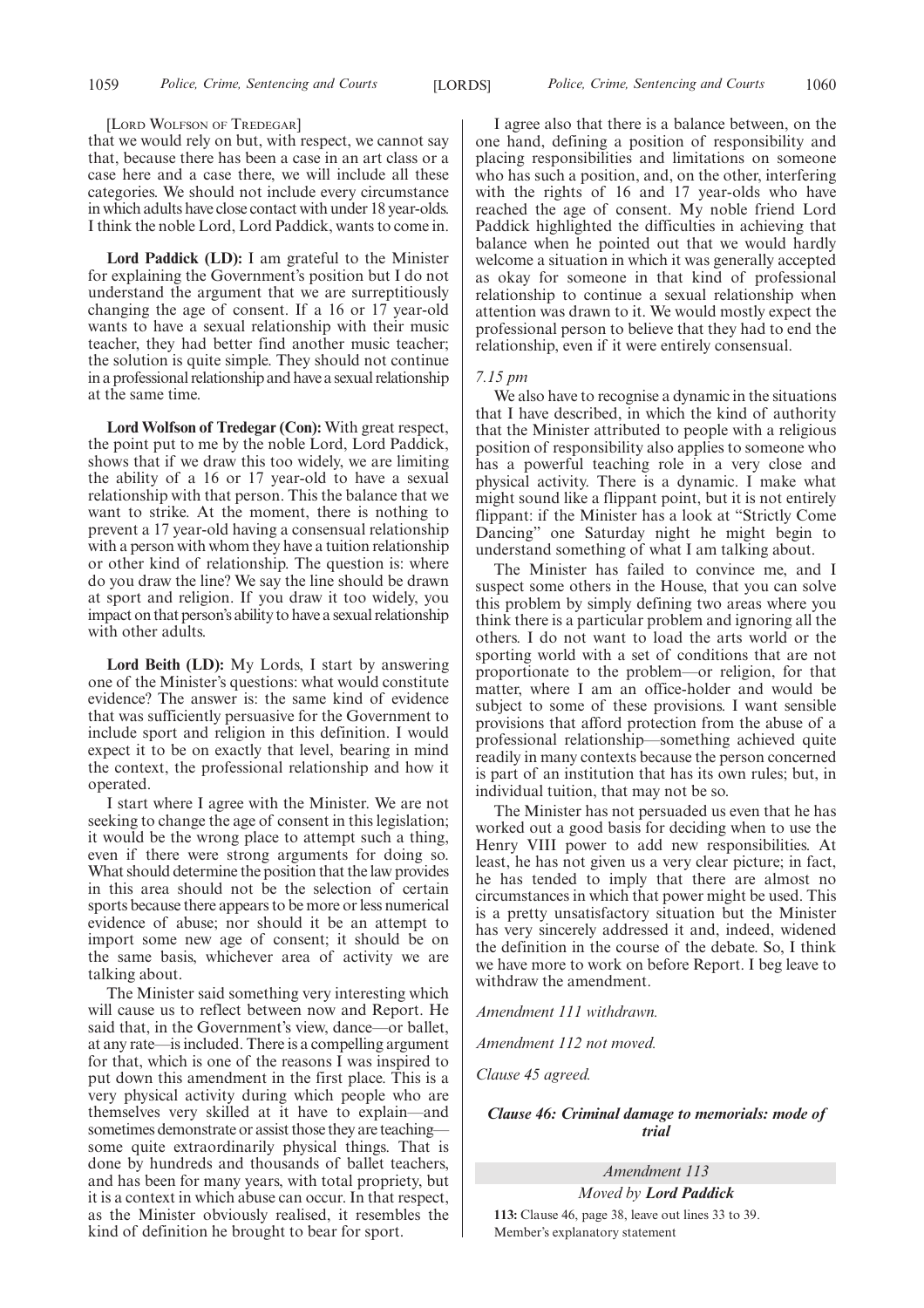This amendment is intended to probe the proportionality of the inserted subsection in comparison to other offences.

**Lord Paddick (LD):** My Lords, in moving Amendment 113 in my name I shall speak also to the other amendments in this group. I declare an interest as a Liberal Democrat and someone generally against sentence inflation, but I have specific points to make on this clause.

Clause 46 effectively increases the maximum penalty for "destroying or damaging" anything by fire, or for any offence involving damage to a memorial, which means something "erected or installed", or

"a garden or any other thing planted or grown which has a commemorative purpose",

whether it is the statue of a national hero or a slave trader, a person's grave or a pet cemetery. The clause does this by removing the financial limit on when the case can be tried at, or sent to, the Crown Court for sentence. Magistrates' courts cannot send someone to prison, I believe, for more than a maximum of 12 months, but a Crown Court judge can send someone to prison for criminal damage where there is no threat to life for a maximum of 10 years.

To put this into context, Clause 2 of this Bill, as drafted, increases the maximum penalty for assaulting an emergency worker from one year to two years, while this part of the Bill increases the penalty for damaging a memorial from one year to 10 years. It is clear where the Government's priorities lie; it is more important to protect a statue of Churchill than it is to protect our brave men and women police officers.

It gets worse. New subsection (11B) of Section 22 of the Magistrates'Courts Act 1980, inserted by Clause 46, includes

"any moveable thing (such as a bunch of flowers)"

left in or on a memorial, as part of the memorial—so, a maximum penalty of 10 years in prison for damaging a bunch of flowers. Pick up a bunch of flowers placed at the feet of Churchill's statue and hit a police officer round the face with it, and you can get up to 10 years in prison for damaging the flowers but only two years for assaulting the police officer. Amendment 113 is designed to probe the proportionality of subsection (11B). Amendment 114 is consequential.

In fact, bearing in mind that the limit for a summaryonly trial—at least in the original Bill, and I cannot find any amendment to it—is £200-worth of damage, to replace, repair or restore the property damaged, it is unlikely that anything other than minor superficial damage would be below this value. There may well be a case to treat graves as a special case, where it can be deeply distressing if the burial plot is disturbed, but, aside from that, I am yet to be convinced that Clause 46 should stand part of the Bill, at least in its current form.

There is far more merit in protecting the living, as Amendment 115 proposes to do, than in protecting the memorials of the dead. Damaging life-saving equipment is a very serious matter, and there is far more merit in this amendment than in Clause 46.

**Baroness Jones of Moulsecoomb (GP):** My Lords, I rise to support these amendments. We are now getting into the stuff that I will fight tooth and nail over. As an archaeologist and activist, I feel that I have a little bit of insight into this whole situation and perhaps into the ridiculous law that the Government are trying to introduce here. Instead of debating and discussing it and coming to a sensible resolution, this is part of a battle in a culture war, which is absolutely ludicrous.

History is important, but it is not fixed. People like to think that we all know what it is and it is in all the books, but, actually, as an archaeologist, I know that we reinterpret it all the time and are constantly making new discoveries. Just in the last week or so, we found Roman statues in a totally unexpected place. This is what happens: we change our minds about history and it gets rewritten.

The problem is that we have some very ugly history, which is littered with powerful and wealthy white men who, behind a thin veneer of toffish respectability, did some quite nasty things and were responsible for atrocities such as the enslavement of millions of people, genocides, war crimes and the grabbing of wealth from some of the many nations that we now call "developing nations". Our statues ignore this history and pretend that it was benign and that these were good guys, which is simply not true: they were slavers and pillagers, and we ought to recognise that. Having their so-called heroism set in stone is actually quite offensive. There is no hint in many of these statues that they did some evil deeds.

People—many members of the public—do not like this, and they are showing their dissatisfaction with celebrating people who really should not be celebrated. They raped and pillaged, and the fact that they then spent a lot of money on universities, libraries or parks does not really make it all all right. So the question of what we should do with these monuments is important, but not easy. It should force us to confront the evils within our history and reflect on how they carry through to the social and economic conditions of our present.

Instead of leading on this quite important dialogue, the Government simply storm in with a new criminal offence, which I find so ludicrous that I feel I ought to go and speak directly to the Home Secretary about it. They are trying to put their fingers in their ears, sing "Rule Britannia" and pretend that all of this did not happen and that it was all okay—but it was not. Councils all over the country and the Government have to realise that statues are not something that we cannot change or remove. The fact is that some of these statues celebrate evil deeds, and the Government should recognise that.

I have more to say, if noble Lords wish.

**Lord Falconer of Thoroton (Lab):** I apologise for not standing up promptly—I was expecting the noble Baroness to say more. I will deal with two issues in relation to this group. First, I will deal with the points made by the noble Lord, Lord Paddick, in relation to what is in effect an increase in the penalty for certain sorts of criminal damage. We on this side completely understand that certain sorts of criminal damage—for example, to the gravestone of a much-revered and loved person—that cause very little financial damage nevertheless absolutely cut to the heart of a community or an individual. Our view is that it should be possible, in certain circumstances, for that to be dealt with somewhere other than a magistrates' court.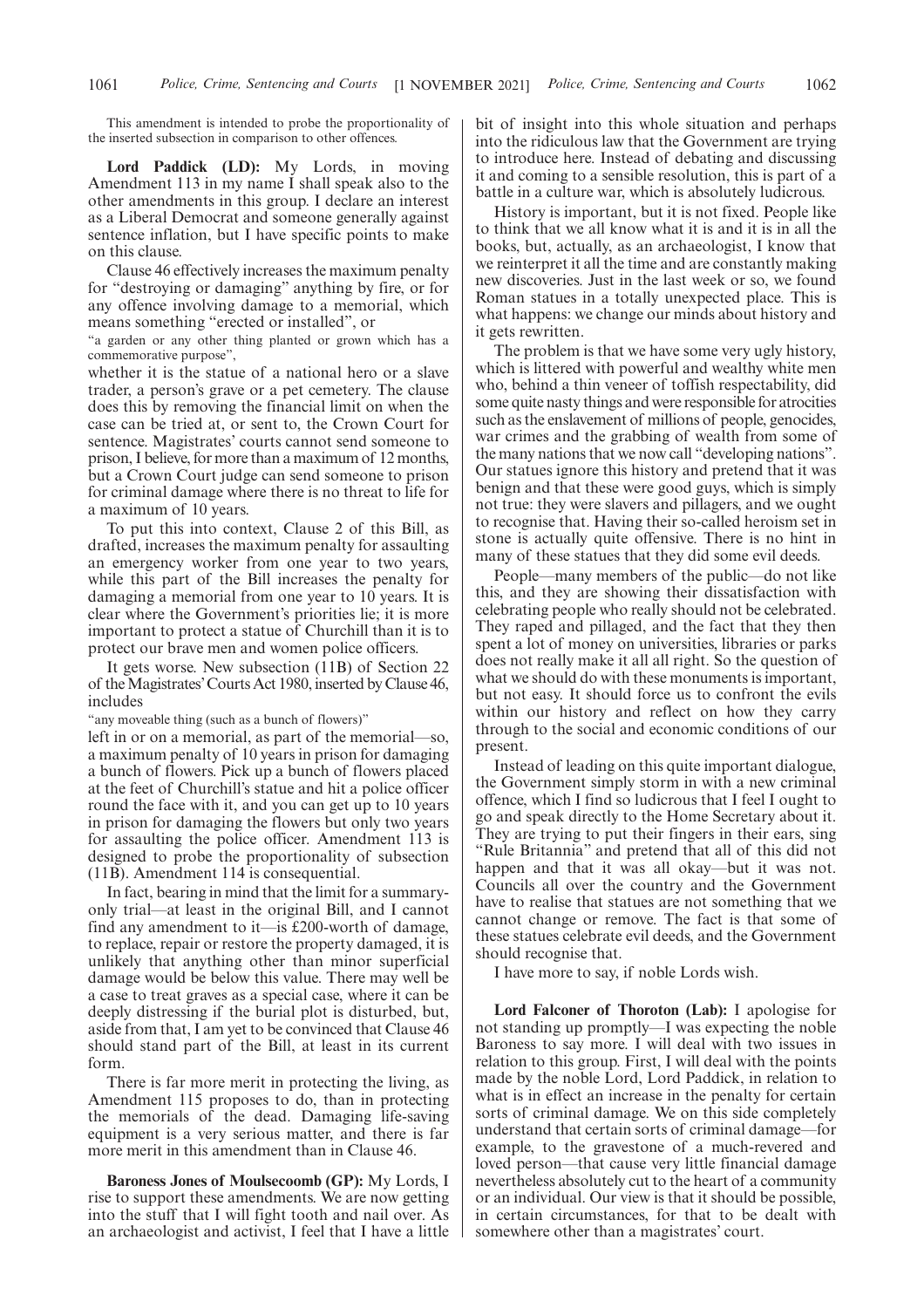#### [LORD FALCONER OF THOROTON]

This absolutely over-the-top provision is not necessary to ensure that something like that, which does merit a Crown Court trial, should be dealt with in the Crown Court. I would have thought that a much more targeted amendment could have dealt with that, but this, which deals with absolutely every sort of thing, is unnecessary. You do need a provision to make sure that protection is provided in relation to things that are deeply offensive, such as the desecration of a grave—but, beyond that, the law works, by and large.

I also agree that a lot of thought has gone into this, but there is practically nothing in the Bill—except for one or two increases in sentences for violence—that deals with the protection of women and girls. Instead, there has been this very complicated provision. But, as I say, we accept that it will be appropriate in certain cases to allow for a trial in the Crown Court.

Our Amendment 115, which comes after Clause 46, is designed to deal with a practical issue in relation to criminal damage: the effect of vandalism on safety equipment. This amendment was moved in the other place by Sarah Champion MP, and it reflects a campaign that has been run by Simon and Gaynor Haycock, whose son, Sam Haycock, went swimming in Ulley reservoir in Rotherham in May 2021, on the very day that he finished school, aged 16. He went to help a friend who was in trouble. At the reservoir, a throw line that has a safety belt on it, which you can throw into the water to try to assist someone, is behind a locked cupboard. You can access the throw line only by ringing 999 and getting a PIN number from the police in order to get the line out. The delay in getting the throw line out may well have had tragic consequences on this occasion. The reason that it is behind a locked door with a PIN number is because of the vandalism of safety equipment. I wonder whether the Government could spend their time focusing on something that has a practical effect, rather than engaging in rather divisive culture wars. I very much hope that the Minister will feel able to say something to help Simon and Gaynor Haycock in their campaign.

The amendment proposes that it is made a specific offence to intend

"to destroy or damage any property which is considered life-saving equipment, including life-belts, life jackets, or defibrillators."

Of course, it would already be an offence to do that, but it matters a lot to indicate that this is something that the law regards with particular hostility because it costs lives, including the life of Sam Haycock. I very much hope that the Haycock family will hear good news from the Minister tonight.

#### *7.30 pm*

**Lord Wolfson of Tredegar (Con):** My Lords, this group of amendments focuses on criminal damage and the need for Clause 46 to stand part of the Bill. Clause 46 addresses a sentencing limitation in the existing legislation to ensure that offenders who vandalise, attack or destroy memorials serve appropriate sentences that fit the severity of the crime.

The present position is this: where there has been criminal damage to a memorial and the value of that damage is less than £5,000, the court's sentencing powers are limited in that the offence must be tried summarily and can attract a maximum penalty of only three months' imprisonment or a fine of up to £2,500, which does not reflect in all cases the severity of the crime and the harm caused. We must remember that we are seeking here to provide a maximum sentence, not a mandatory sentence.

Clause 46 therefore removes this restriction by amending Section 22 of the Magistrates'Courts Act 1980 so that where damage or desecration of a memorial occurs and amounts to an offence of criminal damage, the court will no longer be constrained in its sentencing options where the value of the damage involved in monetary terms is assessed to be less than £5,000. These are important changes that will ensure that courts can sentence appropriately, given the facts of the particular case.

I turn to the amendment from the noble Lord, Lord Paddick, to remove new subsection 11B from Clause 46(2) on criminal damage to memorials. New subsection 11B provides that moveable items such as flowers, flags or wreaths that are left in, on or perhaps adjacent to a memorial and—this is important—have "(or can reasonably be assumed to have) a commemorative purpose" will also

"be regarded as a memorial."

It is important to recognise that items such as these, when placed at a structure such as a gravestone or—let us pick a topical example—the Cenotaph for the purpose of commemoration, albeit temporarily, should be covered by the clause. If someone goes to the Cenotaph, takes all the wreaths and chucks them around and destroys them, the fact that the value of those wreaths might amount to £4,683 ought not to prevent the court treating that offence with the severity with which I think everybody would regard it.

In the summer of 2020 there were attempts to set fire to the flag on the Cenotaph. The sentencing of those who burn the flag on the Cenotaph should not be limited by the value in monetary terms of the piece of fabric consumed by fire that is part of the memorial ditto damaging a poppy wreath. The problem is that under the amendment that the noble Lord, Lord Paddick, wishes to make, those acts of vandalism and damage would not be covered as damage to a memorial. That is not right.

There are occasions when moveable objects such as these, when placed on a memorial, gravestone or similar structures, constitute the very essence of a memorial. A rose, when placed on the tomb of the unknown warrior, ceases to be—if I can put it this way, with apologies to Shakespeare—just a rose; it is something else. Those items should get the same protection as the memorial itself.

I therefore strongly disagree, respectfully, with the noble Baroness, Lady Jones of Moulsecoomb, when she says this is just about culture wars. It is not. Let me be absolutely clear: this Government have no problem with discussion, debate or challenge. If you want to say that Nelson was a great man or a terrible man; if you want to focus on Churchill's successes in World War II or his actions in the Bengal famine, that is absolutely fine. What is beyond debate, I am afraid, and puts you into the proper realms of the criminal law, is defacing monuments.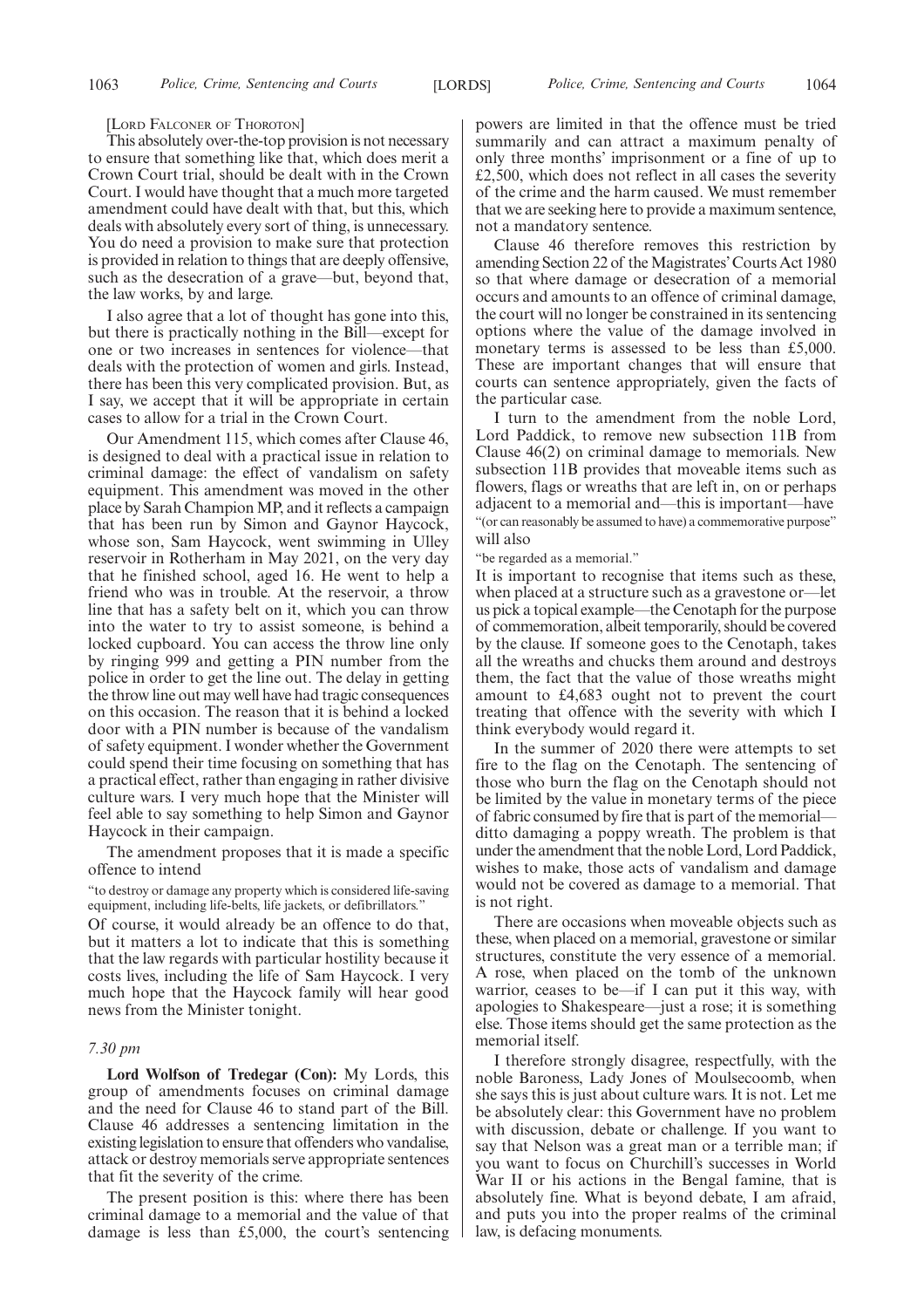Let us take an example from law. I did a little research, and it turns out that both the Grey of Gray's Inn and the Lincoln of Lincoln's Inn were leading advisers to Edward I, who in 1290 published the edict to expel the Jews from Britain. Does that mean I should go around defacing bits of Gray's Inn or calling on Lincoln's Inn to change its name? No. Because we recognise that these are matters for debate.

We can debate and discuss, but here we are talking about defacing monuments: criminal damage. That is not a debate on history. That is destroying the cultural fabric of this society. I heard the noble and learned Lord, Lord Falconer, say very deftly, if I may say so, that if it is a memorial to—I think I jotted this down correctly—"a much-revered and loved person", that ought to perhaps go to the Crown Court and not the magistrates' court. I respectfully suggest that a muchrevered and loved person to one group of people is perhaps entirely the opposite to another; I do not agree that that is a workable basis for the law.

We have to say that the monuments we have are the monuments we have; they deserve protection. If we want to change a monument and have it pulled down, there are ways to do that. We can have a debate in your local council or a vote—it depends who the monument is being put up by—but we cannot have a right to deface monuments knowing that the protection given by the criminal law is too low in certain circumstances and, I suggest, extremely low in these circumstances.

The noble and learned Lord will forgive me if I do not respond in this debate to the point about violence against women and girls; we will debate that on many other occasions.

I now turn to the noble and learned Lord's amendment about damaging or destroying life-saving equipment. I say at the outset that the case he outlined is extremely distressing and appalling. I hope I may be allowed to say that my sympathies and the Government's of course go out to the family. The fact that it had to be locked with a PIN is, as I understand it, the genesis of his argument and what provoked the amendment. We therefore understand and agree on the intention behind the amendment. It is almost incomprehensible that anybody would damage or destroy obvious life-saving equipment.

While I understand the need for an effective deterrent, I respectfully suggest that the amendment will not have the desired effect, for the reason he almost touched on: it is already an offence to intentionally or recklessly damage or destroy property, including life-saving equipment, under the Criminal Damage Act 1971. The maximum penalty is 10 years' imprisonment. Additionally, Section 1(2) of that Act goes further and makes specific provision for an aggravated offence of criminal damage where the defendant intends to endanger life or is reckless to such endangerment. That offence already attracts the possibility of life imprisonment.

If in this case it could be shown that the defendant intended to endanger life or was reckless, we already have a maximum potential sentence of life imprisonment. If that is not already proving an effective deterrent, perhaps the better course of action is for the various government departments responsible for water safety, health and safety and law enforcement to come together, see what is not working and identify working solutions.

**Lord Falconer of Thoroton (Lab):** It is very helpful of the Minister to tell us what the law is—accurately, I am sure. I do not think it is well known that if you damage life-saving equipment, you might be falling foul of Section 1(2) of the Criminal Damage Act—that is, you might be recklessly endangering life—because generally you will not intend to do that. That is why it is important to have a provision that makes it clear in the Bill, because most people do not have the benefit of the noble Lord, Lord Wolfson, to tell them what the law is.

**Earl Attlee (Con):** It seems pretty obvious that if you get hauled before the courts for damaging life-saving equipment, you are going to be in deep trouble. What you do not know is what the penalties are.

**Lord Wolfson of Tredegar (Con):** We seem to be reaching a measure of agreement. I still say, with respect, that because we have that on the statute book at the moment, it is not appropriate to re-legislate in another place. I will take away the points put to me by the noble and learned Lord about more education and sign-posting, and clarifying and explaining to people what the law is. If people do not know what the law is in the Criminal Damage Act 1971, it is unlikely that they are going to be any more familiar with the Police, Crime, Sentencing and Courts Act 2021, as I hope it will be. If we have it in the law, however—and we do—with the reckless addition of a maximum sentence of life imprisonment, I suggest that that ought to be sufficient. On that basis, I invite the noble Lord not to proceed with the amendments. I hope that I have already responded to the amendment of the noble Lord, Lord Paddick.

**Earl Attlee (Con):** My Lords, as usual, my noble friend has been very helpful, but what he has not convinced me about is why there is an increased deterrence value in having a maximum sentence of not, say, two years but one of seven years. I do not see why going to seven years is going to increase the deterrence value of the new offence.

**Lord Wolfson of Tredegar (Con):** I am sorry, is my noble friend now back on the memorials point?

#### **Earl Attlee (Con):** Yes.

**Lord Wolfson of Tredegar (Con):** The short answer to that is that I did not make my argument on the basis of deterrence. Sentencing encompasses a number of factors: there is deterrence; there is the actual punishment for the offence; there is marking society's disapproval at what was done. I hope that I made my argument very clearly on the first two. I was not suggesting that people would necessarily be deterred; I hope that they will be, but that is not the main basis of my argument.

**Lord Paddick (LD):** My Lords, I thank all noble Lords for taking part in this short debate, particularly the noble Baroness, Lady Jones of Moulsecoomb, for her support, albeit coming at the issue from a slightly different angle to the one from which I was coming. I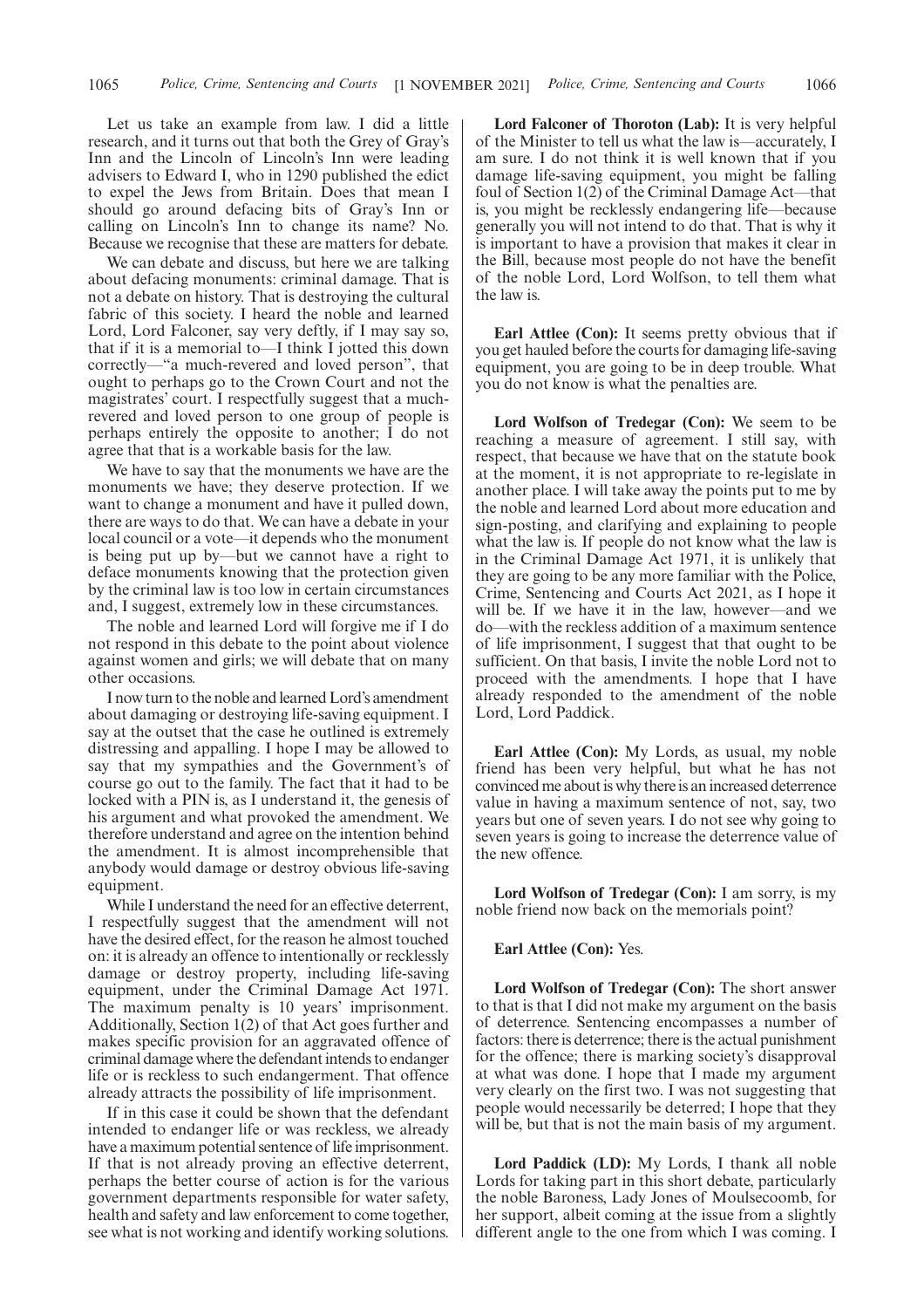[LORD PADDICK]

also thank the noble and learned Lord, Lord Falconer, for picking up on what I said, which is that this needs to be more targeted. I specifically said that Clause 46 "as drafted" is not suitable. It needs to be much more accurately targeted; otherwise, it enables people to make the accusation that I did not make, that this is about dramatically increasing the penalty for what could be very minor damage to a statue of a very divisive figure. In fact, I made reference to the fact that doing anything to a grave, for example, could be deeply distressing and it may be that the penalty needs to be increased for that particular purpose. Clause 46, however, goes far too wide and draws those who feel that it is about culture wars into the argument, where that would not be the case if it were more far more tightly drawn; but at this stage, I beg leave to withdraw my amendment.

*Amendment 113 withdrawn.*

*Amendment 114 not moved.*

*Clause 46 agreed.*

*Amendment 115 not moved.*

*Clause 47 agreed.*

*Schedule 5 agreed.*

*House resumed. Committee to begin again not before 8.28 pm.*

# **Competition Act 1998 (Coronavirus) (Public Policy Exclusions) (Revocations) Order 2021**

*Motion to Regret*

*7.44 pm*

# *Moved by Lord Berkeley*

To move that this House regrets that the Competition Act 1998 (Coronavirus) (Public Policy Exclusions) (Revocations) Order 2021 (SI 2021/773), in respect of the Competition Act 1998 (Solent Maritime Crossings) (Coronavirus) (Public Policy Exclusion) Order 2020, (1) removes any COVID-19 related collaboration for lifeline services on the Solent ferry routes, (2) does not provide a greater incentive for operators to compete to the benefit of passengers and freight customers, and (3) does not provide a continuing overview of competition issues by the Competition Commission on these routes.

*Relevant document: 9th Report from the Secondary Legislation Scrutiny Committee*

**Lord Berkeley (Lab):** My Lords, I decided to put down this Motion to Regret because it provides an opportunity for us to discuss the role of competition in ferry services. Does it incentivise operators to compete? Can they compete? Is there a role for the competition commission or some other body, because there is also a problem of a lack of transparency? This regulation relates to the competition exclusion for the Isle of Wight ferries during the Covid epidemic. That has now been, quite rightly, removed, but many of us can wonder what the difference is between when the regulation was in force and now, when it is not. I want to address my remarks both to the Isle of Wight services and to the Isles of Scilly services, and I declare an interest, as I live there.

The ferries kept going during the Covid-19 restrictions, thanks to grants from the Government to make up for the lack of passengers. I think they are all very grateful for that. For the ferry routes to these two islands, the total grant was about £10 million, but we do not know which company received it and what it did with it. They were not allowed to compete with each other on the Isle of Wight, while they now are, but I again question what changes have occurred since they were allowed to compete. Does competition, therefore, work in the ferry sector to give customers, passengers and freight a reasonable service at affordable prices? It is quite important for the people who live on these islands. Do they ever really compete, or is something else required to look after the customers' interests?

We do not know whether the companies make excessive profits, but there is quite a lot of evidence that some of them fail in providing lifeline services for those who need urgent transport, particularly for the NHS. It is true to say that successive Governments have recognised the particular difficulties caused to both businesses and social services, as well as to education services, by barriers imposed on these communities. It is not, perhaps, surprising that schools on the Isle of Wight have long been at the bottom of the league table, with Ofsted constantly imploring improvements. There is no reason why it should be that way, but apparently it is.

Councillor Phil Jordan, who is the Cabinet member for transport on the Isle of Wight Council, has said:

"We have great concerns over the transparency of the operational factors of ferry companies that, in turn, lead to commercial decisions that take little account of the lifeline service the ferry operators provide, or the human cost involved with such commercial decisions.

There is a lot of evidence that patients going to the mainland for NHS treatment, such as cancer intervention, are given absolutely no priority on some ferries. Quite apart from the costs involved, there is evidence that patients returning from NHS treatment—anaesthetics or invasive cancer treatment, I am told—are not given priority to board ferries. Sometimes, they are refused travel or sent to a later ferry. In other words, as they say colloquially, the sick are being bumped from travel.

The local MP, Bob Seely, has voiced support for a public service order, and the Isle of Wight Council has committed in its corporate plan to achieving a public service order on the Solent ferry operators. We do not know much; perhaps the Minister can tell us where that has got to.

It is the same for the Isles of Scilly. It is a very infrequent ferry service. Loading and baggage handling are, frankly, Victorian. There is no passenger shelter and freight charges are double those of the Scottish equivalent, which are already pretty high. It is good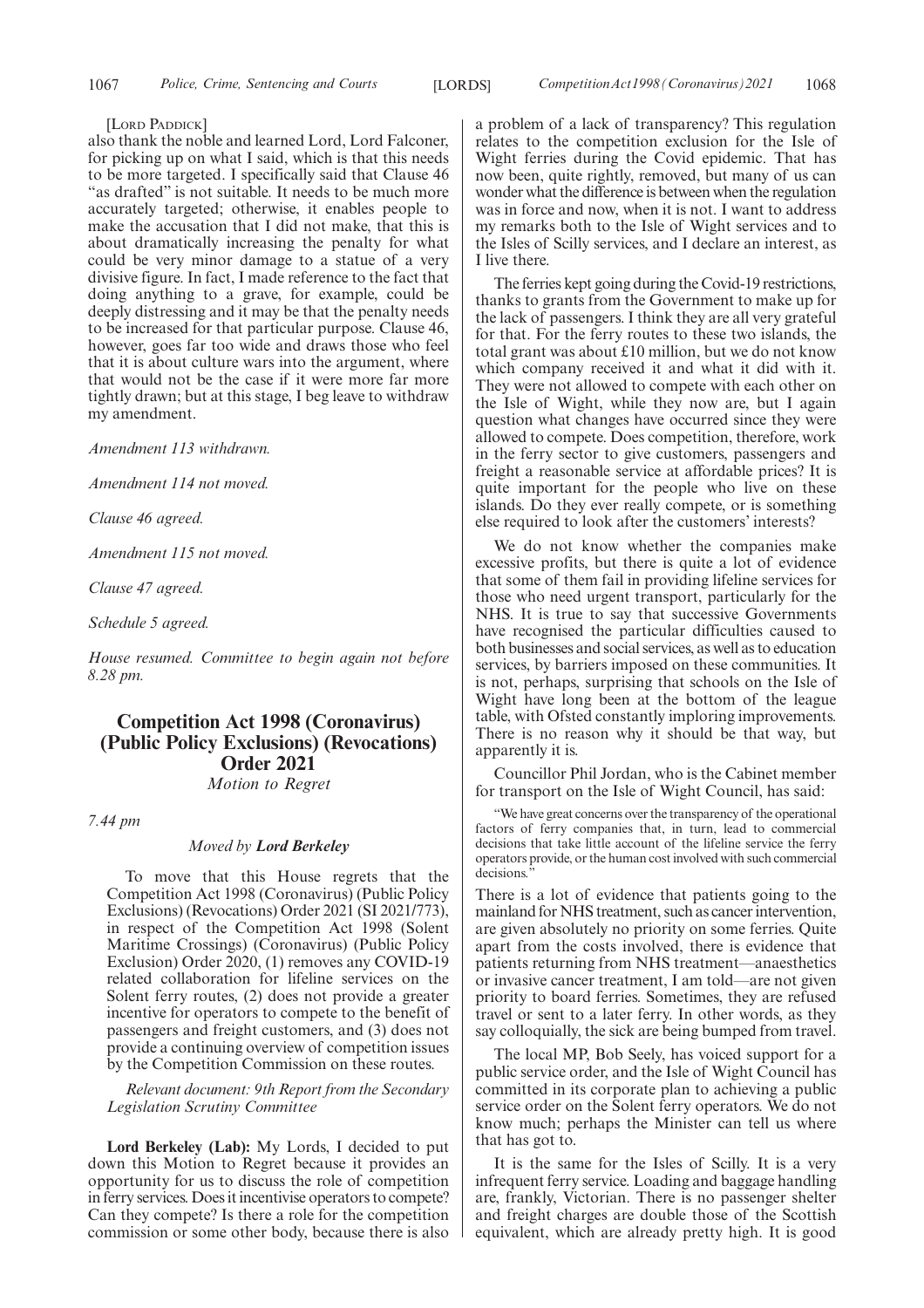that the council has been awarded £48 million in a levelling-up fund announced by the Chancellor last week for two ferries between Penzance and St Mary's. The trouble is that this is intended to perpetuate the inefficient, bad services, when they could be run with one ro-ro ship costing half that, about £22 million. I have told them that. The taxpayer is wasting about £19 million. When he responds, can the Minister tell me whether the Government required the council to seek competitive quotes for the new ship and services or ownership of these vessels? Is he happy that this £48 million will perpetuate what I think is an inefficient and expensive monopoly, to the detriment of the islanders—forget about the company?

We have two monopolies to the Isle of Wight and one to Scilly, providing what the Government seem to agree are lifeline services. There is not much monitoring going on as to whether these are effective. You have to ask what customers can do when these services are seen to be failing. You can ask the carrier, but it will say that it is not interested. You can ask the Department for Transport—we do not have a Transport Minister responding tonight, so let us say the Government—which will say that these are commercial services that they cannot influence. Customers may then ask what the remedies are if companies are seen to fail. After all, rail services are tightly controlled, as are many bus services, and there is generally competition for air travel in most places. Where is the community bit? What about affordability, service quality and frequency, for the NHS and other emergency services?

I will give the House a couple of examples. In Scotland, something called a road equivalent tariff is generally applied on fares and charges. To Islay, this is 29 pence per mile, while to Scilly it is £1.62 per mile, which is five times higher. For the Isle of Wight, on the Southampton to Cowes route, it is 96 pence per mile, which is three times higher. The train fares in the UK are very similar, between 10 pence and 30 pence per mile. As I said, the freight charges to Scilly are double those to Islay. This is not good for the economy. Unlike rail, the ferry fares are not regulated. There is no transparency about the ferry company costs, what might be a reasonable profit or the use of the Covid-related grant. What can people do? Should they ask the carrier or the department?

It is interesting that, over 10 years ago now in 2009, the OFT undertook a market study into the Isle of Wight services and the lack of transparency of their operations. Three operators wrote to the OFT offering increased transparency. One of them, Red Funnel, offered to publish clear information on performance, price per passenger, costs, capacity utilisation, customer satisfaction, reliability, punctuality and market growth. In spite of these commitments, which you might call solemn and binding, 12 years later, none of this has been done by Red Funnel or any of the other operators.

The same applies for the Isles of Scilly. It is a monopoly and there is no such information. There seems to be no pressure on operators to reduce costs or improve services. Where does the pressure come from? It could come from competition or from a government agency. After all, the Government control rail fares.

I do not think that the competition on the Isle of Wight works properly and, as I said, on the Isles of Scilly, the council has refused to commit to put the operations in the levelling-up fund bid out to competitive tender. Why? This failure of competition and governance is clearly having an adverse effect on the economy. Scotland recognises this, but in England I think the Government hope it is all going to go away.

I would like to hear the Minister's response to the proposal that there needs to be some kind of regulatory oversight to make sure that the companies behave and provide the lifeline services to which they have committed themselves. It is a light touch role but could be done. We have the Office of Rail and Road for the railways and part of the road network; perhaps the remit of that could be expanded to cover ferry services. Maybe it is time for the CMA to be given a remit to examine these issues afresh and, most importantly, keep them under regular surveillance. In conclusion, I believe that some urgent action is required to make competition work for the benefit of consumers. I beg to move.

**Baroness Randerson (LD):** My Lords, I start by thanking the noble Lord, Lord Berkeley, for tabling this Motion to Regret. I agree with almost everything he said. Of course, there are contrasting models in operation for ferry services around the UK, from market-based models to very much more subsidised models. Those complaining about the Solent services often look to other services for comparison, but the problem is that no two islands are really the same. People are searching for a model which provides the guarantee of service that the isolation of many UK islands requires but also an incentive for efficiency.

To look at a comparison of the islands, let us take Lewis off the west coast of Scotland as an example. Lewis is 130 miles off the mainland. It is about 350 miles from Edinburgh and about 600 miles from London. In contrast, the Isle of Wight is only 14 miles from Portsmouth and there is a ferry service which takes only 45 minutes. There is no regular air service, but there does not need to be one because of the short distances. The Isles of Scilly, whose service I know relatively well, are 35 miles off the coast. There is a sea crossing which is only for those with strong nerves and a strong stomach. It takes nearly three hours on what is a very elderly boat. I was therefore delighted to hear that there is funding to help deal with this situation. In reality, people go backwards and forwards to the Isle of Wight on a daily basis as commuters. You are not a daily commuter on a regular basis on the "Scillonian", but of course people do go back and forth in a day to take up medical appointments. The vast majority of medical services are provided on the mainland.

We need a nuanced approach. Even in good times, islanders in general across the UK complain about their connectivity. There is, and rightly so, an emphasis on the importance of lifeline services. The SI to which this Motion to Regret relates suspended some elements of the Competition Act in relation to the Solent ferry services. There are three companies involved—one hovercraft service and two ferry services—so there is an element of competition. However, of course, during the pandemic they were apparently down to 10% of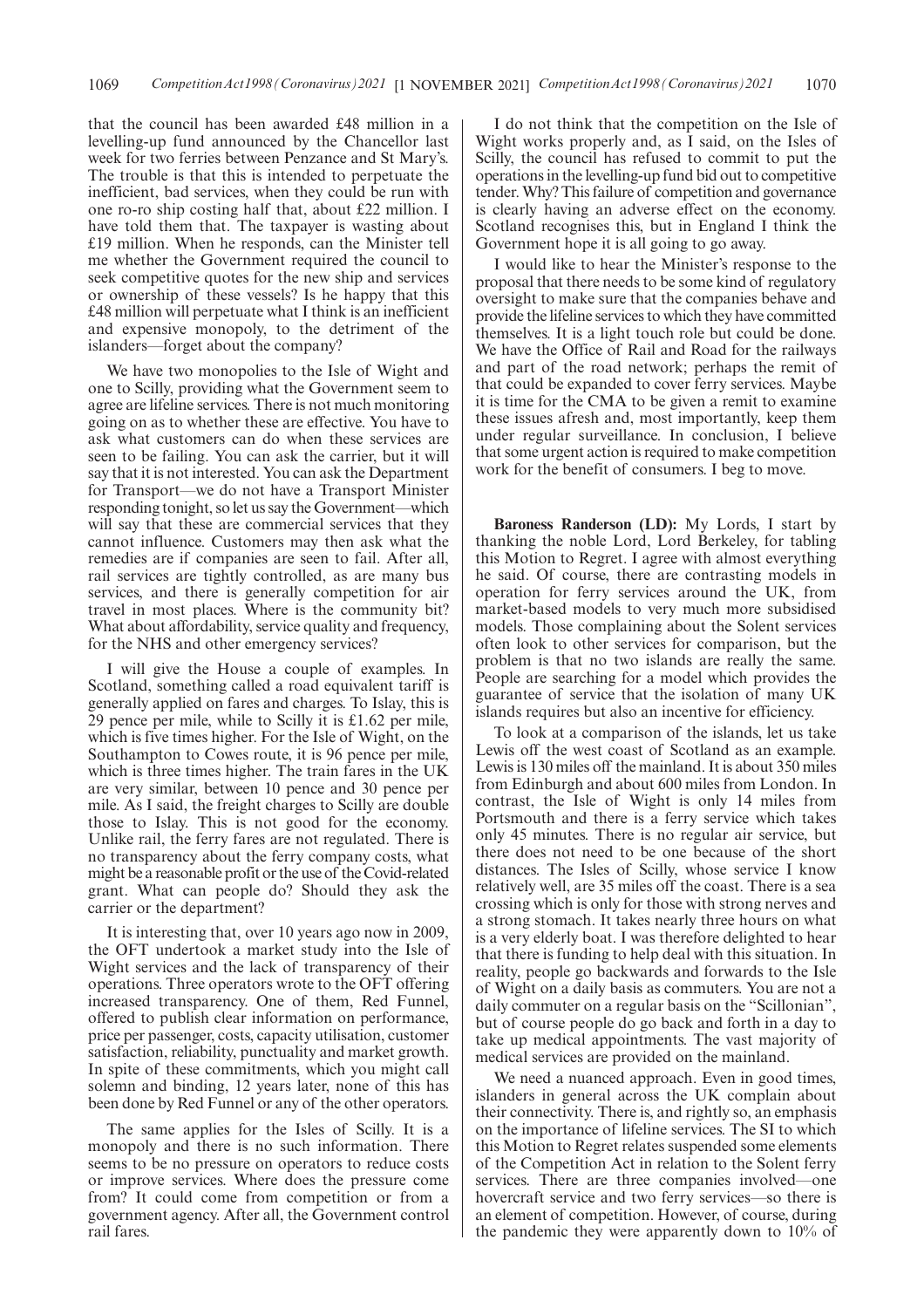#### [BARONESS RANDERSON]

the normal passenger numbers and obviously it was not commercially viable. Yet it was obvious that essential services had to continue—freight as well as lifeline services—in terms of life-saving services.

#### *8 pm*

Can the Minister answer some specific questions about this £10 million? What was it given for, who was it given to, and what guarantees do the Government have that that money was well spent? Local MPs have complained about the cost of services and about their availability for health appointments, for example. Two Conservative MPs have complained about this, saying that because the two ferry services are owned by financial institutions, they are not operating in the interests of local people.

The noble Lord, Lord Berkeley, referred to the 2009 review, which apparently showed that prices were largely competitive in comparison with prices for similar distances and services in Europe. The pricing system that is offered is very similar to that used on the railways. I agree with the noble Lord that it is not regulated, but it is the same structure as we have on the railways. If you are a commuter going at the most popular times, you pay a lot more than if you are going in the middle of the day or late in the evening, for example, when services are not popular. The same structure is used on the airlines as well. Therefore, it is not an unusual structure in transport in our country.

There was a petition in 2018; the Government contrasted the Isle of Wight with Scotland and the Scottish islands, and made the point that there was a very much lower population density in Scotland and that there was no evidence of market failure.

Finally, in answer to recent questions from local MPs and politicians, the Government have sought to suggest that the local authority should shoulder responsibility for ensuring that services are reasonably priced. I will say two things to that. First, local authorities have no power to do that, and secondly, they do not have the money at the moment. The local ferry operators say that they are proud of the special prices they provide for many local people and for people travelling to health appointments. My response to them is that they probably need to do a great deal more if they are to continue in their situation, because there is talk of a new operator to be set up, run by a local consortium.

In the meantime, I understand why the Government are not pursuing this SI in the future—because they believe that the pandemic is over—but, by doing this, they have clearly avoided a solution to an issue which local politicians, and in particular local residents, are very concerned about.

**Lord Teverson (LD):** My Lords, what a privilege it is to have the noble Lord, Lord Callanan, with us this evening. With COP 26 happening in Glasgow, the Minister for Energy Efficiency, Fuel Poverty and Clean Heat is among us. In fact, maybe I should apologise that we have detained him from saving the planet. I hope that he will be able to give us a brief insight into COP 26 and his role in it in his answer to the very good questions asked by noble Lords and my noble friend Lady Randerson.

What I thought was more of an irony about this order is that it mentions the Competition Act 1998 (Groceries) (Public Policy Exclusion) Order 2020, whose time has, I think, already expired. The irony is that the thing which the groceries order was set up for—Brexit and Covid—was not a problem at the time, but now we actually have a crisis. A number of the supermarket shelves are empty, we do not have HGV drivers and supply chains are failing, so maybe we should look at that. We have now allowed cabotage, and drivers' hours have been extended. It is mentioned here that we have more of an emergency, particularly perhaps as we approach Christmas, than we would do otherwise.

I want to say a couple of things about the Isles of Scilly—not the Scilly Isles, as they are very different places, one fictional and one real. First, I want to thank the Government for the £48 million that has been attributed through the levelling-up fund, as mentioned by the noble Lord, Lord Berkeley, to sorting out the next generation of vessels and the port structures that support them for travel between Penzance, which I visited over the weekend, and the Isles of Scilly—and between those islands as well. That very important commitment allows a change from the current "Scillonian" and freight vessel, which are well out of date and will cause problems into the future. I do not dispute in any way the questioning of the noble Lord, Lord Berkeley. He knows far more about ferry configurations than I would, but we should note specifically and positively the Budget Statement in that area.

I am also a supporter of competition, in principle, because it is important whether you do it through procurement of a contract to run a service—perhaps on a TfL basis—or in the form it takes on the Isle of Wight, which perhaps does not work exactly correctly, where there is competition between operators. That is important, but what we have with Scilly is always the cost and uncertainty of the connection. We always looked at Scotland as having a far better approach to remote communities off our islands, while in England we find, off Cornwall, that the Scillies are discriminated against.

I looked up the cost of flying by helicopter, which is a form of competition. For those who wish to visit—and I hope you do—the price for a single adult to fly to Tresco or St Mary's is £129 one-way. If you are lucky enough to be an infant aged between two and 11, it is only £108. That gives an indication of the cost of that second-rate transit for members of the British Isles community. They are second in a league to our friends north of the border.

I reiterate that I wish the Minister every success at COP 26. I am sure he will be there in his energy roles. This conference is the most important we have had on the planet, and I give all good wishes to the Government, and Alok Sharma, in achieving success at it. I also thank the Government for the recognition of the Scillies issue in the Budget.

**Lord Bassam of Brighton (Lab):** My Lords, first, I thank my noble friend Lord Berkeley for securing today's debate via his Motion of Regret, which clearly comes from a good place—designed, as it is, to protect consumers from high prices and to keep ferry routes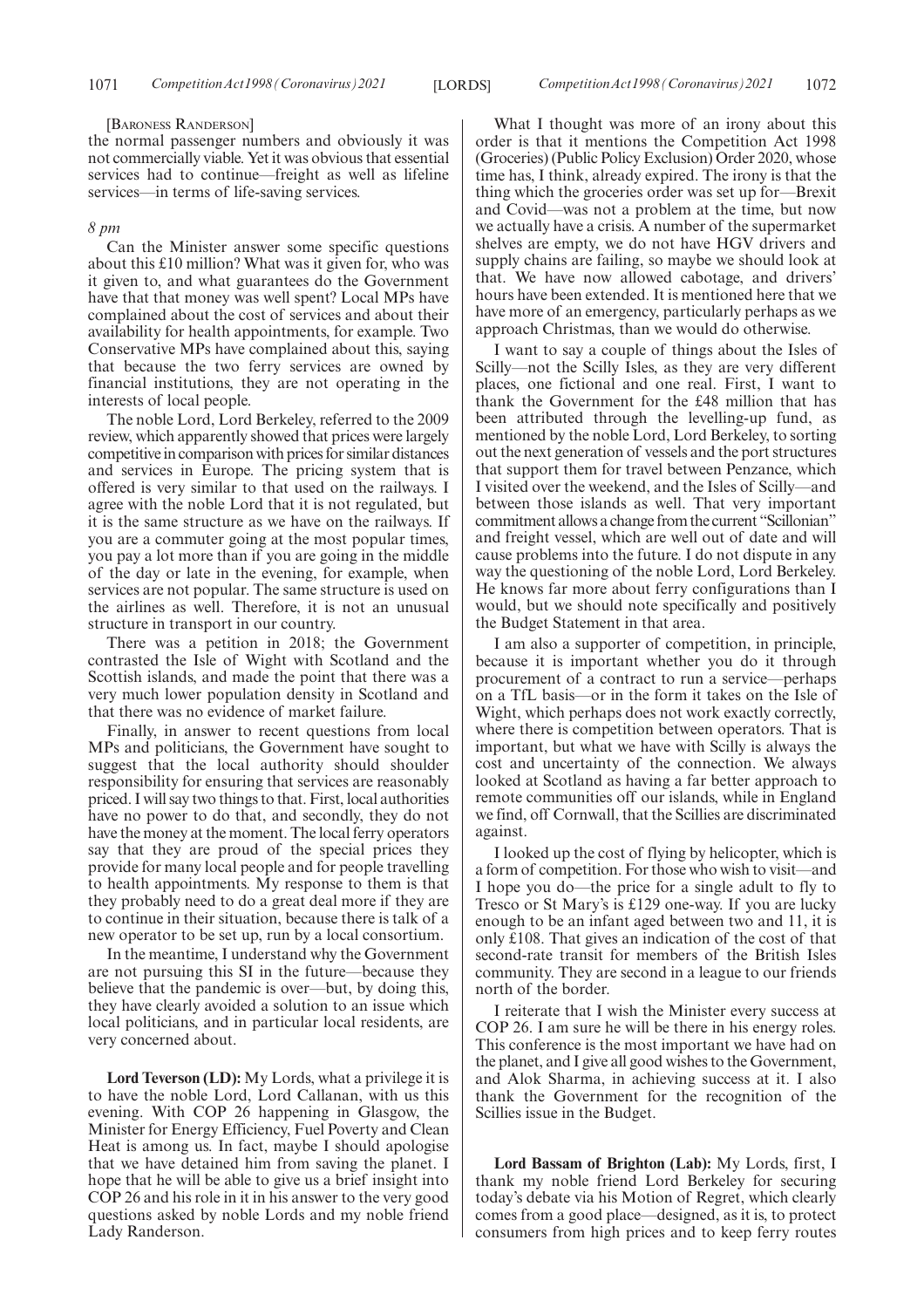accessible to all. The debate has generated more heat than I expected, but it is important because in our communities at the periphery, there is a strong sense that they suffer from high prices, are forgotten because they are at the end of the line, and get left out in government considerations. I join my noble friend Lord Berkeley, the noble Lord, Lord Teverson, and the noble Baroness, Lady Randerson, in thanking the Government on behalf of the Isles of Scilly for their £48 million contribution to improving the quality of the sea services to those islands, because what is there at the moment is clearly not fit for purpose and needs to be improved. It is a lifeline service and helps the tourist economy of those islands.

As we heard, in March 2020, the Government announced that ferry services to and from the Isle of Wight were at significant risk of disruption due to the pandemic, so they introduced regulations which allowed the two ferry operators to share information and staff to ensure that ferries continued to run regularly across the Solent. That was for all the reasons and purposes that noble Lords have outlined: for economic, health, education and welfare reasons.

Now, of course, the Government have decided that the Covid pandemic is at an end and seem to think it is the right time to end the suspension of competition law, believing it is no longer needed. I do not know that the pandemic is at an end: the figures tell us otherwise. People are getting Covid at the rate of about 40,000 a day, and about 1,000 people a week are dying from it, so I am not sure that we are at the end of it. People are still very cautious in their travel plans for that very reason. The absence of people travelling means that those services could be under threat in future. I do not buy the line that there is no more threat of severe disruption to the Isle of Wight ferry crossing services.

Can the Minister explain how the Government reached the conclusion that now is the right time to end the Covid provisions? Although I am not a local of the Isle of Wight, it is a place that I have visited on many occasions. I think the first time I went there was in 1970, to a pop festival. Back in those days, Sealink, a nationalised industry, ran the service. It was a very good and very cheap service, actually, by the standards of the time. As a Brightonian, I am familiar with the ferry service: it goes from just down the road in Newhaven, along the coast from the Isle of Wight. It strikes me that ferry prices there are quite expensive. Ironically, my wife recently used the service and complained to me about it. I can understand how local people who have to make multiple journeys for work, health, education and other purposes see their ferry ticket prices adding up and becoming a serious expense and, by default, an inhibition on business on the island. I must acknowledge that there is genuine concern from some that there is insufficient competition.

I think that my noble friend Lord Berkeley said that there were two monopolies, and I think that is probably a fair description of how it works, and that that has undoubtedly resulted in high fares. I suspect that the companies see those two services, in particular, as providing a regular flow of income that they can pretty much rely on. Does the Minister think that fares are too high? Clearly, local people do. That is reflected in the attitude of the local MP and local councillors. Are there too many barriers to entry to new ferry companies, I wonder?

It has been reported that an island-based consortium may well be working up a plan to run a community vehicle ferry service and has asked the local council for its help. Are the Government planning any additional support for such a move? Do they see that it has a role in stimulating some genuine local competition? If they do, I suspect there will be quite a lot of takers for that service, given the high cost of the service as it currently is.

So are the Government planning to ensure that there is real competition? Do they accept that services are expensive? What comfort can be offered to the community of the Isle of Wight in ensuring that ferry services can be provided in future at a reasonable price?

### *8.15 pm*

**The Parliamentary Under-Secretary of State, Department for Business, Energy and Industrial Strategy (Lord Callanan) (Con):** My Lords, I thank all those who have contributed to the debate. I especially thank the noble Lord, Lord Bassam, who came along to discuss the subject I thought we were coming here to debate: the revocation of the SI.

As I listened to the speeches of the noble Lord, Lord Berkeley, and the noble Baroness, Lady Randerson, I thought there was a sense of déjà vu about them, and of course there was. Perhaps the noble Lord and the noble Baroness will remember that we actually discussed this subject in 2017, when I had the privilege of being a transport Minister: we had a take note debate on remote island communities in England. I hope the noble Lord refreshed his speech before he made it again; I have not looked it up to see whether he has made the same one. So we have been here before and discussed the topic, and I gently suggest to the noble Lord that if he wants to have a debate about ferry services and their role in transport policy, perhaps he might want to go through the channels that would secure that properly rather than trying to shoehorn it into a debate on competition policy and the revocation of a particular SI. I will be very happy to explain to him the subject of his regret Motion—that is, why we revoked the SI. If other noble Lords are not interested in that, at least the noble Lord, Lord Bassam, will be.

I thank the noble Lord, Lord Teverson, for his concern for my welfare and my brief. I can tell the noble Lord that I will be travelling up to COP. In fact, I suppose I should be grateful to the noble Lord, Lord Berkeley, for detaining me in the House today; looking at some of the transport issues that have occurred to people travelling up to COP in the last two days, maybe I was better off staying here after all. I will be going for the buildings day next week.

To respond to the subject of the debate—I will come to some of the points made by the noble Lord, Lord Berkeley, later—last year, in response to the unprecedented challenge posed by the coronavirus pandemic, the Government responded with unprecedented rapidity to support businesses and people, and to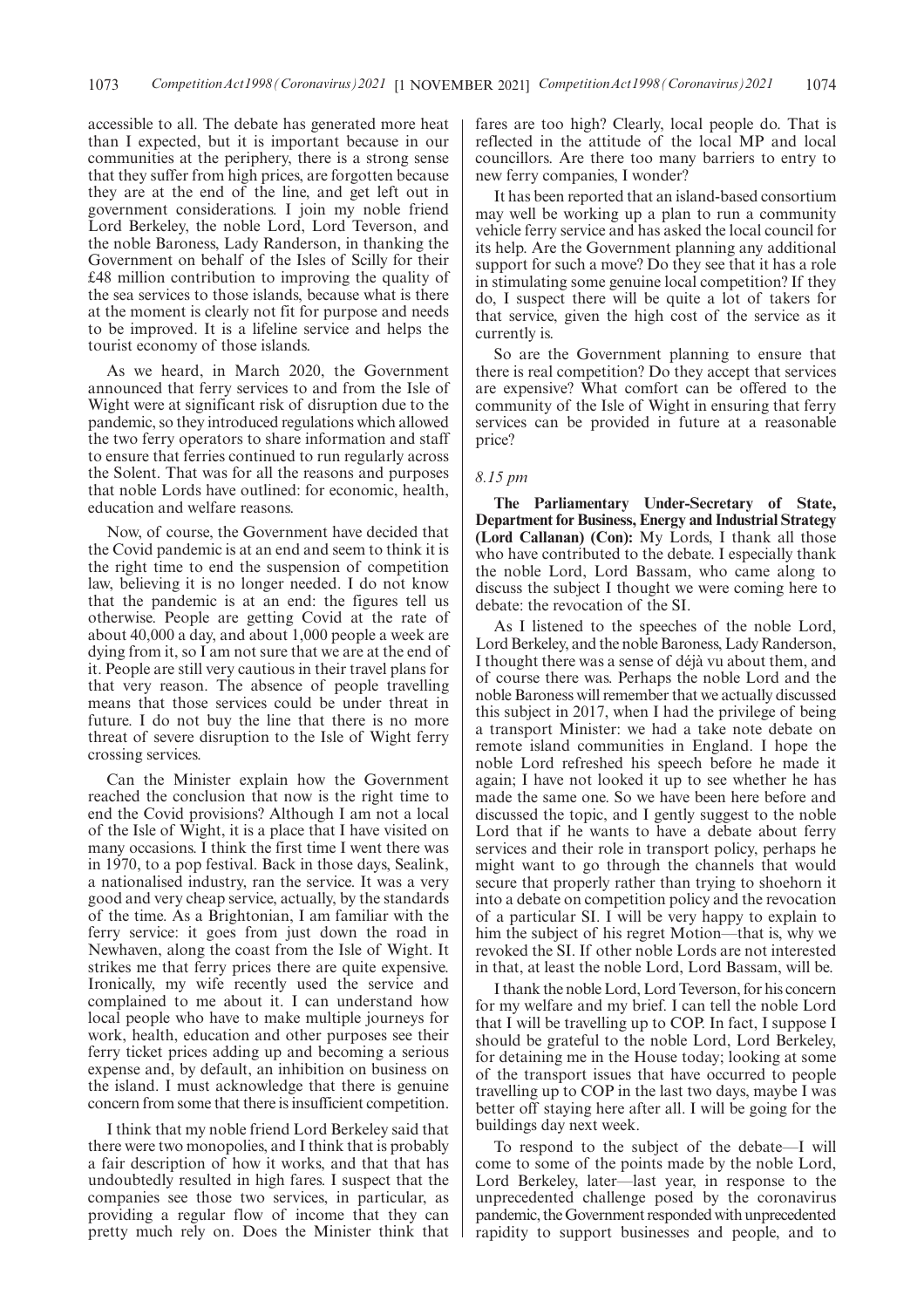#### [LORD CALLANAN]

enable a co-ordinated response to coronavirus. As part of the Government's action, six public policy exclusion orders were made. These orders were intended to disapply elements of UK competition law temporarily in order to help businesses co-ordinate specific activities in certain sectors, and to support lifeline services during a period of disruption related to coronavirus. The Solent maritime crossings order was one such measure.

As the noble Lord is no doubt aware, more than 140,000 people live on the Isle of Wight. Residents rely on essential lifeline services to get access to medical supplies and essential healthcare or to facilitate the journeys of NHS staff, emergency services and other key workers. These services are all supported by ferry operators—I think there are currently three—without which residents would be isolated and with limited resources.

In response to the outbreak, and at the request of the local MP, the Government acted swiftly and suspended competition law temporarily for the Solent ferry operators to ensure that they could co-operate to continue to provide essential transportation despite the effects of lockdown. The order permitted three kinds of agreements between the Solent crossing operators to co-ordinate during the period of disruption: the use of timetables, the routes operated by any Solent operator, and the deployment of labour or facilities.

Of course, such measures are usually prohibited by competition law as in normal times co-ordination of this sort can lead to higher prices, less choice and lower quality of service for consumers. However, given the exceptional circumstances, it was not clear that any of the companies would be able to maintain a service without co-operation, and that therefore, without this order, lifeline services may well have ceased. The measure was therefore an important part of a wider support package to safeguard the vital transport links to the mainland.

In response to the questions from the noble Lord, Lord Berkeley, and the noble Baroness, Lady Randerson, I can tell the House that the Government also made available £22.4 million-worth of funding for the Isle of Wight and the Isles of Scilly between April 2020 and April 2021.

Operating together, the Solent maritime crossings order and the financial support scheme enabled the maintenance of lifeline connections to the Isle of Wight. Key services were retained despite temporarily not being economical to run. The Solent ferry operators were altogether able to transport passengers and passenger vehicles representing nearly 50% and 64% of their pre-pandemic baseline. They also saw an increase of 23% in the transportation of commercial vehicles. Without the temporary suspension of competition law and the funding provided, services would likely have stopped running, thus creating significant issues for islanders during the pandemic.

Under the Competition Act, exclusion orders may be applied only to situations where there are exceptional and compelling reasons of public policy. The Solent maritime crossings order was intended to address the effects of coronavirus on the Isle of Wight's transport system. We were clear when making the order that it would remain in place only until the Secretary of State determined that there was no longer a significant disruption or a threat of significant disruption to the operation of Solent crossings.

I reassure the noble Lord, Lord Bassam, that the Government's decision to revoke the order was made following consultation with the Isle of Wight Council and the ferry operators and with the confidence that the ferry operators were financially secure enough to return to normal services. The response strategy reopened the economy and, with the lifting of restrictions and the vaccine deployment, measures such as the Solent maritime crossings order became unnecessary.

The noble Lord, Lord Berkeley, also asked why the revocations SI does not provide a continuing review of competition issues by the Competition and Markets Authority on these routes. The CMA, as the UK's independent competition authority, continues to be responsible for monitoring markets and enforcing competition law across the economy. Now that the Solent ferry crossings are back under competition law, they are indeed back under the auspices of the CMA. The CMA has significant powers and expertise to investigate markets and anti-competitive behaviour and to take remedial action where necessary. Complaints of anti-competitive behaviour can be made directly to the CMA. As the noble Lord knows, the Government do not determine which cases the CMA decides to act on.

I will add a note about the wider use of competition law exclusion orders. They have proven to be an effective instrument to provide a safety net—and at times more considerable security and support—to industries which need to collaborate in order to address exceptional circumstances. However, it is not a power that should be or can be used without careful consideration. The Government have recently made use of the instrument again. We temporarily exempted companies operating in the oil industry from the Competition Act for the purpose of sharing information and optimising fuel supply in the event of disruption. Earlier this month, the Secretary of State also announced a temporary exemption for parts of the  $CO<sub>2</sub>$  industry to help provide further security of  $CO_2$  supplies and businesses. Finally, we have agreed to make an exclusion order for Premier League broadcasting rights to provide stability for the football pyramid, including for grass-roots football, women's football and lower league clubs.

In each case, the use of exclusion orders was a proportionate and limited measure informed by the Government's engagement with industry and intended to give companies a bit of breathing space to resolve the wider issues. However, we should be clear that business practices that undermine or restrict competition in markets are a threat to consumer interests, productivity and the wider economy. Suspending competition law longer than necessary could be harmful to consumers and to the economy and the Government will continue to use such measures only where necessary and appropriate.

The Solent maritime crossings order and all the other public policy exclusion orders revoked in July fulfilled their purpose. That there is no longer a need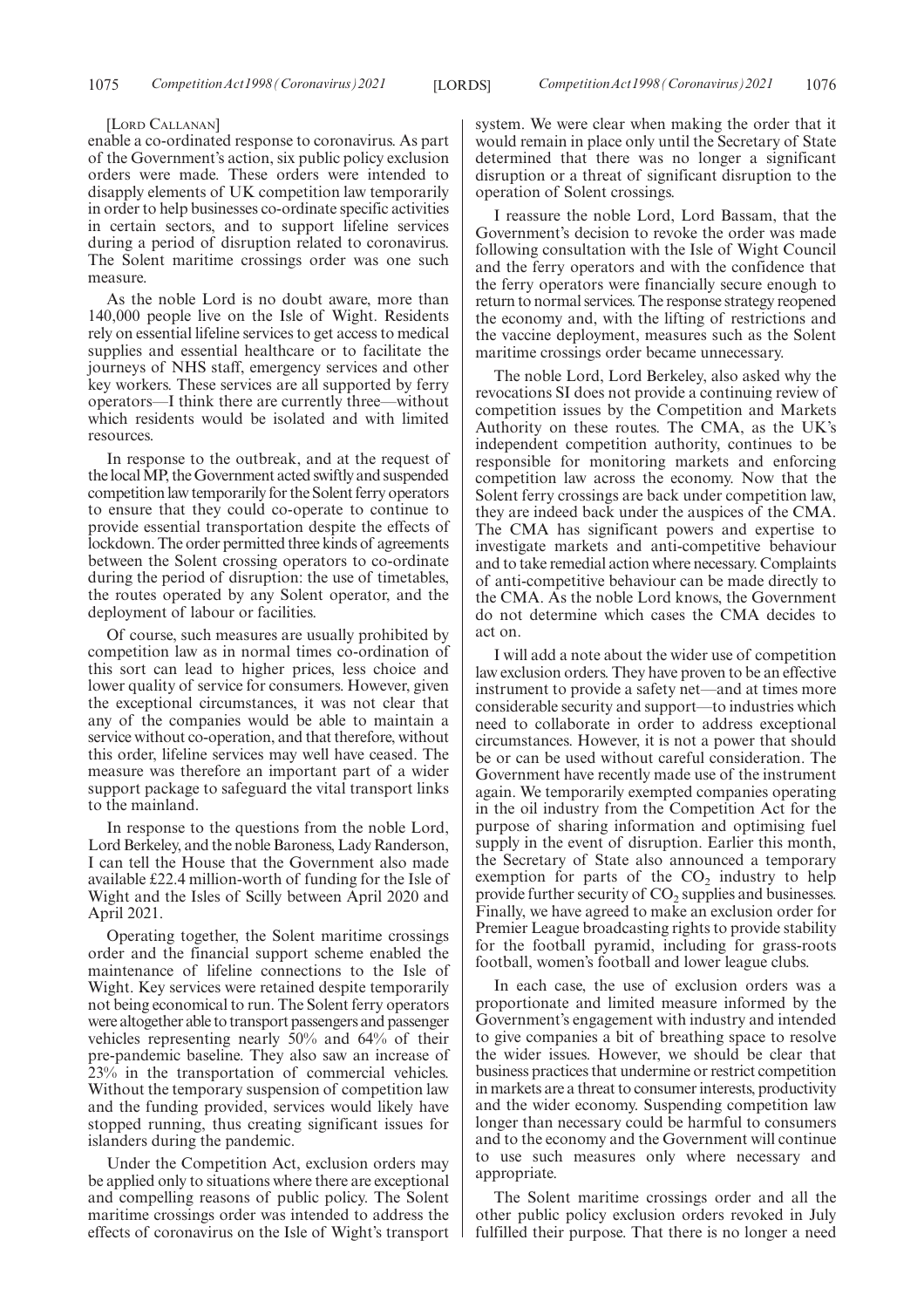for this order is a testament to the success of the road map and the effectiveness of the Government's response to Covid-19.

**Lord Berkeley (Lab):** My Lords, I am very grateful to all noble Lords who have taken part in this short debate—the noble Baroness, Lady Randerson, the noble Lord, Lord Teverson, and my noble friend Lord Bassam—and of course to the Minister for his response. I do not regret tabling this Motion because, as the Minister said, it is four years since we last debated the order and quite a few things have happened since then, including Covid. I certainly want to put on the record the thanks of people I have spoken to on both islands for the grant the Government gave to keep the services going during Covid—otherwise they would have stopped; they had very little income because there were no passengers.

The noble Lord, Lord Teverson, mentioned that the Covid problems are still here and asked whether it was too soon. I can inform him that twice in the last six months there has been a week's shortage of meat for people to eat on the Isles of Scilly. Whether that is due to Covid, transport or whatever we can debate.

I agree with the Minister that it is time to have this particular order withdrawn, but the concerns of residents and businesses on these islands will not go away. It is something that will need further thought, but it is good to know that the competition is still around, and that we can talk to the CMA if we want to and see where it goes. Again, I am very grateful to all noble Lords who have spoken in this very short debate and beg leave to withdraw my motion.

*Motion withdrawn.*

*8.27 pm*

*Sitting suspended.*

# **Police,Crime,SentencingandCourtsBill**

*Committee (4th Day) (continued)*

*8.29 pm*

# *Clause 48: Power to photograph certain persons at a police station*

*Amendment 116*

*Moved by Lord Paddick*

**116:** Clause 48, page 39, line 21, leave out ", (1F) or (1H)" and insert "or (1F)"

Member's explanatory statement

This amendment is consequential on Lord Paddick's amendment to page 40, line 14.

**Lord Paddick (LD):** My Lords, I rise to move Amendment 116 and speak to my Amendments 117 to 121 inclusive in this group.

Clause 48 gives the police the power to compel people to have their photograph taken at a police station without their consent. It includes someone arrested for a recordable offence and released without being charged or otherwise being prosecuted for an offence, if they have not previously been photographed, the previous photograph is unavailable or inadequate, or a constable thinks that another photograph might be useful to assist in the prevention or detection of crime.

We have had concerns for some time about those not convicted of a criminal offence having their photographs retained by the police, but forcing a person to attend a police station and taking their photograph without their consent in such circumstances seems draconian. However, the clause goes further. It includes anyone who has been convicted abroad of an offence which would have been an offence if committed in England or Wales, if the police do not already have a useable photograph of the person so convicted or if a police officer thinks that it might be useful to have another one.

Aside from how the police would know about such a conviction, particularly since the UK has lost access to EU databases that record all convictions in EU countries, some countries are notorious for having legal systems that fall far short of what would be considered acceptable in the UK. Surely, at least in relation to overseas convictions, there should be some judicial safeguard to ensure that such a conviction is safe, rather than a constable being able to force someone to be photographed in such circumstances. My probing Amendment 117 removes the conditions associated with an overseas conviction, and the other amendments are consequential. I beg to move.

**Lord Coaker (Lab):** I thank the noble Lord, Lord Paddick, for his amendment. I have a very brief comment for the Minister. The Explanatory Notes say:

"Section 64A of PACE confers a power on the police to take photographs from a person who has been detained in a police station and/or arrested. If a person is arrested, charged or convicted without a photograph being taken, there is no power to require them to attend a police station later for this to be done, although there is such a 'recall' power in … PACE relating to taking of fingerprints and DNA samples."

There are so many important things in this Bill, and this is yet another. The noble Lord is quite right to point this out. Therefore, why was it thought not to be necessary to include the taking of photographs in the original legislation but now is thought to be necessary? What is the evidence for the change in legislation to include photographs?

Also, the noble Lord, Lord Paddick, made the very important point about the extension of that power to overseas offences. Does that extension of power include not only photographs but fingerprints and DNA samples?

**Lord Sharpe of Epsom (Con):** My Lords, I am grateful to the noble Lord, Lord Paddick, for explaining what he described as probing amendments.

Clause 48 amends the Police and Criminal Evidence Act 1984 to allow the police to require certain persons to attend a police station at a stipulated date and time for the purpose of taking their photograph. Comparing facial images, along with DNA and fingerprints, is a key tool for police to quickly identify and eliminate suspects. Under existing legislation, people who are arrested are taken to a custody suite to have their fingerprints, DNA samples and photographs taken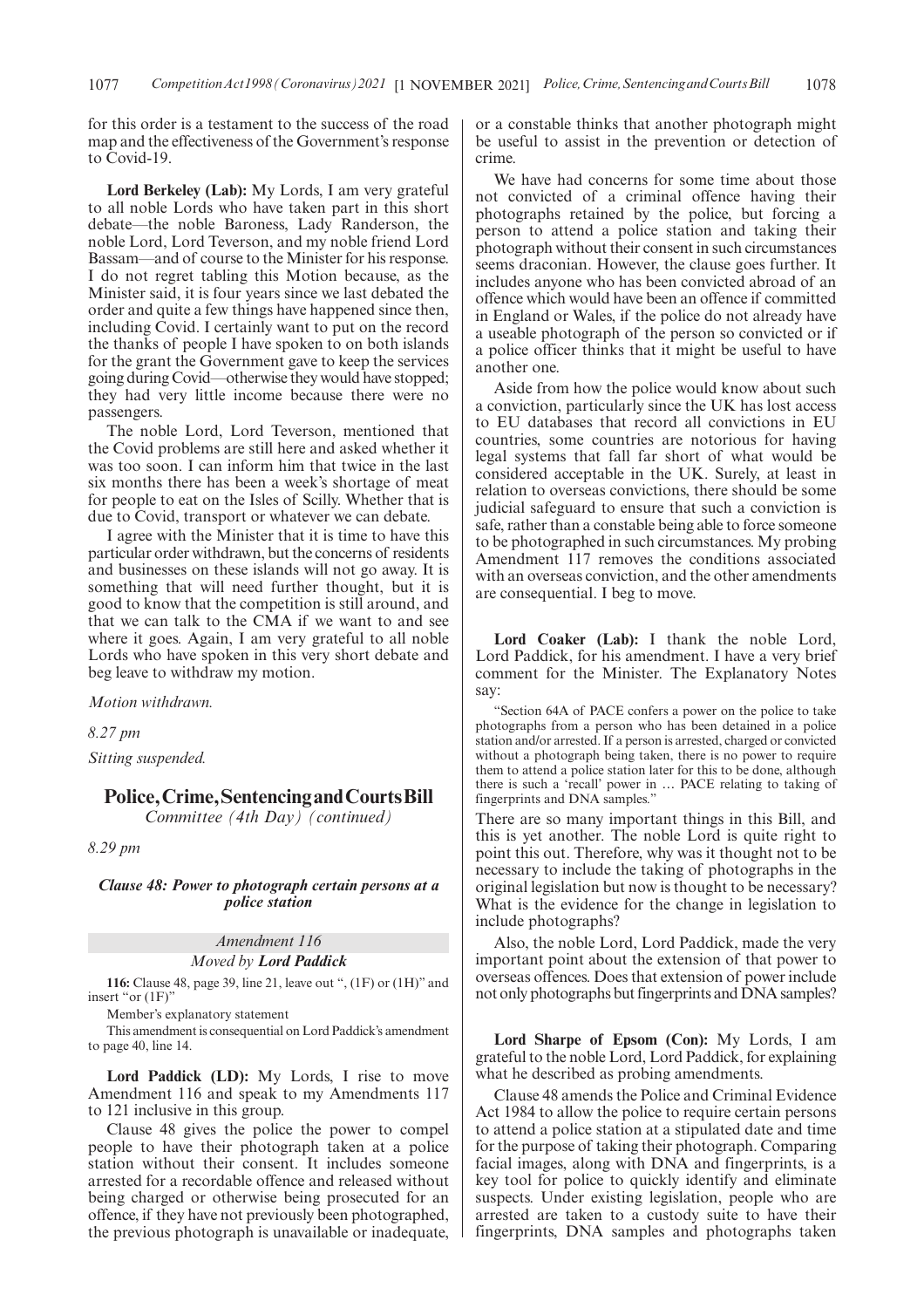[LORD SHARPE OF EPSOM]

straight away. If this is not done, there is a recall power to require those who have been arrested, charged or convicted to attend a police station so that their fingerprints and DNA samples can be taken. However, this power does not cover photographs and Clause 48 will address this omission, which I hope goes some way to explaining the question asked by the noble Lord, Lord Coaker—I think it was an omission rather than being deliberate—and bring consistency.

As things stand, opportunities to take photographs are being missed—

**Lord Coaker (Lab):** I am sorry to interrupt, but is the Minister saying that it was a mistake? It was an omission; was it a mistake?

**Lord Sharpe of Epsom (Con):** I am saying it was an omission. I am not saying it was a mistake, because I do not know whether it was, but it was an omission. I think there is a difference.

As things stand, opportunities to take photographs are being missed. This means that matches to crimes the person may have committed in the past or may commit in the future are not made. As the noble Lord explained, these amendments specifically intend to probe the necessity and proportionality of the provisions in proposed new subsections (1H) and (1I) of Section 64A of PACE. These provisions cover occasions when the police have been notified of a conviction in another country that has an equivalent offence in England and Wales. Where there is no photograph on file, or it is of poor quality, police will now be able to ask an individual to attend a police station to have one taken for the purposes of preventing or detecting a crime. To ensure appropriate oversight, this will require authorisation at the minimum rank of inspector.

As I said at the start, these provisions simply align the police's ability to take photographs in certain circumstances with provisions that already exist for DNA and fingerprints. In that sense, we are therefore not breaking new ground. We are dealing here with individuals who have been convicted of a criminal offence, albeit in another country. In the interests of protecting people in this country, it is right that the police should be able to take and retain a photograph of a convicted person in these circumstances. I hope that the noble Lord agrees, particularly given the existing precedent in PACE, that this a necessary and proportionate power, and that he will therefore be content to withdraw his amendment.

**Lord Paddick (LD):** I thank the noble Lord, Lord Coaker, for his support. I have to say to the Minister that I am really none the wiser about the questions I asked. There is a catalogue of cases where people are convicted overseas and where it turns out that the convictions are unsafe and unsatisfactory because of the inadequate legal systems that operate abroad. Yet this is a blanket power for the police to summon and photograph anybody on the basis of an overseas conviction. The noble Lord has not addressed how there could be any safeguard against such an unsafe and unsatisfactory conviction overseas.

The Minister talked about where the police have been notified of an overseas conviction, but I do not understand what the mechanism is by which the police would be notified. So my questions remain unanswered by what the Minister said and I hope that, between now and Report, the Government will be able to answer them, otherwise we will be having another debate on Report. At this stage, I beg leave to withdraw my amendment.

*Amendment 116 withdrawn.*

*Amendments 117 to 121 not moved.*

*Clause 48 agreed.*

*Clause 49 agreed.*

# *Amendment 122*

#### *Moved by Baroness Chakrabarti*

**122:** After Clause 49, insert the following new Clause— "Arrest without warrants: safeguarding

- In section 24 of the Police and Criminal Evidence Act 1984 (arrest without warrants: constables), after subsection (4) insert—
	- "(4A) A constable exercising the power conferred by subsection  $(1)$ ,  $(2)$  or  $(3)$  may not require or ask the person under arrest to enter a vehicle or premises other than a police station unless at least one other constable is present in the vehicle or when entering the premises, as applicable."

**Baroness Chakrabarti (Lab):** My Lords, I have the duty of opening this debate on amendments tabled by noble Lords in response to Sarah Everard's abduction, rape and murder by a man who was, at the relevant time, a serving police officer, and further to the public outpouring of revulsion and distrust arising from revelations about how the perpetrator was allowed to thrive in the police service, despite repeated concerns about his character and conduct over so many years. These emerged in particular during sentencing proceedings just over a month ago.

My Amendment 122 attempts to address the fact that as a matter of hard law—as opposed to soft guidance, practice, or anything of that kind—a lone arresting officer is currently permitted to require a person subject to arrest to enter a vehicle or premises other than a police station. This gives rise to obvious dangers of abuse of power and dangers to the majority of officers who, unlike the man in question, undertake hazardous and vital public protection duties in good faith.

I am grateful for the support of the noble Lord, Lord Paddick, and the noble Baroness, Lady Jones of Moulsecoomb. I think the subsequently tabled Amendment 123, in the name of the noble Lord, Lord Carlile of Berriew, attempts to tackle a very similar mischief. He will forgive me, I hope, if in a moment I explain why I prefer my original proposal.

My Amendment 275 requires that the inquiry into matters arising from the Sarah Everard atrocity—for that is what it is—be put on a statutory footing under the Inquiries Act 2005. I am grateful not only for the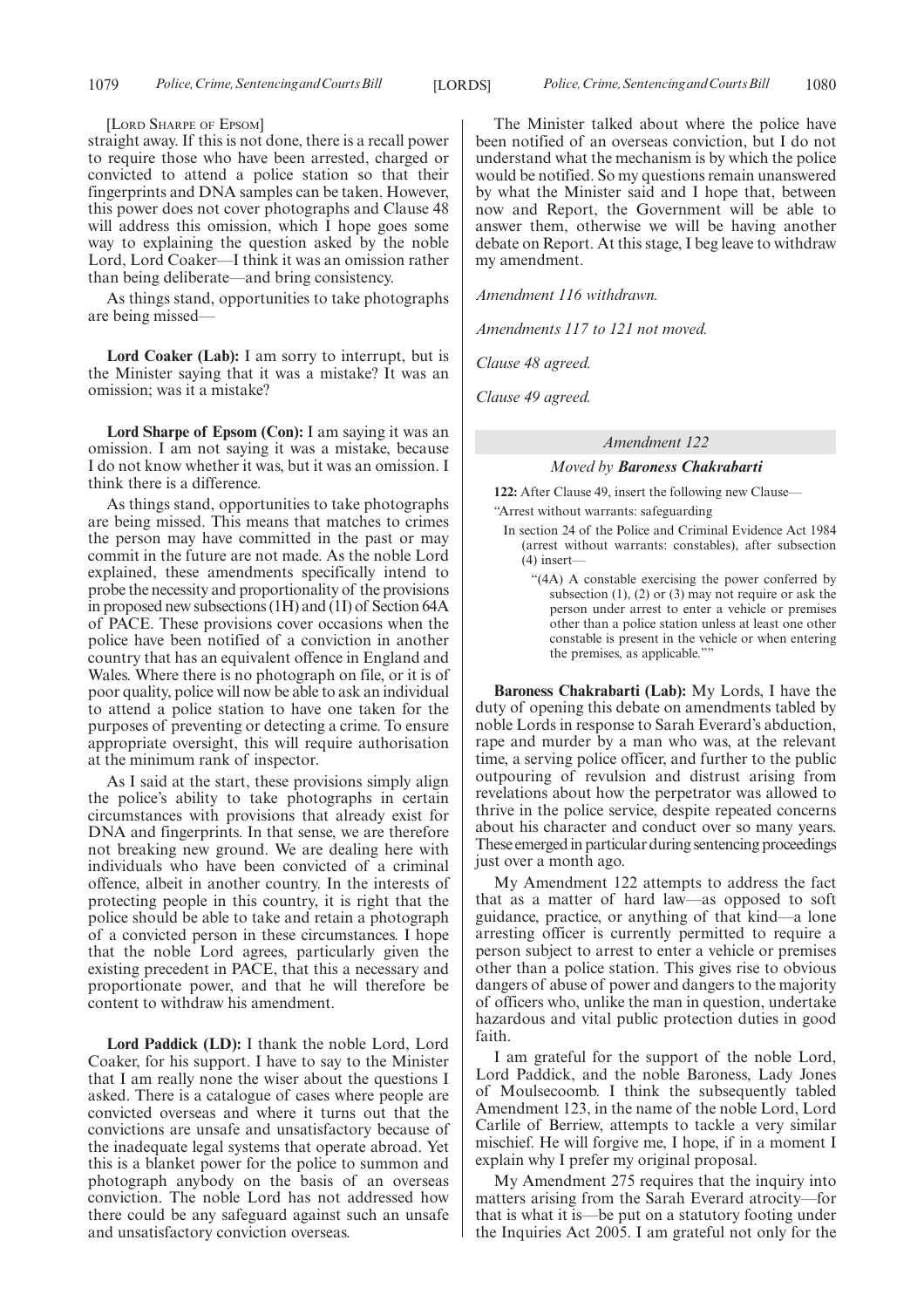signature of my noble friend Lord Rosser but for that of the noble Baroness, Lady Newlove, and my friend the noble and learned Lord, Lord Brown of Eatonunder-Heywood. I am also grateful for the support that the noble Lord, Lord Paddick, and a number of other noble Lords from across your Lordships' House have expressed for this endeavour.

Once more, I hope that my noble friend Lord Rosser —and my noble friend Lord Coaker on his behalf—will forgive me for preferring my precise formulation to his Amendment 281, not least because in this matter the ideal outcome must be for the Home Secretary to hear the legal and public confidence arguments and by her own volition launch a full statutory inquiry under the 2005 Act, long before the Bill before your Lordships' Committee becomes law.

Finally, I will support my noble friend Lord Rosser's Amendments 282 and 283, which seem so important given the obvious needs for better training and vetting in the police service.

Amendment 122 amends Section 24 of the Police and Criminal Evidence Act 1984 governing the powers of police constables who arrest without warrant. It would prevent a police officer in or out of uniform from requiring an arrested person to

"enter a vehicle or premises other than a police station"

unless or until a second officer is in attendance. They would still be able to restrain the arrested person to prevent an escape if so required and, if necessary, to seek bystander assistance in so doing. However, there would be no question of a sole plain-clothed or uniformed officer driving off with an arrested person. This clear and simple change to our law must be better for the safety of all citizens and constables alike.

We now know that the first phase of the hideous abuse of power against Sarah Everard perpetrated by a predatory, murdering rapist was that he went hunting for a young woman under the cloak of dusk and draconian lockdown laws. He persuaded Sarah that he was arresting her under suspicion of breaching those same lockdown laws—something, by the way, that should require those laws being perhaps amended or repealed. While some senior voices in policing had the gall to suggest that she and other women are somehow too naive or compliant, and others have tried to suggest that we ought to perhaps flag down traffic, demand to speak to the control room on an officer's radio or resort to private sector safety apps on our own mobile phones, it seems that no amount of new guidance to either citizens or constables can substitute for a clear and well-publicised change to primary legislation that everyone can understand.

## *8.45 pm*

They will forgive me, I hope, in the spirit of anxious scrutiny and rigorous legislative debate, but Amendment 123, in the name of the noble Lord, Lord Carlile of Berriew, and, once more, the indefatigable noble Baroness, Lady Jones of Moulsecoomb, fails, in my view—or stumbles, at least—at the clear, simple and understood-by-everyone tests. Unlike Amendment 122, Amendment 123 attempts to protect only self-identifying women and apparent child arrestees from single male constables. This, it seems to me, creates various practical

problems, not least in the context of so many young people aged between around 15 and 20, who may or may not present as just below or above 18. Let us bear in mind that this is about on-the-street powers, not the more careful evaluations of age and so on that are possible and vital in the police station and further on into the criminal justice process.

Furthermore, young black and gay men, protesters, the elderly, non-English speakers and people with any number of disabilities have their own reasons, perhaps, to fear getting into a car without a second person being present. A single male officer could also, it seems to me, have reasonable concerns about being required to transport a potentially dangerous male arrestee while driving and without support. So, I believe that Amendment 123 potentially risks breaching Articles 5 and 8 of the European Convention on Human Rights when read with the non-discrimination provision of Article 14, and for no obvious practical policy justification. Indeed, the requirement that the second officer must be a woman may at times be impractical and of no particular benefit. The protection from abuse in my simpler proposal comes with the presence of a second officer, not their sex.

A further problem, perhaps, with the overengineering of Amendment 123 is that it is capable of rendering an otherwise perfectly lawful arrest unlawful if there are subsequent arguments over conditions  $(1)(a)$ ,  $(b)$  or  $(c)$ relating to new proposed on-street rights of the suspect to make phone calls and potentially wait for a friend to arrive for up to 30 minutes or such other reasonable time. This kind of thing seems to me much more appropriate for the police station and would no doubt lead to a great deal of litigation as to whether arrests had been rendered unlawful, and consequent damages for unlawful arrest. I prefer the simpler Amendment 122 as more appropriate for primary legislation. Under my proposal, an arrest can be and remain completely lawful, but no one is to be placed in a vehicle or non-police station premises until a second officer arrives. This will protect citizens and lone officers, regardless of sex, gender or age.

Amendment 275 would require the Secretary of State, within one month of the coming into force of any parts of the legislation currently under scrutiny, to instigate a statutory inquiry under the 2005 Act into the matters arising from the abduction, rape and murder of Sarah Everard. It would identify the lessons to be learned for the professional culture, funding, vetting and organisation of policing, the prevention of violence against women and girls and the investigation and prosecution of misogynistic crimes. This inquiry would be chaired by a senior woman judge or senior woman retired judge and a supporting panel of people of appropriate experience.

Not one but two purely administrative reviews or inquiries have been announced by, first, the Metropolitan Police Commissioner and then the Home Secretary. Forgive me, but no process commissioned by the commissioner from inside the Metropolitan Police can hope to stand equivalent to the statutory independent Stephen Lawrence inquiry, chaired by the late Sir William Macpherson in the late 1990s. The task of once more rebuilding trust in our police service, this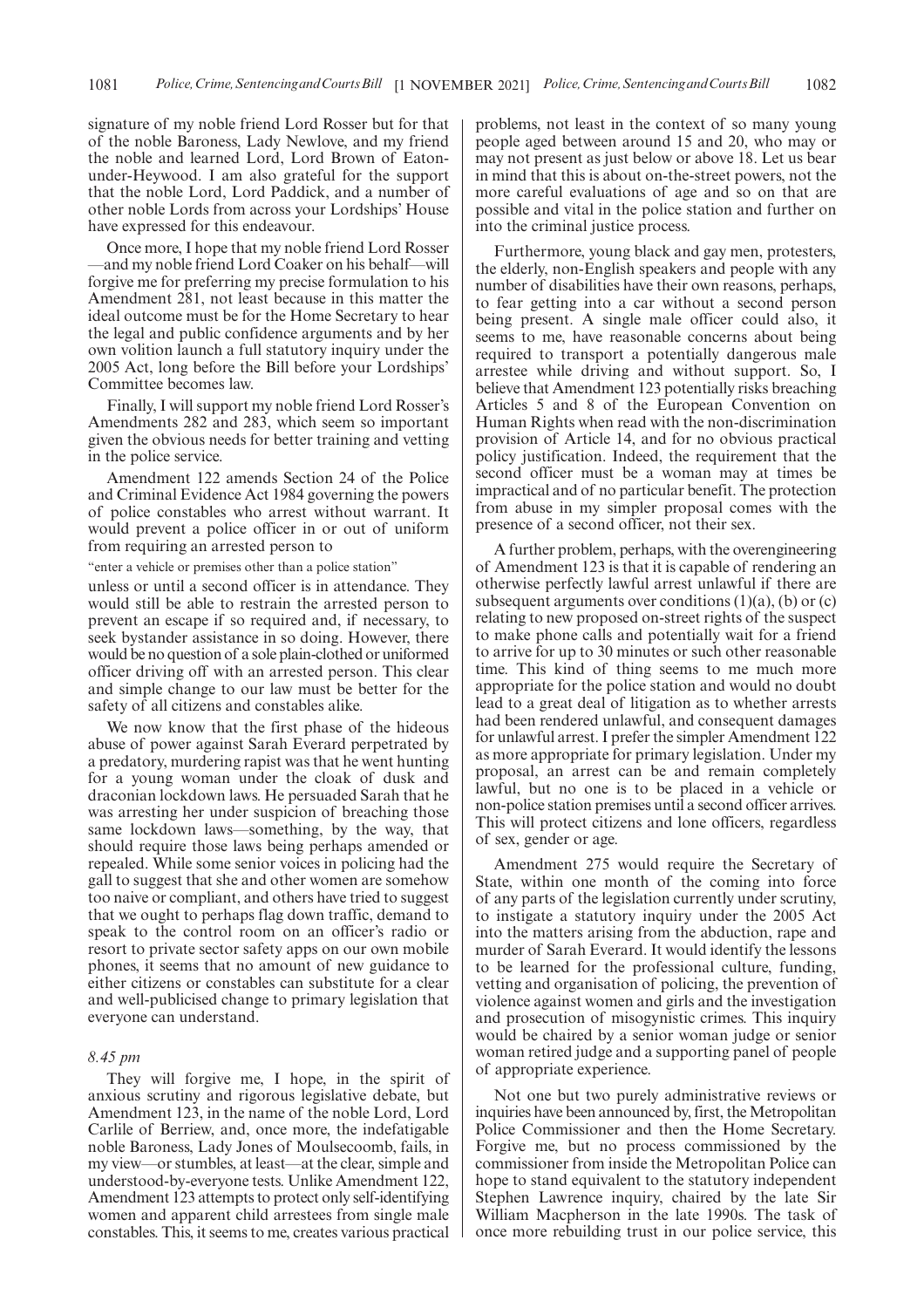#### [BARONESS CHAKRABARTI]

time for women in particular, deserves no less. Sarah Everard's murder came after years of the most shameful attrition rates in the investigation and prosecution of crimes against women. Nothing short of a Lawrence moment will do.

Further, it seems to me that we must learn from the difficult experience that the noble Baroness, Lady O'Loan, had in chairing the Home Office review of the Daniel Morgan case and the excoriating statement she published in June. She spoke in terms of being hampered by her non-statutory status and inability to compel the Metropolitan Police in particular to provide witnesses, documents and co-operation. So, a fully statutory judge-led inquiry is vital not just to the public's and in particular women's confidence that these matters are being treated with the seriousness they deserve, but to ensure that the inquiry has the powers to compel co-operation that are sadly but clearly required.

As my noble friend Lord Rosser has signed Amendment 275, in my name and those of the noble Baroness, Lady Newlove, and the noble and learned Lord, Lord Brown of Eaton-under-Heywood, I do not propose to enter into too much detail about why I prefer my amendment to his Amendment 281. On the one hand, his is a little too prescriptive about the terms of reference for an inquiry that should be led by a judge, in close consultation with both the grieving family and so many stakeholders; on the other, it is perhaps not quite sensitive enough to replicate Lawrence in being judge-led or making specific reference to the death of Sarah Everard as its catalyst. I hope that my noble friends will agree that we all want the Government to respond to good sense, practical law and public opinion, which sometimes all march in step, in giving the inquiry already announced by the Home Secretary full statutory force under the 2005 Act.

Finally, I commend my noble friend Lord Rosser, in his absence, on his Amendments 282 and 283, which go to what seems to me to be the obvious need for far better training and vetting for our police service, in the light of a number of recent scandals, from a woman's point of view.

The rule of law is a fragile thing, even in a supposedly mature democracy such as ours. The police represent the thin blue line that, alongside our courts, exists to maintain that essential value. While I have spent a lifetime arguing against knee-jerk legislative responses, even to terrible crimes, when those same crimes expose genuine chasms in law and practice and the most heinous institutional dereliction of public duty, we as legislators would also be derelict not to respond. I beg to move.

**Lord Carlile of Berriew (CB):** My Lords, it is a genuine privilege to follow that eloquent introduction to this group of amendments by the noble Baroness, Lady Chakrabarti. I make it absolutely clear from the outset that, for me, this is no competition between amendments: we are absolutely on the same page, in the same chapter and in the same book. In my view, it would be inexcusable for any Minister to reject these amendments on the grounds that they are not sufficiently well drafted.

The noble Baroness and I are both Back-Bench Members of your Lordships' House; neither of us is a parliamentary draftsman. Yes, we are perfectly capable of drawing up a basic amendment or new clause and of obtaining advice elsewhere, as I am sure we both have. What we both trying to say, however, is that there needs to be a solution to the fear that now exists among young women about lone male police officers. It is a solution that the Government have to produce and that parliamentary counsel has to draft and put in a form that will be clear both to women and to the police.

Our feelings of sympathy for the family and friends of Sarah Everard are in no way diminished by the passage of time. Indeed, it is vital that we should keep this story running until we reach a satisfactory ending. If I may be forgiven for putting a personal slant on this, we are fortunate enough to have five daughters. One is a young professional woman, single, living with friends in a shared flat in Clapham, just like Sarah. She goes out with her friends or on her own and walks across the common, just like Sarah. She walks home when she feels like it and is obviously responsible in the way that she approaches her journey, just like Sarah. And she was brought up absolutely to trust the police, just like Sarah.

All those assumptions have been smashed on the ground as a result of this case. I am sure that we are not the only family who, for obvious reasons, sit up at night looking on Find My Friends, worried about the whereabouts of our children—although they tell us now that they are worried about our whereabouts and use Find My Friends for that purpose. We are genuinely concerned as they go about their lawful lives day and night. We have taught them the basic conventions of good self-protection and safety but, of course, one of the basic tenets of that domestic advice was that you can always trust a police officer: if something goes wrong and you can see a police man or woman, turn to them; they will see you right. We and they are now shocked to the core by the number of cases of police sexual misconduct that have come to light. This case is the very worst of the very worst, but it does not sit in a category all of its own. More than 70 incidents of police sexual misconduct, almost all by male police officers, have now come to light and been investigated to a greater or lesser extent.

Sarah Everard should, of course, still be alive and free to come and go as she wishes. In her death, she should not have to be remembered for the unspeakable things that happened to her, to which the noble Baroness referred—for the abuse of her person when alive and the desecration of her body in death. She must not be seen to have died in vain. It is our duty, in both Houses of Parliament, to take the appropriate steps to demonstrate to the world at large that Sarah Everard did not die in vain and that other young women—other women—will be protected from such events so far as is possible. That is our responsibility.

## *9 pm*

I fear that I had a fairly naive view of the accountability of the police—particularly, that their accountability was reliable and to be trusted. We know now that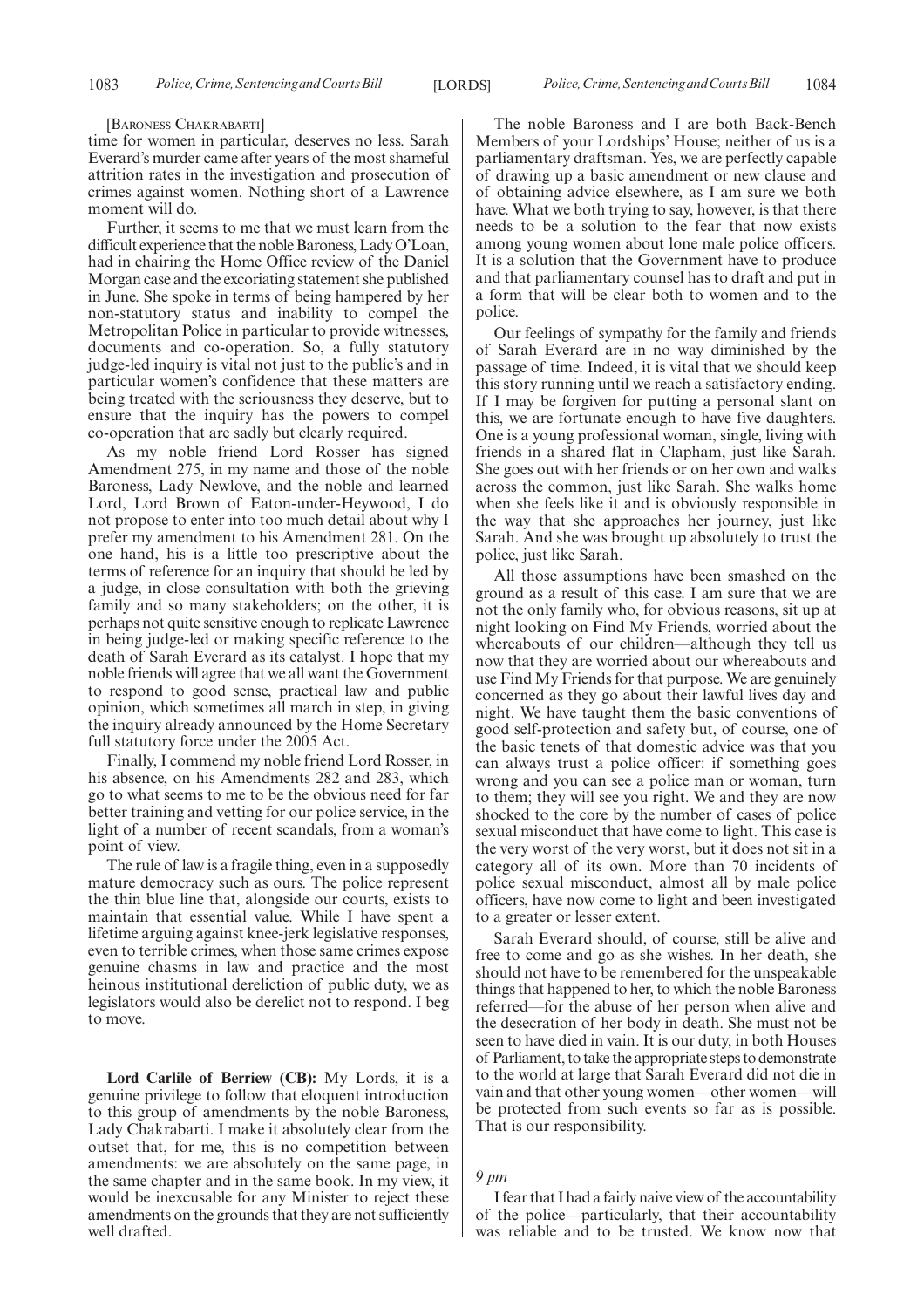when they prefer to file misconduct in the drawer labelled "under the carpet", they have been able to do just that. They have been culpably slow on the uptake when issues have come to light of the kind illustrated by what we know of Sarah Everard's killer.

In my view, her death has shown that police leaders do not understand fully the demands and necessity of the level of accountability to be taken by highest ranks. What issue can anyone think of, beyond this one, that would lead to the resignation of a chief police officer? Surely this is it. The person involved may not be personally to blame—they may be a very good person—but nevertheless the buck has to stop somewhere, and it has not yet.

I am also concerned about the ethical issues behind this case. In my view, it raises profound ethical issues about behaviour and habits—everything from the tweeting of junior officers to the leadership of senior officers. At one time I chaired something called the London Policing Ethics Panel. I have been waiting in vain for our successors on that panel to take up the issue of the ethical matrix within which Sarah Everard's death is being treated. When I looked on its website yesterday, it was not even mentioned as a live issue. There are police ethics panels all over the country. What is the point of them if they do not immediately pick up independently the baton offered by cases such as this?

The operational response has already been mentioned by the noble Baroness. It is wholly inadequate. As I understand it, the response of the Metropolitan Police is to offer a single call on the telephone of the officer who purports to make the arrest or on a number given by him. It is a proposal that the killer of Sarah Everard, if he had had to follow it, could easily have circumvented without any difficulty whatever. In my view, that response shows that the senior leadership of the Met, however well motivated—this is not intended as personal criticism—is simply not fit to mark its own homework. We need an inspection, as has been described. Above all, we need to create something that is at the core of what police officers think in their continuing training and is fully understood by women.

I think the noble Baroness, Lady Moulescoomb, and I probably tabled these two amendments, which are very different, at about the same time. They appeared on an amendment paper at about the same time, and my view was, "Let's leave the options, because the final wording is the responsibility of them down there— the Government—to resolve, not us". My amendment started its life in the pen of a young, female lawyer someone I know well—who approached me. We worked on it together to try to produce a codifiable system that would guarantee the protection of women. While I regard my amendment as workable, I would welcome anything better and would be delighted to work with Ministers, as I am sure the noble Baroness would, to produce it.

I and others, including all those who signed these amendments, are determined that there should be a new law that women facing lone male police officers should understand: well advertised, well publicised, ubiquitously known. Above all, it should be a new law that the police would regard as absolutely core learning something they would be reminded of frequently. When I was chairman of the London Policing Ethics Panel, I used to go on night patrol with the police from Stoke Newington police station. I was present at the going on shift meetings they used to have. It is the sort of law that police officers should be reminded of at those meetings, when some of the junior officers were deployed to tell the more senior officers what they were doing on that shift. It should be second nature to the police. Only if we take measures like that will Sarah Everard's memory truly be respected. Only then will our daughters be able to have confidence in the police, day and night.

**Lord Hunt of Kings Heath (Lab):** My Lords, I will speak to my Amendments 281 and 282, which concern police culture and police training. I say at once that I agree with my noble friend that the woeful police response, which the noble Lord, Lord Carlile, emphasised, sums up a real issue about culture that I do not see being tackled cohesively.

I understand why my noble friend favours her amendment because she wants an all-embracing Lawrence-type inquiry. I can see the strength of that. The benefit of the amendment that my noble friend Lord Rosser and I have signed is that it focuses on the culture of the police, which is a very important facet.

I was very struck by HM Inspectorate's report, *Police Response to Violence Against Women and Girls*, which showed woeful inconsistency between the way police forces conducted themselves. The inspectorate highlighted that, at the level of individual cases, victims reported hugely different responses depending on which call handler they spoke to. Some were very sympathetic, others made the victim feel that they were not being believed. At force level, there were hugely unexplained variations about how forces used their protective powers and orders at their disposal. At local partnership level, the roles and responsibilities for partners working together in a multiagency safeguarding arrangement varied considerably. At the national level, actions to improve police responses were split over multiple government strategies. This surely has to be addressed if we are to make real inroads into these deep-seated problems about violence against women and girls.

Behind this woeful inconsistency, lack of leadership and lack of priority lies a great cultural impediment in so many of our police forces. I know that the Minister has commented before on the performance of her own police force, Greater Manchester Police, but I was struck by the *Manchester Evening News* investigation into the force last December. She might not want to comment on it and she might think it is not accurate, but it looked into the primary reason why the force missed 80,000 crimes last year. As noble Lords know, this led to action being taken, new management and a new chief constable, but what the *Manchester Evening News* said is that it discovered a tendency for

"obfuscation, denial, secrecy and an instinct to defend the indefensible",

#### taking

"misleading and inaccurate statements, denial of official criticism and legal stonewalling; police officers fearful to report failure and those attempting external scrutiny being brushed off."

# As the article says:

"Understanding and fixing the causes and solutions of what was dubbed a 'rotten' culture four years ago will … be central to that".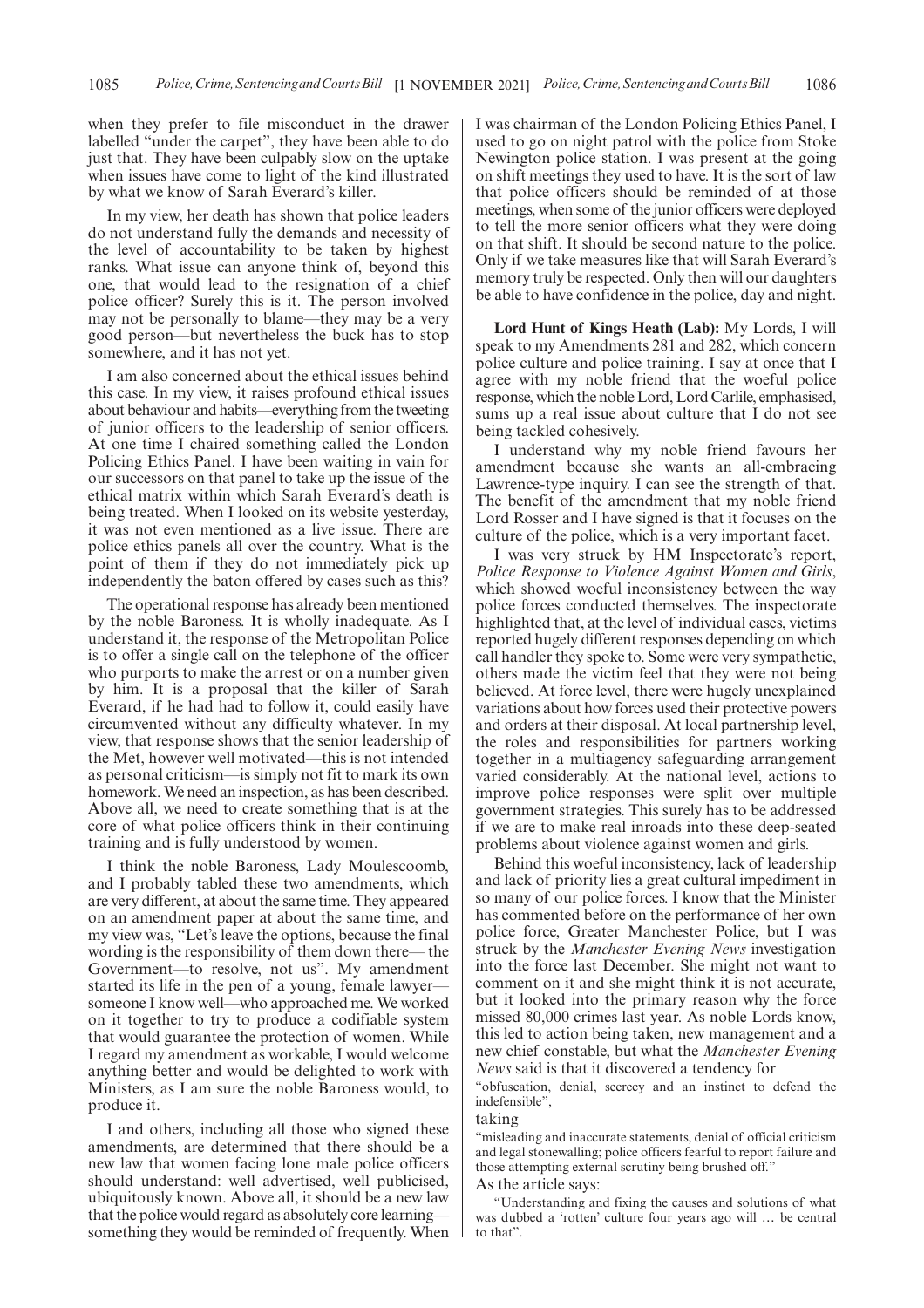#### [LORD HUNT OF KINGS HEATH]

I do not want to tar every police force with Greater Manchester's brush, but lying behind that are major issues about how the police conduct themselves, which is very relevant to our debate.

I was interested in the interview with the former Justice Secretary, Robert Buckland, in the*New Statesman* on 27 October. Commenting on the Sarah Everard case, he said that instead of being "defensive", senior officers must be "constantly vigilant" about weeding out dangerous officers and supporting those who need to improve. He said:

"Leadership is all about being honest and there will be times when the police have to own up."

Where are the signs that most police forces and most police leaders understand that? I do not think there are many signs at all.

Then there are the comments of Sir Tom Winsor, Chief Inspector of Constabulary, to the Commons Home Affairs Select Committee recently. He warned of a culture of colleague protection. He said that forces needed to be "much more assiduous" in throwing out probationary officers who had a fondness for violence or exercising power, exhibited misogyny, racism or homophobia, or showed a lack of maturity and judgment.

Why on earth did he have to make that comment in the first place? Why on earth do police forces not exercise a considerable degree of vetting over probationary officers at that crucial first stage? He went on to say—and this is controversial—that professional standards units, which countered corruption, were often not staffed with the best people, which meant that substandard officers, whom he referred to as

'cancerous growths within the force",

were not identified or pushed out. He gave the example of a group of male officers in the locker room who did not challenge or report two colleagues who boasted of picking up a female assault victim and taking her home, where she was raped. The pair were ultimately prosecuted but nothing happened to the officers who did not report them.

I rest my case. There are so many examples of a really damaging culture. We can see this being played out in relation to this awful, horrendous number of crimes against women and girls. We can change the law. We can do all sorts of things like that but until we change police culture, I do not think we are not going to have the effect we need.

I like both amendments and clearly, on Report there will be an attempt to composite them—if I may use that word, which my noble friends here will well understand and not love. So far, we have heard weasel words from the chief police officers. There is little indication that they understand that the culture they lead has got to change. I very much hope that this House, through our debates on this Bill, will be able to influence a change of direction.

**Baroness Jones of Moulsecoomb (GP):** My Lords, this issue of trust in the police is an interesting one. Trust has been eroding for many years now. Two cataclysmic events in the past couple of years have really made a difference. The first—not chronologically—is the murder of Sarah Everard and the way that the police policed the vigil and the ludicrous comments that solo women should hail a bus if they feel in danger and so on. Really, the whole police force needs some serious attention and serious guidance, and perhaps even a new police commissioner. That might be a very good idea.

The other thing was that during the pandemic we had law and we had guidance and then we had what the Ministers were saying at regular press conferences. That got very confusing for the police, to the point where they were trying to move people on for sitting and resting during a walk. That did not help the police and that was not the police's fault. That was the Government's fault for not being clear about instructions.

I support all the amendments in this group and agree that we need a statutory, judge-led inquiry. It cannot be allowed to drift past without real challenge by a judge. You have to remember that this was not somebody pretending to be a police officer: this was a real police officer abusing his position to abduct, rape and kill. The fact that he had a reputation already in the police is extremely damaging. This is a culture that we all know exists, and it should be fixed.

On Amendment 282, I have spoken many times here in your Lordships' House about training for the police on domestic violence, because they have a reputation for assaulting quite a lot of the people they live with. We have to make sure that they get this sort of training. As far as I know, only about half the police forces in England and Wales have so far had domestic violence training. If they do not have that training, it really cannot be argued that they know what to look for and how to treat victims of abuse, so that is extremely valuable and important.

#### *9.15 pm*

I will say one last thing on the Sarah Everard vigil. If we could only find out who authorised the way that the police behaved, that would be really good because it was appalling. There was one photograph of a girl flat on her stomach, being held down by four police officers: how could it have looked any worse for the police? A judge-led inquiry is the least we can expect from this horrendous crime.

**Baroness Blower (Lab):** My Lords, briefly, I speak in support of Amendments 122 and 275 in the name of my noble friend Lady Chakrabarti—who has already made an eloquent and erudite contribution, as the noble Lord, Lord Carlile, said—and other noble Lords. I will also echo elements of the noble Lord's contribution.

Amendment 122 encapsulates and incorporates precisely the advice that I would now want to give to my own two daughters and, in due time, my own grand-daughter, in the light of what we all know happened to Sarah Everard. There has been talk of flagging down buses or otherwise seeking assistance, in the case of a lone arresting officer seeking to require a person subject to arrest to enter a car or, as the amendment says

"premises other than a police station".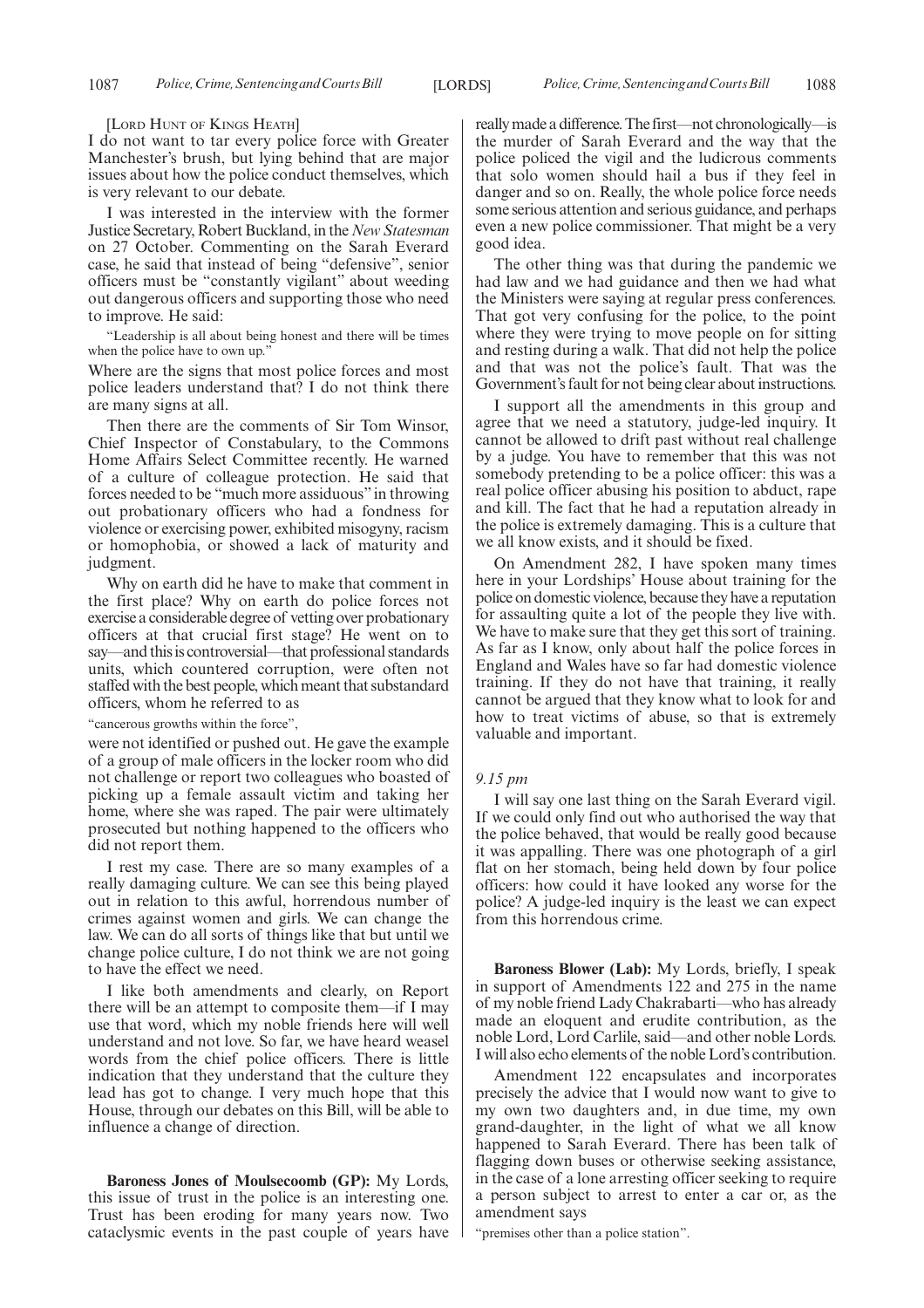I simply do not find such advice or suggestions helpful or sufficient. These suggestions would not, I am afraid, assuage the well-grounded fears of many women in the wake of recent events and revelations about the behaviour of some police officers. The amendment, however, sets reassuring and necessary parameters, and I am in full support of it. We must use this legislation to afford clarity and safety to women.

With regard to Amendment 275, again, I believe that action taken hitherto by Her Majesty's Government is insufficient and that a statutory inquiry, for all the reasons advanced already in this debate, is needed. It is needed to learn lessons but also to give a signal that we will now begin to restore the faith and trust in the police which has been so manifestly and extensively damaged.

**Lord Paddick (LD):** My Lords, I have to tell the Committee that I find these debates very difficult. I was a police officer for over 30 years and, for part of that time, a senior police officer. Like the overwhelming majority of hard-working, decent and honest police officers in this country, I find it very difficult to hear this sort of debate and to say the sorts of things that I will say now. I do not have the same sympathy for senior police officers who are failing in their leadership. I recall speaking privately to a former Commissioner of the Metropolitan Police and asking that individual, "What on earth is going on at the moment?". He said, "Well, Brian, I think when the police come under pressure, diversity goes out of the window". The police have been under a lot of pressure because their resources have been reduced, because knife crime has become an epidemic and because of the horrific situations we find ourselves in.

As the noble Lord, Lord Carlile, said earlier, it is not just about Sarah Everard. In the last two weeks we have had a Metropolitan Police officer charged with rape and another with indecent images of children. There were a whole series of cases that point to a real issue with the culture in the police service, and in the Metropolitan Police in particular. So I completely understand and support the principles behind the amendments, and I have indicated my support for Amendment 122 by adding my name to it.

I want to bring some real-world practicality to bear on the amendments. Amendment 122, in the name of the noble Baroness, Lady Chakrabarti, suggests that a police officer

"may not require or ask the person under arrest to enter a vehicle or premises other than a police station unless at least one other constable is present in the vehicle or when entering the premises".

Not only does that go to the heart of the Sarah Everard scenario, but it is entirely consistent with best practice for the protection of the person arrested and the arresting officer. I should explain that in the police a person who has been arrested is called a prisoner, and I will do the same.

First, it does not specify that the provision should apply only to a woman or a child, as Amendment 123 does. The noble Baroness pointed out how there might be legal difficulties with that but, as she said, what if the arresting officer is gay or the person arrested is a gay man? Where would the protection be for the arresting officer against allegations of inappropriate behaviour in those circumstances, or the protection for the arrested person, if we restricted it only to a woman or a child? As the noble Baroness said, a black person may also have fears about getting into a vehicle when there was only one officer present. From my own professional experience, I have lost count of the number of reports of black people who have been beaten up on the way to the police station. The issue that we need to address here is male violence perpetrated by police officers, whether directed at a male or a female prisoner, although women may understandably feel more threatened with a lone male arresting officer than a male prisoner would. Amendment 122 would provide protection for the police officer and for the person arrested, whatever sex or sexuality they may be.

Secondly, it is very dangerous for a lone police officer to drive with a prisoner in the car. The prisoner could attack the officer while driving even if handcuffed, as we saw with the tragic death of police Sergeant Matt Ratana, who was shot in Croydon police station by a handcuffed prisoner. Ideally, police officers should patrol and respond in pairs wherever possible, and at least one of those police officers should be female, but that is not always possible. Ensuring that two police officers are present is an important and almost always adequate safeguard.

As the noble Baroness, Lady Chakrabarti, said, and as the Minister said in answer to an Oral Question on Thursday, only about one-third of police officers are female—even fewer, I believe, in the Metropolitan Police—so the practicality of requiring a female officer to be present, as Amendment 123 demands, may not always be possible, and in some cases it would not be appropriate to release the prisoner if a female officer could not attend the scene.

I turn to the other aspects of Amendment 123. Giving the person arrested

"an immediate and reasonable opportunity to contact another person"

could have serious officer-safety implications. I myself have been subject to attempts to rescue a person that I had arrested, albeit that it was in Brixton a few months before the Brixton riots. There is a real danger that the arrested person could summon people to effect her escape from police custody. And, as I think the noble Lord, Lord Carlile of Berriew, alluded to, the problem with the arresting officer providing a telephone number purporting to be the number of a police station or control room, were he to have criminal intent, is that he may have an accomplice on the telephone number given to the prisoner.

Long delays between arrest and arrival at the police station, in my professional experience, expose both the arresting officer and the person arrested to danger. It may not always be possible, for example if the prisoner is violently resisting arrest, either to explain her rights to her or to provide them in writing. Again, in my professional experience, people do not want to be arrested by the police and are unlikely to attend a police station if allowed to go free. I completely understand the sentiments behind both these amendments.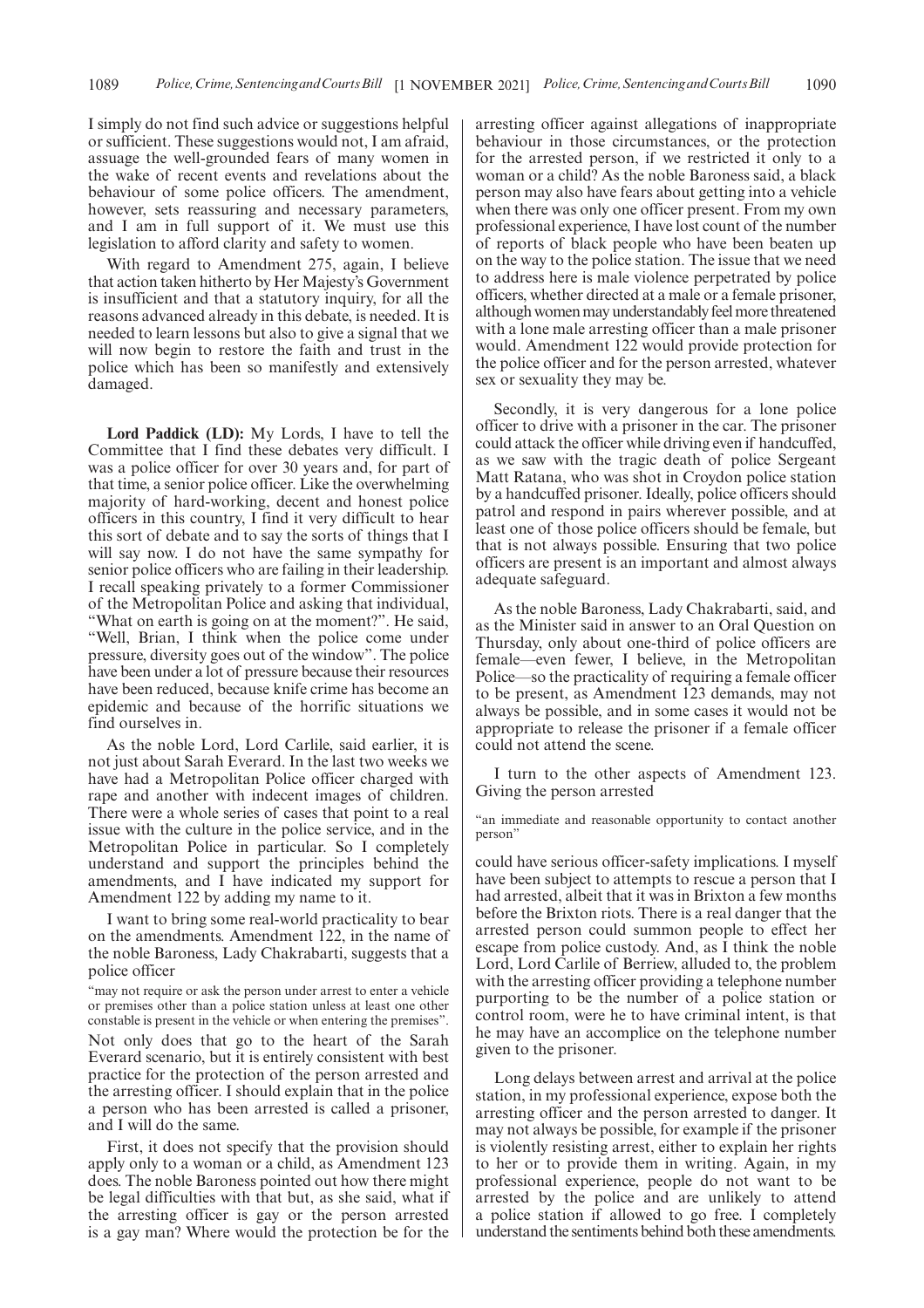#### [LORD PADDICK]

I have serious reservations about the practicality of Amendment 123, but I have no hesitation in commending Amendment 122 to the Committee.

I also strongly support Amendment 275, which calls for a Macpherson-type inquiry, under the Inquiries Act 2005, into the Sarah Everard atrocity and all the surrounding issues. This is something akin to the issues of public trust and confidence around racism that came out of the tragic death of Stephen Lawrence and that the Macpherson inquiry looked to address. We are facing an equivalent situation here in terms of misogyny and violence against women and girls. It is absolutely appropriate that we have a similar inquiry to the Macpherson inquiry to deal with that. I prefer Amendment 275, for that reason, to Amendment 281.

I also support Amendment 282: mandatory training for all officers, not just recruits, on violence against women and girls. Of course, culture is the most difficult thing to change, but training is an important part of changing that culture. I also support Amendment 283, with the caveat that I believe the vetting procedures used in the recruitment of all police officers need to be urgently reviewed, not just for officers transferring between forces.

The noble Baroness, Lady Jones of Moulsecoomb, talked about the Sarah Everard vigil. I will refer to this at length when we come to the public order parts of the Bill, but I was an advanced, trained senior police officer in public order. I read the Her Majesty's Inspectorate of Constabulary and Fire & Rescue Services report into the Sarah Everard vigil. How HMIC came to the conclusions that the police did everything right, on the basis of what it wrote before it got to that conclusion, I have no idea. The evidence in that report is completely contrary to that conclusion, in my professional judgment. So, there is something seriously wrong here: how can we change the culture if we have that sort of whitewashing by HMIC?

The noble Lord, Lord Carlile of Berriew, raised issues around police leadership and police culture and what I have described before as a culture of cover-up rather than own-up. I have always believed the way to build public trust and confidence is, when there is misconduct, to show you are ruthlessly dealing with it rather than trying to cover it up to protect the reputation of the force. I will say more about that when we come to a later group on the duty of candour. The noble Lord is absolutely right: there is a failure of leadership at the top of the police service. It makes me very uncomfortable to stand here and say that, but it is something I felt when I was in the police service and continue to feel now. I absolutely support these amendments.

#### *9.30 pm*

**Lord Coaker (Lab):** My Lords, it is getting quite late in the evening, but I think everyone here would agree that this has been a fantastically high-quality debate on one of the most crucial issues facing our country today. I hope that many members of the public, let alone our fellow Peers, will read the brilliant contributions of my noble friends Lady Chakrabarti, Lord Hunt and Lady Blower, the noble Lords, Lord Carlile and Lord Paddick, and the noble Baroness, Lady Jones —I think I have mentioned everyone.

This really is an important debate, and at its heart is the trust and confidence the public of this country have in the police. We will not change attitudes and these issues with which we wrestle until we can ensure that the public trust the police. It is really hard, and it must have been difficult for the noble Lord, Lord Paddick, to say some of the things he did, but that is the reality and the police have to accept it. We all agree that the vast majority of police officers are good and do their duty, et cetera, but it does not alter the fact that the statistics tell us that there is a serious problem. This is not about blaming anybody; it is about saying what we are going to do about it.

I completely agree with the noble Lord, Lord Carlile, that this is not—and nobody has suggested it is—a competition of amendments. From his experience, my noble friend Lord Hunt knows that, between all noble Lords, we should be able to devise a set of amendments on which we all agree and which have, at their heart, a desire to improve the policing of this country and restore the confidence and trust of the British people. That is what all these amendments are about.

One or two issues arise from them. There has to be a statutory inquiry. I frankly cannot believe that the Government would resist that. There is just incredulity, because it just makes every sense. As my noble friend Lady Chakrabarti laid out, that is why the Inquiries Act was passed, and successive Governments have used it as the vehicle to deal with serious problems to which you want a response that people can agree with and have confidence in. You can set up other inquiries, which will all be well meant and do a good job, as the noble Baroness, Lady Casey, and others will. This is not to say that they will not do a good job, but I say to the Government that at the heart of this, public confidence is everything. It is the holy grail. It is the only vehicle that people will think of as correct. If you go to the supermarket, down the pub or to the sports club, or if you walk down the road and say it is a public inquiry led by somebody of stature, in whom people can have confidence, it will take you over the first hurdle, because people will believe its conclusions, whatever they are. All of us find it unbelievable that the Government are resisting this. Whichever amendment we choose as the best, surely we can agree on the principle of a statutory inquiry. It is certainly something to which we will have to return on Report, if the Government resist.

Why am I and the Chamber so exercised about this? We have heard very eloquently of the horror of the Sarah Everard case. Every now and again there is some horrible crime that unites us all in its horror. There is always something that ignites passion and fury within the public and the political establishment that demands action and that something more is done, beyond the normal "This is shocking, this is terrible". This has to be a lightning rod that says, "No more, we're going to change". It cannot go on, and the Minister understands and knows this.

I googled it again. Time after time we hear it. This week, a serving Metropolitan Police officer was charged with rape. Channel 4's "Dispatches" reports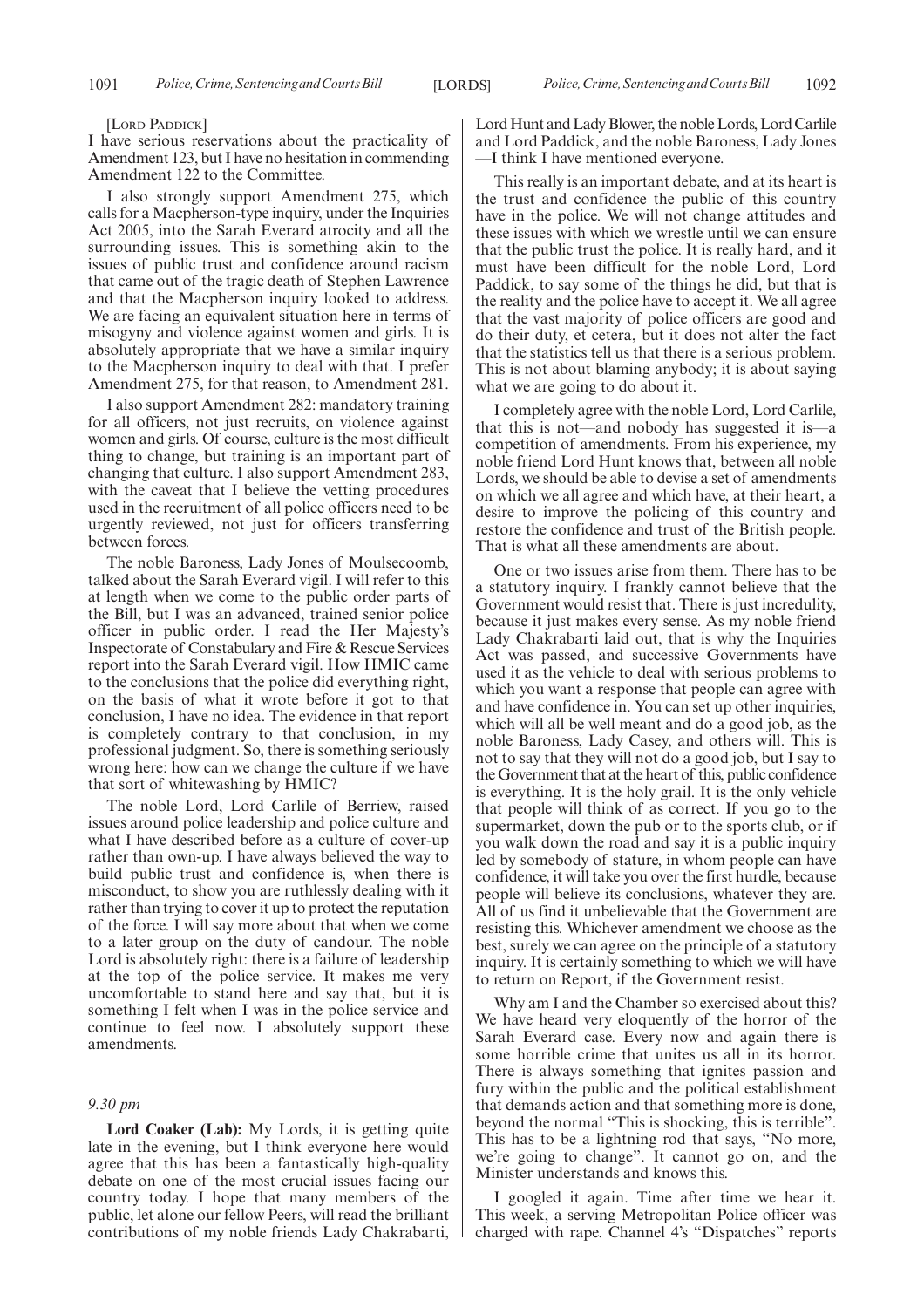that 2,000 police officers have been accused of sexual misconduct over the past four years, which includes over 370 accusations of sexual assault and almost 100 of rape. A mugging victim came forward to the BBC with her experience when she reported her attack. The police officer on duty asked if he could take her out on a date, whether she was single, what she wore to work and whether he could take pictures of her. According to the BBC report, he was so confident that there would be no repercussions for his behaviour that he did it in writing on his official police email account. It is unbelievable and shocking at the same time.

I know Sue Fish because she is the former chief constable in Nottinghamshire, the area which I represented for a number of years. She said:

"This isn't about an individual officer. This is about a prevailing culture within policing."

We ought to be able to find a way around this. Notwithstanding the other amendments tabled by my noble friend Lady Chakrabarti, Amendment 281, tabled by my noble friends Lord Rosser and Lord Hunt, and the noble Baroness, Lady Jones of Moulsecoomb, talks about a statutory inquiry to look at this issue of culture. Obviously, there is a need for some sort of statutory inquiry into what happened to Sarah Everard, but we must get to the root of what is happening with respect to the culture in the police. It is not everyone, but it is a significant number of police officers, which is why in Amendment 281 we have said that there must be a statutory inquiry

"into the culture of policing and the prevalence of violence against women and girls",

to include members with specific

"expertise in the prevention of violence against women and girls" and various recommendations to be made to it, and so forth and so on.

One thing I find here is that all noble Lords read the amendments, so I will not repeat everything that is in the amendment, but, if we cannot change the culture, we have a real problem. I will tell you what I think. The vast majority of police officers are sick of it and want something done about it, and the vast majority of police staff want something done about it. They are looking to our Government to do something about it, working with senior police officers. We talk about leadership, but we have a leadership role as well. It goes back to the signposting of a statutory inquiry as being so important—because that is the lightning rod that you hold up to the public to say, "We get it, we understand it, we realise why you're so upset about it, we're upset about it and that's why we're going to use a statutory inquiry to do something about it".

I know that I am getting passionate about it, but if we resort to a calm, reasonable, almost closed-shop type of inquiry that has a look at it but does not have that sense of urgency, that sense that this is a moment when we need to grasp this issue, we will fail. We talk in later amendments about vetting and training. All those things are crucial, and something must be done about them.

Let me say this as well. I know that the Minister gets this, because she has already made a commitment to look at recognising violence against women and girls as serious violence, and to look at how it is assessed. That is a really important step forward, but the Government have the power to do more. They must not waste this opportunity, out of the horror of what happened in the Sarah Everard case, and in the horror of all the cases that we read about, all the inquiries recently by Zoë Billingham that talked about the "epidemic", and all the recommendations in that report.

So what are we going to do now which shows that this time it will be different? Will we not have a statutory inquiry, however it is organised and whatever its terms of reference, which does something about what many people in this country are looking to their Government to do something about?

We want trust and confidence in the police. We have to find a vehicle by which the concerns that are raised in this House, the other place and across the country, are recognised, realised and something is done about them. A statutory inquiry surely has to be one way of doing that.

**The Minister of State, Home Office (Baroness Williams of Trafford) (Con):** My Lords, I am most grateful to the noble Baroness, Lady Chakrabarti, and the noble Lords, Lord Coaker and Lord Carlile, for raising the very important issues arising from the terrible abduction, rape and murder of Sarah Everard, which has appalled us all and, as the noble Lord, Lord Carlile, says, time will not fade; every time our daughters leave the house it reminds us. It is imperative that Sarah's family and the public understand how a police officer was able to commit such a terrible crime so that we can stop it from ever happening again and restore to our police forces that trust and confidence that the noble Lord, Lord Coaker, talked about.

As noble Lords will be aware, my right honourable friend the Home Secretary has recently announced her intention to launch a two-part non-statutory inquiry—I will go on to talk about that—into the circumstances surrounding Sarah's murder. The first part of the inquiry will look at Sarah's murderer and his tenure at the Metropolitan Police leading up to his conviction, as well as assessing any missed opportunities to hold him to account for his conduct.

The second part of the inquiry will look at any specific issues raised by the first part, which is likely to include wider issues across policing, including, but not limited to, vetting practices, professional standards, discipline, and workplace behaviour. A lot of noble Lords tonight have talked about the culture of the police, not just in the Met but all over the country. This is the opportunity to look at any systemic flaws in vetting or issues around policing culture that the noble Lord has highlighted in his amendment. We expect that the separate inquiry established by the Metropolitan Police Commissioner, being led by the noble Baroness, Lady Casey, into the culture and standards of the force, will feed into part two of the inquiry established by the Home Office.

I very much recognise the arguments around establishing an inquiry under the Inquiries Act, but I also understand the critical need to provide reassurance to the public at pace. A non-statutory inquiry satisfies the need to move at pace, allowing greater flexibility,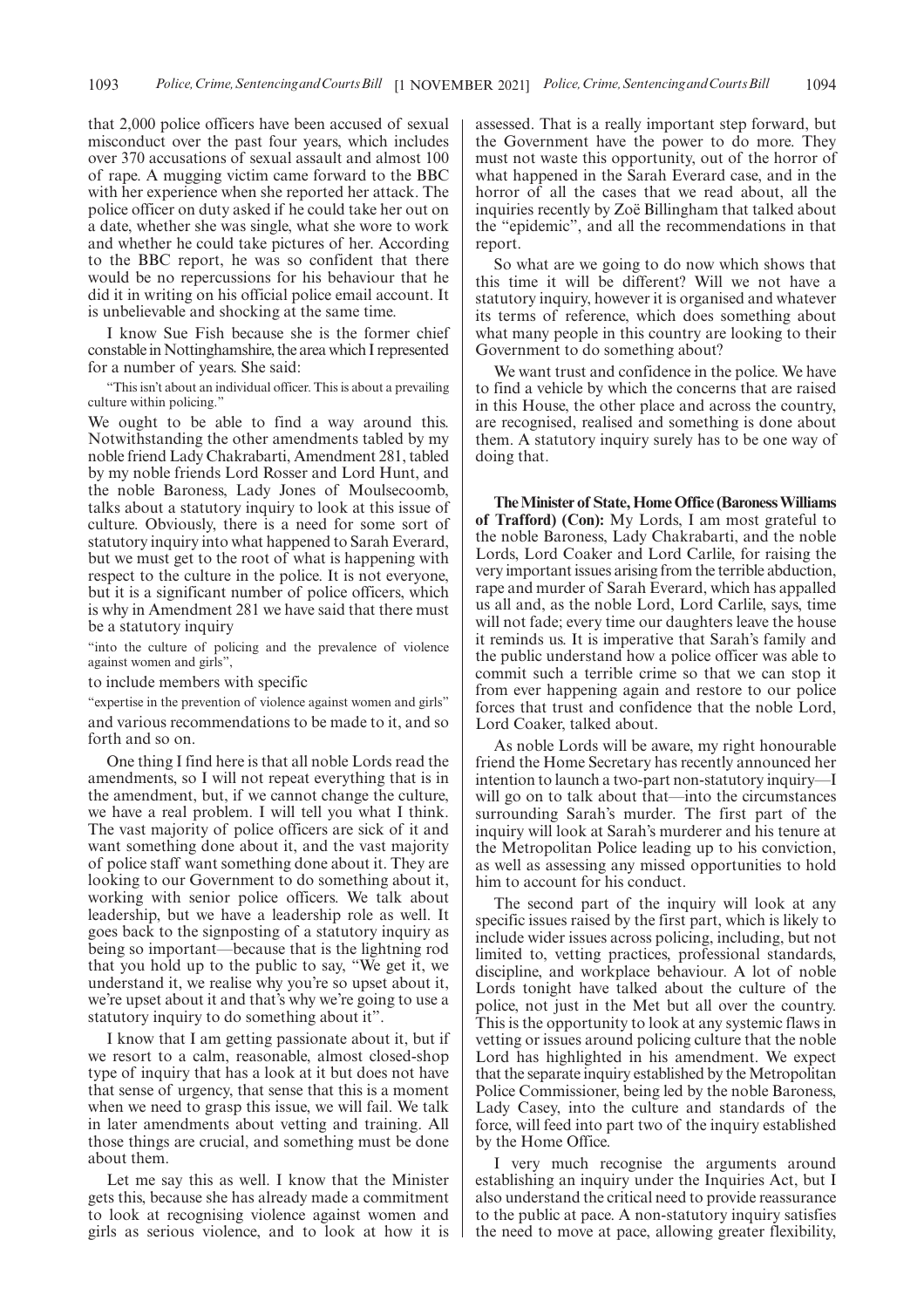[BARONESS WILLIAMS OF TRAFFORD]

and it can be tailored to the issues. We expect that the police forces for which Sarah's murderer worked will all be witnesses to, and comply with, the inquiry. In February 2020 we amended regulations—this is an important aspect—to ensure that police officers are under a duty to co-operate as witnesses with investigations, inquiries and formal proceedings under the revised standards of professional behaviour. They are guilty of a disciplinary offence if they fail to do so.

The Home Secretary has also been clear that the Government will, following consultation with the chair, convert the inquiry into a statutory inquiry if it is determined that it cannot otherwise fulfil its functions. The Government are aiming to appoint a chair shortly and can then confirm the terms of reference. An update will be provided to the House at that point.

In relation to immediate concerns about the vetting of police transferees, the College of Policing updated its guidance this year having taken into account a recommendation from HMICFRS's 2019 report *Shining a Light on Betrayal: Abuse of Position for a Sexual Purpose*. Forces should now assess details of transferees' performance, sickness record, complaints, business interests, notifiable associations and corruption intelligence. Furthermore, the inspectorate is now undertaking an urgent thematic inspection of force vetting arrangements following a request from the Home Secretary. This will specifically look at whether forces are vetting transferees in accordance with the guidance.

# *9.45 pm*

On the broader issue of violence against women and girls, there is sufficient evidence of the problem, most recently set out in the policing inspectorate's report, and the Government are absolutely committed to tackling these issues. Our approach is set out in the *Tackling Violence against Women and Girls Strategy*, published in July. This will drive change in the response to crimes against women and girls and sets out our ambition for a whole-system approach, focusing on prioritising prevention, supporting survivors and pursuing perpetrators, underpinned by a stronger system. This will be supported by a domestic abuse strategy to be published later this year.

On mandatory violence against women and girls training for all officers, the College of Policing's new police education qualifications framework is a very important step in raising standards in policing, including in relation to tackling violence against women and girls. The curriculum for entry covers several areas addressing violence against women and girls, including vulnerability and risk, victims and witnesses, public protection and evidence-based policing.

Additionally, the College of Policing has developed a range of other training products, including the Domestic Abuse Matters programme, which has been delivered to 29 forces to date. We continue to work closely with the college to see what more can be done to encourage further take-up of this programme. I am pleased to say that the *Tackling Violence against Women and Girls Strategy* contained commitments for the college to publish new advice for police first responders and investigators about so-called honour-based abuse, as well as a new product which will advise police on how to respond to reports of sexual harassment in public places.

Amendments 122 and 123 seek to address the legitimate concerns of women and girls about the prospect of being arrested by a lone male officer—we had a debate about this the other day. The noble Baroness, Lady Chakrabarti, and the noble Lord, Lord Carlile, are absolutely right about the vital importance of ensuring that officers are using their powers of arrest legitimately and recognising that this case has struck a most devastating blow to the confidence the public have in the police.

Powers to arrest and detain individuals are some of the most intrusive powers that the state has, and officers must use them lawfully and with accountability. For an arrest without warrant to be lawful, a person must be committing or about to commit an offence, or an officer must have reasonable grounds for suspecting that either of these has or will occur. The officer must also have reasonable grounds for believing the arrest to be necessary—for example, to prevent an individual from causing harm, or to allow the police to investigate the offence. When it is practicable to tell a person why their arrest is necessary, the officer should outline the facts, information and other circumstances which provide the grounds for believing this is the case. As the noble Lord, Lord Coaker, said, the public need to be very clear, and the Government need to set out that clarity for them. It is also important to recognise, as the noble Lord also said, that the vast majority of police officers carry out their work with integrity to protect the public and keep people safe, but I totally understand the concerns raised by this case.

As it stands, there is no prohibition on officers arresting individuals while patrolling alone, or on male officers arresting female individuals. As I said, I completely understand that horrific events such as this raise questions in the mind of the public. The Government recognise the importance of public confidence and how this has been shaken to the core by the events surrounding Sarah Everard's murder. Police forces including the Met have issued some early guidance and reassurance for members of the public who might be concerned. Sir Stephen House, Deputy Commissioner of the Met, has said that the force will no longer allow plain-clothes officers to operate alone. That is a good start. Just last week, Dame Cressida Dick announced that plain-clothes officers will video call a uniformed colleague to confirm their identity when stopping a woman by herself.

Should individuals be concerned if they are approached by a lone officer, it is entirely reasonable under the circumstances for them to seek reassurance that they are acting legitimately. I would expect any officer receiving such a challenge from a member of the public to understand why it is being made and to take what action they can to assuage the concerns raised.

In conclusion, I welcome the opportunity afforded by these amendments—I know that noble Lords are not in amendment competition—to debate the implications of this horrendous case. We need to rebuild public confidence in the police. We think that the inquiry announced by the Home Secretary will play an important part in that process, including by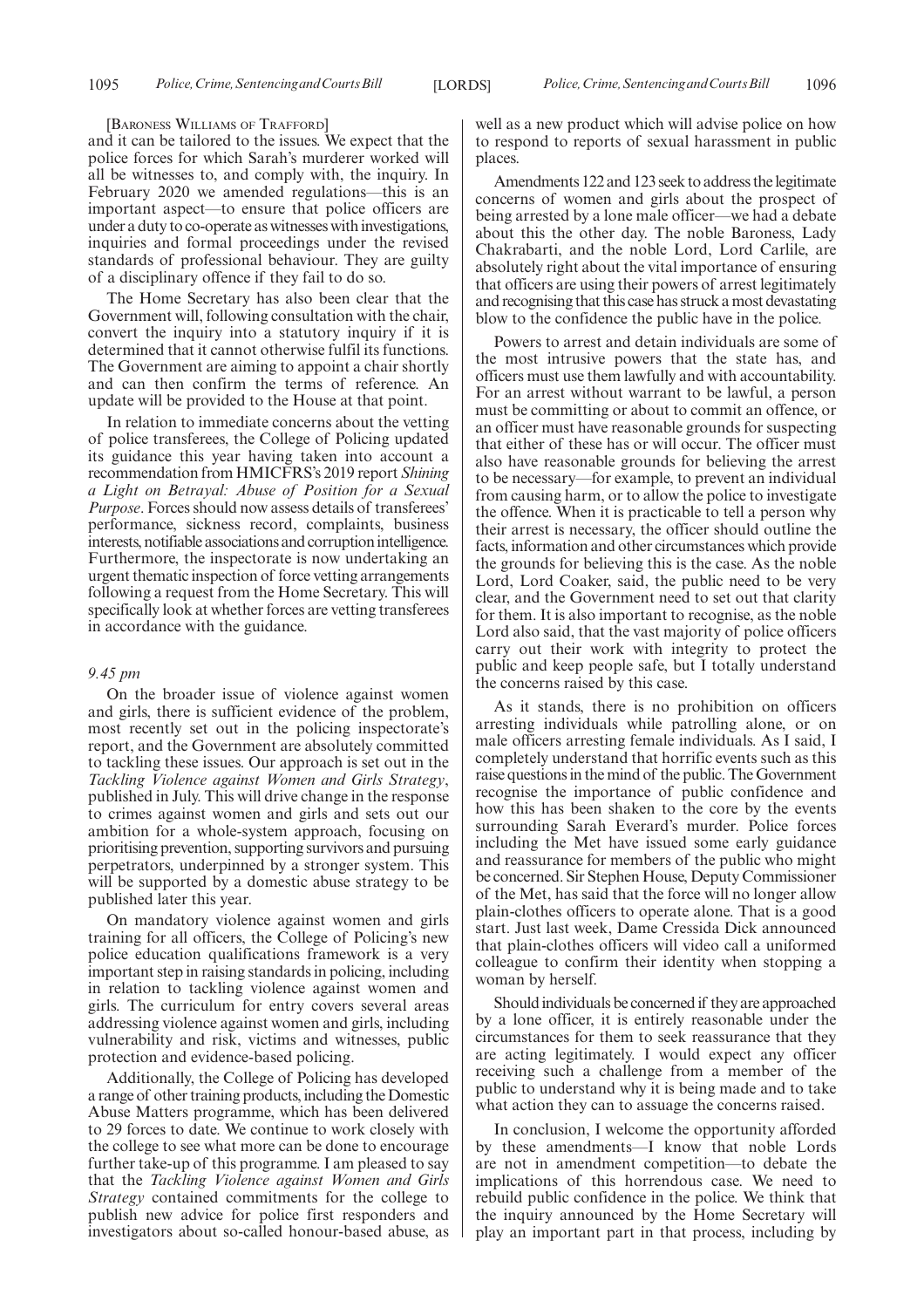making recommendations in relation to police vetting and training. These issues, and the question of how the police exercise their powers of arrest, are being addressed in the meantime and, on that basis, I hope that the noble Baroness will withdraw her amendment.

**Lord Paddick (LD):** My Lords, I realise the hour is late, but there are two things I would like to mention. First, I am very interested in what the Deputy Commissioner Sir Steve House said. I do not know when he said it, but it does not seem to chime with the fact that, two weeks ago, I was challenged by a lone officer in plain clothes. That seems to be completely contrary to what the Minister said he announced.

Secondly, the Minister says there should not be an inquiry under the Inquiries Act 2005 because we need to move at speed. I can tell noble Lords that the Metropolitan Police never moved quicker on racism than when it was announced that there would be an inquiry under the Inquiries Act. It was not when the inquiry reported that the Metropolitan Police swung into action to deal with racism. It was absolutely ready with an answer as soon as that inquiry reported, because it knew what the problems were and realising that this was all going to become public in an inquiry galvanised it into action.

**Baroness Williams of Trafford (Con):** I note the noble Lord's points and I do not disagree with him. I ask the Committee to understand the commitment of the Home Secretary. She is deadly serious about ensuring that the inquiry moves at pace and, if necessary, converting it to a statutory inquiry if it is not meeting its commitments.

I will get the date for the noble Lord, Lord Paddick, and the Committee. The announcement from Dame Cressida Dick was on 20 October, some 11 days ago, but I will get the date on which Sir Stephen House made those comments.

**Baroness Chakrabarti (Lab):** My Lords, I am hugely grateful to all Members of the Committee for the substance and tone of our proceedings. I am particularly grateful to the noble Lord, Lord Carlile, who dealt with our minor points of detailed difference with such grace. If I may say so, what I really took away from his comments was the sense of a loving father speaking of his daughters and the hope that we might one day return to a moment when all our daughters and granddaughters can trust the police. I was also struck by the way he worked with the young woman lawyer in trying to bring matters forward with such urgency. I thank him so much for that.

I agree with my noble friend Lord Hunt of Kings Heath that we have to get to the culture of obfuscation and denial—understandable human instincts when we want to protect our colleagues and the service that we love. I say to the noble Lord, Lord Carlile, that if it had been a scandal of equivalent proportions at the Bar, we would feel as uncomfortable as the noble Lord, Lord Paddick, so we understand these things.

I say to my noble friends that my Amendment 275 also deals with culture, but this is not about precise amendments—this is too important for that—but about trying to persuade the Government on both of these issues, of trust and confidence on the one hand and effective change on the other, with which we are attempting to deal in this whole group of amendments. This is about trying to persuade the Government on the power of arrest on the one hand and the inquiry and the training and vetting on the other.

The noble Baroness, Lady Jones of Moulsecoomb, made such an important point when she talked about that period of lockdown and the way that that has, in a sense, exacerbated every problem in the world but also problems around the fault-lines between hard law, guidance, perceptions of the law and trust in policing and what really is the right thing. It was in that lockdown that this atrocity was perpetrated.

Of course, she was also the Member of the Committee who pointed out that, just hours or days after the perpetrator was charged, someone made the insensitive decision to police that vigil in that way. Whoever did so must have known what we were yet to find out. The noble Baroness, Lady Jones, spoke of the young woman who now features in all of the videos and photographs. We know that, subsequently, she has been stalked by serving police officers on her Tinder account. So we really are in trouble, and we are trying to respond to a really significant problem of culture and trust in policing in this country. We are not fabricating this. No one thinks that; I know that we are all on the same page.

My noble friend Lady Blower was also clear that guidance will not be enough. We have gone too far for that in relation to any of the really serious specific issues that the noble Lord, Lord Carlile, and I and others have been trying to address in these amendments.

I thank the noble Lord, Lord Paddick, for everything that he is doing in this group and on the Bill more generally. I say to him and anyone who is now feeling very concerned about and suspicious of policing in this country that there is another side. I would like to believe that the noble Lord, Lord Paddick, still represents more of what is real and true in our policing service and in our democracy built on the rule of law. I hope that we can all listen to him and heed his practical advice. The word "gallant" is used for the military; there is no equivalent for the retired senior police officers in your Lordships' House, but there are many retired commissioners and others here. But it is the noble Lord, Lord Paddick, who has been engaged with the Bill day after day and has spoken from the heart and from years of practical experience. We have to heed him. I was heartened by hearing him discuss, on Amendment 122, the approach where we do not want lone police officers driving off with arrestees, for the protection of either. That is best practice, but we now need to put that into hard law to reassure everyone and as a matter of good governance.

My noble friend Lord Coaker said passionately—and he is so right—that we have crossed a line in terms of public trust. Once lost, it is really hard to regain. That is why he made the point, again and again, that a full statutory and judge-led inquiry is part—just part—of trying to regain that trust. Can any of us imagine a Lawrence or Macpherson inquiry that was not judge-led and on a statutory footing, with all the iconography and symbolism of justice that comes with that?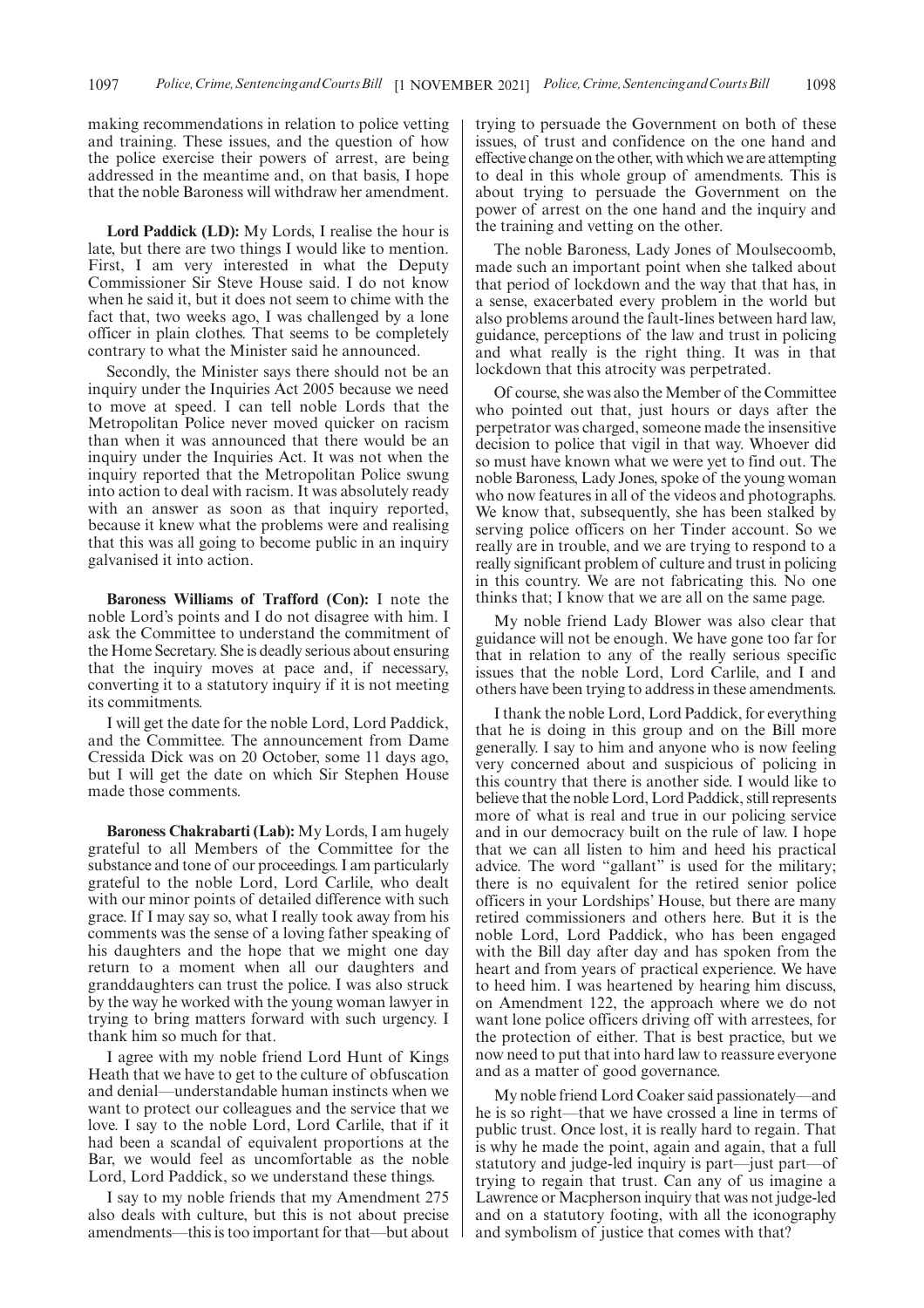#### *10 pm*

Important though those points are about iconography and public trust, there is a practical point too. That point was made by the noble Baroness, Lady O'Loan, in June. She said:

"Our work was made more difficult by the fact that the Panel was not established under the Inquiries Act … and therefore did not have the statutory powers available to such an inquiry. … At times our contact with the Metropolitan Police resembled police contact with litigants rather than with a body established by the Home Secretary to enquire into a case."

This was not just any Home Secretary but a Home Secretary who was Prime Minister during the subsequent passage of that review. That is how hard it was without those practical hard-edged powers of compulsion.

Finally, I say to the Minister that I know she feels as we all do about this dangerous moment and the importance of rebuilding trust, and of course I welcome the steps that she and her colleagues have already taken, but we must go further in both these areas. On the police powers on arrest, it has to be so clear now what we say to these young women in particular. I am sorry to Mr House and Commissioner Dick, but their guidance about videophones and so on is not going to cut through—it is not enough. We need a clear-edged change in the law of some kind that makes it clear that sole officers cannot drive off with arrestees. Guidance, words and best endeavours even from senior Met officers will not be enough.

On the speed of the inquiry—which was the basis of the counter-argument made by the Minister against it being a statutory inquiry—the Lawrence inquiry took two years; the Daniel Morgan review took eight, because of the kind of resistance that has been set out; the Leveson inquiry took one year. Inquiries can take various lengths of time but, on this issue, I am sorry to say it but the powers of compulsion will be vital for a speedy and confident review.

I am so grateful for the tone and substance of this debate and I do not believe that the Minister has slammed the door on any of the suggestions that have been made; I will go home taking some heart from that. However, if we cannot make progress, I hope that, with the assistance of others in this Committee and further across your Lordships' House, we will return to both these vital issues on Report; that is definitely our national duty at this time. With that, I beg leave to withdraw my amendment.

*Amendment 122 withdrawn.*

*Amendment 123 not moved.*

# *Amendment 123A Moved by Lord Paddick*

**123A:** After Clause 49, insert the following new Clause—

"Post-charge detention of children

- (1) The Police and Criminal Evidence Act 1984 is amended as follows.
- (2) In section 38, for subsection  $(1)(b)$  substitute—
	- "(b) if the arrested person is a child, the grounds inserted into the Legal Aid, Sentencing and Punishment of Offenders Act 2012 by section (Youth remand) of the Police, Crime, Sentencing and Courts Act 2021 apply;"."

Member's explanatory statement

This amendment would bring the PACE criteria for police remand of children into closer alignment with the court remand criteria.

**Lord Paddick (LD):** My Lords, I rise to move Amendment 123A in my name. I apologise to the Committee. If I had had my wits about me, I would have grouped it with the previous police bail amendments. I am grateful to Transform Justice for bringing this issue to my attention and for its help and support in drafting this amendment.

The Government continue to place tighter restrictions on when courts can remand children in custody. Those are much stronger than the restrictions currently placed on the police when they decide whether to remand a child in custody to court. Court criteria, most of which do not apply to the police, include that: the child must be between 12 and 17 years of age and be legally represented, other than in exceptional circumstances; they must have been charged with a violent or sexual offence or have been charged with an offence where an adult would have received a custodial sentence of 14 or more years; or they have a recent history of absconding while remanded; or they have a history of committing imprisonable offences while on bail; and there is a real prospect of a custodial sentence for the offence in question. In addition, remand in custody must be necessary to protect the public from death or personal injury or to prevent the child from committing further imprisonable offences.

The police remand many more children in custody than the courts. In 2019, the year with the most recent data available, over 4,500 children were remanded in police custody compared with 884 children remanded in custody by the courts. Some 60% of children remanded in custody by the police had been charged with non-violent offences and only 12% of those remanded in custody by the police went on to be remanded in custody by the courts. Two-thirds of children remanded in custody by the police do not receive a custodial sentence.

In Clause 132, the Bill suggests further strengthening the restrictions on courts remanding children in custody, including that the history of breaching bail or offending on bail must be "significant", "relevant" and "recent". If detention is being considered for the child's own safety, this would be possible only if the risk cannot be safely managed in the community. It would have to be "very likely" that the child would receive a custodial sentence rather than a "real prospect". Courts would also be under a statutory duty to record their reasons for imposing custodial remand, including a statement that they have considered the welfare of the child in their decision and that they have considered alternatives.

The Bill as drafted does nothing to tighten the restrictions on the police remanding children in custody, or even to bring them into line with existing court restrictions. Amendment 123A intends to bring the Police and Criminal Evidence Act criteria for police remand of children into closer alignment with the court remand criteria. I beg to move.

**Lord Ponsonby of Shulbrede (Lab):** My Lords, I am very grateful to the noble Lord, Lord Paddick, for moving his amendment. As the Committee might be aware, I sit as a youth magistrate, usually at Highbury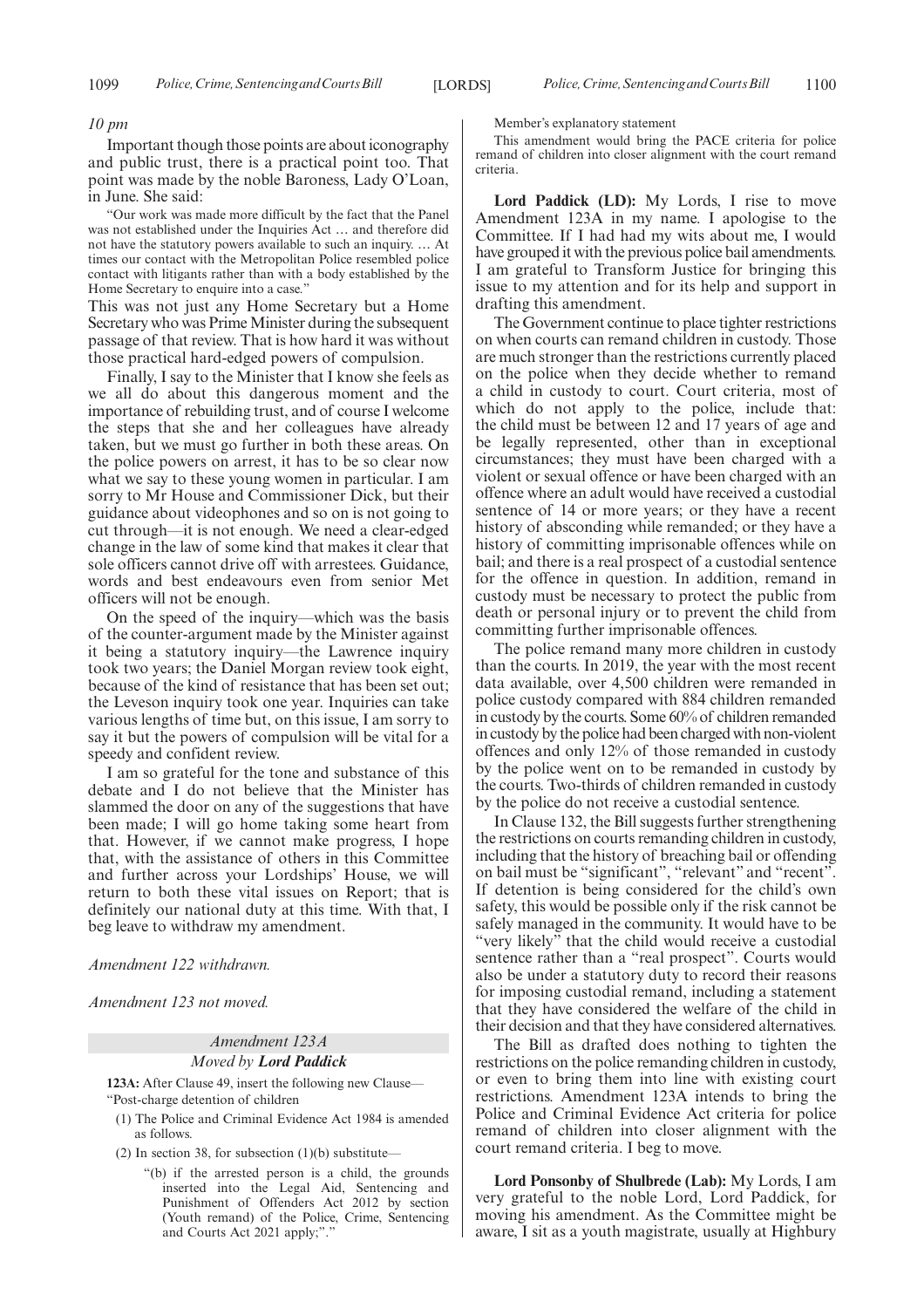magistrates' court. I have to say that I was not aware of the difference in the remand criteria; I should have known but I did not. I also thank Transform Justice for bringing this to my attention. The noble Lord has very thoroughly explored the differences in the number of youths remanded by the police versus those remanded by the courts. I would be interested to hear what the Minister has to say in response.

**Baroness Williams of Trafford (Con):** I thank the noble Lord, Lord Paddick, for raising this important issue of children remanded in custody. I quite agree that police custody is not a suitable environment for children and that they should not be detained there unless it is absolutely necessary.

The provisions introduced by this Bill will amend the "tests" set out by the Legal Aid, Sentencing and Punishment of Offenders Act 2012, also known as LASPO, which must be satisfied before the court remands a child to custody. These are intended to ensure that custodial remand is used only as a last resort, where there are no other options and it is necessary to protect the public.

Before the courts get involved, if a child is charged with an offence, Section 38 of the Police and Criminal Evidence Act 1984 provides that the police must release them either on bail or without bail pending their appearance at court, unless one or more specified conditions apply. These conditions are that the child's name or address are not known or are not believed to be genuine; there are reasonable grounds to believe the child will not appear in court to answer bail; the detention is believed to be necessary to prevent the child committing an offence, causing physical injury, loss or damage to property, or interfering with the investigation of offences; or the detention after charge is believed to be necessary for the child's own protection or in their own interests.

I would like to reassure the Committee that there is already a degree of alignment between police bail and court bail, and the police custody officer must have regard to the same considerations as those that apply when a court is considering whether to grant bail under the Bail Act 1976.

I acknowledge the concern that many more children are remanded post charge by the police than are remanded by the courts while awaiting trial, as the noble Lord, Lord Paddick, outlined, and that this may give rise to consideration of risk-averse decision-making by the police. I do not necessarily believe this to be the case. It is important to remember that post-charge detention by the police serves a different purpose from youth remand in the courts, so it is unrealistic to expect an exact alignment of the conditions required to make decisions.

With this in mind, it is perfectly possible for the police to make a decision to remand a child post charge and for the courts to make a decision not to remand the same child to custody, and for both these decisions to be reasonable based on the evidence and circumstances before each party. In the overwhelming majority of cases, a child remanded by the police will be held for no more than 24 hours.

I also acknowledge the concern that police remand is a driver of custodial remand—that is, for example, that a court is more likely to view a child remanded by the police as dangerous. I am not aware of any data showing a causal link between police remand and custodial remand. A comprehensive evidence base comparing the circumstances whereby police bail after charge decisions are made under Section 38 of PACE would be needed, giving consideration to the threshold for grounds to refuse bail and whether custody officers have access to and apply all relevant information when making a bail decision.

Before I conclude, I take this opportunity to put on record my thanks and the Home Office's gratitude to Brian Roberts, who was the department's expert on the Police and Criminal Evidence Act. Sadly, he died last month after 50 years of public service as a police officer and then an official in the department. He is greatly missed by his colleagues.

On the basis of my remarks, I hope the noble Lord will be happy to withdraw his amendment.

**Lord Paddick (LD):** My Lords, I thank the noble Lord, Lord Ponsonby of Shulbrede, for his support.

I am afraid that there is a bit of a pattern developing here in the Government's responses. On the one hand, the Minister said there is "a degree of alignment" between police remand in custody of children and court remand in custody. Some 4,500 children being remanded by the police and only 884 by the courts does not sound to me like alignment.

The Minister also said a child would never be remanded in police custody for more than 24 hours. Do courts sit on a Sunday? What happens to a child arrested on a Saturday afternoon? They are going to be in custody a lot longer than 24 hours.

Unfortunately, as I say, it is becoming a bit of a theme that the Government's responses to amendments do not appear to be factually accurate. We need to review that. I am afraid I do not find the Minister's response satisfactory, and no doubt we will return to this on Report. In the meantime, I beg leave to withdraw the amendment.

*Amendment 123A withdrawn.*

*Clauses 50 and 51 agreed.*

*Schedule 6 agreed.*

*Clauses 52 to 54 agreed.*

*House resumed.*

*House adjourned at 10.15 pm.*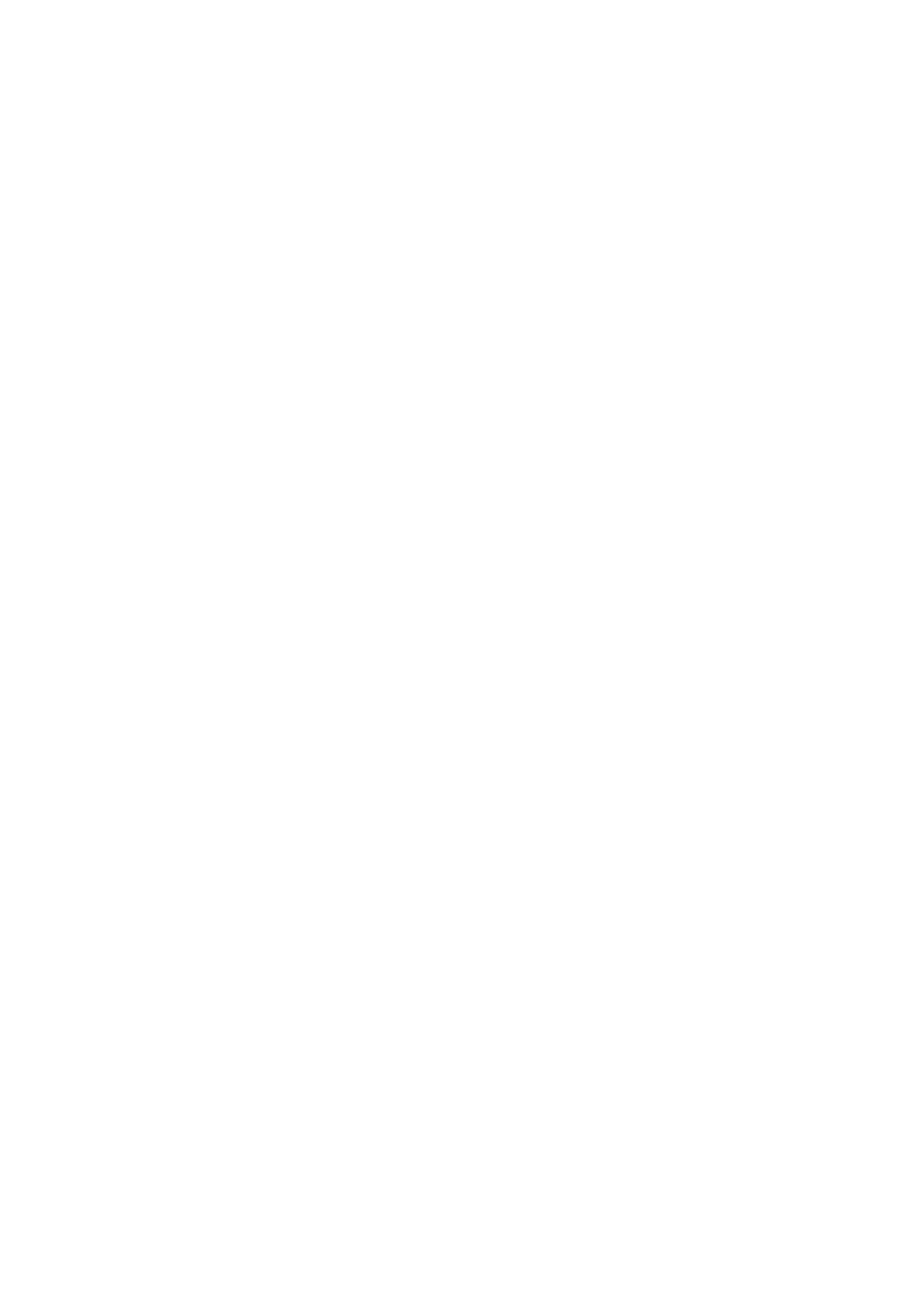# Grand Committee

*Monday 1 November 2021*

# **Arrangement of Business**

*Announcement*

#### *3.45 pm*

**The Deputy Chairman of Committees (Baroness Fookes) (Con):** My Lords, Members are encouraged to leave some distance between themselves and others and to wear a face covering when not speaking. If there is a Division in the Chamber while we are sitting, this Committee will adjourn as soon as the Division bells are rung and resume after 10 minutes.

# **National Security and Investment Act 2021 (Monetary Penalties) (Turnover of a Business) Regulations 2021**

*Considered in Grand Committee*

*3.45 pm*

# *Moved by Lord Callanan*

That the Grand Committee do consider the National Security and Investment Act 2021 (Monetary Penalties) (Turnover of a Business) Regulations 2021.

*Relevant document: 13th Report from the Secondary Legislation Scrutiny Committee*

**TheParliamentaryUnder-Secretaryof State,Department forBusiness,EnergyandIndustrialStrategy(LordCallanan) (Con):** My Lords, in moving that the draft National Security and Investment Act 2021 (Monetary Penalties) (Turnover of a Business) Regulations 2021 be approved, I will speak also to the draft National Security and InvestmentAct2021(NotifiableAcquisition)(Specification of Qualifying Entities) Regulations 2021, which were laid before the House on 6 September this year. The commencement date for both SIs is 4 January, which is the same date as the full commencement of the National Security and Investment Act 2021.

Before I turn to the detail of the SIs, I will say a few words to remind the Committee of the purpose of the National Security and Investment Act and why it is vital for the UK's security. The UK economy thrives as a result of foreign direct investment. Over the past 10 years, more than 665,000 new jobs have been created as a result of more than 18,000 foreign direct investment projects. However, as I am sure your Lordships will agree—and indeed as the House demonstrated through its agreement to the Act—an open approach to investment must include appropriate safeguards to protect our national security and the safety of our citizens.

The NSI Act therefore provides the Government with updated powers to scrutinise and intervene in acquisitions to protect national security, as well as to provide businesses and investors with the certainty and transparency they need to do business in the United Kingdom. The Act establishes a call-in power for the Secretary of State to scrutinise qualifying acquisitions, a voluntary notification option for firms which wish to gain clarity on whether the Secretary of State will call in their acquisition, and—the subject of these regulations—creates mandatory notification requirements in 17 sensitive sectors of the economy where it is considered that national security risks are more likely to arise.

Starting with the draft maximum monetary penalties regulations, this SI sets out how the Secretary of State will calculate a business's turnover when calculating monetary penalties resulting from non-compliance. We generally expect compliance with the Act to be high and the need for the Secretary of State to issue penalties to therefore be rare, but it is important that the Act comes with sufficient deterrents to noncompliance.

This SI is laid under the delegated powers pursuant to Section 41 of the Act. Sections 32 and 33 create offences of completing a notifiable acquisition without approval and failing to comply with an interim or final order. Both these offences can result in the imposition of a monetary penalty.

The maximum fixed penalty that can be imposed on a business for an offence under Section 32 or 33 is the higher of 5% of the total value of the turnover of the business and £10 million. The maximum amount per day for a daily rate penalty that can be imposed on a business for an offence under Section 33 is the higher of 0.1% of the total turnover of the business and £200,000.

With these regulations, we have ensured that global turnover is taken into account when calculating the total turnover, so that no efforts to get round the penalties—for example, through changing accounting approaches—will be successful. These are important and well-balanced regulations, necessary for the effective functioning of the NSI Act.

Turning to the notifiable acquisition SI, which was of some interest to your Lordships during the passage of the Act, the SI has also been noted by the Secondary Legislation Scrutiny Committee as an "instrument of interest". These regulations specify descriptions and activities of qualifying entities, the acquisition of which must be notified to the Secretary of State—a notifiable acquisition. Acquisitions in scope of mandatory notification that complete without the approval of the Secretary of State will be void and therefore have no effect in law. These are important changes to the UK's investment screening system and sectoral expertise has been vital to ensure that mandatory notification is proportionate and targeted. The Government have therefore taken great care and time to get these regulations right.

Alongside the introduction of the NSI Bill in November 2020, the Government ran an eight-week public consultation on the proposed descriptions of the 17 areas of the economy referred to in the draft regulations, after which the Government published revised definitions in March. The Government then undertook further targeted engagement with stakeholders in these key sectors—such as communications, data infrastructure and synthetic biology—to refine and narrow the proposed descriptions to provide businesses and investors with further clarity.

As the Minister for Small Business, Consumers and Labour Markets did in the other place, I place on record the Government's appreciation of the extensive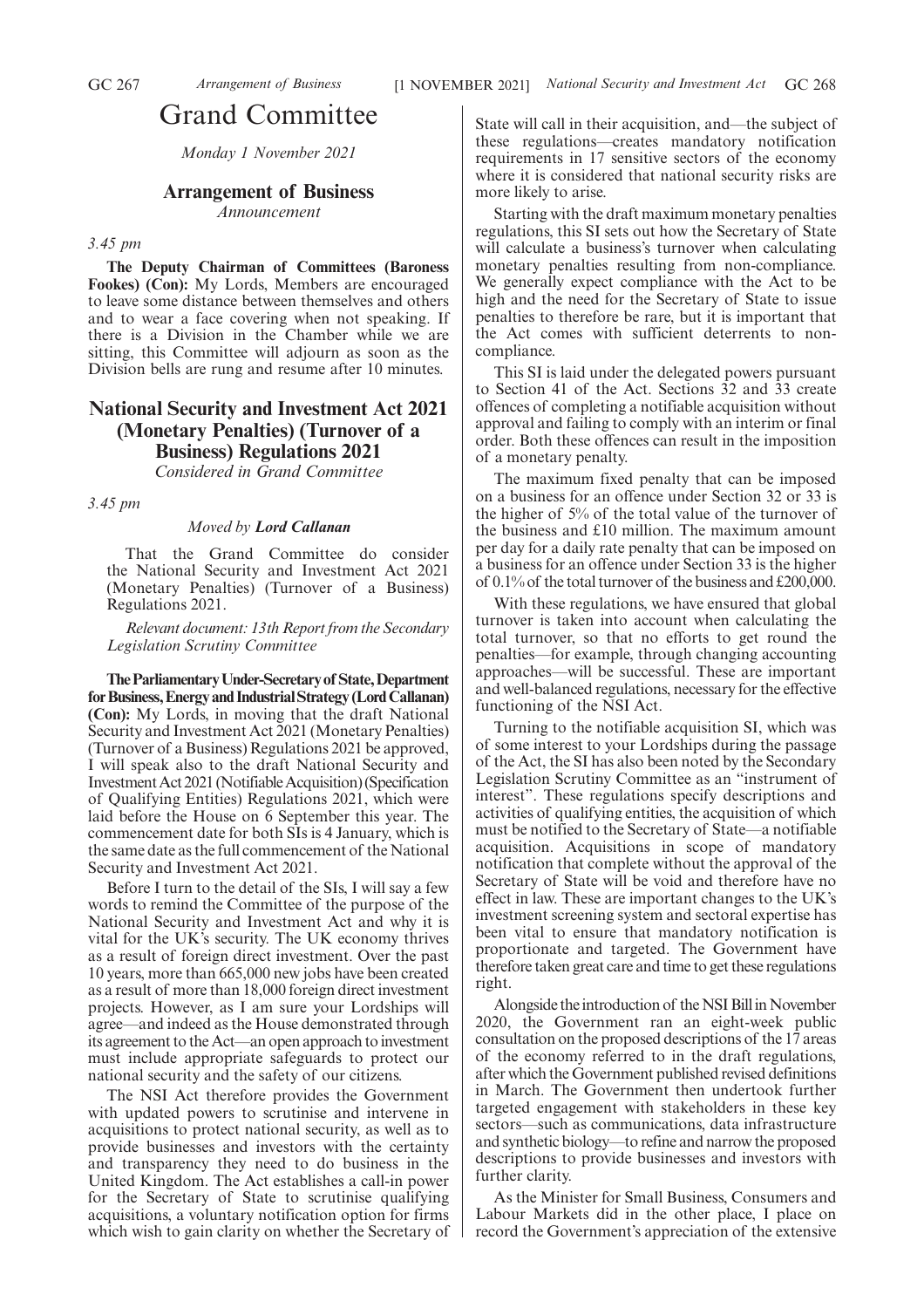#### [LORD CALLANAN]

input we have had from across sector organisations in helping to develop these regulations. They strike a careful and appropriate balance between ensuring that our national security is safeguarded and keeping the number of businesses caught by the mandatory notification requirements to a necessary and proportionate level. In addition, these regulations allow parties themselves to identify objectively whether they are in scope of mandatory notification or not.

In addition, to monitor the impacts on businesses and investors, particularly small and medium-sized enterprises, the Government have chosen to include a shorter three-year post-implementation review within the SI, instead of the more standard five-year period. The Government engage on a daily basis with a wide range of businesses to help them understand the requirements of the Act, and we will of course continue to do so. Furthermore, extensive guidance across all 17 areas of the economy specified in these regulations will shortly be published to further assist parties in understanding the effect of the requirements on their planned activities.

In conclusion, these are detailed and technical statutory instruments which give effect to the purposes of the NSI Act. They have been carefully developed and tested to ensure that they give maximum clarity to businesses, while allowing us to protect the UK's national security. I commend the draft regulations to the House.

**Baroness Bowles of Berkhamsted (LD):** My Lords, I thank the Minister for introducing these statutory instruments. As has been said, they follow on from the National Security and Investment Act 2021 that we concluded earlier this year. Indeed, most of the things that could be said were said during those proceedings. The basics of what is covered by these instruments, such as the level of fines, was set out in the Act, but how turnover is calculated for the purposes of the fines is now laid out in more detail. As has already been explained, the maximum fixed penalties for offences are the higher of 5% of the total value of the turnover and £10 million, or a daily amount that is the higher of 0.1% of the total turnover and a cap of £200,000.

Clearly, it is important to define how turnover will be calculated for the purposes of fines, and I am glad to see that it is globally based—indeed, I think we were told that that was the intention. Whether the formulations actually laid out are right remains to be seen. I hope that, if they do not work, they will be adjusted, and that the Secretary of State will be prepared to intervene and overrule—as he can—on the companies' turnover calculations, should they be unrealistic or if there have been manoeuvres to minimise exposures, which can be different from just accounting measures and moving things around globally if it covers the creation of special companies, subsidiaries and a whole gamut of things that will probably be beyond everything that we could list now.

I also have a reservation, which I think I expressed during the Bill proceedings, concerning whether the maximum fines have been set too low. As they are presently fixed, the percentages will bear down in totality more heavily on SMEs, which will tend to fall under the percentage calculations, than on large,

international businesses, which will hit the maximum and be able to enjoy—if that is the way to phrase it—a cap. I am sure all noble Lords hope that the penalties do not need to be used all that often and that, as the Minister said, it is rare. Nevertheless, there must be a strong deterrent; it cannot be seen as a risk worth taking. The fact is that I can think of some deals where £10 million is not a lot in the scale of things and given the charges that are levied by advisers. In my view, the cap, if there is one, should be proportionate. I hope that the Government will hold on to that thought, and perhaps the Minister can say what thinking there has been in the Government and the department around that.

Obviously, it is unrealistic to expect the Government to revise figures that have only just been passed in the Act, but under Section 41, it is possible to vary them. Could the Minister explain how such adjustment possibility is viewed, looking forward? Will it be used simply to adapt to inflation or, as I have suggested, will it be used if the deterrent is, as it turns out, not quite strong enough for the largest multinationals?

I turn to the second SI and the specification of qualifying entities. The definitions contained in the schedules have been refined in response to stakeholder feedback following the consultations which took place as the Bill was proceeding and subsequently—all of them have been refined, which is good to see. The outcome seems to have been broadly welcomed, with more focus and narrowing but also some occasional broadening. However, I gather there are still some industries with concerns about them being too broad. Perhaps it is a case of saying that not every possibility is covered. The challenge there is the make the reserve call-in power both functional and reasonable, without making it look like it has become protectionist.

It is in fact difficult to understand the legislative detail, how and why the various changes have been selected, and who has been listened to, as the contributions are not available for scrutiny; we cannot really scrutinise that aspect of the job. It is almost certain that large companies and their advisers will have been the most active. I am not criticising that involvement in any way; they have both the resources and the expertise to keep on top of the job and their input is valuable. However, can the Minister inform me how suggested changes are then back-tested, in particular for small businesses, and whether what fits the larger businesses and comes as advice from lawyers and other advisers fits across the piece?

Overall, the situation is that we must accept the assurances that efforts have and are being made to get things right and that the Government and the department will do their best to issue advice and assist companies. It is of some comfort that the review period has been shortened, as the Minister said, to three years, rather than the usual five.

In the debate in the Commons, the Minister said that the investment security unit in the department will be able to offer advice and give forewarning, and the Minister here has said similar things. I would like to know a little more about how that works, especially for SMEs. Is there helpline advice, separate from guidance, and can it be relied upon, or is it the case that there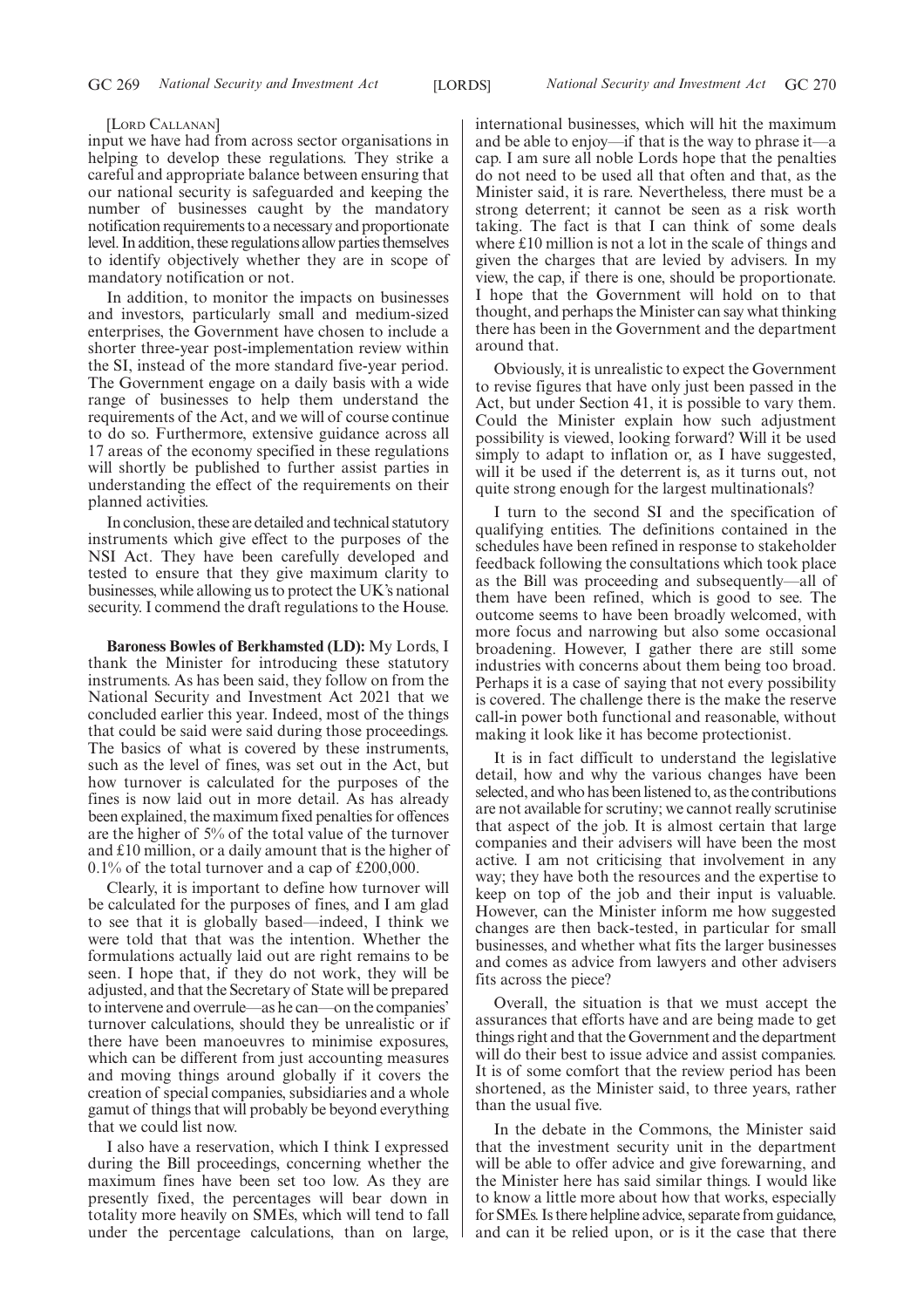will inevitably end up being a larger number of precautionary notifications than are really needed, because that is the point at which you can get some definitive feedback? Will the Government be able to publish what has been positively cleared and other advice given once it is no longer time sensitive to a prospective deal? I recognise that it cannot be done in real time, but will something of that nature happen retrospectively?

Finally, as I have already referenced, the Secretary of State is given powers to call in other transactions not covered by the 17 sectors. I am conscious, as I said, that it is necessary to demonstrate that the UK is an open economy, but on the other hand, recent experience with Covid, Brexit and other geopolitical issues has drawn more attention to security of supply. Will there be a capacity and appetite to monitor transactions generally and take action where needed? What other measures are being taken around issues of greater security of supply?

## *4 pm*

These are important SIs, and the Liberal Democrat Benches support them as necessary instruments and in the hope and expectation that greater levels of transparency will become available as the regime settles.

**Lord Lennie (Lab):** My Lords, I thank the Minister for outlining the regulations. I say at the outset that the Labour Party also supports these necessary instruments. Taken together, they provide for the operation and running of the NSI Act and the provision of a safeguard for the UK. The SIs identify, as we have heard, 17 sectors in which national security could be at risk—the so-called sensitive sectors—and establish how the Secretary of State would establish the worth of each business when calculating the value of monetary returns it would be required to make. The offences cover both completing an acquisition without approval and failing to comply with a final order when required to do so, with resultant penalties, as we have heard, of £10 million or  $5\%$  of turnover, whichever is the greater, or a daily rate of 0.1% or £200,000.

However, there appears to be no effective early warning system or method to forewarn businesses considering acquiring a business that they may be in breach of these regulations. Have the Government considered putting such a system in place to alert businesses that they may risk putting themselves in breach by continuing with an acquisition?

The current thinking about the destination of the funds raised by this instrument is that they will go to the consolidation fund. Surely more creative thinking is possible, such as using them for the specific purpose of funding start-ups and innovators to help build up UK resilience. Is this set in stone, or could the Government reconsider the destination of the funds and ally them to the problem that the instruments are designed to prevent?

As the noble Baroness, Lady Bowles, said, there is also some concern about the breadth of what is captured by this legislation; in particular, the biodiversity sector believes that the definition is cast too wide and covers industries not associated with security matters. Could the Minister look at the concerns raised by the biodiversity sector to be sure that the reach of the regulations is only as broad as is necessary and not more widespread than it needs to be?

Some concerns have been raised about how the Government engaged to build these better regulations. For instance, when considering issuing guidance to particular sectors, which the Minister said would happen shortly, he should be aware that SMEs do not have access to large legal firms to advise them on these matters and therefore require straight, clear guidance rather than obscure, legalistic wording. Can he explain this process to the Government when they are issuing such guidance?

Finally, do the Government believe that food security forms part of national security? I ask because they have shown little interest in the recent takeover of Morrisons, which will in turn undoubtedly act as an encouragement to others to consider similar purchases in this country.

While we support the regulations, they require a more muscular approach in some areas while in others a lighter touch is required. Getting this balance right is tricky but important to the UK's inward investment programme and opportunities.

**Lord Callanan (Con):** My Lords, I am grateful to both noble Lords for their valuable contributions to this debate. I will endeavour to respond to the points that were made; first, to those made by the noble Baroness, Lady Bowles of Berkhamsted, and then to those made by the noble Lord, Lord Lennie.

In response to the points made by the noble Baroness, Lady Bowles, about the maximum monetary penalties, some businesses may argue for the lowest possible turnover, for obvious reasons, and it is important that the Secretary of State retains the flexibility to set what would be a reasonable and effective fine. Of course, in all decisions the Secretary of State must act reasonably under public law duties, so it does not exactly give him a free pass. However, I am very happy to provide the noble Baroness with reassurance that, if there is any disagreement between the Secretary of State and the business that would be subject to the penalty, it will be for the Secretary of State to determine the relevant turnover in question.

In regard to the noble Baroness's point about whether penalties are set too low—I do not often get to hear that criticism—the largest penalties are up to £10 million or 5% of turnover, whichever of those is the higher amount. I am sure the noble Baroness will appreciate that, to any business, £10 million is a substantial amount of money. However, as a civil financial penalty, it is only one of the possible forms of punishment. The noble Baroness will be aware that criminal sanctions are also available, and those criminal penalties may well include a prison sentence of up to five years, so we are satisfied that the appropriate disincentives exist to flouting the regulations.

The noble Baroness referred also to some of the sector definitions. I am happy to reassure her that we have engaged extensively on them in a number of different ways. We have changed the descriptions and amended them in communications with regard to qualifying entities carrying on activities in the UK.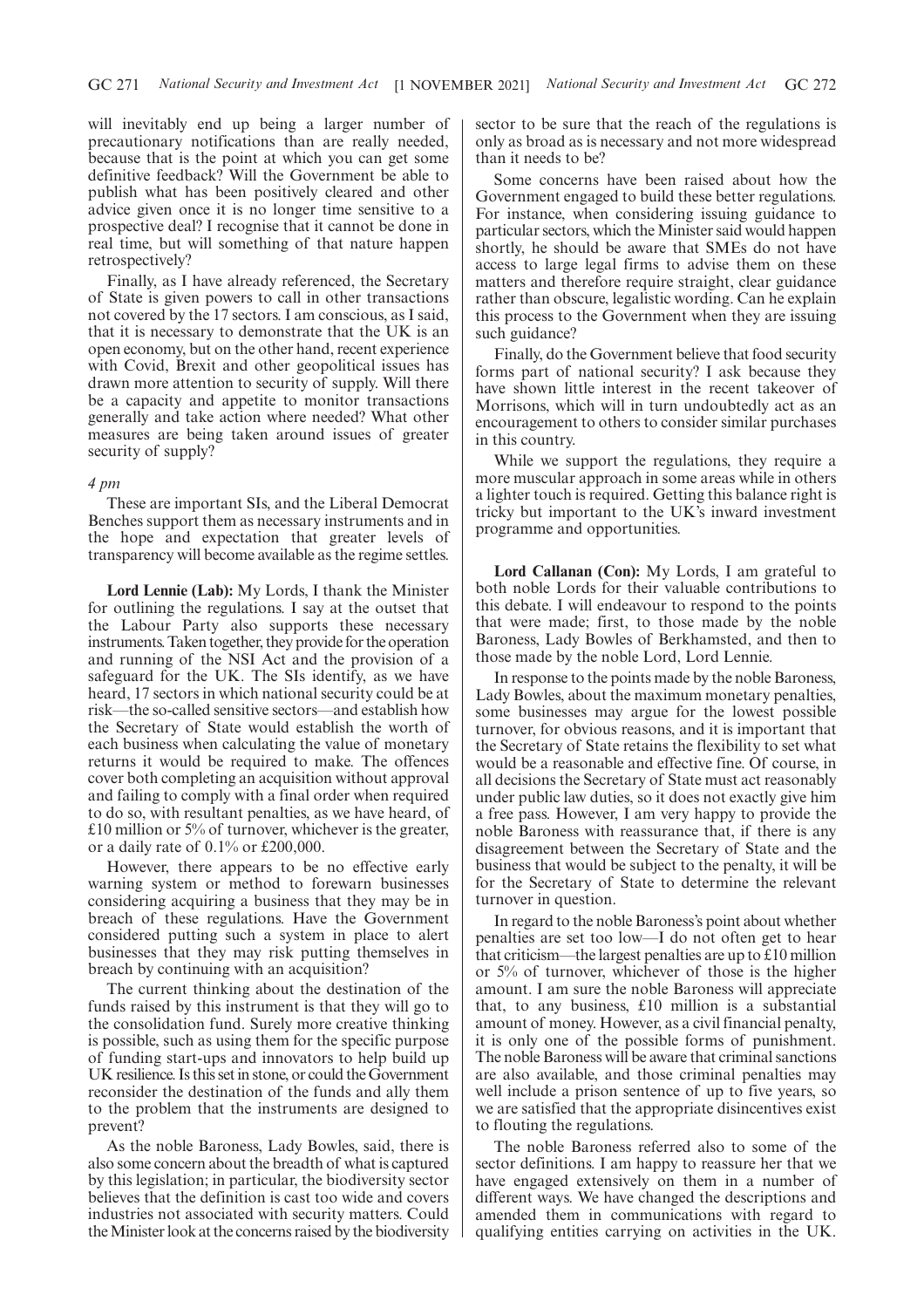#### [LORD CALLANAN]

For critical suppliers to government, two of the five limbs of the definition set out in the government response were amended, and we made some changes in data infrastructure. We clarified some of the infrastructure activities with regard to energy, and, on suppliers to the emergency services, some of the limbs of that definition were amended and narrowed to provide an objective list of activities, as well as in the field of synthetic biology.

On points raised by the noble Lord, Lord Lennie, with regard to the funds, as was discussed—these points were also raised in the other place on 20 October any funds received will go to the consolidated fund, as is standard practice. However, the noble Lord will be aware that we have a wide range of support schemes for businesses in other areas, particularly for establishing new technology.

On publishing the details of clear cases, we are of course required under the Act to publish an annual report setting out the numbers and sectors of cases that are notified and cleared. To ensure that mandatory notification works proportionately and that the Act is future-proof, the Secretary of State will of course keep this under constant review and will seek to amend the list of acquisitions that would be in scope in the future through additional secondary legislation to reflect evolving national security risks and technological changes. The noble Lord will be aware that, following the practice of previous Governments, we have never defined what national security is, and he will also be aware that of course I cannot comment on the additional case that he mentioned.

Both these SIs are essential for the effective operation and running of the NSI Act and for the provision of a safeguard for the United Kingdom. The Government have ensured that the proposed descriptions within the notifiable acquisition regulations will enable potential acquirers to self-identify for the purposes of the mandatory notification requirement.

The noble Baroness, Lady Bowles, also raised the point about communication and the possibility of a helpline. We do not think that that is necessary; officials remain available in the investment screening unit within BEIS for consultations, if necessary, on a confidential basis with businesses both large and small, if anybody is unclear about a particular acquisition. Advice is being provided at the moment and will be provided in future to any business that wants to call or email the team responsible for leading this. Sectoral expertise has been a vital part of the development of these regulations, and we have taken great care and time to get it right.

In response to the comments that the noble Lord, Lord Lennie, and the noble Baroness, Lady Bowles, made about available support for SMEs, as I said, we continue to engage directly with businesses around the NSI Act. I have done a number of consultation meetings, and I know that officials have done a lot as well. The first tranche of detailed guidance has already been published to assist businesses, investors and advisers in understanding the Act to comply with its requirements. We have established an expert panel, which I have met with on a couple of occasions, as well as officials, which includes business representative organisations, higher education bodies, investment associations and law societies, all of which will have an interest in having these provisions correctly interpreted. They are giving us constant and detailed feedback on the draft guidance and ensuring that the guidance is fit for purpose.

Our second tranche of guidance will be published ahead of regime commencement—as I mentioned, the regime will commence on 4 January—to continue to aid the interaction of parties with the new investment security unit and to ensure compliance, including on how to submit a notification form and guidance around notifiable acquisitions. We are also holding a communications campaign, which will focus on delivering teach-ins and guidance to a wide cross-section of businesses and organisations to build understanding of the Act in the United Kingdom and internationally. The Government have conducted targeted and extensive engagement with organisations which are most likely to be affected by the Act, including companies that invest or acquire entities in the 17 mandatory sectors.

Tailored explanatory materials have been sent to around 100 industry bodies and mandated areas of the economy, 70 major law and financial services firms, 36 international investors and 550,000 businesses via Companies House. We have taken great care to reach small and medium enterprises through associations such as the Federation of Small Businesses, British Chambers of Commerce and the CBI, which, taken together, have networks of something like 580,000 businesses.

I hope that I have been able to provide sufficient clarification and assurance to both noble Lords who spoke on this, and I commend the draft regulations to the Committee.

### *Motion agreed.*

# **National Security and Investment Act 2021 (Notifiable Acquisition) (Specification of Qualifying Entities) Regulations 2021**

*Considered in Grand Committee*

# *4.12 pm*

# *Moved by Lord Callanan*

That the Grand Committee do consider the National Security and Investment Act 2021 (Notifiable Acquisition) (Specification of Qualifying Entities) Regulations 2021.

*Relevant document: 13th Report from the Secondary Legislation Scrutiny Committee*

*Motion agreed.*

# **Republic of Belarus (Sanctions) (EU Exit) (Amendment) (No. 2) Regulations 2021**

*Considered in Grand Committee*

*4.14 pm*

# *Moved by The Earl of Courtown*

That the Grand Committee do consider the Republic of Belarus (Sanctions) (EU Exit) (Amendment) (No. 2) Regulations 2021.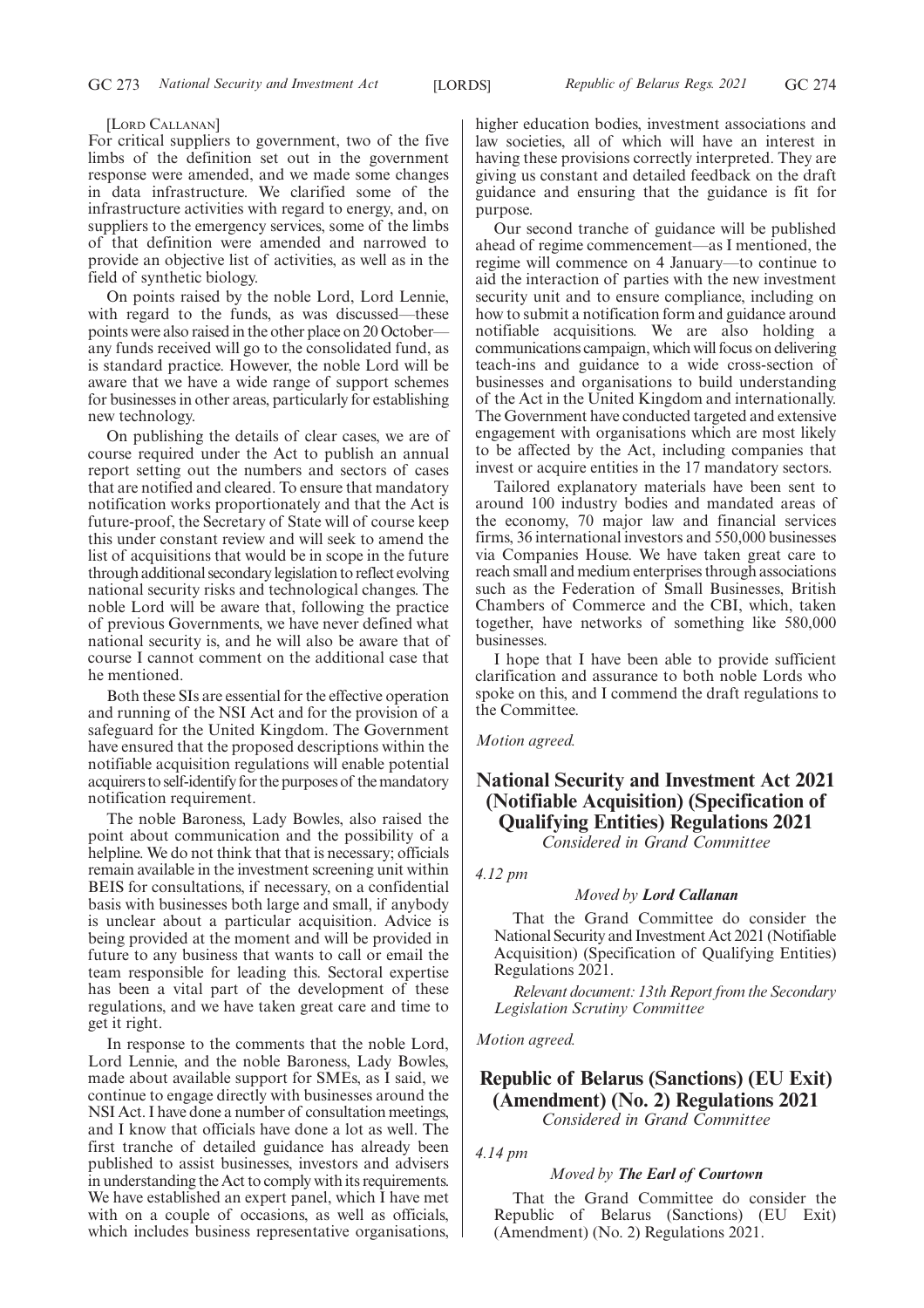**The Earl of Courtown (Con):**My Lords, the instrument before us was laid on 14 October, under the powers provided by the Sanctions and Anti-Money Laundering Act 2018, also known as the sanctions Act. It amends the Republic of Belarus (Sanctions) (EU Exit) Regulations 2019 to introduce new measures to the financial, trade and aviation sectors.

The regulations we are debating today revoke and replace the Belarus sanctions regulations laid in August 2021. These contained an error that had the effect of deleting a prohibition on the transfer of restricted technology to Belarus; this means military and interception or monitoring technology, and technology used for internal repression. The regulations we are debating today correct this error. I can assure noble Lords that there was no continuity gap between the effects of the two regulations.

The Government, along with international partners, decided to increase targeted sanctions because the situation in Belarus continued to deteriorate. On numerous occasions, Lukashenko and his regime have violated democratic principles and the rule of law, and violently oppressed civil society, democratic opposition leaders and independent media. This includes the forced diversion of Ryanair flight FR4978 on 23 May in order to arrest a journalist, Roman Protasevich, and his partner Sofia Sapega. Lukashenko sent a MiG fighter jet to force the Ryanair plane to land, endangering not only Protasevich and Sapega but everyone on board. This also showed a flagrant disregard for international aviation law. The couple remain in the custody of the Belarusian authorities. The UK Government reiterate our call on the Belarusian regime to release them, and to release all those held on political grounds.

The regime has enforced the arbitrary detention of more than 35,000 people and imprisoned more than 800 people on political charges. The United Nations and the Organization for Security and Co-operation in Europe have recorded many credible reports of physical mistreatment, including torture, by the penal and security forces in Belarus. Opposition figures have been harassed and forcefully expelled, and, this year, Belarus introduced new legislation to further suppress media freedoms and peaceful assembly.

The United Kingdom supports all those working for a more democratic future for Belarus. As such, we were delighted to welcome Sviatlana Tsikhanouskaya, leader of the Belarusian democratic opposition, to the UK on 3 August. During her visit, Ms Tsikhanouskaya met the Prime Minister, Foreign Secretary and Minister for Europe, who reiterated our support. Ms Tsikhanouskaya emphasised the need for further sanctions on the Belarusian regime and commended the UK for taking action.

The instrument we are debating today enshrines in law our increased sanctions measures on the Belarusian regime, showing that we stand with the people of Belarus. Our sanctions are carefully targeted to build pressure on Lukashenko, state institutions and those around him while minimising any unintended consequences for the ordinary people of Belarus, who are suffering under authoritarian rule.

The measures introduced by this instrument are as follows. They prevent any UK business from trading goods and services with Belarus in sectors that are key sources of revenue for the Lukashenko regime. They also limit the regime's access to items that could enable the internal repression of the Belarusian population. The measures cover potash, petroleum products, interception and monitoring goods and technology. They also cover goods used in cigarette manufacturing and dual-use goods and technology for military use. We have also imposed a prohibition on the provision of technical assistance to aircraft where this would benefit persons designated for that purpose. This ensures that UK companies cannot provide services in relation to President Lukashenko's fleet of luxury aircraft.

Financial measures prohibit dealing with transferable securities and money market instruments issued by the Belarusian state and public bodies, as well as those issued by state-owned banks, and the provision of loans. This measure puts additional pressure on the Belarusian regime, including by preventing future Belarusian government bonds being listed on the London Stock Exchange.

This comprehensive response also includes prohibitions on the provision of insurance and reinsurance to Belarusian state bodies, and it removes a licensing ground under the arms embargo that permitted the export of biathlon rifles.

The aviation measures prohibit Belarusian air carriers from overflying or landing in the UK. This continues the temporary measures that we put in place after the events of 23 May.

Finally, the measures also give us the power to designate persons for providing support for, or obtaining an economic benefit from, the Government of Belarus. Since this came into force in August, we have made a further designation under the Belarus sanctions regime under this criterion.

UK sanctions actions, together with our allies, aims to encourage the Belarusian regime to respect democratic principles and institutions, the separation of powers and the rule of law in Belarus. The sanctions aim to discourage the regime from actions, policies or activities that repress civil society in Belarus, and encourage it to comply with international human rights law.

I should note that we regularly review sanctions and would consider lifting them if we saw significant progress. However, in the case of Belarus, we have seen no progress; in fact, the situation continues to deteriorate.

Sanctions are most effective when implemented in co-ordination with international partners. Our measures were co-ordinated in June with the EU, the US and Canada, and we will continue to work closely with them on Belarus. Similarly, sanctions work best when combined with other diplomatic and economic measures. The UK has assisted independent media and civil society in Belarus, which continue to face unparalleled levels of pressure from the regime. By the end of this financial year, our programme of support to Belarus will have almost tripled since 2019.

The UK unequivocally condemns the appalling campaign of repression waged by the Belarusian regime against the rights and freedoms of the Belarusian people. The regime has oppressed civil society, rejected democratic principles and violated the rule of law. These regulations expand our sanctions in response to the situation on the ground. They demonstrate that we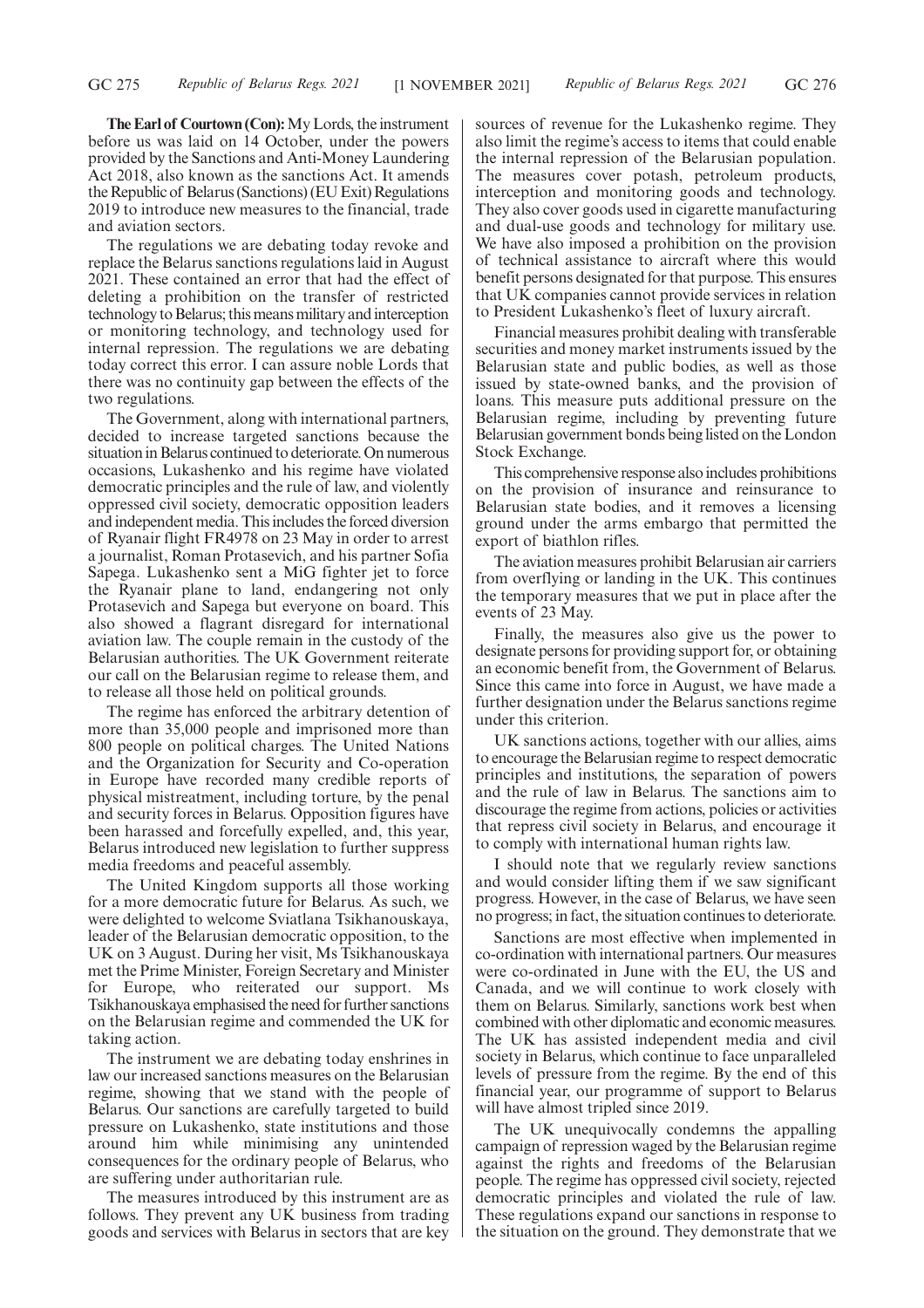#### [THE EARL OF COURTOWN]

will not accept such egregious violations of human rights. They enable us to stand with our international partners and, most importantly, with the people of Belarus, in working towards a peaceful, prosperous and democratic future. I welcome this opportunity to hear the views of noble Lords on these regulations, and I commend them to the Committee.

**Lord Russell of Liverpool (CB):** My Lords, I welcome these sanctions. In part, I welcome them because I speak both as a Member of this House and as a member of the Parliamentary Assembly of the Council of Europe. In that capacity, I had the great privilege, in November 2019, of going to Belarus as part of a team monitoring the parliamentary elections—although to describe them as either "parliamentary" or "elections" is stretching the definitions rather a long way. At the end of a rather interesting day, we were, on the one hand, watching ballot box stuffing, but, on the other hand, being kept as far away as possible from where the counting was going on—so we could not actually see anything.

In the last polling station that I and my Armenian colleague went to, at the end of a very long day, I witnessed five candidates on the ballot paper. They had a photograph of each candidate and a brief description. There were four males of indeterminate age, all looking rather similar, and a much younger, very attractive woman. Who came top of the ballot for that constituency? Surprise, surprise—the young woman. The young lady in question turned out to be the—at that time—22 year-old Maria Vasilevich, an ex-Miss Belarus, which was one of her qualifications for being elected. The second qualification—and perhaps the clincher—is that she was the current mistress of the then 64 year-old President Lukashenko. Our Prime Minister has a way of putting his friends into this House; President Lukashenko has his own way of putting his friends into their Parliament.

I should say in addition that the UK delegation to the parliamentary assembly is very concerned about the situation in Belarus and is committed to trying to help. Quite a few of us have adopted prisoners in Belarus who are currently suffering; we write letters and hope that they get through to them and their families. Just this morning, the leader of the UK delegation to the parliamentary assembly, John Howell, Conservative MP for Henley, sent me a WhatsApp message saying that he has just adopted a lady called Iryna Zlobina, who is in prison because she was guilty of collecting money to go towards paying the legal expenses of those who had been arrested for taking part in what the Government regard as illegal demonstrations. She is now serving time in prison.

On these sanctions, I welcome the fact that this has resulted from working closely with the EU. Her Majesty's Government, for various reasons we will not go into, seem to have a slightly tortured, love-hate relationship with the European Union at the moment—clearly, something fishy is going on. It is incredibly important that we work in lockstep with the EU; President Lukashenko is hoping above all that the unity among those appalled by what he is doing will fracture over time because we have not got our act together and are not acting as one. Please remember that.

There is an opportunity to take further action against the families of some individuals who have vast sums of money, some of which is domiciled in the UK, usually through offshore companies. The son of a gentleman called Mikhail Gutseriyev—a Russian oligarch who is very involved in Belarus—who is a UK citizen and, even worse, I am ashamed to say, an old Harrovian, for some strange reason happens to own a £40 million office block in London. It is not immediately obvious why, but I suppose that is the sort of thing one happens to have if one has a very rich father and access, through the Panama papers, to all sorts of offshore trusts. We could and should do more to demonstrate that that sort of egregious behaviour by extended families of clearly corrupt people will not be tolerated by this country.

I also ask that we continue to support the UN High Commissioner for Human Rights as much as possible to make sure that she has the support and funding to carry out her important work in Belarus and that human rights observer groups are supported. Every time we hear of arrests, intimidation and egregious events such as that, we must not stay silent but must say something. It will get noticed.

Finally, the impossible-to-pronounce leader of Free Belarus—I have written it out phonetically; I might let the noble Earl borrow it next time—Sviatlana Tsikhanouskaya, is the wife of the opposition leader who was going to run in the election, as noble Lords will know, until President Lukashenko decided the easiest way to win was to put his main opposition rival in prison, which is quite a neat way of doing it. It is very important that we formally recognise her as the effective leader of Free Belarus and assist her, invite her over here, and engage with and listen to her as much as possible. That is all I have to say.

**Lord Purvis of Tweed (LD):** My Lords, it is a pleasure to follow the noble Lord, with his direct experience of his visits to Belarus; it was fascinating to hear about that. I have not been to Belarus but am active in the All-Party Group on the Abolition of the Death Penalty; we have sought to engage with those brave individuals, including former parliamentarians, who have sought to work with us for the abolition of the death penalty there. Belarus is the only country in wider Europe which retains it. I understand that four people were executed in 2018.

That is one element of a whole range that the noble Earl indicated in justification of these measures, which I and my party support. The justification is not only in the high-profile events we have seen in recent months but, as the noble Lord alluded to, in a pattern of practice which is diminishing democracy, reducing people's ability to have properly elected representatives and opening up the concern that there will be internal repression of its own people.

# *4.30 pm*

That is why, therefore—this is where there is a slight tone of regret—we are debating a measure that is correcting a previous measure. This is not the first time that we have engaged when the Minister has come to correct measures. However, he does it very well. I do not mean that sarcastically; he is very willing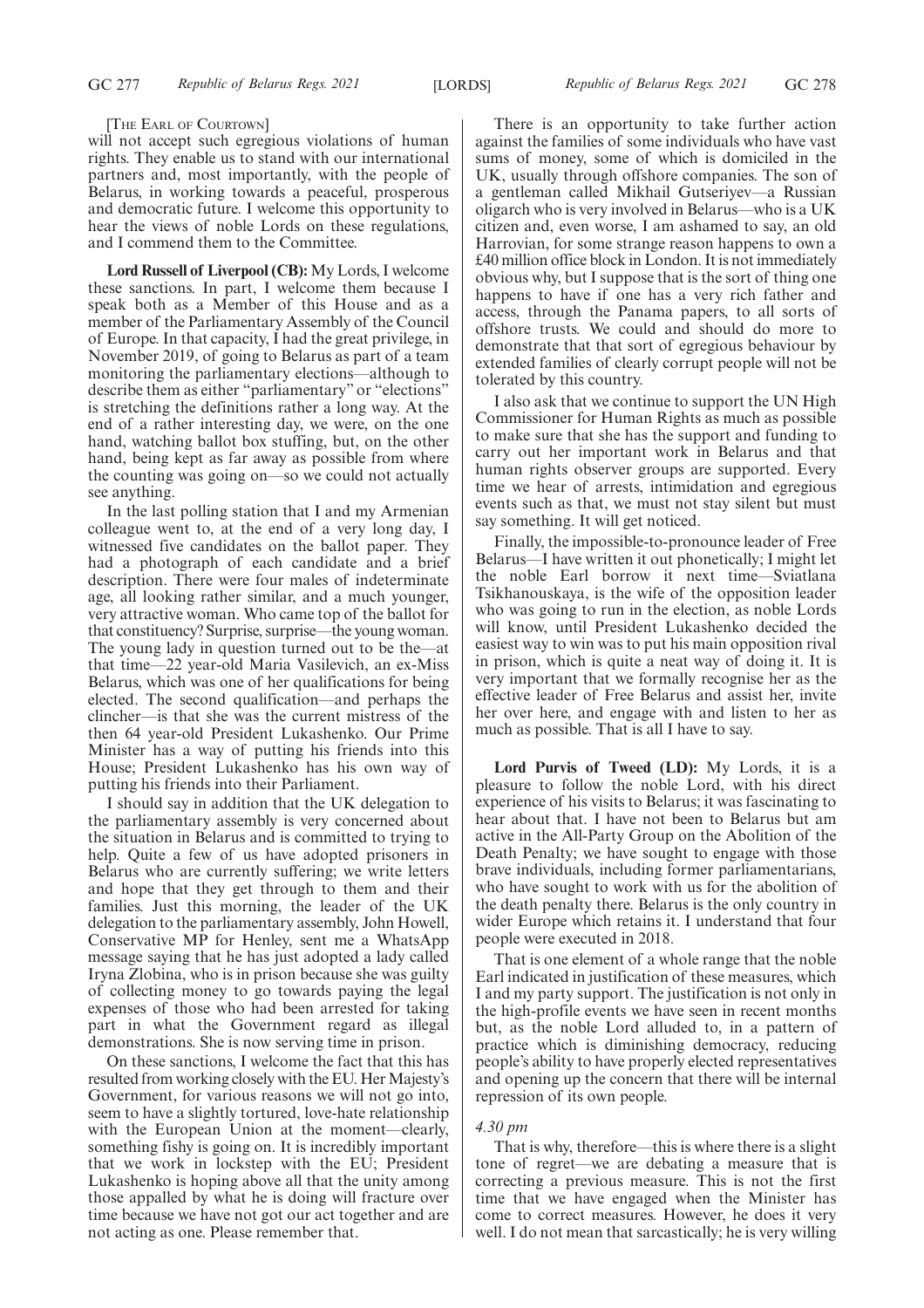to engage and speak with Members when areas have been highlighted. Of course, mistakes happen—that is without question—but, given that the omission was on the military, internal repression, interception and monitoring technologies that were deleted by the measure in error, that highlights an issue with regard to checking these measures before they come into force but also before they are laid before Parliament.

The Minister pre-empted one of my questions—on whether there had been a gap in any of the continuity. He said that there had not. I was confused by the fact that, when looking at the timeline of the previous order, SI 2021/922, which this corrects, I saw that it stopped being law on 19 October, while this measure came into force on 14 October. I simply did not know why there were five days when there were two competing orders, but maybe it is not an issue. It may be that the more recent one trumps the previous one, but I am certainly not sure when it comes to that approach as to those periods. But that is academic, if there were no concerns.

Of course, these measures are not for the policing of those people who wish to operate fully with transparency and integrity. These measures are to protect people who seek to circumvent human rights and proper governance, so it is worth asking the question.

For the many people who sometimes belittle the role of parliamentary scrutiny, I commend the Joint Committee on its review of these instruments and on highlighting the error and reporting it to the House for action. I am glad that the department acknowledged that—I believe it was immediately—in its memorandum, and brought forward the other measures for this consideration. So I am pleased.

I have two technical questions to ask the Minister. On one, he very kindly spoke to me beforehand and, on the other, he may not have the answer to hand, so I would be perfectly happy if he wanted to write to me. When I was looking at the Government's information for businesses, on the operation of these sanctions, I saw the section on immigration and Immigration Rules, and how it affects individuals who may have leave to enter or remain in the UK. It will not apply to UK citizens, of course, but it will apply to those who seek to carry out business activities in the UK. The measures impose a travel ban on certain designated people from the Secretary of State for the purpose of the immigrations sanctions under the sanctions Act. Is that in force for many nationals of Belarus? I hope that there is no loophole in the operation of these sanctions for trade or on the Home Office Immigration Rules. Can the Minister reassure me that there is integrated working between the FCDO and Home Office with regards to those for the travel ban or those who are refused leave to enter or remain in the UK?

My second question relates to an issue that I raised with the noble Lord, Lord Grimstone, when we debated the regulations around dual-use exports and the licences for many of the technologies that are banned under these sanctions. Part of the UK—Northern Ireland operates the EU licencing scheme, and I asked the noble Lord, Lord Grimstone, for reassurance that we were not inadvertently operating loopholes where there were two different systems: either the UK or the European Union dual-use licensing systems for exports.

The Minister reassured me at the time—and I suspect that there will be reassurance now—that there is no loophole because we are working in concert with the European Union, as the Minister said, which is reassuring. However, I believe it is worth asking, because notwithstanding the protocol—we are now in the realm of always having to ask whether the sanctions regime and the licensing systems for one part of the UK are in concert with the other parts of the UK. If the Minister can reassure me on those two aspects, I shall be grateful.

**Lord Collins of Highbury (Lab):** My Lords, as the Minister said, the regulations before the Committee maintain the current sanctions on Belarus but extend the measures and amend a series of errors in the previous regulations. I reiterate that these measures, and certainly this SI, have the full support of the Opposition.

As I told the House during a debate in July, the Government's policy towards Belarus should be to stand with the incredible defiance shown by activists and opposition leaders. I not only hope that these instruments are a signal of that but echo the point made by the noble Lord, Lord Russell, that it is important that our voices in this Parliament are heard by those people in Belarus. It certainly has an impact, and we need to make sure that that is the case.

As the Minister highlighted, the situation in Belarus has deteriorated. It took a sinister turn in May when a Ryanair flight was forcibly diverted to Minsk so that pro-democracy activists could be arrested. Obviously, as is pointed out in the explanatory note to the instrument, human rights in general have deteriorated even further in the country. I was therefore pleased that last week the United Kingdom's representatives at the United Nations signed a joint statement calling on the Lukashenko regime to end its repressive practices. However, such statements have to be paired with co-ordinated action.

On some specific points in the regulations before the Committee today, as the Minister noted earlier, the purpose of this order is to correct previous errors while adopting additional measures in response to the deteriorating behaviour of Lukashenko and his regime. The financial sanctions under Part 3 are particularly welcome given, as the noble Lord, Lord Russell, reminded us, the extensive reports of dirty money from Belarus in London. What is the Government's assessment of that, and in particular of the Belarusian Government's use of the London Stock Exchange for financing purposes?

On Part 5 of the regulations, which relate to Belarusian aircraft, as the Minister highlighted, can he confirm or advise the Committee what support the Government have offered to the Civil Aviation Authority, both to advise and to exercise these new responsibilities? Needless to say, as the noble Lord reminded us, these measures are effective only if implemented jointly and as widely as possible. In those circumstances, can the Minister tell us about what our response is to the ongoing disagreements between some members of the EU on this in particular? What steps are the Government taking to encourage counterparts to apply the sanctions to Belarus in full?